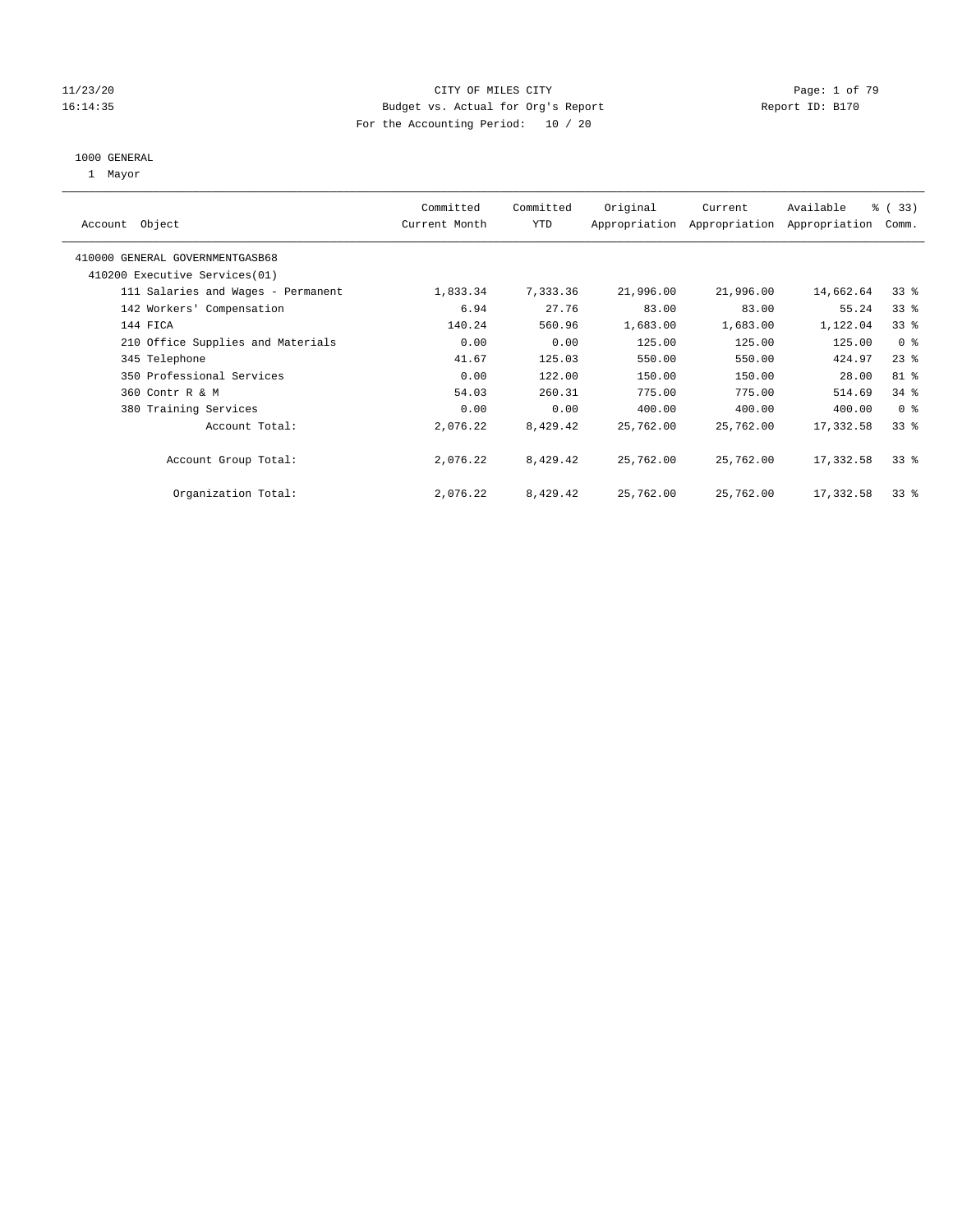#### 11/23/20 CITY OF MILES CITY Page: 2 of 79 16:14:35 Budget vs. Actual for Org's Report Report ID: B170 For the Accounting Period: 10 / 20

#### 1000 GENERAL

2 City Council

| Account Object                           | Committed<br>Current Month | Committed<br><b>YTD</b> | Original  | Current     | Available<br>Appropriation Appropriation Appropriation | % (33)<br>Comm. |
|------------------------------------------|----------------------------|-------------------------|-----------|-------------|--------------------------------------------------------|-----------------|
| 410000 GENERAL GOVERNMENTGASB68          |                            |                         |           |             |                                                        |                 |
| 410100 Legislative Services(02)          |                            |                         |           |             |                                                        |                 |
| 111 Salaries and Wages - Permanent       | 2,500.05                   | 9,500.19                | 31,968.00 | 31,968.00   | 22, 467.81                                             | $30*$           |
| 142 Workers' Compensation                | 9.45                       | 35.91                   | 121.00    | 121.00      | 85.09                                                  | $30*$           |
| 144 FICA                                 | 191.25                     | 726.75                  | 2,445.00  | 2,445.00    | 1,718.25                                               | $30*$           |
| 145 PERS                                 | 0.00                       | 0.00                    | 350.00    | 350.00      | 350.00                                                 | 0 <sup>8</sup>  |
| 220 Operating Expenses                   | 0.00                       | 0.00                    | 100.00    | 100.00      | 100.00                                                 | 0 <sup>8</sup>  |
| 370 Travel                               | 85.10                      | 85.10                   | 380.00    | 380.00      | 294.90                                                 | $22$ %          |
| 380 Training Services                    | 0.00                       | 0.00                    | 500.00    | 500.00      | 500.00                                                 | 0 <sup>8</sup>  |
| Account Total:                           | 2,785.85                   | 10,347.95               | 35,864.00 | 35,864.00   | 25,516.05                                              | 29%             |
| 410105 Safety Culture-Supplies           |                            |                         |           |             |                                                        |                 |
| 230 Repair and Maintenance Supplies      | 0.00                       | 0.00                    | 250.00    | 250.00      | 250.00                                                 | 0 <sup>8</sup>  |
| Account Total:                           | 0.00                       | 0.00                    | 250.00    | 250.00      | 250.00                                                 | 0 <sup>8</sup>  |
| Account Group Total:                     | 2,785.85                   | 10,347.95               | 36,114.00 | 36, 114, 00 | 25,766.05                                              | $29$ $%$        |
| 470000 Housing and Community Development |                            |                         |           |             |                                                        |                 |
| 470300 Ecomonic Development              |                            |                         |           |             |                                                        |                 |
| 350 Professional Services                | 0.00                       | 15,330.00               | 15,330.00 | 15,330.00   | 0.00                                                   | $100*$          |
| Account Total:                           | 0.00                       | 15,330.00               | 15,330.00 | 15,330.00   | 0.00                                                   | $100*$          |
| Account Group Total:                     | 0.00                       | 15,330.00               | 15,330.00 | 15,330.00   | 0.00                                                   | $100*$          |
| Organization Total:                      | 2,785.85                   | 25,677.95               | 51,444.00 | 51,444.00   | 25,766.05                                              | 50%             |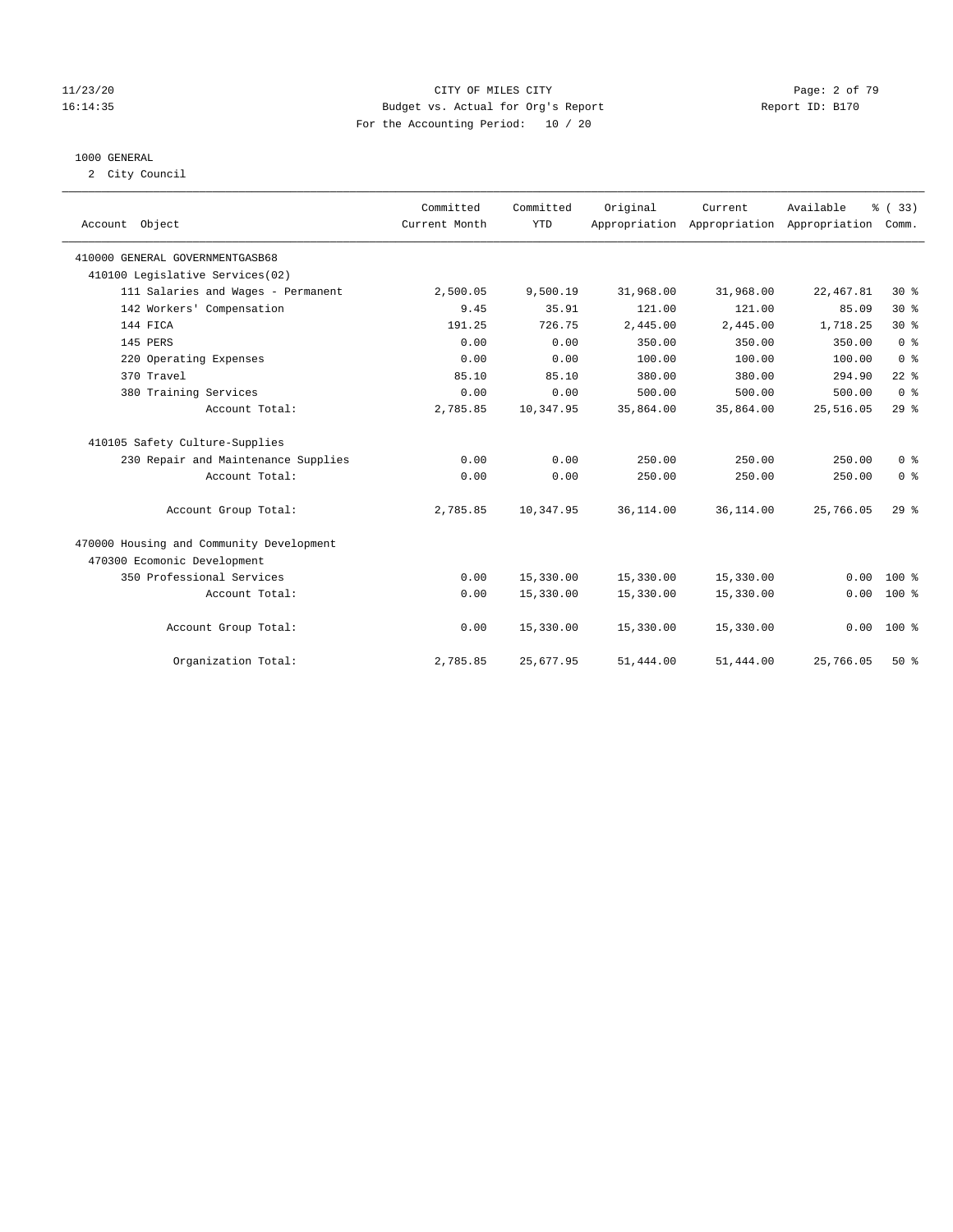#### 11/23/20 CITY OF MILES CITY Page: 3 of 79 16:14:35 Budget vs. Actual for Org's Report Report ID: B170 For the Accounting Period: 10 / 20

### 1000 GENERAL

3 City Clerk

| Account Object                             | Committed<br>Current Month | Committed<br><b>YTD</b> | Original    | Current     | Available<br>Appropriation Appropriation Appropriation Comm. | % (33)          |
|--------------------------------------------|----------------------------|-------------------------|-------------|-------------|--------------------------------------------------------------|-----------------|
| 410000 GENERAL GOVERNMENTGASB68            |                            |                         |             |             |                                                              |                 |
| 410500 Financial Services(03)              |                            |                         |             |             |                                                              |                 |
| 111 Salaries and Wages - Permanent         | 8,877.87                   | 36,647.99               | 99,604.00   | 99,604.00   | 62,956.01                                                    | 37%             |
| 131 VACATION                               | 78.77                      | 2,748.53                | 15,000.00   | 15,000.00   | 12, 251.47                                                   | 18 %            |
| 132 SICK LEAVE                             | 1,372.62                   | 2,073.50                | 4,100.00    | 4,100.00    | 2,026.50                                                     | $51$ %          |
| 133 OTHER LEAVE PAY                        | 27.47                      | 31.46                   | 3,283.00    | 3,283.00    | 3,251.54                                                     | 1 <sup>8</sup>  |
| 141 Unemployment Insurance                 | 15.52                      | 62.92                   | 183.00      | 183.00      | 120.08                                                       | 34%             |
| 142 Workers' Compensation                  | 60.03                      | 243.59                  | 1,957.00    | 1,957.00    | 1,713.41                                                     | $12*$           |
| 143 Health Insurance                       | 2,477.96                   | 9,911.81                | 28,199.00   | 28,199.00   | 18,287.19                                                    | 35%             |
| 144 FICA                                   | 789.91                     | 3,198.58                | 9,332.00    | 9,332.00    | 6,133.42                                                     | 34%             |
| 145 PERS                                   | 908.29                     | 3,639.72                | 10,698.00   | 10,698.00   | 7,058.28                                                     | 34%             |
| 196 CLOTHING ALLOTMENT                     | 0.00                       | 435.00                  | 450.00      | 450.00      | 15.00                                                        | 97 <sub>8</sub> |
| 210 Office Supplies and Materials          | 46.67                      | 593.89                  | 2,200.00    | 2,200.00    | 1,606.11                                                     | 27%             |
| 214 Small Items of Equipment               | 0.00                       | 0.00                    | 2,000.00    | 2,000.00    | 2,000.00                                                     | 0 <sup>8</sup>  |
| 220 Operating Expenses                     | 225.95                     | 1,304.26                | 5,457.00    | 5,457.00    | 4,152.74                                                     | $24$ %          |
| 311 Postage, Box Rent, Etc.                | $-187.45$                  | $-160.59$               | 2,500.00    | 2,500.00    | 2,660.59                                                     | $-6$ %          |
| 320 Printing, Duplicating, Typing &        | 0.00                       | 0.00                    | 100.00      | 100.00      | 100.00                                                       | 0 <sup>8</sup>  |
| 330 Publicity, Subscriptions & Dues        | 133.40                     | 604.74                  | 2,200.00    | 2,200.00    | 1,595.26                                                     | 27%             |
| 334 Memberships, Registrations & Dues      | 0.00                       | 3,157.68                | 3,300.00    | 3,300.00    | 142.32                                                       | 96%             |
| 345 Telephone                              | 67.88                      | 203.73                  | 650.00      | 650.00      | 446.27                                                       | 31.8            |
| 347 Internet                               | 8.70                       | 26.10                   | 250.00      | 250.00      | 223.90                                                       | $10*$           |
| 350 Professional Services                  | 0.00                       | 10,439.90               | 20,500.00   | 20,500.00   | 10,060.10                                                    | $51$ %          |
| 360 Contr R & M                            | 162.09                     | 9,465.59                | 16,500.00   | 16,500.00   | 7,034.41                                                     | 57%             |
| 370 Travel                                 | 0.00                       | 0.00                    | 2,800.00    | 2,800.00    | 2,800.00                                                     | 0 <sup>8</sup>  |
| 380 Training Services                      | 0.00                       | 150.00                  | 1,600.00    | 1,600.00    | 1,450.00                                                     | 9 <sup>°</sup>  |
| 382 Books                                  | 0.00                       | 0.00                    | 350.00      | 350.00      | 350.00                                                       | 0 <sup>8</sup>  |
| 390 Other Purchased Services (Recorded     | 0.00                       | 0.00                    | 100.00      | 100.00      | 100.00                                                       | 0 <sup>8</sup>  |
| 513 Liability                              | 0.00                       | 97,748.87               | 97,749.00   | 97,749.00   | 0.13                                                         | $100*$          |
| 521 Surety Bonds for Officials & Employees | 0.00                       | 750.00                  | 750.00      | 750.00      | 0.00                                                         | $100*$          |
| 555 Bank Service Charges                   | 36.66                      | 148.47                  | 500.00      | 500.00      | 351.53                                                       | $30*$           |
| Account Total:                             | 15,102.34                  | 183, 425. 74            | 332,312.00  | 332,312.00  | 148,886.26                                                   | 55 <sup>8</sup> |
| 411101 Labor Negotiations                  |                            |                         |             |             |                                                              |                 |
| 350 Professional Services                  | 1,140.00                   | 1,140.00                | 10,000.00   | 10,000.00   | 8,860.00                                                     | $11$ %          |
| Account Total:                             | 1,140.00                   | 1,140.00                | 10,000.00   | 10,000.00   | 8,860.00                                                     | $11$ %          |
| Account Group Total:                       | 16, 242.34                 | 184,565.74              | 342,312.00  | 342,312.00  | 157,746.26                                                   | $54$ %          |
| Organization Total:                        | 16, 242.34                 | 184, 565. 74            | 342, 312.00 | 342, 312.00 | 157,746.26                                                   | 54%             |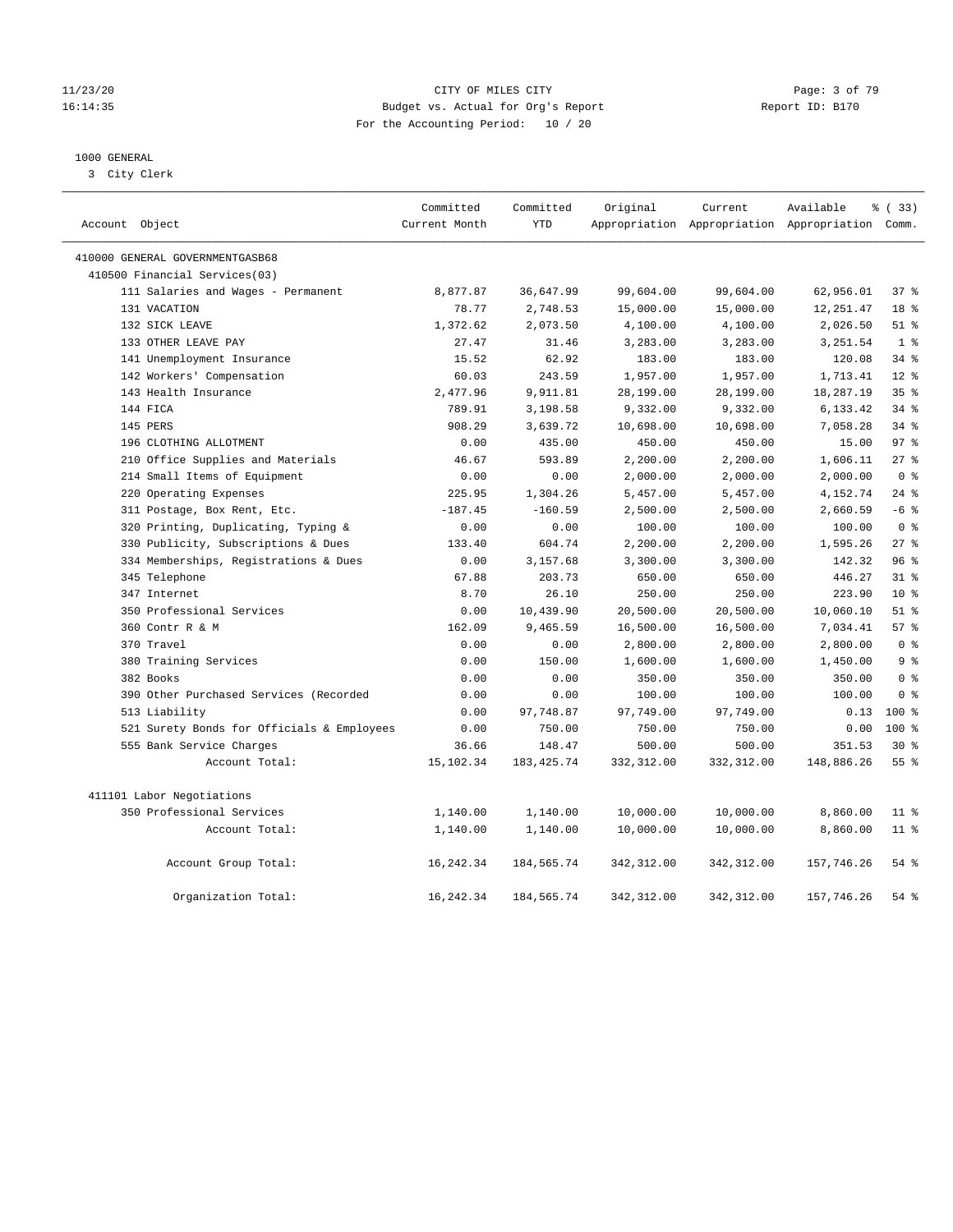#### 11/23/20 CITY OF MILES CITY Page: 4 of 79 16:14:35 Budget vs. Actual for Org's Report Report ID: B170 For the Accounting Period: 10 / 20

# 1000 GENERAL

4 Attorney

| Account Object                     | Committed<br>Current Month | Committed<br><b>YTD</b> | Original   | Current<br>Appropriation Appropriation Appropriation Comm. | Available   | % (33)          |
|------------------------------------|----------------------------|-------------------------|------------|------------------------------------------------------------|-------------|-----------------|
| 410000 GENERAL GOVERNMENTGASB68    |                            |                         |            |                                                            |             |                 |
| 411100 Legal Services(04)          |                            |                         |            |                                                            |             |                 |
| 111 Salaries and Wages - Permanent | 8,878.78                   | 30,449.25               | 103,880.00 | 103,880.00                                                 | 73,430.75   | 29%             |
| 131 VACATION                       | 3,056.80                   | 4,481.64                | 2,700.00   | 2,700.00                                                   | $-1,781.64$ | $166$ %         |
| 132 SICK LEAVE                     | 35.32                      | 1,131.42                | 1,900.00   | 1,900.00                                                   | 768.58      | 60 %            |
| 133 OTHER LEAVE PAY                | 0.00                       | 295.38                  | 0.00       | 0.00                                                       | $-295.38$   | $***$ $-$       |
| 141 Unemployment Insurance         | 17.96                      | 54.77                   | 163.00     | 163.00                                                     | 108.23      | 34%             |
| 142 Workers' Compensation          | 60.86                      | 203.54                  | 760.00     | 760.00                                                     | 556.46      | $27$ $%$        |
| 143 Health Insurance               | 854.70                     | 2,568.65                | 10,254.00  | 10,254.00                                                  | 7,685.35    | 25%             |
| 144 FICA                           | 908.28                     | 2,753.69                | 8,299.00   | 8,299.00                                                   | 5,545.31    | 33%             |
| 145 PERS                           | 1,049.85                   | 3,083.35                | 9,514.00   | 9,514.00                                                   | 6,430.65    | 328             |
| 196 CLOTHING ALLOTMENT             | 0.00                       | 150.00                  | 150.00     | 150.00                                                     | 0.00        | $100*$          |
| 210 Office Supplies and Materials  | $-4.49$                    | $-4.49$                 | 1,000.00   | 1,000.00                                                   | 1,004.49    | 0 <sup>8</sup>  |
| 214 Small Items of Equipment       | 0.00                       | 0.00                    | 1,000.00   | 1,000.00                                                   | 1,000.00    | 0 <sup>8</sup>  |
| 220 Operating Expenses             | 289.99                     | 484.51                  | 1,000.00   | 1,000.00                                                   | 515.49      | 48 %            |
| 311 Postage, Box Rent, Etc.        | 16.90                      | 66.10                   | 500.00     | 500.00                                                     | 433.90      | 13 <sup>8</sup> |
| 345 Telephone                      | 76.25                      | 228.84                  | 100.00     | 100.00                                                     | $-128.84$   | $229$ %         |
| 350 Professional Services          | 100.00                     | 1,348.00                | 4,000.00   | 4,000.00                                                   | 2,652.00    | 34.8            |
| 360 Contr R & M                    | 0.00                       | 0.00                    | 207.00     | 207.00                                                     | 207.00      | 0 <sup>8</sup>  |
| 370 Travel                         | 0.00                       | 0.00                    | 700.00     | 700.00                                                     | 700.00      | 0 <sup>8</sup>  |
| Account Total:                     | 15,341.20                  | 47,294.65               | 146,127.00 | 146, 127.00                                                | 98,832.35   | $32$ $%$        |
| Account Group Total:               | 15,341.20                  | 47,294.65               | 146,127.00 | 146,127.00                                                 | 98,832.35   | 328             |
| Organization Total:                | 15,341.20                  | 47,294.65               | 146,127.00 | 146,127.00                                                 | 98,832.35   | $32$ $%$        |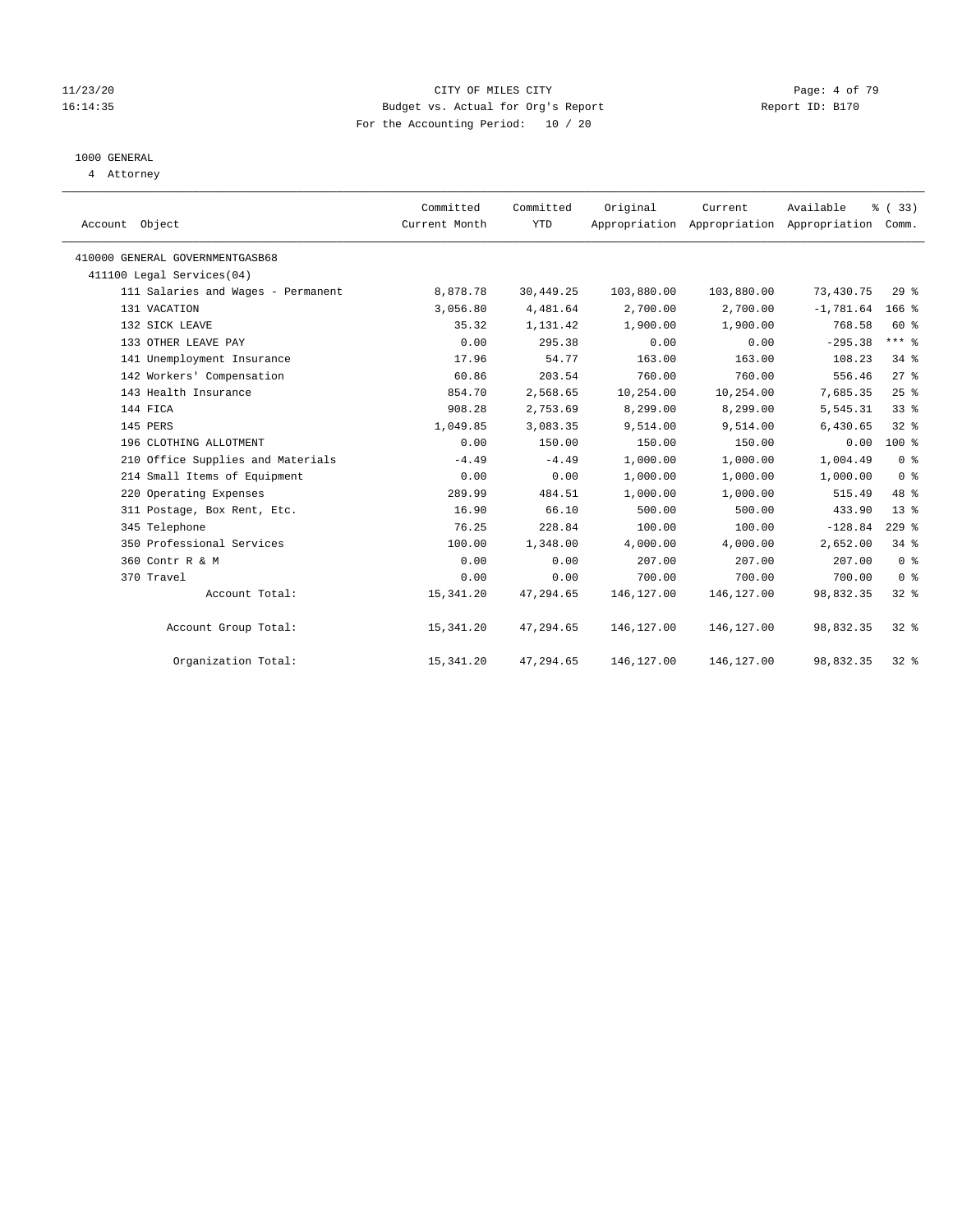#### 11/23/20 CITY OF MILES CITY Page: 5 of 79 16:14:35 Budget vs. Actual for Org's Report Report ID: B170 For the Accounting Period: 10 / 20

————————————————————————————————————————————————————————————————————————————————————————————————————————————————————————————————————

## 1000 GENERAL

5 Police

|                                                                           | Committed     | Committed             | Original               | Current                | Available                                       | % (33)          |
|---------------------------------------------------------------------------|---------------|-----------------------|------------------------|------------------------|-------------------------------------------------|-----------------|
| Account Object                                                            | Current Month | YTD                   |                        |                        | Appropriation Appropriation Appropriation Comm. |                 |
|                                                                           |               |                       |                        |                        |                                                 |                 |
| 420000 PUBLIC SAFETY-GASB68<br>420140 Crime Control and Investigation(05) |               |                       |                        |                        |                                                 |                 |
| 111 Salaries and Wages - Permanent                                        | 53,754.64     | 214,730.13            | 722,888.00             | 722,888.00             | 508,157.87                                      | $30*$           |
| 121 OVERTIME-PERMANENT                                                    | 10,448.19     | 38,837.14             | 30,000.00              | 30,000.00              | $-8,837.14$                                     | $129$ %         |
| 131 VACATION                                                              | 8,640.47      |                       |                        |                        | 27,196.56                                       | 47 %            |
| 132 SICK LEAVE                                                            | 2,062.77      | 23,803.44<br>7,733.42 | 51,000.00              | 51,000.00              |                                                 | $31$ %          |
| 133 OTHER LEAVE PAY                                                       | 2,464.45      | 11,672.52             | 25,000.00<br>31,515.00 | 25,000.00<br>31,515.00 | 17,266.58                                       | 37%             |
| 134 HOLIDAY PAY                                                           | 0.00          |                       | 10,100.00              | 10,100.00              | 19,842.48<br>10,100.00                          | 0 <sup>8</sup>  |
| 141 Unemployment Insurance                                                | 116.08        | 0.00<br>453.59        |                        |                        | 852.41                                          | 35%             |
| 142 Workers' Compensation                                                 | 3,274.09      | 12,811.29             | 1,306.00               | 1,306.00               | 24,695.71                                       | $34$ %          |
| 143 Health Insurance                                                      |               |                       | 37,507.00              | 37,507.00              |                                                 |                 |
|                                                                           | 11,965.10     | 51,279.20             | 158,937.00             | 158,937.00             | 107,657.80                                      | $32$ $%$        |
| 144 FICA                                                                  | 1,092.28      | 4,255.77              | 12,622.00              | 12,622.00              | 8,366.23                                        | $34$ $%$        |
| 146 Police Pension                                                        | 8,839.87      | 34,796.25             | 116,835.00             | 116,835.00             | 82,038.75                                       | $30*$           |
| 196 CLOTHING ALLOTMENT                                                    | 0.00          | 5,580.00              | 0.00                   | 0.00                   | $-5,580.00$                                     | *** 응           |
| 210 Office Supplies and Materials                                         | 549.77        | 1,829.89              | 6,500.00               | 6,500.00               | 4,670.11                                        | $28$ %          |
| 214 Small Items of Equipment                                              | 0.00          | 1,226.22              | 8,400.00               | 8,400.00               | 7,173.78                                        | 15 <sup>°</sup> |
| 220 Operating Expenses                                                    | 4,098.51      | 39,661.00             | 45,895.00              | 45,895.00              | 6,234.00                                        | 86 %            |
| 226 Clothing and Uniforms                                                 | 0.00          | 44.94                 | 500.00                 | 500.00                 | 455.06                                          | 9 <sup>°</sup>  |
| 227 Firearm Supplies                                                      | 0.00          | 0.00                  | 3,800.00               | 3,800.00               | 3,800.00                                        | 0 <sup>8</sup>  |
| 230 Repair and Maintenance Supplies                                       | 410.18        | 2,054.44              | 9,000.00               | 9,000.00               | 6,945.56                                        | $23$ %          |
| 231 Gas, Oil, Diesel Fuel, Grease, etc.                                   | 1,485.85      | 5,952.89              | 25,000.00              | 25,000.00              | 19,047.11                                       | $24$ %          |
| 311 Postage, Box Rent, Etc.                                               | 54.85         | 177.20                | 1,000.00               | 1,000.00               | 822.80                                          | 18 %            |
| 334 Memberships, Registrations & Dues                                     | 0.00          | 100.00                | 2,000.00               | 2,000.00               | 1,900.00                                        | 5 <sup>°</sup>  |
| 345 Telephone                                                             | 298.38        | 895.23                | 4,000.00               | 4,000.00               | 3,104.77                                        | $22$ %          |
| 347 Internet                                                              | 57.86         | 173.58                | 800.00                 | 800.00                 | 626.42                                          | $22$ %          |
| 350 Professional Services                                                 | 2,349.70      | 6,966.50              | 18,454.00              | 18,454.00              | 11,487.50                                       | 38 <sup>8</sup> |
| 360 Contr R & M                                                           | 27.00         | 121.50                | 600.00                 | 600.00                 | 478.50                                          | $20*$           |
| 366 R&M Vehicles - Police/Animal Control                                  | 0.00          | 2,549.22              | 16,980.00              | 16,980.00              | 14,430.78                                       | 15 <sup>°</sup> |
| 370 Travel                                                                | 95.64         | 1,453.89              | 4,500.00               | 4,500.00               | 3,046.11                                        | $32$ $%$        |
| 380 Training Services                                                     | 0.00          | 828.00                | 6,600.00               | 6,600.00               | 5,772.00                                        | $13*$           |
| 511 Insurance on Buildings                                                | 0.00          | 28.00                 | 28.00                  | 28.00                  | 0.00                                            | 100 %           |
| 512 Insurance on Vehicles & Equipment                                     | 0.00          | 1,017.62              | 1,018.00               | 1,018.00               | 0.38                                            | 100%            |
| 530 Rent                                                                  | 3,115.83      | 12,463.32             | 37,390.00              | 37,390.00              | 24,926.68                                       | $33$ $%$        |
| 700 Grants, Contributions & Indemnities                                   | 0.00          | 4,000.00              | 0.00                   | 0.00                   | $-4,000.00$                                     | *** %           |
| 790 K9 from contributions                                                 | 124.98        | 156.97                | 1,000.00               | 1,000.00               | 843.03                                          | 16 <sup>8</sup> |
| Account Total:                                                            | 115,326.49    | 487,653.16            | 1,391,175.00           | 1,391,175.00           | 903,521.84                                      | 35%             |
| 420144 School Resource Officer                                            |               |                       |                        |                        |                                                 |                 |
| 111 Salaries and Wages - Permanent                                        | 0.00          | 0.00                  | 40,884.00              | 40,884.00              | 40,884.00                                       | 0 <sup>8</sup>  |
| 141 Unemployment Insurance                                                | 0.00          | 0.00                  | 61.00                  | 61.00                  | 61.00                                           | 0 <sup>8</sup>  |
| 142 Workers' Compensation                                                 | 0.00          | 0.00                  | 1,844.00               | 1,844.00               | 1,844.00                                        | 0 <sup>8</sup>  |
| 143 Health Insurance                                                      | 0.00          | 0.00                  | 10,254.00              | 10,254.00              | 10,254.00                                       | $0$ %           |
| 144 FICA                                                                  | 0.00          | 0.00                  | 593.00                 | 593.00                 | 593.00                                          | $0$ %           |
| 146 Police Pension                                                        | 0.00          | 0.00                  | 5,891.00               | 5,891.00               | 5,891.00                                        | $0$ %           |
| Account Total:                                                            | 0.00          | 0.00                  | 59,527.00              | 59,527.00              | 59,527.00                                       | $0$ %           |
| 420160 Communications-Dispatch                                            |               |                       |                        |                        |                                                 |                 |
| 111 Salaries and Wages - Permanent                                        | 18,249.92     |                       | 253,384.00             | 253,384.00             | 174,168.89                                      |                 |
|                                                                           |               | 79,215.11             |                        |                        |                                                 | 31 %            |
| 121 OVERTIME-PERMANENT                                                    | 1,921.66      | 6,195.94              | 24,800.00              | 24,800.00              | 18,604.06                                       | $25$ %          |
| 131 VACATION                                                              | 1,729.26      | 6,544.85              | 13,500.00              | 13,500.00              | 6,955.15                                        | 48 %            |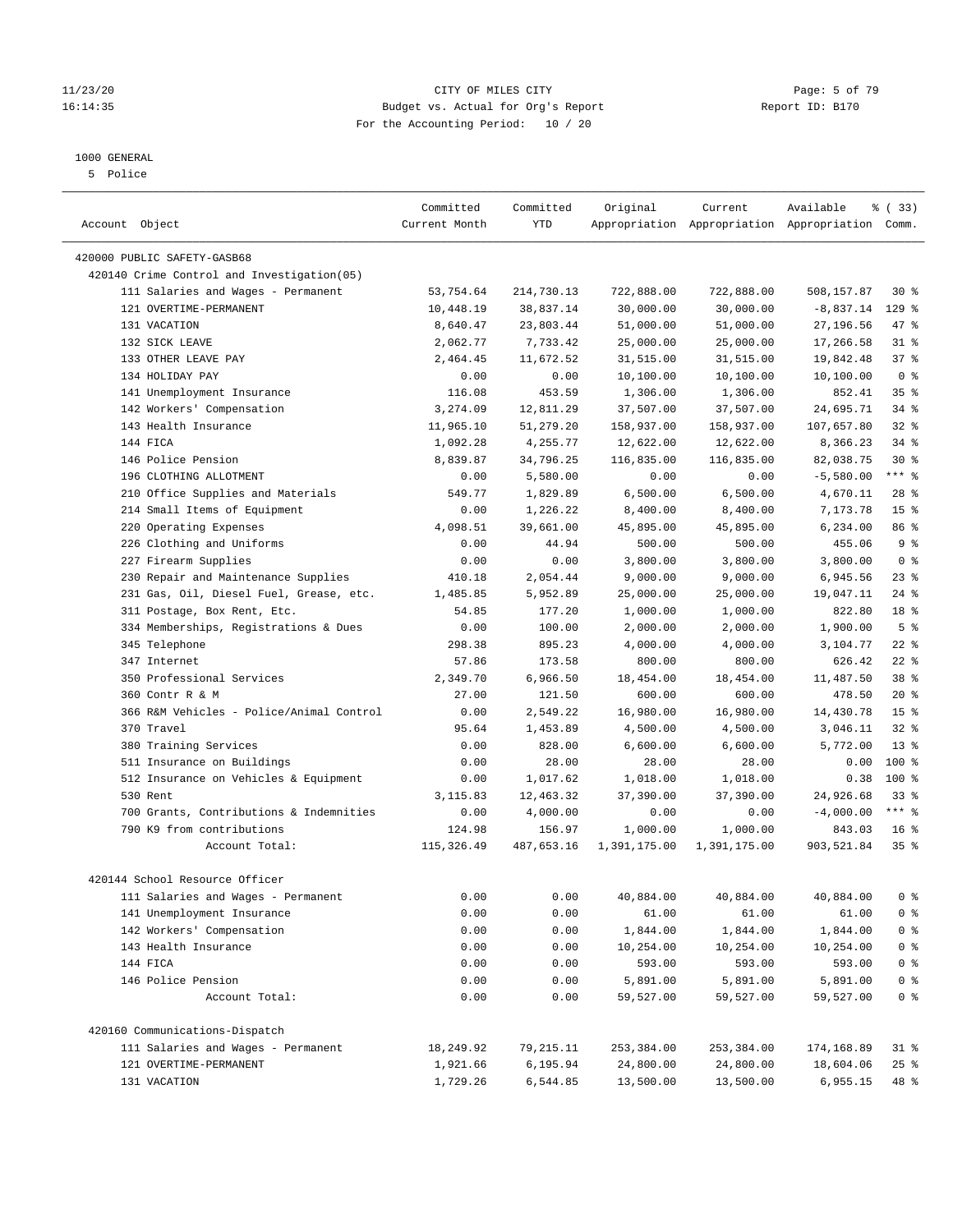#### 11/23/20 CITY OF MILES CITY Page: 6 of 79 16:14:35 Budget vs. Actual for Org's Report Report ID: B170 For the Accounting Period: 10 / 20

# 1000 GENERAL

5 Police

| Account Object                          | Committed<br>Current Month | Committed<br><b>YTD</b> | Original     | Current      | Available<br>Appropriation Appropriation Appropriation Comm. | % (33)         |
|-----------------------------------------|----------------------------|-------------------------|--------------|--------------|--------------------------------------------------------------|----------------|
| 132 SICK LEAVE                          | 667.50                     | 1,347.82                | 7,400.00     | 7,400.00     | 6,052.18                                                     | 18 %           |
| 133 OTHER LEAVE PAY                     | 354.40                     | 1,330.32                | 5,272.00     | 5,272.00     | 3,941.68                                                     | 25%            |
| 134 HOLIDAY PAY                         | 0.00                       | 0.00                    | 3,400.00     | 3,400.00     | 3,400.00                                                     | 0 <sup>8</sup> |
| 141 Unemployment Insurance              | 34.37                      | 143.25                  | 454.00       | 454.00       | 310.75                                                       | $32$ $%$       |
| 142 Workers' Compensation               | 995.45                     | 4,196.95                | 12,372.00    | 12,372.00    | 8,175.05                                                     | $34$ $%$       |
| 143 Health Insurance                    | 4,277.35                   | 17,109.40               | 61,524.00    | 61,524.00    | 44, 414.60                                                   | $28$ %         |
| 144 FICA                                | 1,704.01                   | 7,108.07                | 23,140.00    | 23,140.00    | 16,031.93                                                    | $31$ %         |
| 145 PERS                                | 2,010.33                   | 8,299.39                | 26,990.00    | 26,990.00    | 18,690.61                                                    | $31$ %         |
| 196 CLOTHING ALLOTMENT                  | 0.00                       | 875.00                  | 2,000.00     | 2,000.00     | 1,125.00                                                     | 44 %           |
| 210 Office Supplies and Materials       | 199.84                     | 704.86                  | 2,500.00     | 2,500.00     | 1,795.14                                                     | $28$ %         |
| 214 Small Items of Equipment            | 0.00                       | 0.00                    | 1,000.00     | 1,000.00     | 1,000.00                                                     | 0 <sup>8</sup> |
| 220 Operating Expenses                  | 0.00                       | 0.00                    | 1,000.00     | 1,000.00     | 1,000.00                                                     | 0 <sup>8</sup> |
| 231 Gas, Oil, Diesel Fuel, Grease, etc. | 0.00                       | 0.00                    | 600.00       | 600.00       | 600.00                                                       | 0 <sup>8</sup> |
| 311 Postage, Box Rent, Etc.             | 0.00                       | 0.00                    | 100.00       | 100.00       | 100.00                                                       | 0 <sup>8</sup> |
| 320 Printing, Duplicating, Typing &     | 0.00                       | 0.00                    | 200.00       | 200.00       | 200.00                                                       | 0 <sup>8</sup> |
| 330 Publicity, Subscriptions & Dues     | 0.00                       | 0.00                    | 100.00       | 100.00       | 100.00                                                       | 0 <sup>8</sup> |
| 334 Memberships, Registrations & Dues   | 0.00                       | 0.00                    | 100.00       | 100.00       | 100.00                                                       | 0 <sup>8</sup> |
| 345 Telephone                           | 160.36                     | 481.17                  | 2,000.00     | 2,000.00     | 1,518.83                                                     | $24$ $%$       |
| 350 Professional Services               | 209.93                     | 1,246.00                | 1,500.00     | 1,500.00     | 254.00                                                       | 83 %           |
| 370 Travel                              | 695.08                     | 1,391.18                | 2,000.00     | 2,000.00     | 608.82                                                       | 70 %           |
| 380 Training Services                   | 0.00                       | 0.00                    | 500.00       | 500.00       | 500.00                                                       | 0 <sup>8</sup> |
| Account Total:                          | 33,209.46                  | 136,189.31              | 445,836.00   | 445,836.00   | 309,646.69                                                   | $31$ %         |
| Account Group Total:                    | 148,535.95                 | 623,842.47              | 1,896,538.00 | 1,896,538.00 | 1,272,695.53                                                 | $33$ $%$       |
| Organization Total:                     | 148,535.95                 | 623,842.47              | 1,896,538.00 | 1,896,538.00 | 1,272,695.53                                                 | $33$ $%$       |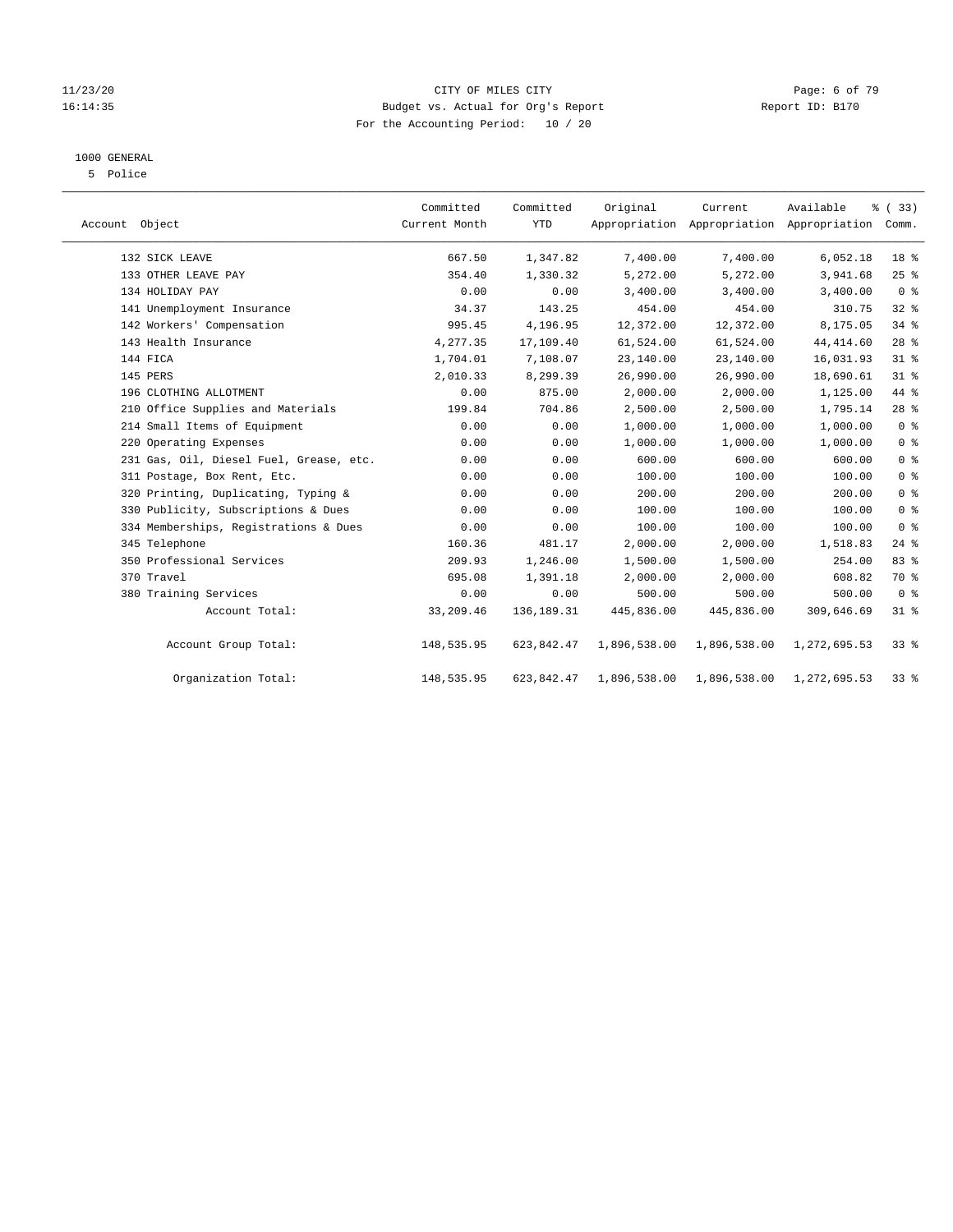#### 11/23/20 CITY OF MILES CITY Page: 7 of 79 16:14:35 Budget vs. Actual for Org's Report Report ID: B170 For the Accounting Period: 10 / 20

#### 1000 GENERAL

6 Police Judge

| Account Object                        | Committed<br>Current Month | Committed<br><b>YTD</b> | Original   | Current<br>Appropriation Appropriation Appropriation Comm. | Available  | % (33)           |
|---------------------------------------|----------------------------|-------------------------|------------|------------------------------------------------------------|------------|------------------|
|                                       |                            |                         |            |                                                            |            |                  |
| 410000 GENERAL GOVERNMENTGASB68       |                            |                         |            |                                                            |            |                  |
| 410300 Judicial Services(06)          |                            |                         |            |                                                            |            |                  |
| 111 Salaries and Wages - Permanent    | 7,276.33                   | 28, 273.90              | 82,296.00  | 82,296.00                                                  | 54,022.10  | 34.8             |
| 131 VACATION                          | 0.00                       | 465.85                  | 4,000.00   | 4,000.00                                                   | 3,534.15   | $12*$            |
| 132 SICK LEAVE                        | 148.47                     | 431.83                  | 3,500.00   | 3,500.00                                                   | 3,068.17   | $12*$            |
| 141 Unemployment Insurance            | 8.40                       | 33.27                   | 102.00     | 102.00                                                     | 68.73      | 33%              |
| 142 Workers' Compensation             | 70.40                      | 279.02                  | 1,201.00   | 1,201.00                                                   | 921.98     | $23$ $%$         |
| 143 Health Insurance                  | 1,708.70                   | 7,689.15                | 20,508.00  | 20,508.00                                                  | 12,818.85  | 37 <sup>8</sup>  |
| 144 FICA                              | 560.26                     | 2,223.62                | 6,869.00   | 6,869.00                                                   | 4,645.38   | 328              |
| 145 PERS                              | 651.16                     | 2,558.34                | 7,875.00   | 7,875.00                                                   | 5,316.66   | 32%              |
| 196 CLOTHING ALLOTMENT                | 0.00                       | 300.00                  | 300.00     | 300.00                                                     | 0.00       | 100%             |
| 210 Office Supplies and Materials     | 585.01                     | 881.69                  | 2,300.00   | 2,300.00                                                   | 1,418.31   | 38 <sup>8</sup>  |
| 311 Postage, Box Rent, Etc.           | 0.00                       | 485.10                  | 450.00     | 450.00                                                     | $-35.10$   | 108 <sup>8</sup> |
| 334 Memberships, Registrations & Dues | 0.00                       | 0.00                    | 450.00     | 450.00                                                     | 450.00     | 0 <sup>8</sup>   |
| 345 Telephone                         | 116.31                     | 361.54                  | 1,900.00   | 1,900.00                                                   | 1,538.46   | 19 <sup>°</sup>  |
| 347 Internet                          | 30.15                      | 90.45                   | 250.00     | 250.00                                                     | 159.55     | 36%              |
| 370 Travel                            | 0.00                       | 0.00                    | 2,000.00   | 2,000.00                                                   | 2,000.00   | 0 <sup>8</sup>   |
| 380 Training Services                 | 0.00                       | 0.00                    | 850.00     | 850.00                                                     | 850.00     | 0 <sup>8</sup>   |
| 382 Books                             | 0.00                       | 0.00                    | 300.00     | 300.00                                                     | 300.00     | 0 <sup>8</sup>   |
| 394 Jury and Witness Fees             | 0.00                       | 106.00                  | 500.00     | 500.00                                                     | 394.00     | $21$ %           |
| Account Total:                        | 11, 155. 19                | 44,179.76               | 135,651.00 | 135,651.00                                                 | 91, 471.24 | 33 <sup>8</sup>  |
| Account Group Total:                  | 11, 155. 19                | 44,179.76               | 135,651.00 | 135,651.00                                                 | 91, 471.24 | $33*$            |
| Organization Total:                   | 11, 155. 19                | 44,179.76               | 135,651.00 | 135,651.00                                                 | 91, 471.24 | $33*$            |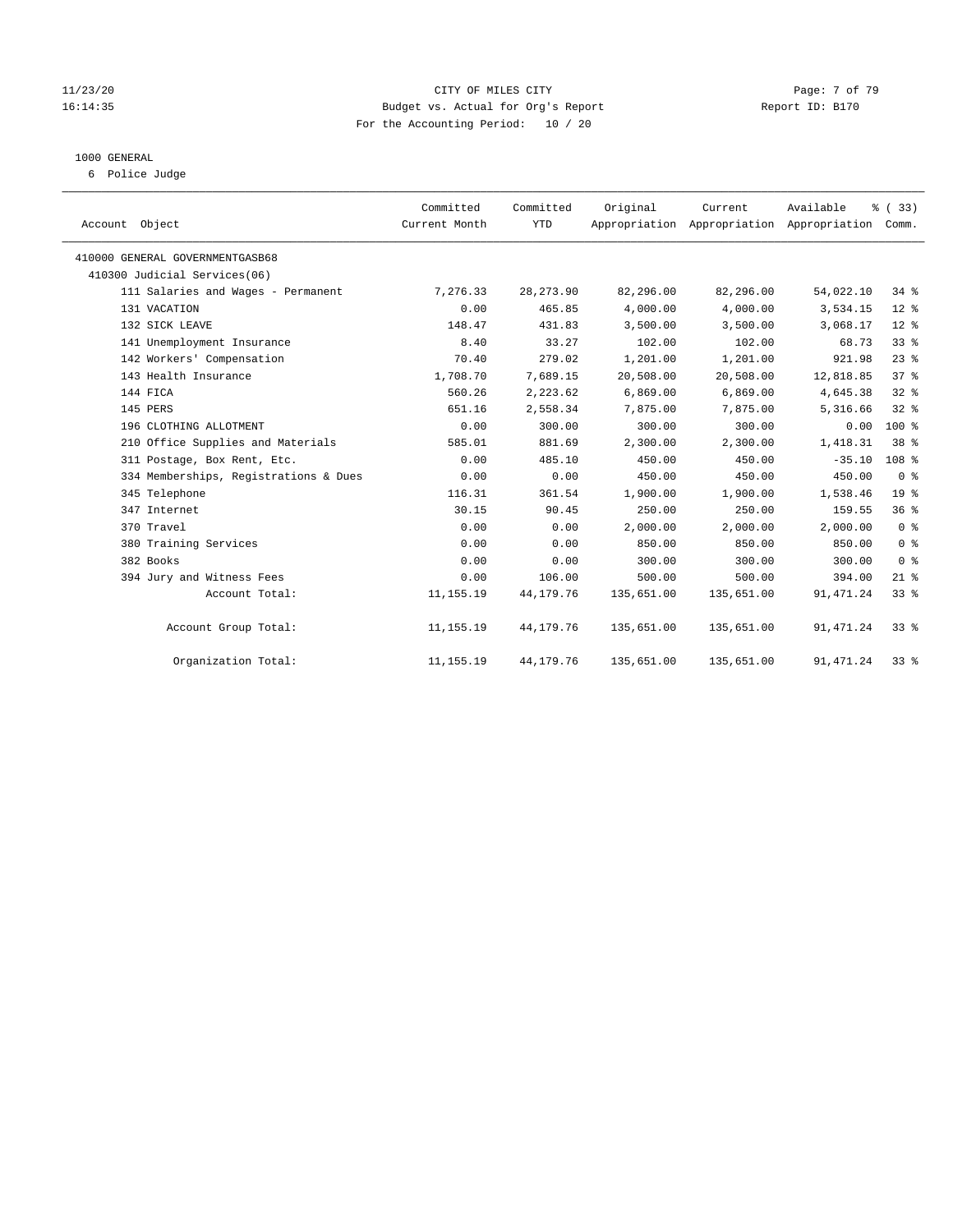#### 11/23/20 CITY OF MILES CITY Page: 8 of 79 16:14:35 Budget vs. Actual for Org's Report Report ID: B170 For the Accounting Period: 10 / 20

————————————————————————————————————————————————————————————————————————————————————————————————————————————————————————————————————

#### 1000 GENERAL

7 Fire

|                                         | Committed     | Committed  | Original     | Current      | Available                                       | % (33)          |
|-----------------------------------------|---------------|------------|--------------|--------------|-------------------------------------------------|-----------------|
| Account Object                          | Current Month | YTD        |              |              | Appropriation Appropriation Appropriation Comm. |                 |
| 420000 PUBLIC SAFETY-GASB68             |               |            |              |              |                                                 |                 |
| 420460 Fire Suppression(07)             |               |            |              |              |                                                 |                 |
| 111 Salaries and Wages - Permanent      | 34,552.15     | 145,689.22 | 438,580.00   | 438,580.00   | 292,890.78                                      | 33%             |
| 112 SALARIES AND WAGES - PART PAID      | 520.00        | 1,482.00   | 7,380.00     | 7,380.00     | 5,898.00                                        | $20*$           |
| 121 OVERTIME-PERMANENT                  | 5,490.62      | 19,944.07  | 65,000.00    | 65,000.00    | 45,055.93                                       | 31 %            |
| 131 VACATION                            | 3,017.80      | 13,128.67  | 45,600.00    | 45,600.00    | 32, 471.33                                      | $29$ %          |
| 132 SICK LEAVE                          | 4,192.73      | 9,023.46   | 25,700.00    | 25,700.00    | 16,676.54                                       | 35%             |
| 133 OTHER LEAVE PAY                     | 0.00          | 1,895.92   | 9,578.00     | 9,578.00     | 7,682.08                                        | $20*$           |
| 134 HOLIDAY PAY                         | 1,460.44      | 3,465.05   | 12,000.00    | 12,000.00    | 8,534.95                                        | 29%             |
| 141 Unemployment Insurance              | 73.89         | 304.46     | 856.00       | 856.00       | 551.54                                          | 36%             |
|                                         |               |            |              |              |                                                 | $42$ %          |
| 142 Workers' Compensation               | 3,028.26      | 12,286.73  | 29,357.00    | 29,357.00    | 17,070.27                                       |                 |
| 143 Health Insurance                    | 7,168.11      | 30,101.43  | 87,569.00    | 87,569.00    | 57,467.57                                       | $34$ $%$        |
| 144 FICA                                | 743.28        | 3,028.20   | 8,274.00     | 8,274.00     | 5,245.80                                        | 37%             |
| 147 Firemen's Pension                   | 5,744.85      | 23,971.55  | 69,819.00    | 69,819.00    | 45,847.45                                       | $34$ $%$        |
| 149 Firemen's 457B Match                | 426.72        | 1,809.35   | 3,081.00     | 3,081.00     | 1,271.65                                        | 59 %            |
| 210 Office Supplies and Materials       | 159.47        | 1,176.22   | 12,000.00    | 12,000.00    | 10,823.78                                       | $10*$           |
| 211 Clothing Allotment                  | 0.00          | 1,244.80   | 9,600.00     | 9,600.00     | 8,355.20                                        | $13*$           |
| 214 Small Items of Equipment            | 0.00          | 2,873.01   | 15,000.00    | 15,000.00    | 12,126.99                                       | 19 <sup>°</sup> |
| 217 Small Item Equ/Inspector            | 0.00          | 0.00       | 1,000.00     | 1,000.00     | 1,000.00                                        | 0 <sup>8</sup>  |
| 220 Operating Expenses                  | 117.93        | 2,681.54   | 11,000.00    | 11,000.00    | 8,318.46                                        | $24$ %          |
| 223 Operating Exp/Inspector             | 0.00          | 49.38      | 2,440.00     | 2,440.00     | 2,390.62                                        | 2 <sup>8</sup>  |
| 226 Clothing and Uniforms               | 279.94        | 2,147.11   | 16,600.00    | 16,600.00    | 14,452.89                                       | 13 <sup>°</sup> |
| 230 Repair and Maintenance Supplies     | 82.01         | 315.75     | 4,000.00     | 4,000.00     | 3,684.25                                        | 8%              |
| 231 Gas, Oil, Diesel Fuel, Grease, etc. | 318.10        | 2,292.54   | 12,000.00    | 12,000.00    | 9,707.46                                        | 19 <sup>°</sup> |
| 241 Consumable Tools                    | 0.00          | 31.99      | 3,000.00     | 3,000.00     | 2,968.01                                        | 1 <sup>8</sup>  |
| 311 Postage, Box Rent, Etc.             | 0.00          | 0.00       | 150.00       | 150.00       | 150.00                                          | 0 <sup>8</sup>  |
| 320 Printing, Duplicating, Typing &     | 0.00          | 0.00       | 750.00       | 750.00       | 750.00                                          | 0 <sup>8</sup>  |
| 330 Publicity, Subscriptions & Dues     | 0.00          | 0.00       | 300.00       | 300.00       | 300.00                                          | 0 <sup>8</sup>  |
| 334 Memberships, Registrations & Dues   | 0.00          | 1,385.00   | 2,000.00     | 2,000.00     | 615.00                                          | 69 %            |
| 341 Electric Utility Services           | 451.03        | 2,424.97   | 5,207.00     | 5,207.00     | 2,782.03                                        | 47 %            |
| 342 Water Utility Services              | 36.00         | 149.56     | 500.00       | 500.00       | 350.44                                          | $30*$           |
| 343 Sewer Utility Services              | 43.11         | 179.08     | 500.00       | 500.00       | 320.92                                          | 36%             |
| 344 Gas Utility Service                 | 26.74         | 107.67     | 2,893.00     | 2,893.00     | 2,785.33                                        | 4%              |
| 345 Telephone                           | 248.53        | 783.60     | 3,241.00     | 3,241.00     | 2,457.40                                        | $24$ %          |
| 346 Garbage Service                     | 15,777.02     | 16,368.74  | 1,500.00     | 1,500.00     | $-14,868.74$                                    | $***$ $_{8}$    |
| 347 Internet                            | 50.69         | 152.07     | 1,869.00     | 1,869.00     | 1,716.93                                        | 8 %             |
| 350 Professional Services               | 0.00          | 1,116.30   | 20,000.00    | 20,000.00    | 18,883.70                                       | 6 %             |
| 360 Contr R & M                         | 0.00          | 5,364.75   | 13,568.00    | 13,568.00    | 8,203.25                                        | $40*$           |
| 364 R&M Vehicles - Fire/Amb             | 145.64        | 4,985.31   | 40,000.00    | 40,000.00    | 35,014.69                                       | $12$ %          |
| 370 Travel                              | 0.00          | 0.00       | 7,000.00     | 7,000.00     | 7,000.00                                        | 0 <sup>8</sup>  |
| 375 Travel/Inspector                    | 100.00        | 100.00     | 2,600.00     | 2,600.00     | 2,500.00                                        | 4%              |
| 380 Training Services                   | 0.00          | 2,482.79   | 11,160.00    | 11,160.00    | 8,677.21                                        | 22 %            |
| 382 Books                               | 150.00        | 168.07     | 2,500.00     | 2,500.00     | 2,331.93                                        | 7 %             |
| 400 BUILDING MATERIALS                  | 0.00          | 583.75     | 13,500.00    | 13,500.00    | 12,916.25                                       | 4%              |
| 511 Insurance on Buildings              | 0.00          | 1,578.81   | 1,579.00     | 1,579.00     | 0.19                                            | 100 %           |
| 512 Insurance on Vehicles & Equipment   | 0.00          | 5,170.38   | 5,171.00     | 5,171.00     | 0.62                                            | $100$ %         |
| 940 Machinery & Equipment               | 0.00          | 0.00       | 10,000.00    | 10,000.00    | 10,000.00                                       | 0 <sup>8</sup>  |
| Account Total:                          | 84,405.06     | 322,043.30 | 1,035,422.00 | 1,035,422.00 | 713,378.70                                      | $31$ %          |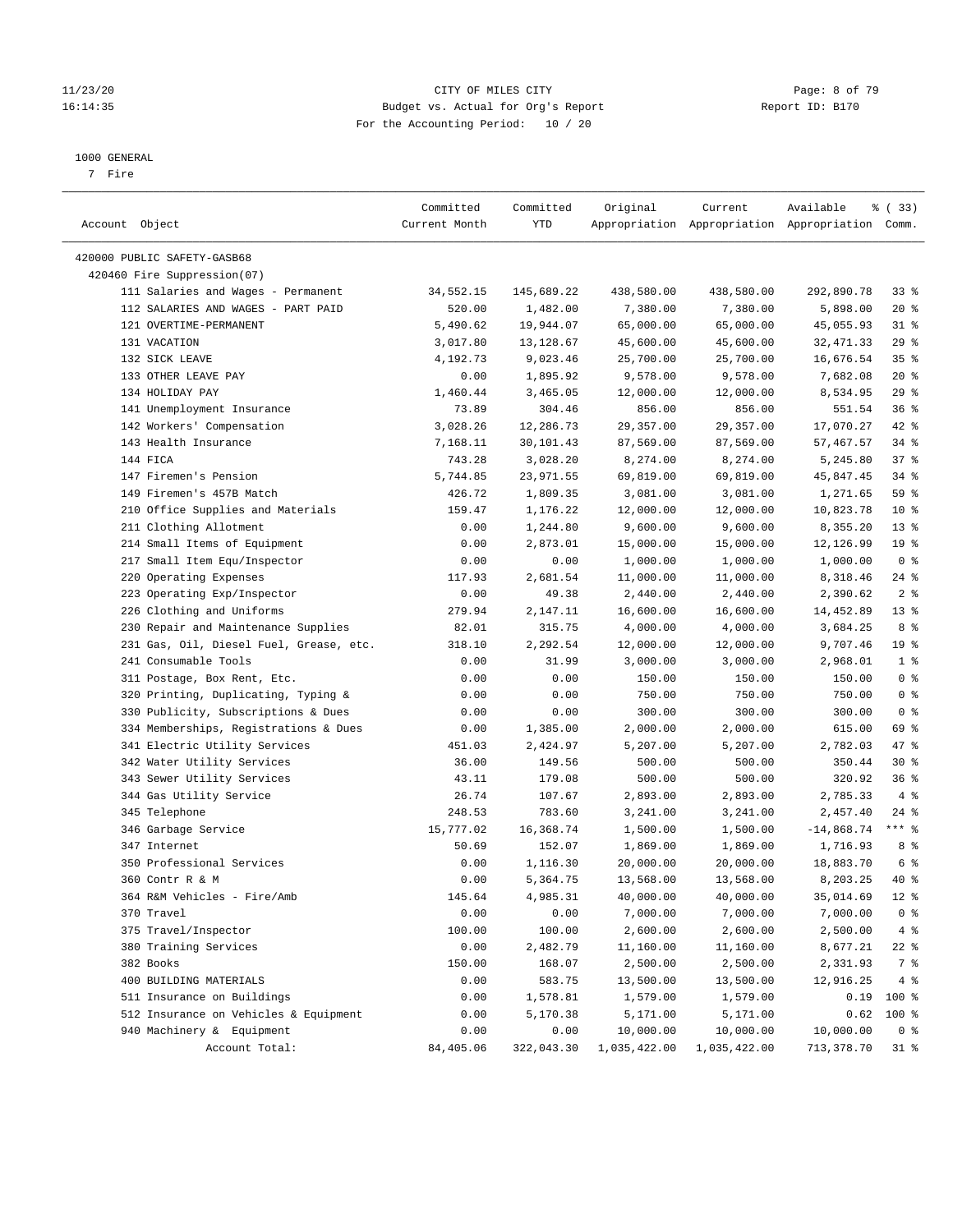#### 11/23/20 CITY OF MILES CITY Page: 9 of 79 16:14:35 Budget vs. Actual for Org's Report Report ID: B170 For the Accounting Period: 10 / 20

#### 1000 GENERAL

7 Fire

| Object<br>Account                                         | Committed<br>Current Month | Committed<br><b>YTD</b> | Original<br>Appropriation | Current<br>Appropriation | Available<br>Appropriation | % (33)<br>Comm. |
|-----------------------------------------------------------|----------------------------|-------------------------|---------------------------|--------------------------|----------------------------|-----------------|
| Account Group Total:                                      | 84,405.06                  | 322,043.30              | 1,035,422.00              | 1,035,422.00             | 713,378.70                 | $31*$           |
| 490000 DEBT SERVICE<br>490500 Other Debt Service Payments |                            |                         |                           |                          |                            |                 |
| 654 Training Center- Principal                            | 583.36                     | 2,286.12                | 6,938.00                  | 6,938.00                 | 4,651.88                   | 33 <sup>8</sup> |
| 655 Training Center- Interest                             | 579.60                     | 2,365.72                | 7,018.00                  | 7,018.00                 | 4,652.28                   | $34$ $%$        |
| Account Total:                                            | 1,162.96                   | 4,651.84                | 13,956.00                 | 13,956.00                | 9,304.16                   | 338             |
| Account Group Total:                                      | 1,162.96                   | 4,651.84                | 13,956.00                 | 13,956.00                | 9,304.16                   | 338             |
| Organization Total:                                       | 85,568.02                  | 326,695.14              | 1,049,378.00              | 1,049,378.00             | 722,682.86                 | $31$ %          |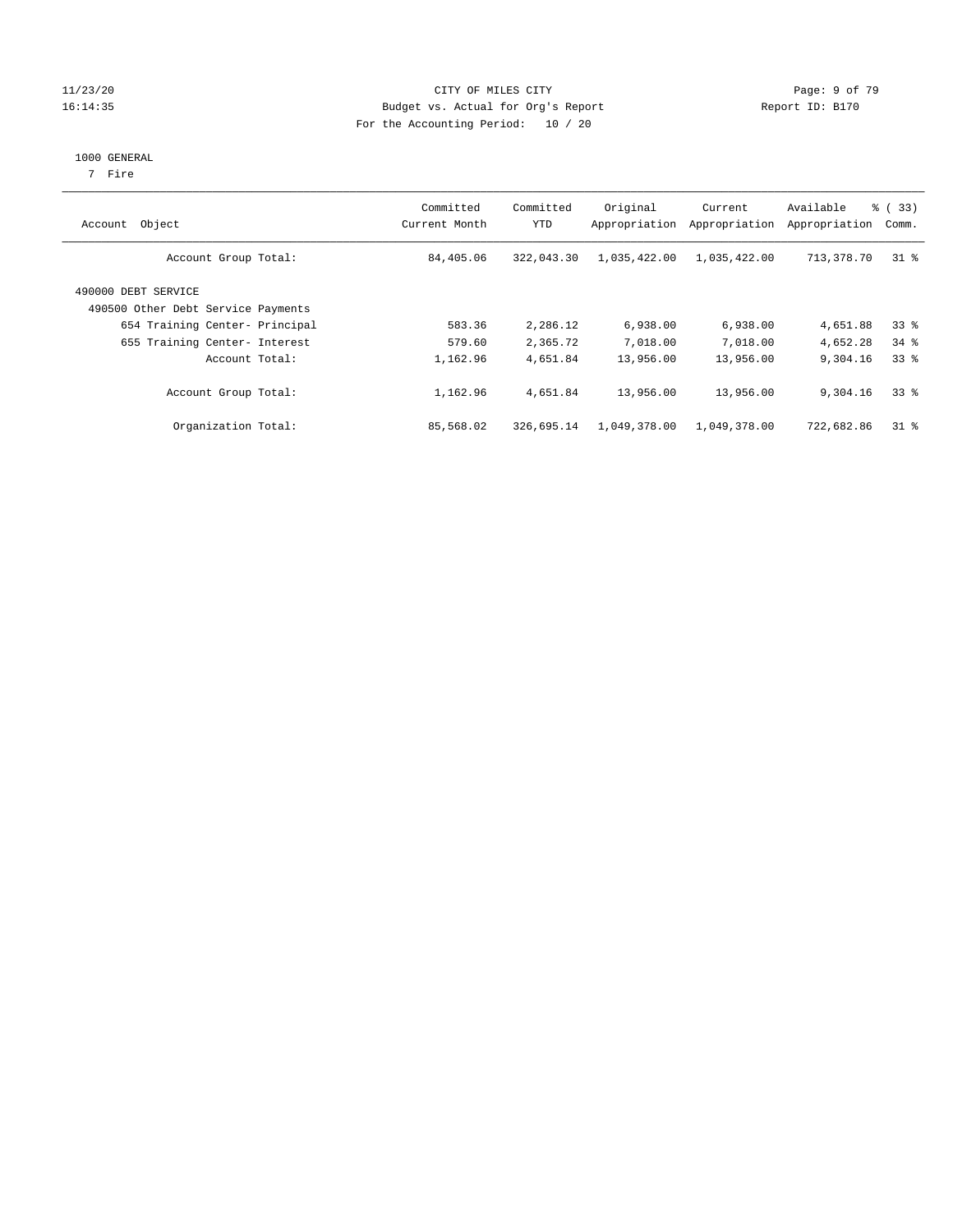#### 11/23/20 Page: 10 of 79 16:14:35 Budget vs. Actual for Org's Report Report ID: B170 For the Accounting Period: 10 / 20

#### 1000 GENERAL

8 City Hall Maintenance

| Account Object                      | Committed<br>Current Month | Committed<br>YTD | Original  | Current<br>Appropriation Appropriation Appropriation | Available | % (33)<br>Comm. |
|-------------------------------------|----------------------------|------------------|-----------|------------------------------------------------------|-----------|-----------------|
|                                     |                            |                  |           |                                                      |           |                 |
| 410000 GENERAL GOVERNMENTGASB68     |                            |                  |           |                                                      |           |                 |
| 411230 City Hall                    |                            |                  |           |                                                      |           |                 |
| 214 Small Items of Equipment        | 0.00                       | 0.00             | 400.00    | 400.00                                               | 400.00    | 0 <sup>8</sup>  |
| 220 Operating Expenses              | 73.00                      | 255.50           | 2,000.00  | 2,000.00                                             | 1,744.50  | $13*$           |
| 230 Repair and Maintenance Supplies | 0.00                       | 0.00             | 2,000.00  | 2,000.00                                             | 2,000.00  | 0 <sup>8</sup>  |
| 341 Electric Utility Services       | 298.27                     | 2,042.13         | 6,000.00  | 6,000.00                                             | 3,957.87  | $34$ $%$        |
| 342 Water Utility Services          | 59.01                      | 233.78           | 750.00    | 750.00                                               | 516.22    | $31$ %          |
| 343 Sewer Utility Services          | 70.68                      | 279.96           | 800.00    | 800.00                                               | 520.04    | 35 <sup>8</sup> |
| 344 Gas Utility Service             | 42.98                      | 119.91           | 2,600.00  | 2,600.00                                             | 2,480.09  | 5 <sup>8</sup>  |
| 346 Garbage Service                 | 0.00                       | 47.41            | 250.00    | 250.00                                               | 202.59    | $19*$           |
| 360 Contr R & M                     | 766.98                     | 2,944.98         | 9.000.00  | 9,000.00                                             | 6,055.02  | 33 <sup>8</sup> |
| 511 Insurance on Buildings          | 0.00                       | 3,360.00         | 3,360.00  | 3,360.00                                             | 0.00      | $100$ %         |
| Account Total:                      | 1,310.92                   | 9,283.67         | 27,160.00 | 27,160.00                                            | 17,876.33 | $34*$           |
|                                     |                            |                  |           |                                                      |           |                 |
| Account Group Total:                | 1,310.92                   | 9,283.67         | 27,160.00 | 27,160.00                                            | 17,876.33 | $34*$           |
|                                     |                            |                  |           |                                                      |           |                 |
| Organization Total:                 | 1,310.92                   | 9,283.67         | 27,160.00 | 27,160.00                                            | 17,876.33 | $34$ $%$        |
|                                     |                            |                  |           |                                                      |           |                 |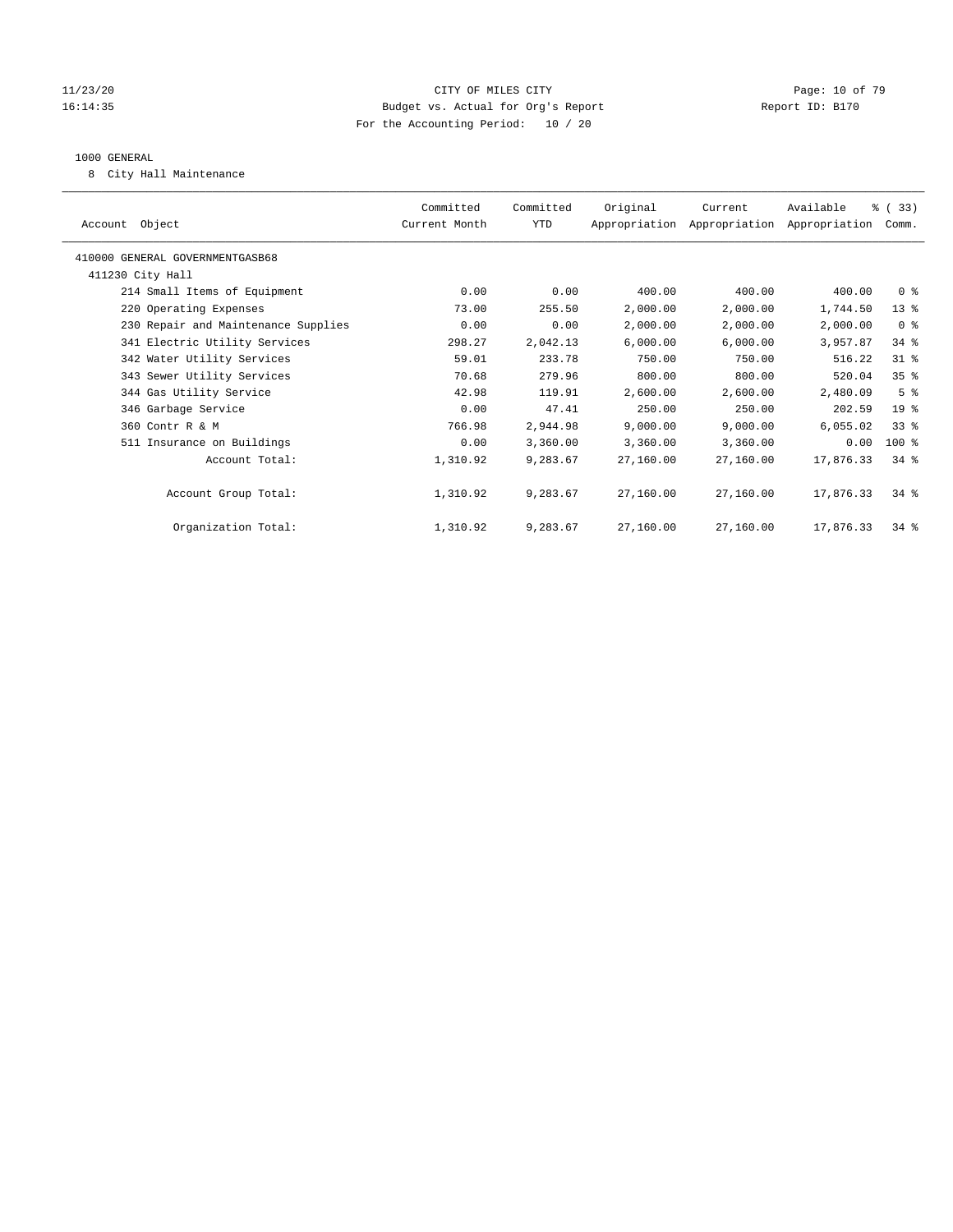#### 11/23/20 Page: 11 of 79 16:14:35 Budget vs. Actual for Org's Report Report ID: B170 For the Accounting Period: 10 / 20

## 1000 GENERAL

9 Treasurer

| Object<br>Account                  | Committed<br>Current Month | Committed<br><b>YTD</b> | Original  | Current<br>Appropriation Appropriation | Available<br>Appropriation | % (33)<br>Comm.     |
|------------------------------------|----------------------------|-------------------------|-----------|----------------------------------------|----------------------------|---------------------|
| 410000 GENERAL GOVERNMENTGASB68    |                            |                         |           |                                        |                            |                     |
| 410540 City Treasurer(09)          |                            |                         |           |                                        |                            |                     |
| 111 Salaries and Wages - Permanent | 1,833.34                   | 7,333.36                | 21,996.00 | 21,996.00                              | 14,662.64                  | 33 <sup>8</sup>     |
| 142 Workers' Compensation          | 6.94                       | 27.76                   | 83.00     | 83.00                                  | 55.24                      | 33 <sup>8</sup>     |
| 144 FICA                           | 140.24                     | 560.96                  | 1,683.00  | 1,683.00                               | 1,122.04                   | 33 <sup>8</sup>     |
| 145 PERS                           | 160.78                     | 643.12                  | 1,929.00  | 1,929.00                               | 1,285.88                   | 33 <sup>8</sup>     |
| 214 Small Items of Equipment       | 0.00                       | 199.99                  | 0.00      | 0.00                                   | $-199.99$                  | $***$ $\frac{6}{5}$ |
| 345 Telephone                      | 23.11                      | 69.42                   | 50.00     | 50.00                                  | $-19.42$                   | 139 %               |
| 350 Professional Services          | 0.00                       | 122.00                  | 550.00    | 550.00                                 | 428.00                     | $22$ %              |
| 360 Contr R & M                    | 54.03                      | 260.31                  | 1,000.00  | 1,000.00                               | 739.69                     | $26$ %              |
| Account Total:                     | 2,218.44                   | 9,216.92                | 27,291.00 | 27,291.00                              | 18,074.08                  | 34.8                |
| Account Group Total:               | 2,218.44                   | 9,216.92                | 27,291.00 | 27,291.00                              | 18,074.08                  | 34.8                |
| Organization Total:                | 2,218.44                   | 9,216.92                | 27,291.00 | 27,291.00                              | 18,074.08                  | 34.8                |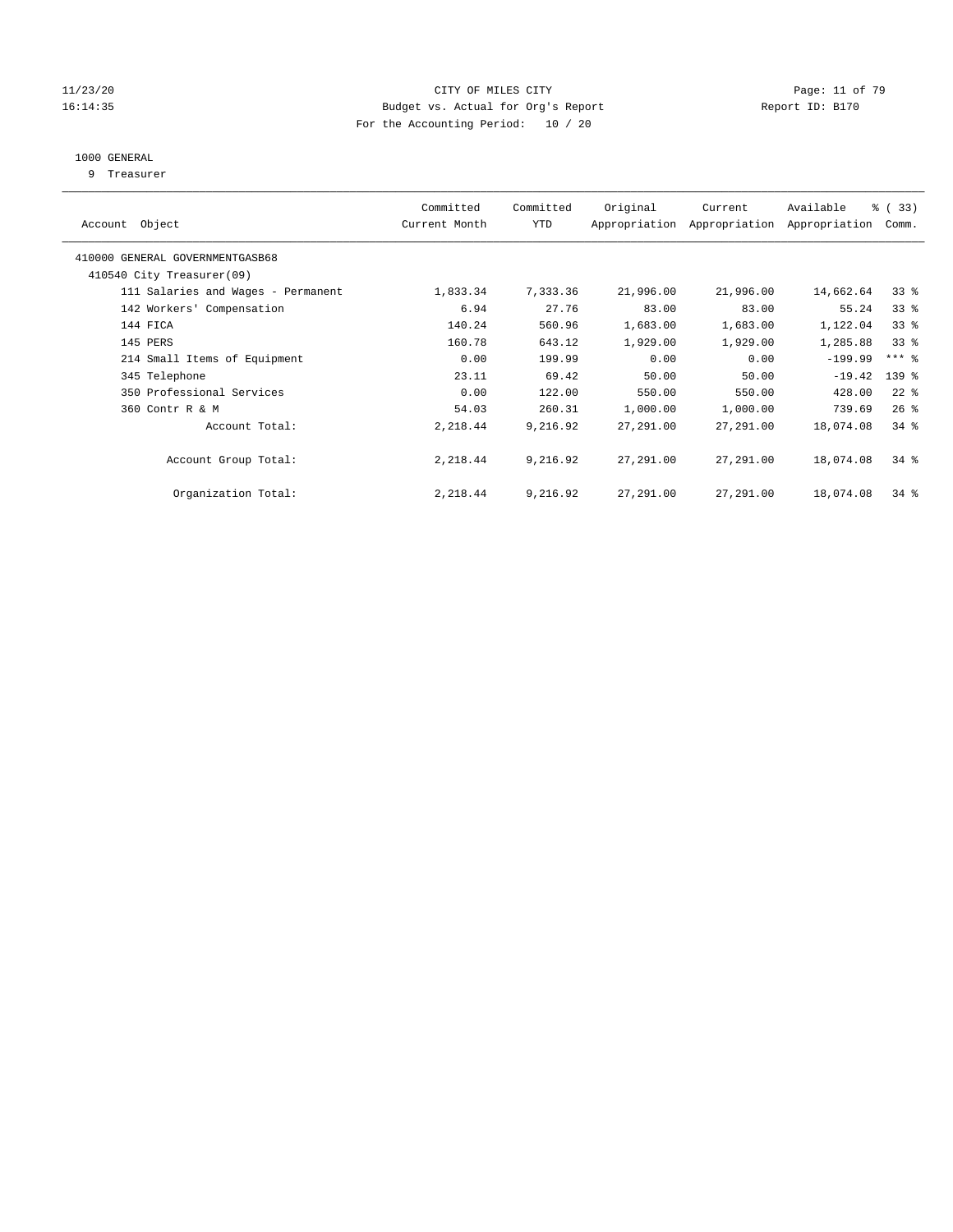#### 11/23/20 Page: 12 of 79 16:14:35 Budget vs. Actual for Org's Report Report ID: B170 For the Accounting Period: 10 / 20

#### 1000 GENERAL

11 Historic Preservation

| Object<br>Account                                                       | Committed<br>Current Month | Committed<br>YTD | Original<br>Appropriation | Current<br>Appropriation | Available<br>Appropriation | $\frac{6}{6}$ (33)<br>Comm. |
|-------------------------------------------------------------------------|----------------------------|------------------|---------------------------|--------------------------|----------------------------|-----------------------------|
| 520000 OTHER FINANCING USES<br>521000 Interfund Operating Transfers Out |                            |                  |                           |                          |                            |                             |
| 820 Transfers to Other Funds                                            | 0.00                       | 0.00             | 3.000.00                  | 3,000.00                 | 3,000.00                   | 0 %                         |
| Account Total:                                                          | 0.00                       | 0.00             | 3,000.00                  | 3,000.00                 | 3,000.00                   | 0 <sup>8</sup>              |
| Account Group Total:                                                    | 0.00                       | 0.00             | 3.000.00                  | 3,000.00                 | 3,000.00                   | 0 %                         |
| Organization Total:                                                     | 0.00                       | 0.00             | 3.000.00                  | 3,000.00                 | 3,000.00                   | 0 %                         |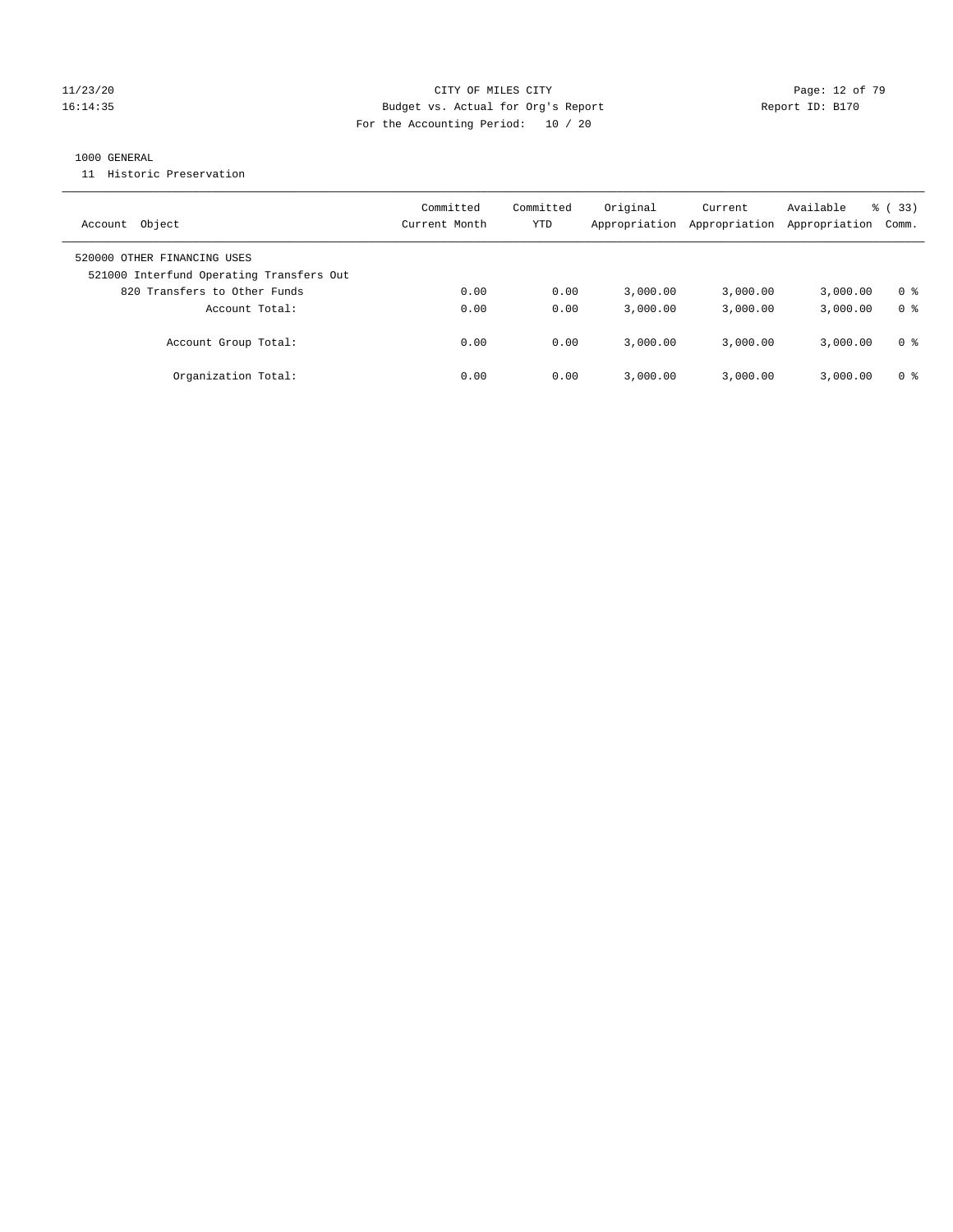#### 11/23/20 Page: 13 of 79 16:14:35 Budget vs. Actual for Org's Report Report ID: B170 For the Accounting Period: 10 / 20

————————————————————————————————————————————————————————————————————————————————————————————————————————————————————————————————————

#### 1000 GENERAL

13 Park

|                                            | Committed     | Committed   | Original   | Current    | Available                                       | 8 (33)          |
|--------------------------------------------|---------------|-------------|------------|------------|-------------------------------------------------|-----------------|
| Account Object                             | Current Month | <b>YTD</b>  |            |            | Appropriation Appropriation Appropriation Comm. |                 |
| 460000 CULTURE AND RECREATION-GASB68       |               |             |            |            |                                                 |                 |
| 460433 Park Operations(13)                 |               |             |            |            |                                                 |                 |
| 111 Salaries and Wages - Permanent         | 15, 151.33    | 60,891.45   | 177,916.00 | 177,916.00 | 117,024.55                                      | $34$ $%$        |
| 121 OVERTIME-PERMANENT                     | 190.98        | 1,408.20    | 7,000.00   | 7,000.00   | 5,591.80                                        | $20*$           |
| 131 VACATION                               | 791.70        | 4,528.69    | 12,100.00  | 12,100.00  | 7,571.31                                        | 37%             |
| 132 SICK LEAVE                             | 797.64        | 5,517.43    | 9,400.00   | 9,400.00   | 3,882.57                                        | 59 %            |
| 133 OTHER LEAVE PAY                        | 0.00          | 0.00        | 748.00     | 748.00     | 748.00                                          | 0 <sup>8</sup>  |
| 134 HOLIDAY PAY                            | 254.64        | 1,516.44    | 5,500.00   | 5,500.00   | 3,983.56                                        | $28$ %          |
| 141 Unemployment Insurance                 | 25.80         | 112.23      | 323.00     | 323.00     | 210.77                                          | 35%             |
| 142 Workers' Compensation                  | 826.09        | 3,607.50    | 10,394.00  | 10,394.00  | 6,786.50                                        | 35 <sup>8</sup> |
| 143 Health Insurance                       | 3,581.21      | 14,324.82   | 42,964.00  | 42,964.00  | 28,639.18                                       | $33$ $%$        |
| 144 FICA                                   | 1,257.25      | 5,491.54    | 16,445.00  | 16,445.00  | 10,953.46                                       | $33$ $%$        |
| 145 PERS                                   | 1,507.22      | 6,155.26    | 18,348.00  | 18,348.00  | 12, 192. 74                                     | 34%             |
| 196 CLOTHING ALLOTMENT                     | 0.00          | 928.50      | 1,000.00   | 1,000.00   | 71.50                                           | 93%             |
| 210 Office Supplies and Materials          | 240.75        | 240.75      | 350.00     | 350.00     | 109.25                                          | 69 %            |
| 214 Small Items of Equipment               | 0.00          | 3,935.89    | 3,000.00   | 3,000.00   | $-935.89$                                       | 131 %           |
| 220 Operating Expenses                     | 16.44         | 855.40      | 3,500.00   | 3,500.00   | 2,644.60                                        | $24$ %          |
| 222 Chemicals, Lab & Med Supplies          | 1,064.91      | 1,878.69    | 5,000.00   | 5,000.00   | 3,121.31                                        | 38 %            |
| 226 Clothing and Uniforms                  | 0.00          | 397.97      | 850.00     | 850.00     | 452.03                                          | 47 %            |
| 230 Repair and Maintenance Supplies        | 525.36        | 3,834.15    | 15,000.00  | 15,000.00  | 11,165.85                                       | 26%             |
| 231 Gas, Oil, Diesel Fuel, Grease, etc.    | 560.76        | 3,264.56    | 8,000.00   | 8,000.00   | 4,735.44                                        | 41 %            |
| 334 Memberships, Registrations & Dues      | 0.00          | 115.00      | 300.00     | 300.00     | 185.00                                          | 38 <sup>8</sup> |
| 341 Electric Utility Services              | 717.59        | 3,049.55    | 10,000.00  | 10,000.00  | 6,950.45                                        | $30*$           |
| 342 Water Utility Services                 | 999.79        | 3,903.55    | 17,000.00  | 17,000.00  | 13,096.45                                       | $23$ %          |
| 343 Sewer Utility Services                 | 165.42        | 701.83      | 1,700.00   | 1,700.00   | 998.17                                          | 41 %            |
| 344 Gas Utility Service                    | 53.51         | 229.31      | 3,000.00   | 3,000.00   | 2,770.69                                        | 8 %             |
| 345 Telephone                              | 41.91         | 125.82      | 450.00     | 450.00     | 324.18                                          | $28$ %          |
| 346 Garbage Service                        | 0.00          | 237.06      | 800.00     | 800.00     | 562.94                                          | $30*$           |
| 347 Internet                               | 26.82         | 80.46       | 450.00     | 450.00     | 369.54                                          | 18 <sup>8</sup> |
| 350 Professional Services                  | 1,377.71      | 3,177.98    | 9,000.00   | 9,000.00   | 5,822.02                                        | 35 <sup>8</sup> |
| 360 Contr R & M                            | 0.00          | 259.56      | 8,000.00   | 8,000.00   | 7,740.44                                        | 3 <sup>°</sup>  |
| 363 R&M Vehicles/Equip/Labor-PW            | 0.00          | 0.00        | 9,000.00   | 9,000.00   | 9,000.00                                        | 0 <sup>8</sup>  |
| 370 Travel                                 | 0.00          | 0.00        | 600.00     | 600.00     | 600.00                                          | 0 <sup>8</sup>  |
| 380 Training Services                      | 0.00          | 0.00        | 400.00     | 400.00     | 400.00                                          | 0 <sup>8</sup>  |
| 511 Insurance on Buildings                 | 0.00          | 3,728.77    | 3,729.00   | 3,729.00   | 0.23                                            | $100*$          |
| 512 Insurance on Vehicles & Equipment      | 0.00          | 630.00      | 630.00     | 630.00     | 0.00                                            | $100*$          |
| 940 Machinery & Equipment                  | 0.00          | 0.00        | 3,177.00   | 3,177.00   | 3,177.00                                        | 0 <sup>8</sup>  |
| Account Total:                             | 30, 174.83    | 135, 128.36 | 406,074.00 | 406,074.00 | 270,945.64                                      | $33$ $%$        |
| 460434 Fish, Wildlife Trailways            |               |             |            |            |                                                 |                 |
| 222 Chemicals, Lab & Med Supplies          | 0.00          | 17.92       | 0.00       | 0.00       | $-17.92$                                        | $***$ %         |
| 230 Repair and Maintenance Supplies        | 0.00          | 412.07      | 0.00       | 0.00       | $-412.07$                                       |                 |
| 363 R&M Vehicles/Equip/Labor-PW            | 0.00          | 99.55       | 0.00       | 0.00       | $-99.55$                                        | $***$ $%$       |
| Account Total:                             | 0.00          | 529.54      | 0.00       | 0.00       | $-529.54$                                       | $***$ $-$       |
| 460439 Riverside Park Tennis Court Project |               |             |            |            |                                                 |                 |
| 230 Repair and Maintenance Supplies        | 0.00          | 0.00        | 200.00     | 200.00     | 200.00                                          | 0 <sup>8</sup>  |
| Account Total:                             | 0.00          | 0.00        | 200.00     | 200.00     | 200.00                                          | 0 <sup>8</sup>  |
|                                            |               |             |            |            |                                                 |                 |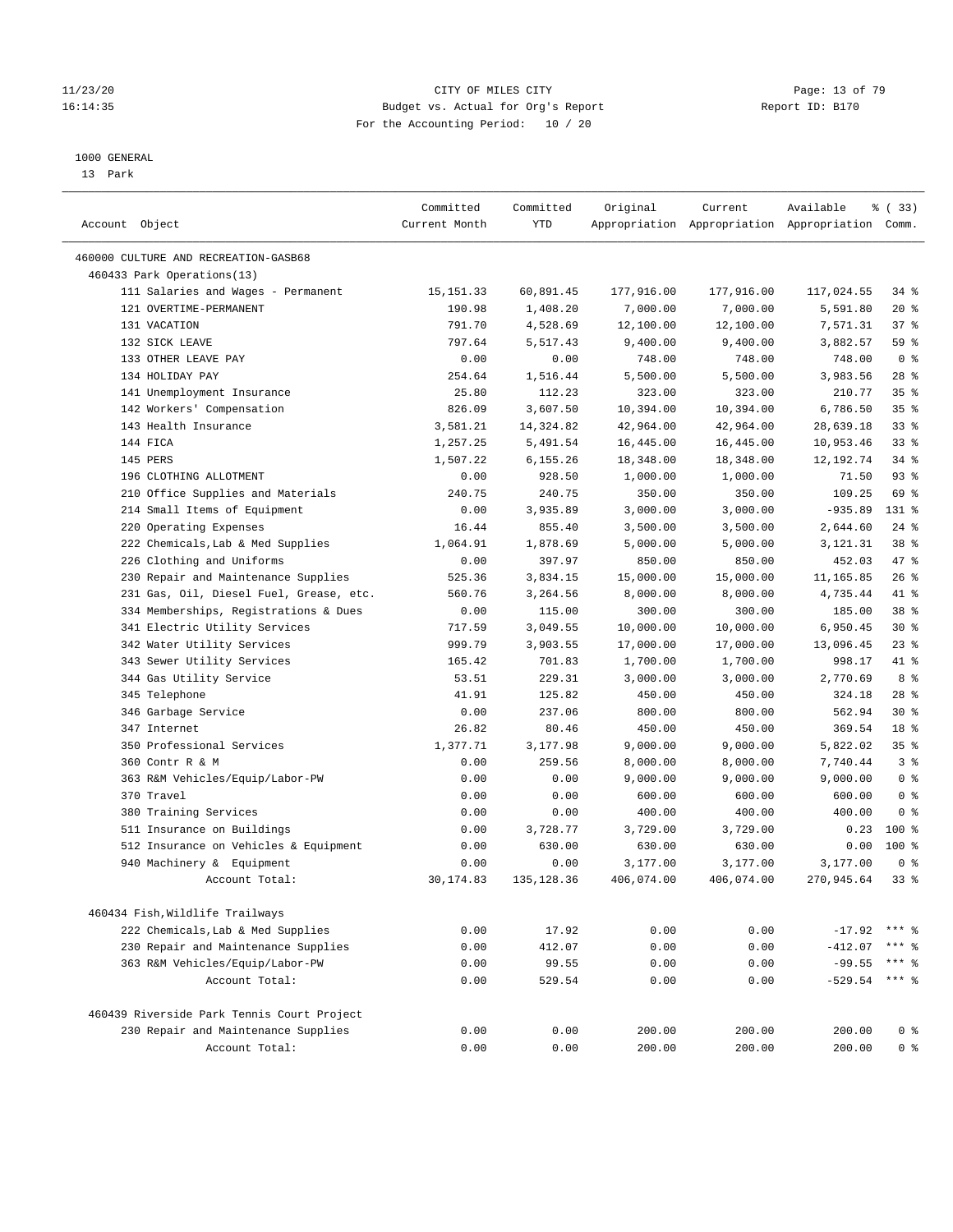#### 11/23/20 Page: 14 of 79 16:14:35 Budget vs. Actual for Org's Report Report ID: B170 For the Accounting Period: 10 / 20

#### 1000 GENERAL

13 Park

| Account Object       | Committed<br>Current Month | Committed<br>YTD | Original   | Current    | Available<br>Appropriation Appropriation Appropriation Comm. | $\frac{6}{6}$ (33) |
|----------------------|----------------------------|------------------|------------|------------|--------------------------------------------------------------|--------------------|
| Account Group Total: | 30,174.83                  | 135,657.90       | 406,274.00 | 406,274.00 | 270,616.10                                                   | 33 å               |
| Organization Total:  | 30,174.83                  | 135,657.90       | 406,274.00 | 406,274.00 | 270,616.10 33 %                                              |                    |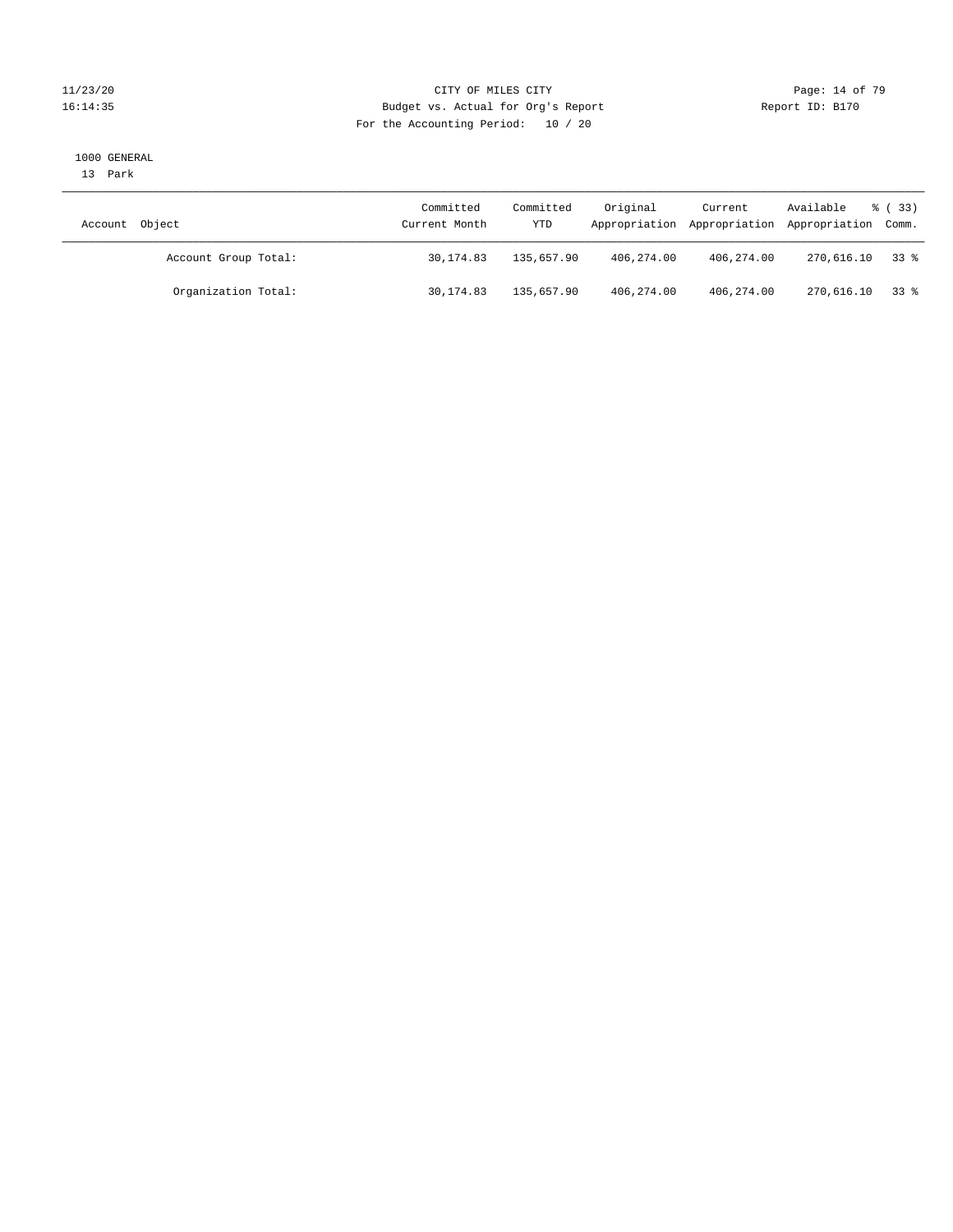#### 11/23/20 Page: 15 of 79 16:14:35 Budget vs. Actual for Org's Report Report ID: B170 For the Accounting Period: 10 / 20

# 1000 GENERAL

14 Swim Pool

| Account Object                       | Committed<br>Current Month | Committed<br><b>YTD</b> | Original  | Current<br>Appropriation Appropriation Appropriation | Available  | % (33)<br>Comm. |
|--------------------------------------|----------------------------|-------------------------|-----------|------------------------------------------------------|------------|-----------------|
| 460000 CULTURE AND RECREATION-GASB68 |                            |                         |           |                                                      |            |                 |
| 460445 Swimming Pool                 |                            |                         |           |                                                      |            |                 |
| 111 Salaries and Wages - Permanent   | 0.00                       | 28,730.08               | 46,224.00 | 46,224.00                                            | 17,493.92  | $62$ $%$        |
| 121 OVERTIME-PERMANENT               | 0.00                       | 799.17                  | 500.00    | 500.00                                               | $-299.17$  | 160%            |
| 141 Unemployment Insurance           | 0.00                       | 44.30                   | 70.00     | 70.00                                                | 25.70      | 63 %            |
| 142 Workers' Compensation            | 0.00                       | 1,518.63                | 2,399.00  | 2,399.00                                             | 880.37     | 63 %            |
| 144 FICA                             | 0.00                       | 2,259.05                | 3,536.00  | 3,536.00                                             | 1,276.95   | 64 %            |
| 145 PERS                             | 0.00                       | 444.80                  | 1,029.00  | 1,029.00                                             | 584.20     | 43 %            |
| 214 Small Items of Equipment         | 0.00                       | 648.18                  | 300.00    | 300.00                                               | $-348.18$  | $216$ %         |
| 220 Operating Expenses               | 0.00                       | 0.00                    | 1,000.00  | 1,000.00                                             | 1,000.00   | 0 <sup>8</sup>  |
| 222 Chemicals, Lab & Med Supplies    | 0.00                       | 940.00                  | 3,500.00  | 3,500.00                                             | 2,560.00   | $27$ $%$        |
| 226 Clothing and Uniforms            | 0.00                       | 0.00                    | 550.00    | 550.00                                               | 550.00     | 0 <sup>8</sup>  |
| 230 Repair and Maintenance Supplies  | 0.00                       | 0.00                    | 500.00    | 500.00                                               | 500.00     | 0 <sup>8</sup>  |
| 341 Electric Utility Services        | 109.40                     | 995.48                  | 1,700.00  | 1,700.00                                             | 704.52     | 59 <sub>8</sub> |
| 342 Water Utility Services           | 40.71                      | 121.36                  | 300.00    | 300.00                                               | 178.64     | $40*$           |
| 343 Sewer Utility Services           | 46.38                      | 138.24                  | 200.00    | 200.00                                               | 61.76      | 69 %            |
| 345 Telephone                        | 0.00                       | 118.78                  | 150.00    | 150.00                                               | 31.22      | 79 %            |
| 350 Professional Services            | 0.00                       | 0.00                    | 250.00    | 250.00                                               | 250.00     | 0 <sup>8</sup>  |
| 360 Contr R & M                      | 0.00                       | 0.00                    | 200.00    | 200.00                                               | 200.00     | 0 <sup>8</sup>  |
| 363 R&M Vehicles/Equip/Labor-PW      | 0.00                       | 0.00                    | 300.00    | 300.00                                               | 300.00     | 0 <sup>8</sup>  |
| 380 Training Services                | 0.00                       | 840.00                  | 1,000.00  | 1,000.00                                             | 160.00     | 84 %            |
| 540 Special Assessments              | 0.00                       | 562.50                  | 700.00    | 700.00                                               | 137.50     | $80*$           |
| Account Total:                       | 196.49                     | 38,160.57               | 64,408.00 | 64,408.00                                            | 26, 247.43 | 59%             |
| Account Group Total:                 | 196.49                     | 38,160.57               | 64,408.00 | 64,408.00                                            | 26, 247.43 | 59%             |
| Organization Total:                  | 196.49                     | 38,160.57               | 64,408.00 | 64,408.00                                            | 26, 247.43 | 59%             |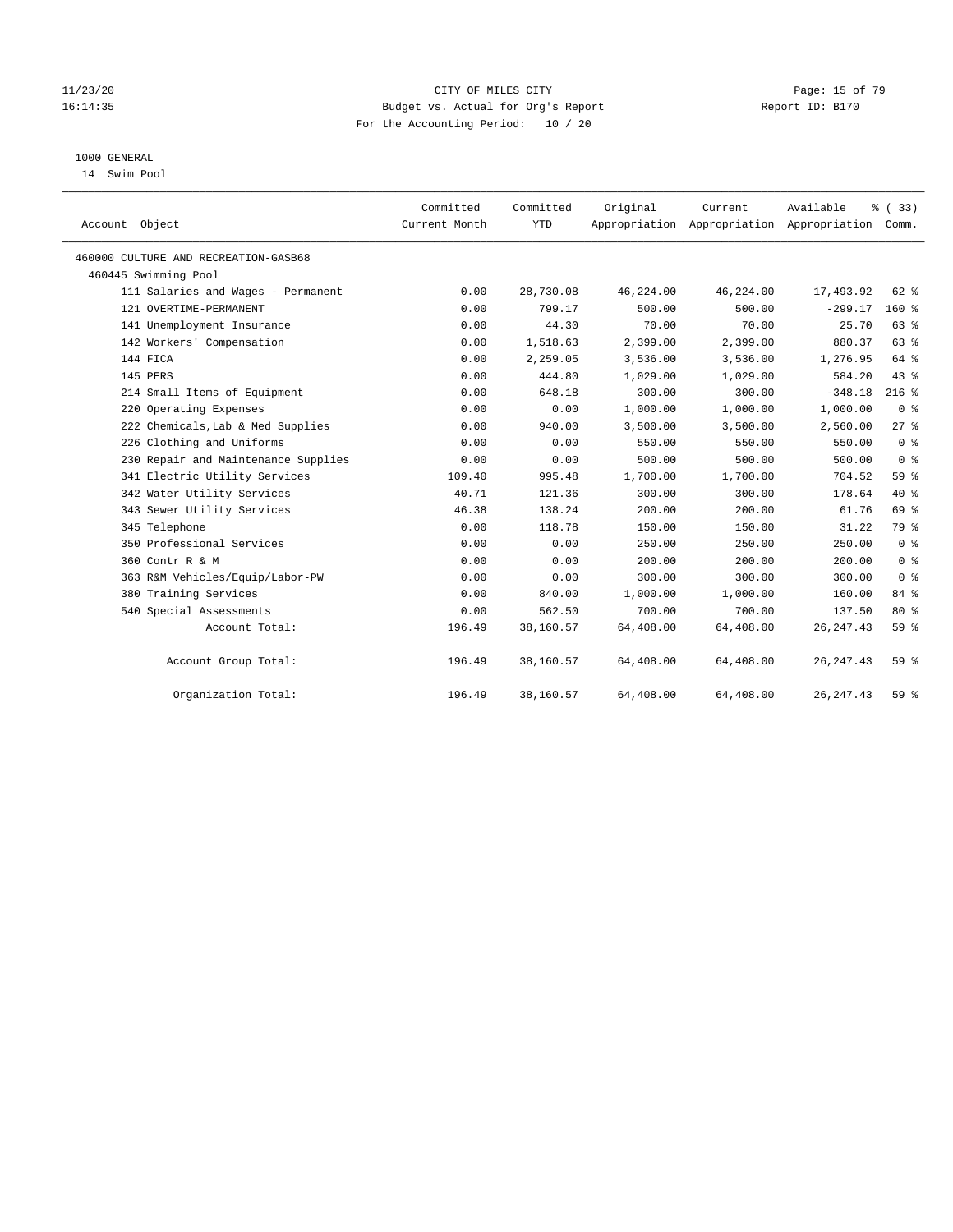#### 11/23/20 Page: 16 of 79 16:14:35 Budget vs. Actual for Org's Report Report ID: B170 For the Accounting Period: 10 / 20

# 1000 GENERAL

16 Library

| Object<br>Account                                                       | Committed<br>Current Month | Committed<br>YTD | Original<br>Appropriation | Current<br>Appropriation | Available<br>Appropriation | 8 (33)<br>Comm. |
|-------------------------------------------------------------------------|----------------------------|------------------|---------------------------|--------------------------|----------------------------|-----------------|
| 520000 OTHER FINANCING USES<br>521000 Interfund Operating Transfers Out |                            |                  |                           |                          |                            |                 |
| 820 Transfers to Other Funds                                            | 25,829.58                  | 103, 318, 32     | 309,955.00                | 309,955.00               | 206,636.68                 | 338             |
| Account Total:                                                          | 25,829.58                  | 103, 318, 32     | 309,955.00                | 309,955.00               | 206,636.68                 | 338             |
| Account Group Total:                                                    | 25,829.58                  | 103, 318, 32     | 309,955.00                | 309,955.00               | 206,636.68                 | 338             |
| Organization Total:                                                     | 25,829.58                  | 103,318.32       | 309,955.00                | 309,955.00               | 206,636.68                 | 338             |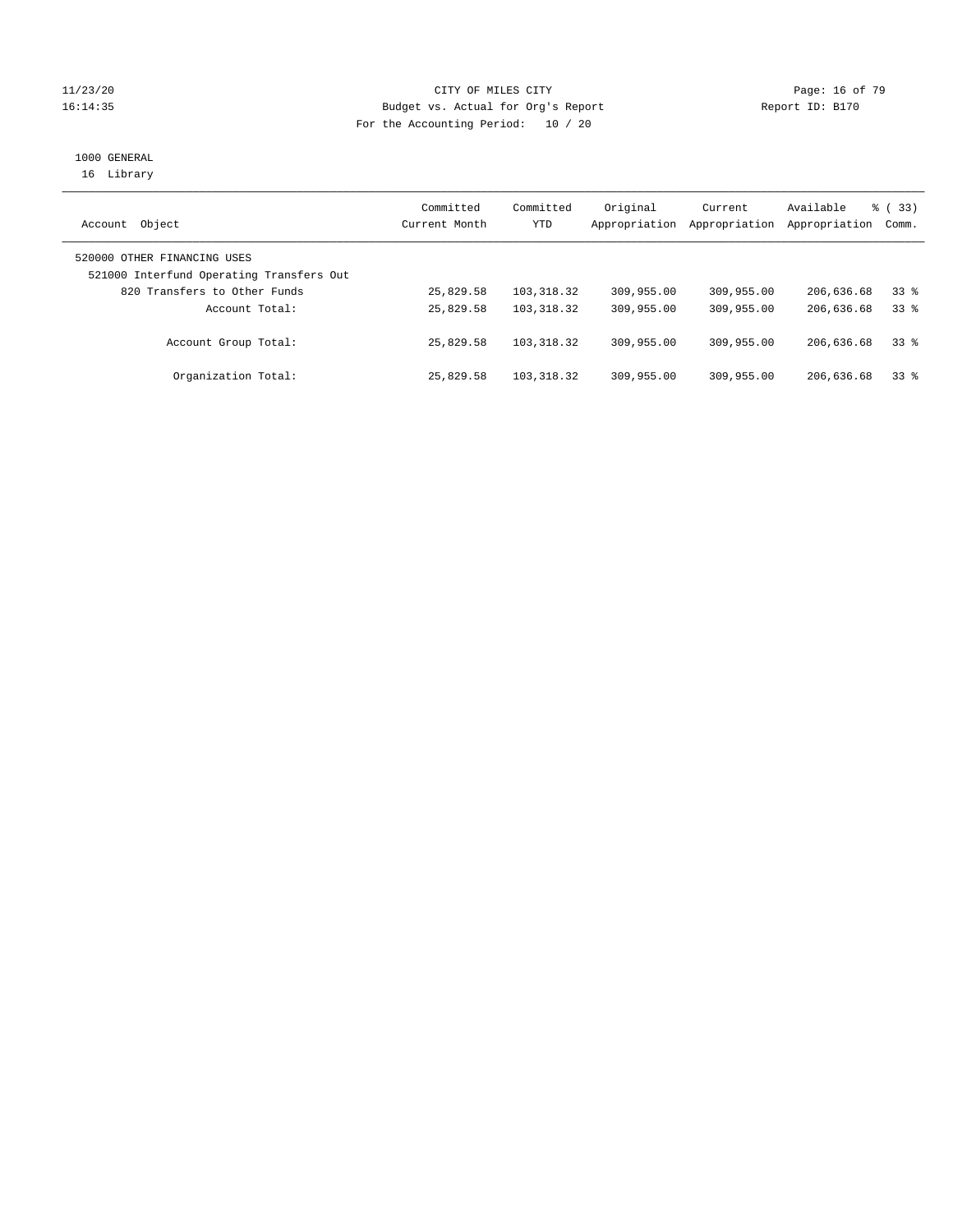#### 11/23/20 Page: 17 of 79 16:14:35 Budget vs. Actual for Org's Report Report ID: B170 For the Accounting Period: 10 / 20

#### 1000 GENERAL

21 Animal Control

| Account Object                           | Committed<br>Current Month | Committed<br>YTD | Original  | Current   | Available<br>Appropriation Appropriation Appropriation Comm. | % (33)          |  |
|------------------------------------------|----------------------------|------------------|-----------|-----------|--------------------------------------------------------------|-----------------|--|
| 440000 PUBLIC HEALTH-GASB68              |                            |                  |           |           |                                                              |                 |  |
| 440600 Animal Control Services(21)       |                            |                  |           |           |                                                              |                 |  |
| 111 Salaries and Wages - Permanent       | 3,447.36                   | 13,338.00        | 45,056.00 | 45,056.00 | 31,718.00                                                    | $30*$           |  |
| 121 OVERTIME-PERMANENT                   | 0.00                       | 0.00             | 500.00    | 500.00    | 500.00                                                       | 0 <sup>8</sup>  |  |
| 131 VACATION                             | 164.16                     | 882.36           | 1,500.00  | 1,500.00  | 617.64                                                       | 59 %            |  |
| 132 SICK LEAVE                           | 0.00                       | 0.00             | 700.00    | 700.00    | 700.00                                                       | 0 <sup>8</sup>  |  |
| 133 OTHER LEAVE PAY                      | 0.00                       | 164.16           | 500.00    | 500.00    | 335.84                                                       | 33%             |  |
| 134 HOLIDAY PAY                          | 0.00                       | 0.00             | 300.00    | 300.00    | 300.00                                                       | 0 <sup>8</sup>  |  |
| 141 Unemployment Insurance               | 5.42                       | 22.23            | 73.00     | 73.00     | 50.77                                                        | $30*$           |  |
| 142 Workers' Compensation                | 162.90                     | 665.91           | 2,452.00  | 2,452.00  | 1,786.09                                                     | 27%             |  |
| 143 Health Insurance                     | 854.70                     | 3,418.80         | 10,254.00 | 10,254.00 | 6,835.20                                                     | $33$ $%$        |  |
| 144 FICA                                 | 276.28                     | 1,133.69         | 3,715.00  | 3,715.00  | 2,581.31                                                     | $31$ %          |  |
| 145 PERS                                 | 316.74                     | 1,261.55         | 3,622.00  | 3,622.00  | 2,360.45                                                     | 35 <sup>8</sup> |  |
| 196 CLOTHING ALLOTMENT                   | 0.00                       | 435.00           | 807.00    | 807.00    | 372.00                                                       | 54%             |  |
| 210 Office Supplies and Materials        | 0.00                       | 0.00             | 150.00    | 150.00    | 150.00                                                       | 0 <sup>8</sup>  |  |
| 214 Small Items of Equipment             | 0.00                       | 0.00             | 400.00    | 400.00    | 400.00                                                       | 0 <sup>8</sup>  |  |
| 220 Operating Expenses                   | 10.90                      | 178.92           | 1,200.00  | 1,200.00  | 1,021.08                                                     | 15 <sup>°</sup> |  |
| 230 Repair and Maintenance Supplies      | 0.00                       | 0.00             | 250.00    | 250.00    | 250.00                                                       | 0 <sup>8</sup>  |  |
| 231 Gas, Oil, Diesel Fuel, Grease, etc.  | 117.35                     | 817.62           | 1,400.00  | 1,400.00  | 582.38                                                       | 58 %            |  |
| 311 Postage, Box Rent, Etc.              | 34.60                      | 87.90            | 80.00     | 80.00     | $-7.90$                                                      | $110*$          |  |
| 320 Printing, Duplicating, Typing &      | 0.00                       | 0.00             | 25.00     | 25.00     | 25.00                                                        | 0 <sup>8</sup>  |  |
| 330 Publicity, Subscriptions & Dues      | 0.00                       | 0.00             | 25.00     | 25.00     | 25.00                                                        | 0 <sup>8</sup>  |  |
| 341 Electric Utility Services            | 59.14                      | 342.37           | 529.00    | 529.00    | 186.63                                                       | 65 %            |  |
| 342 Water Utility Services               | 23.90                      | 94.72            | 350.00    | 350.00    | 255.28                                                       | 27%             |  |
| 343 Sewer Utility Services               | 28.16                      | 111.54           | 150.00    | 150.00    | 38.46                                                        | 74 %            |  |
| 344 Gas Utility Service                  | 20.64                      | 87.80            | 635.00    | 635.00    | 547.20                                                       | $14*$           |  |
| 345 Telephone                            | 40.56                      | 121.77           | 500.00    | 500.00    | 378.23                                                       | 24%             |  |
| 347 Internet                             | 44.95                      | 134.85           | 560.00    | 560.00    | 425.15                                                       | 24%             |  |
| 350 Professional Services                | 538.47                     | 2,237.29         | 3,000.00  | 3,000.00  | 762.71                                                       | 75 %            |  |
| 366 R&M Vehicles - Police/Animal Control | 0.00                       | 0.00             | 100.00    | 100.00    | 100.00                                                       | 0 <sup>8</sup>  |  |
| 370 Travel                               | 0.00                       | 0.00             | 200.00    | 200.00    | 200.00                                                       | 0 <sup>8</sup>  |  |
| 380 Training Services                    | 0.00                       | 0.00             | 100.00    | 100.00    | 100.00                                                       | 0 <sup>8</sup>  |  |
| 511 Insurance on Buildings               | 0.00                       | 97.54            | 98.00     | 98.00     | 0.46                                                         | $100*$          |  |
| Account Total:                           | 6,146.23                   | 25,634.02        | 79,231.00 | 79,231.00 | 53,596.98                                                    | $32$ $%$        |  |
| Account Group Total:                     | 6,146.23                   | 25,634.02        | 79,231.00 | 79,231.00 | 53,596.98                                                    | $32$ $%$        |  |
| Organization Total:                      | 6,146.23                   | 25,634.02        | 79,231.00 | 79,231.00 | 53,596.98                                                    | $32$ $%$        |  |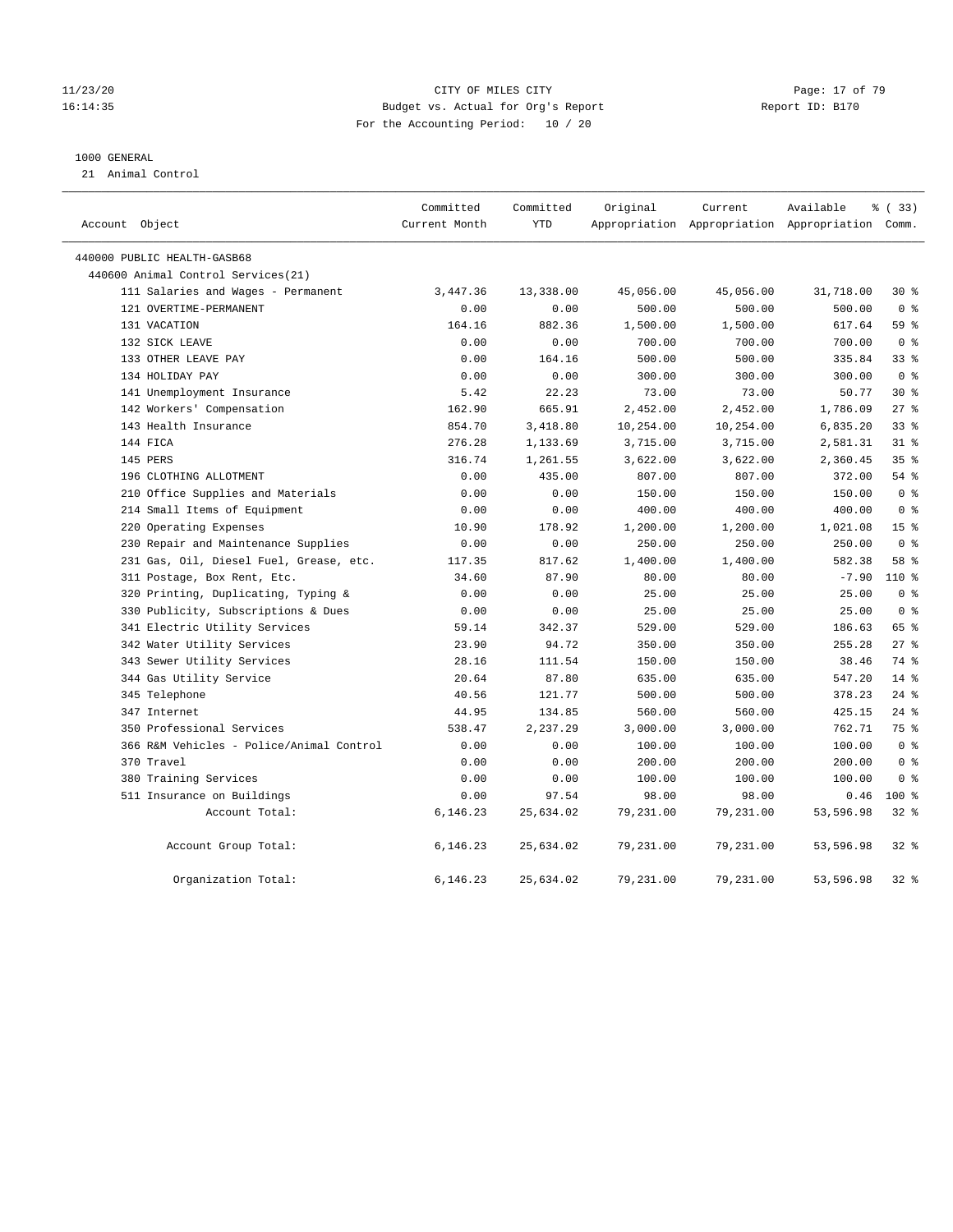#### 11/23/20 Page: 18 of 79 16:14:35 Budget vs. Actual for Org's Report Report ID: B170 For the Accounting Period: 10 / 20

#### 1000 GENERAL

36 Planning & Community Services

| Account Object                            | Committed<br>Current Month | Committed<br><b>YTD</b> | Original  | Current   | Available<br>Appropriation Appropriation Appropriation Comm. | % (33)          |
|-------------------------------------------|----------------------------|-------------------------|-----------|-----------|--------------------------------------------------------------|-----------------|
| 410000 GENERAL GOVERNMENTGASB68           |                            |                         |           |           |                                                              |                 |
| 411020 Community Services & Planning      |                            |                         |           |           |                                                              |                 |
| 111 Salaries and Wages - Permanent        | 855.04                     | 3,306.57                | 7,228.00  | 7,228.00  | 3,921.43                                                     | 46 %            |
| 121 OVERTIME-PERMANENT                    | 5.42                       | 5.42                    | 200.00    | 200.00    | 194.58                                                       | 3 <sup>°</sup>  |
| 131 VACATION                              | 36.18                      | 219.21                  | 2,800.00  | 2,800.00  | 2,580.79                                                     | 8 %             |
| 132 SICK LEAVE                            | 6.98                       | 130.38                  | 1,300.00  | 1,300.00  | 1,169.62                                                     | $10*$           |
| 133 OTHER LEAVE PAY                       | 31.26                      | 46.39                   | 424.00    | 424.00    | 377.61                                                       | 11 <sup>°</sup> |
| 141 Unemployment Insurance                | 1.38                       | 5.59                    | 18.00     | 18.00     | 12.41                                                        | $31$ %          |
| 142 Workers' Compensation                 | 5.93                       | 23.73                   | 95.00     | 95.00     | 71.27                                                        | 25%             |
| 143 Health Insurance                      | 230.72                     | 922.72                  | 2,769.00  | 2,769.00  | 1,846.28                                                     | 33%             |
| 144 FICA                                  | 71.55                      | 286.80                  | 914.00    | 914.00    | 627.20                                                       | $31$ %          |
| 145 PERS                                  | 81.99                      | 325.17                  | 1,048.00  | 1,048.00  | 722.83                                                       | $31$ %          |
| 196 CLOTHING ALLOTMENT                    | 0.00                       | 40.50                   | 164.00    | 164.00    | 123.50                                                       | $25$ %          |
| 210 Office Supplies and Materials         | 1.94                       | 26.67                   | 500.00    | 500.00    | 473.33                                                       | 5 <sup>8</sup>  |
| 214 Small Items of Equipment              | 0.00                       | 155.72                  | 800.00    | 800.00    | 644.28                                                       | 19 <sup>°</sup> |
| 220 Operating Expenses                    | 0.00                       | 0.00                    | 300.00    | 300.00    | 300.00                                                       | 0 <sup>8</sup>  |
| 231 Gas, Oil, Diesel Fuel, Grease, etc.   | 0.00                       | 0.00                    | 400.00    | 400.00    | 400.00                                                       | 0 <sup>8</sup>  |
| 311 Postage, Box Rent, Etc.               | 0.50                       | 0.50                    | 3,000.00  | 3,000.00  | 2,999.50                                                     | 0 <sup>8</sup>  |
| 320 Printing, Duplicating, Typing &       | 0.00                       | 0.00                    | 1,000.00  | 1,000.00  | 1,000.00                                                     | 0 <sup>8</sup>  |
| 327 Map Printing                          | 0.00                       | 0.00                    | 200.00    | 200.00    | 200.00                                                       | 0 <sup>8</sup>  |
| 330 Publicity, Subscriptions & Dues       | 12.96                      | 12.96                   | 1,000.00  | 1,000.00  | 987.04                                                       | 1 <sup>8</sup>  |
| 331 Publication of Formal & Legal Notices | 0.00                       | 0.00                    | 1,000.00  | 1,000.00  | 1,000.00                                                     | 0 <sup>8</sup>  |
| 334 Memberships, Registrations & Dues     | 0.00                       | 0.00                    | 500.00    | 500.00    | 500.00                                                       | 0 <sup>8</sup>  |
| 345 Telephone                             | 8.15                       | 24.54                   | 900.00    | 900.00    | 875.46                                                       | 3 <sup>8</sup>  |
| 347 Internet                              | 0.00                       | 0.00                    | 170.00    | 170.00    | 170.00                                                       | 0 <sup>8</sup>  |
| 350 Professional Services                 | 2,279.50                   | 7,247.44                | 30,000.00 | 30,000.00 | 22,752.56                                                    | $24$ %          |
| 360 Contr R & M                           | 54.03                      | 260.31                  | 5,000.00  | 5,000.00  | 4,739.69                                                     | 5 <sup>°</sup>  |
| 370 Travel                                | 0.00                       | 0.00                    | 2,000.00  | 2,000.00  | 2,000.00                                                     | 0 <sup>8</sup>  |
| 380 Training Services                     | 77.25                      | 177.25                  | 3,000.00  | 3,000.00  | 2,822.75                                                     | 6 %             |
| 382 Books                                 | 0.00                       | 0.00                    | 200.00    | 200.00    | 200.00                                                       | 0 <sup>8</sup>  |
| Account Total:                            | 3,760.78                   | 13, 217.87              | 66,930.00 | 66,930.00 | 53,712.13                                                    | 20 %            |
| Account Group Total:                      | 3,760.78                   | 13, 217.87              | 66,930.00 | 66,930.00 | 53, 712.13                                                   | $20*$           |
| Organization Total:                       | 3,760.78                   | 13, 217.87              | 66,930.00 | 66,930.00 | 53,712.13                                                    | $20*$           |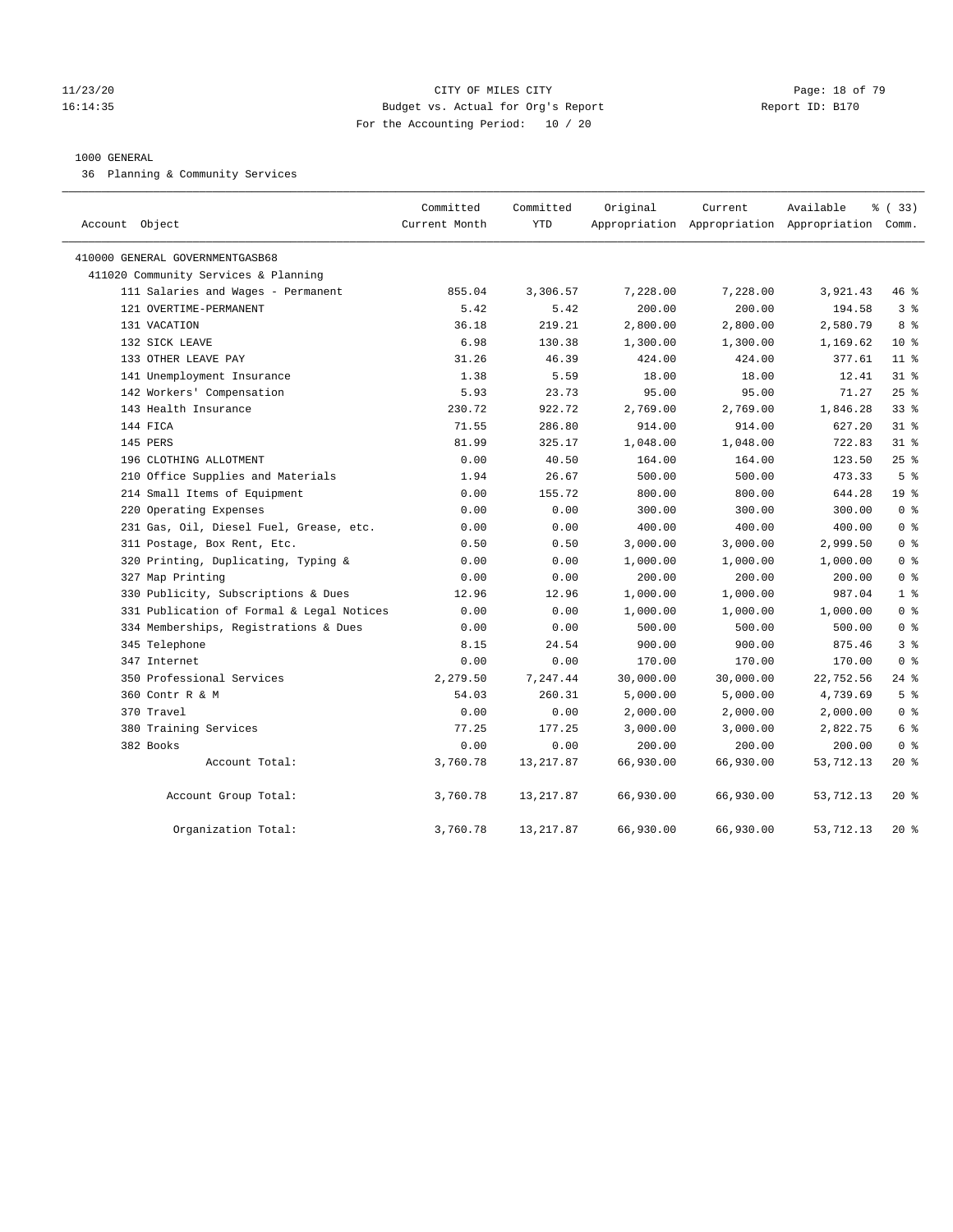#### 11/23/20 Page: 19 of 79 16:14:35 Budget vs. Actual for Org's Report Report ID: B170 For the Accounting Period: 10 / 20

# 1000 GENERAL

37 CITY HEALTH

| Object<br>Account                                                       | Committed<br>Current Month | Committed<br>YTD | Original<br>Appropriation | Current<br>Appropriation | Available<br>Appropriation | % ( 33 )<br>Comm. |
|-------------------------------------------------------------------------|----------------------------|------------------|---------------------------|--------------------------|----------------------------|-------------------|
| 520000 OTHER FINANCING USES<br>521000 Interfund Operating Transfers Out |                            |                  |                           |                          |                            |                   |
| 820 Transfers to Other Funds                                            | 0.00                       | 0.00             | 13,000.00                 | 13,000.00                | 13,000.00                  | 0 %               |
| Account Total:                                                          | 0.00                       | 0.00             | 13,000.00                 | 13,000.00                | 13,000.00                  | 0 <sup>8</sup>    |
| Account Group Total:                                                    | 0.00                       | 0.00             | 13,000.00                 | 13,000.00                | 13,000.00                  | 0 %               |
| Organization Total:                                                     | 0.00                       | 0.00             | 13,000.00                 | 13,000.00                | 13,000.00                  | 0 %               |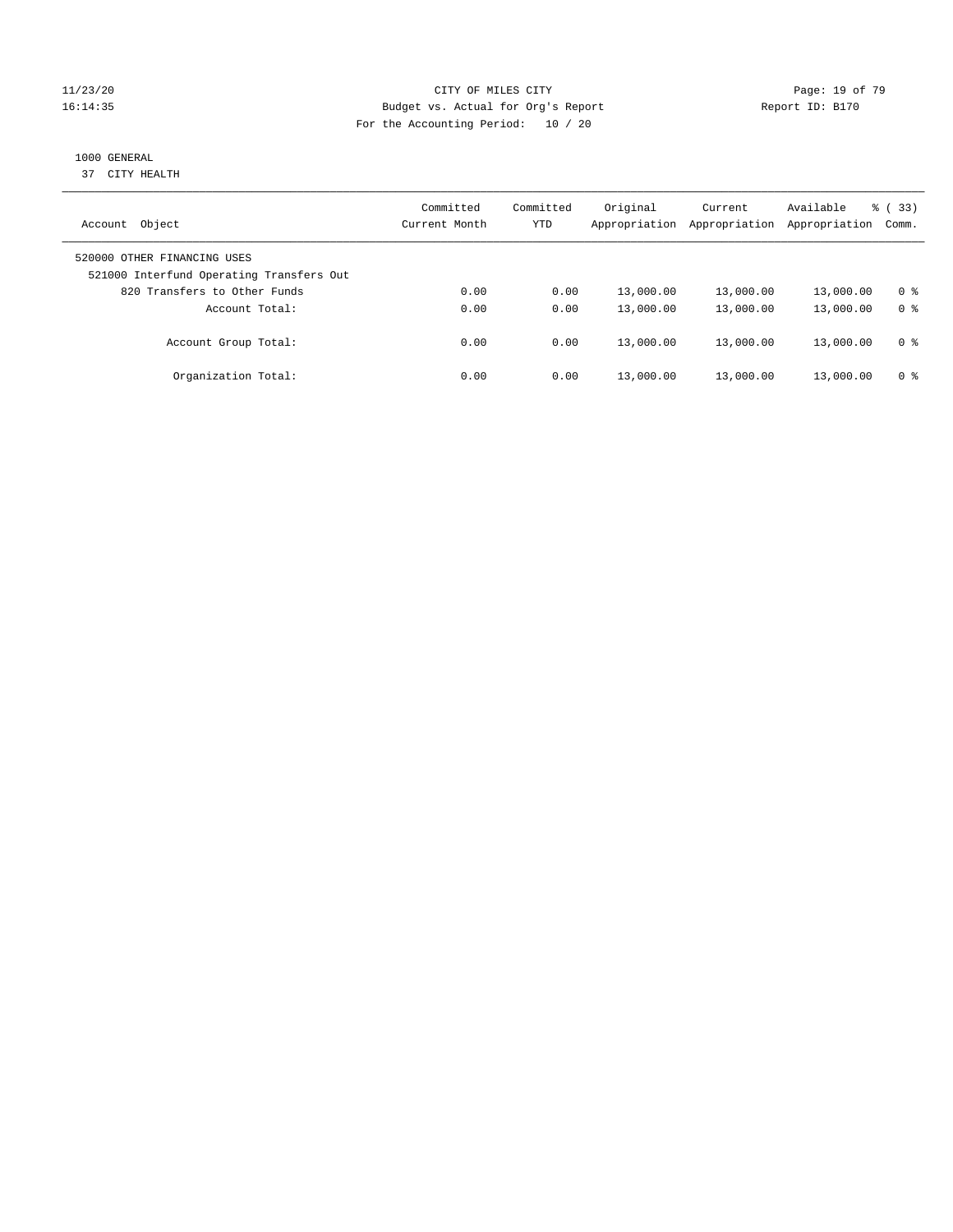#### 11/23/20 Page: 20 of 79 16:14:35 Budget vs. Actual for Org's Report Report ID: B170 For the Accounting Period: 10 / 20

#### 1000 GENERAL

201 Flood Prevention

| Account Object             |                                           | Committed<br>Current Month | Committed<br><b>YTD</b> | Original   | Current    | Available<br>Appropriation Appropriation Appropriation Comm. | % (33)           |
|----------------------------|-------------------------------------------|----------------------------|-------------------------|------------|------------|--------------------------------------------------------------|------------------|
|                            |                                           |                            |                         |            |            |                                                              |                  |
| 430000 Public Works-GASB68 |                                           |                            |                         |            |            |                                                              |                  |
| 431200 Flood Control       |                                           |                            |                         |            |            |                                                              |                  |
|                            | 111 Salaries and Wages - Permanent        | 1,501.01                   | 5,574.81                | 16,164.00  | 16,164.00  | 10,589.19                                                    | 34%              |
| 131 VACATION               |                                           | 66.20                      | 231.03                  | 1,000.00   | 1,000.00   | 768.97                                                       | $23$ $%$         |
| 132 SICK LEAVE             |                                           | 16.49                      | 184.43                  | 500.00     | 500.00     | 315.57                                                       | 37%              |
| 133 OTHER LEAVE PAY        |                                           | 0.00                       | 0.00                    | 1,019.00   | 1,019.00   | 1,019.00                                                     | 0 <sup>8</sup>   |
|                            | 141 Unemployment Insurance                | 2.38                       | 9.02                    | 28.00      | 28.00      | 18.98                                                        | 328              |
|                            | 142 Workers' Compensation                 | 5.94                       | 22.84                   | 970.00     | 970.00     | 947.16                                                       | 2 <sup>8</sup>   |
|                            | 143 Health Insurance                      | 341.86                     | 1,367.48                | 4,102.00   | 4,102.00   | 2,734.52                                                     | 33%              |
| 144 FICA                   |                                           | 119.97                     | 458.13                  | 1,429.00   | 1,429.00   | 970.87                                                       | $32$ $%$         |
| 145 PERS                   |                                           | 138.87                     | 525.34                  | 1,638.00   | 1,638.00   | 1,112.66                                                     | 32%              |
|                            | 196 CLOTHING ALLOTMENT                    | 0.00                       | 60.00                   | 60.00      | 60.00      | 0.00                                                         | $100*$           |
|                            | 210 Office Supplies and Materials         | 0.00                       | 219.00                  | 500.00     | 500.00     | 281.00                                                       | 44 %             |
|                            | 214 Small Items of Equipment              | 76.88                      | 232.60                  | 500.00     | 500.00     | 267.40                                                       | 47.8             |
|                            | 220 Operating Expenses                    | 0.00                       | 0.00                    | 500.00     | 500.00     | 500.00                                                       | 0 <sup>8</sup>   |
|                            | 231 Gas, Oil, Diesel Fuel, Grease, etc.   | 0.00                       | 0.00                    | 500.00     | 500.00     | 500.00                                                       | 0 <sup>8</sup>   |
|                            | 311 Postage, Box Rent, Etc.               | 2.50                       | 23.00                   | 2,500.00   | 2,500.00   | 2,477.00                                                     | 1 <sup>8</sup>   |
|                            | 330 Publicity, Subscriptions & Dues       | 0.00                       | 0.00                    | 50.00      | 50.00      | 50.00                                                        | 0 <sup>8</sup>   |
|                            | 331 Publication of Formal & Legal Notices | 0.00                       | 396.50                  | 2,000.00   | 2,000.00   | 1,603.50                                                     | $20*$            |
|                            | 334 Memberships, Registrations & Dues     | 38.88                      | 38.88                   | 250.00     | 250.00     | 211.12                                                       | 16 <sup>8</sup>  |
| 345 Telephone              |                                           | 19.32                      | 58.05                   | 50.00      | 50.00      | $-8.05$                                                      | 116 <sup>8</sup> |
|                            | 350 Professional Services                 | 0.00                       | 3,896.49                | 137,520.00 | 137,520.00 | 133,623.51                                                   | 3 <sup>8</sup>   |
| 370 Travel                 |                                           | 0.00                       | 0.00                    | 1,000.00   | 1,000.00   | 1,000.00                                                     | 0 <sup>8</sup>   |
|                            | 380 Training Services                     | 0.00                       | 0.00                    | 200.00     | 200.00     | 200.00                                                       | 0 <sup>8</sup>   |
| 382 Books                  |                                           | 0.00                       | 0.00                    | 50.00      | 50.00      | 50.00                                                        | 0 <sup>8</sup>   |
| 532 Land Rental            |                                           | 0.00                       | 0.00                    | 200.00     | 200.00     | 200.00                                                       | 0 <sup>8</sup>   |
|                            | 540 Special Assessments                   | 0.00                       | 0.00                    | 300.00     | 300.00     | 300.00                                                       | 0 <sup>8</sup>   |
|                            | Account Total:                            | 2,330.30                   | 13,297.60               | 173,030.00 | 173,030.00 | 159,732.40                                                   | 8 %              |
|                            | Account Group Total:                      | 2,330.30                   | 13,297.60               | 173,030.00 | 173,030.00 | 159,732.40                                                   | 8 %              |
| 490000 DEBT SERVICE        |                                           |                            |                         |            |            |                                                              |                  |
|                            | 490500 Other Debt Service Payments        |                            |                         |            |            |                                                              |                  |
|                            | 652 Principle- Flood Study Loan           | 0.00                       | 14,675.06               | 29,523.00  | 29,523.00  | 14,847.94                                                    | 50%              |
|                            | 653 Interest- Flood Study Loan            | 0.00                       | 448.06                  | 1,397.00   | 1,397.00   | 948.94                                                       | 32%              |
|                            | Account Total:                            | 0.00                       | 15, 123. 12             | 30,920.00  | 30,920.00  | 15,796.88                                                    | 49 %             |
|                            | Account Group Total:                      | 0.00                       | 15, 123. 12             | 30,920.00  | 30,920.00  | 15,796.88                                                    | 49 %             |
|                            | Organization Total:                       | 2,330.30                   | 28,420.72               | 203,950.00 | 203,950.00 | 175,529.28                                                   | $14*$            |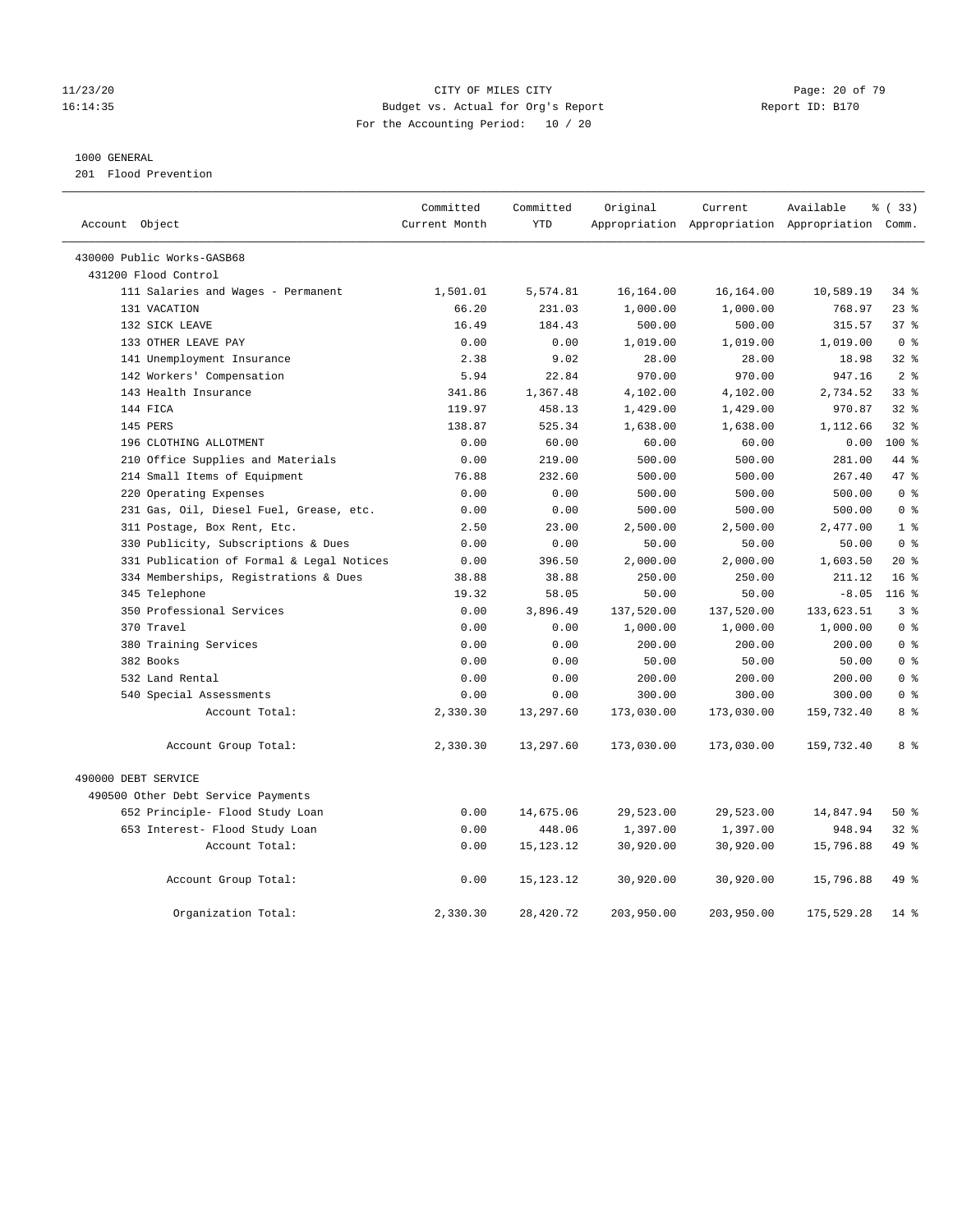#### 11/23/20 Page: 21 of 79 16:14:35 Budget vs. Actual for Org's Report Report ID: B170 For the Accounting Period: 10 / 20

# 1000 GENERAL

301 Elections

| Object<br>Account                                   | Committed<br>Current Month | Committed<br>YTD | Original<br>Appropriation | Current<br>Appropriation | Available<br>Appropriation | % (33)<br>Comm. |
|-----------------------------------------------------|----------------------------|------------------|---------------------------|--------------------------|----------------------------|-----------------|
| 410000 GENERAL GOVERNMENTGASB68<br>410600 Elections |                            |                  |                           |                          |                            |                 |
| 300 PURCHASED SERVICES                              | 0.00                       | 0.00             | 10,000.00                 | 10,000.00                | 10,000.00                  | 0 <sup>8</sup>  |
| Account Total:                                      | 0.00                       | 0.00             | 10,000.00                 | 10,000.00                | 10,000.00                  | 0 <sup>8</sup>  |
| Account Group Total:                                | 0.00                       | 0.00             | 10,000.00                 | 10,000.00                | 10,000.00                  | 0 <sup>8</sup>  |
| Organization Total:                                 | 0.00                       | 0.00             | 10,000.00                 | 10,000.00                | 10,000.00                  | 0 <sup>8</sup>  |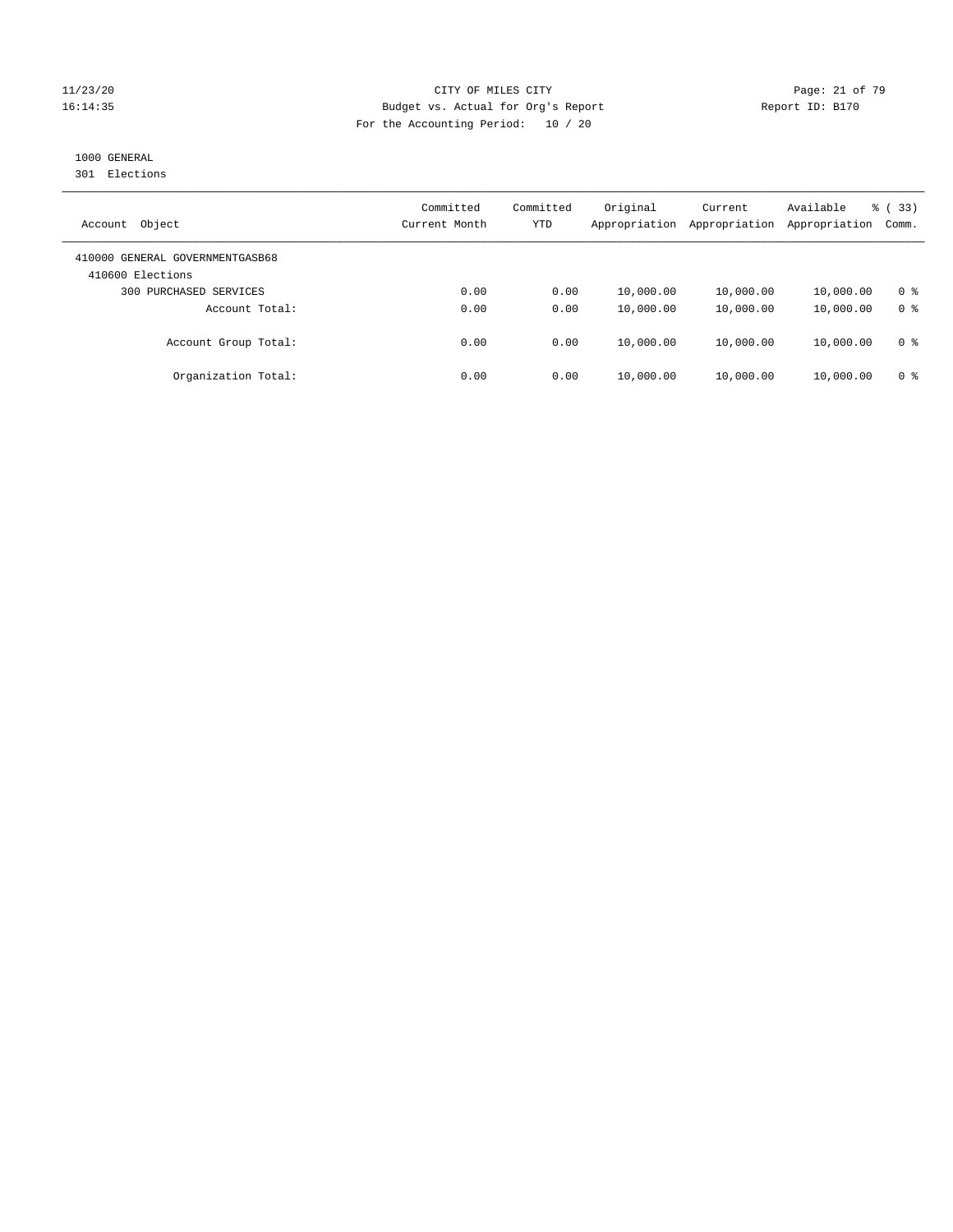#### 11/23/20 **Page: 22 of 79** CITY OF MILES CITY **CITY Page: 22 of 79** 16:14:35 Budget vs. Actual for Org's Report Report ID: B170 For the Accounting Period: 10 / 20

# 1000 GENERAL

402 Public Nuisance

| Account Object                 | Committed<br>Current Month | Committed<br><b>YTD</b> | Original     | Current<br>Appropriation Appropriation | Available<br>Appropriation | % (33)<br>Comm. |
|--------------------------------|----------------------------|-------------------------|--------------|----------------------------------------|----------------------------|-----------------|
| 420000 PUBLIC SAFETY-GASB68    |                            |                         |              |                                        |                            |                 |
| 420532 Public Nuisance Cleanup |                            |                         |              |                                        |                            |                 |
| 350 Professional Services      | 157.50                     | 457.50                  | 0.00         | 0.00                                   | $-457.50$                  | $***$ 8         |
| 360 Contr R & M                | 0.00                       | 9,103.15                | 8,000.00     | 8,000.00                               | $-1, 103.15$               | $114$ %         |
| Account Total:                 | 157.50                     | 9,560.65                | 8,000.00     | 8,000.00                               | $-1,560.65$ 120 %          |                 |
| Account Group Total:           | 157.50                     | 9,560.65                | 8,000.00     | 8,000.00                               | $-1,560.65$ 120 %          |                 |
| Organization Total:            | 157.50                     | 9,560.65                | 8,000.00     | 8,000.00                               | $-1,560.65$ 120 %          |                 |
|                                |                            |                         |              |                                        |                            |                 |
| Fund Total:                    |                            | 353,829.84 1,633,155.77 | 4,866,411.00 | 4,866,411.00                           | 3, 233, 255. 23            | 34 %            |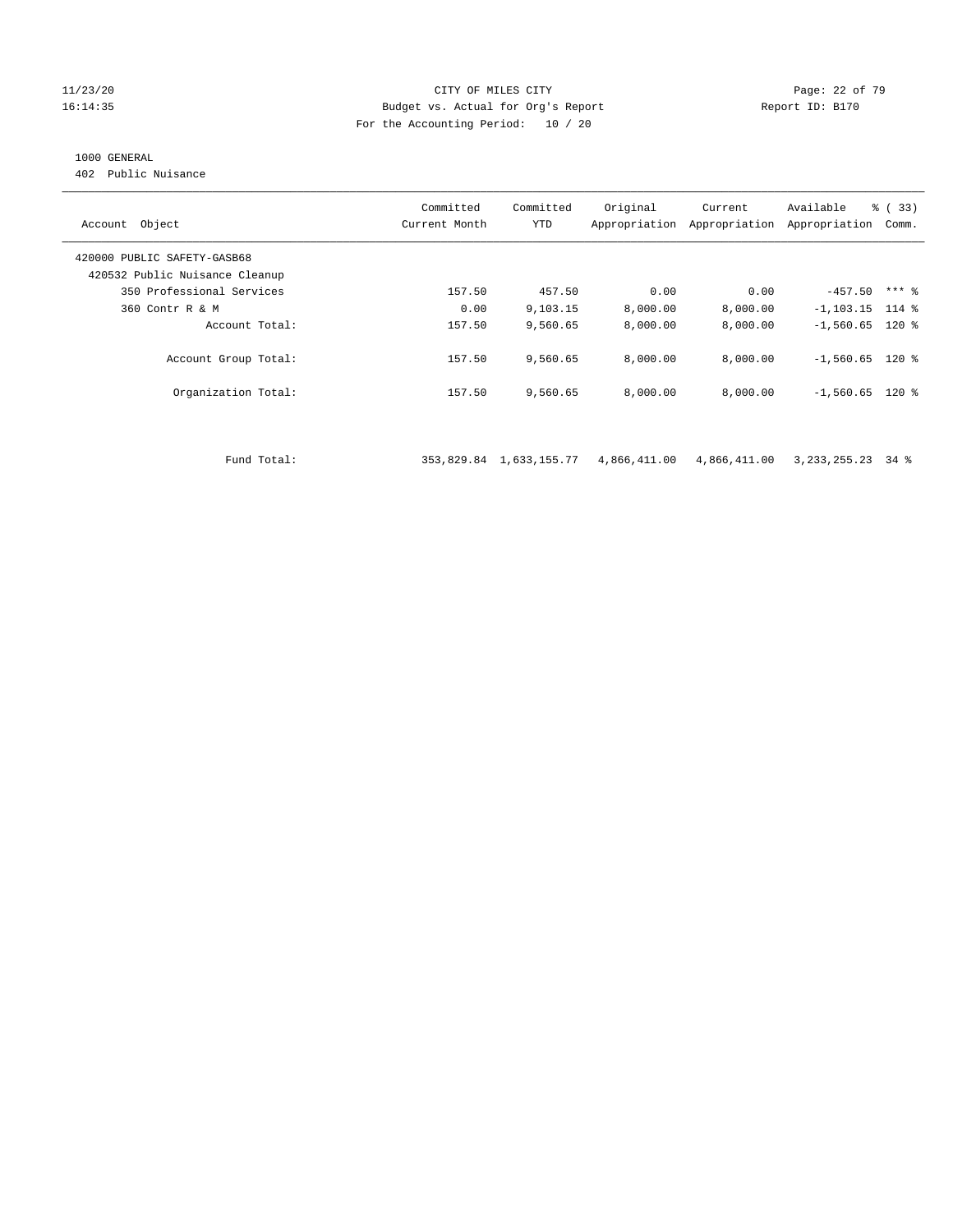#### 11/23/20 Page: 23 of 79 16:14:35 Budget vs. Actual for Org's Report Report ID: B170 For the Accounting Period: 10 / 20

————————————————————————————————————————————————————————————————————————————————————————————————————————————————————————————————————

# 2220 LIBRARY

16 Library

|                                                   | Committed      | Committed       | Original         | Current          | Available                                       | % ( 33)         |
|---------------------------------------------------|----------------|-----------------|------------------|------------------|-------------------------------------------------|-----------------|
| Account Object                                    | Current Month  | YTD             |                  |                  | Appropriation Appropriation Appropriation Comm. |                 |
|                                                   |                |                 |                  |                  |                                                 |                 |
| 460000 CULTURE AND RECREATION-GASB68              |                |                 |                  |                  |                                                 |                 |
| 460100 Library Services(16)                       |                |                 |                  |                  |                                                 |                 |
| 111 Salaries and Wages - Permanent                | 12,467.13      | 50,016.61       | 179,536.00       | 179,536.00       | 129,519.39                                      | 28 %            |
| 121 OVERTIME-PERMANENT                            | 0.00           | 0.00            | 600.00           | 600.00           | 600.00                                          | 0 <sup>8</sup>  |
| 131 VACATION                                      | 758.62         | 3,369.85        | 16,000.00        | 16,000.00        | 12,630.15                                       | $21$ %          |
| 132 SICK LEAVE                                    | 292.02         | 472.02          | 7,300.00         | 7,300.00         | 6,827.98                                        | 6 %             |
| 133 OTHER LEAVE PAY                               | 0.00           | 0.00            | 4,079.00         | 4,079.00         | 4,079.00                                        | 0 <sup>8</sup>  |
| 141 Unemployment Insurance                        | 20.30<br>51.15 | 81.76<br>206.07 | 311.00<br>785.00 | 311.00<br>785.00 | 229.24<br>578.93                                | 26%<br>26%      |
| 142 Workers' Compensation<br>143 Health Insurance | 3,418.10       | 13,672.40       | 51,270.00        | 51,270.00        | 37,597.60                                       | $27$ %          |
| 144 FICA                                          | 1,031.16       | 4, 154. 23      | 15,875.00        | 15,875.00        | 11,720.77                                       | 26%             |
| 145 PERS                                          | 1,185.51       | 4,723.40        | 18,199.00        | 18,199.00        | 13,475.60                                       | 26%             |
| 196 CLOTHING ALLOTMENT                            | 0.00           | 600.00          | 750.00           | 750.00           | 150.00                                          | $80*$           |
| 210 Office Supplies and Materials                 | 56.79          | 183.57          | 500.00           | 500.00           | 316.43                                          | 37%             |
| 214 Small Items of Equipment                      | 0.00           | 2,348.26        | 3,300.00         | 3,300.00         | 951.74                                          | 71 %            |
| 220 Operating Expenses                            | 0.00           | 0.00            | 500.00           | 500.00           | 500.00                                          | 0 <sup>8</sup>  |
| 224 Janitorial Supplies                           | 0.00           | 50.00           | 1,200.00         | 1,200.00         | 1,150.00                                        | 4%              |
| 311 Postage, Box Rent, Etc.                       | 43.24          | 243.14          | 1,500.00         | 1,500.00         | 1,256.86                                        | 16 <sup>°</sup> |
| 320 Printing, Duplicating, Typing &               | 139.50         | 139.50          | 1,500.00         | 1,500.00         | 1,360.50                                        | 9%              |
| 334 Memberships, Registrations & Dues             | 0.00           | 0.00            | 250.00           | 250.00           | 250.00                                          | 0 <sup>8</sup>  |
| 341 Electric Utility Services                     | 659.22         | 3,369.26        | 9,000.00         | 9,000.00         | 5,630.74                                        | 37%             |
| 342 Water Utility Services                        | 23.90          | 94.72           | 750.00           | 750.00           | 655.28                                          | $13*$           |
| 343 Sewer Utility Services                        | 28.16          | 111.54          | 500.00           | 500.00           | 388.46                                          | $22$ %          |
| 344 Gas Utility Service                           | 32.81          | 141.53          | 5,000.00         | 5,000.00         | 4,858.47                                        | 3 <sup>8</sup>  |
| 345 Telephone                                     | 92.41          | 284.35          | 1,750.00         | 1,750.00         | 1,465.65                                        | 16 <sup>°</sup> |
| 346 Garbage Service                               | 0.00           | 0.00            | 400.00           | 400.00           | 400.00                                          | 0 <sup>8</sup>  |
| 347 Internet                                      | 155.69         | 385.29          | 2,500.00         | 2,500.00         | 2,114.71                                        | 15 <sup>°</sup> |
| 350 Professional Services                         | 0.00           | 1,290.21        | 8,500.00         | 8,500.00         | 7,209.79                                        | 15 <sup>°</sup> |
| 360 Contr R & M                                   | 291.29         | 811.29          | 11,000.00        | 11,000.00        | 10,188.71                                       | 7 %             |
| 370 Travel                                        | 0.00           | 0.00            | 1,500.00         | 1,500.00         | 1,500.00                                        | 0 <sup>8</sup>  |
| 380 Training Services                             | 0.00           | 0.00            | 1,000.00         | 1,000.00         | 1,000.00                                        | 0 <sup>8</sup>  |
| 382 Books                                         | 1,185.93       | 2,850.69        | 15,000.00        | 15,000.00        | 12,149.31                                       | 19 <sup>°</sup> |
| 511 Insurance on Buildings                        | 0.00           | 3,421.78        | 3,422.00         | 3,422.00         | 0.22                                            | $100*$          |
| 513 Liability                                     | 0.00           | 3,151.21        | 3,152.00         | 3,152.00         | 0.79                                            | $100*$          |
| 920 Buildings                                     | 0.00           | 0.00            | 20,000.00        | 20,000.00        | 20,000.00                                       | 0 <sup>8</sup>  |
| Account Total:                                    | 21,932.93      | 96, 172.68      | 386,929.00       | 386,929.00       | 290,756.32                                      | $25$ $%$        |
| Account Group Total:                              | 21,932.93      | 96,172.68       | 386,929.00       | 386,929.00       | 290,756.32                                      | $25$ %          |
| 520000 OTHER FINANCING USES                       |                |                 |                  |                  |                                                 |                 |
| 521000 Interfund Operating Transfers Out          |                |                 |                  |                  |                                                 |                 |
| 820 Transfers to Other Funds                      | 1,664.83       | 6,659.32        | 19,978.00        | 19,978.00        | 13,318.68                                       | 338             |
| Account Total:                                    | 1,664.83       | 6,659.32        | 19,978.00        | 19,978.00        | 13,318.68                                       | 338             |
|                                                   |                |                 |                  |                  |                                                 |                 |
| Account Group Total:                              | 1,664.83       | 6,659.32        | 19,978.00        | 19,978.00        | 13,318.68                                       | 33%             |
| Organization Total:                               | 23,597.76      | 102,832.00      | 406,907.00       | 406,907.00       | 304,075.00                                      | 25%             |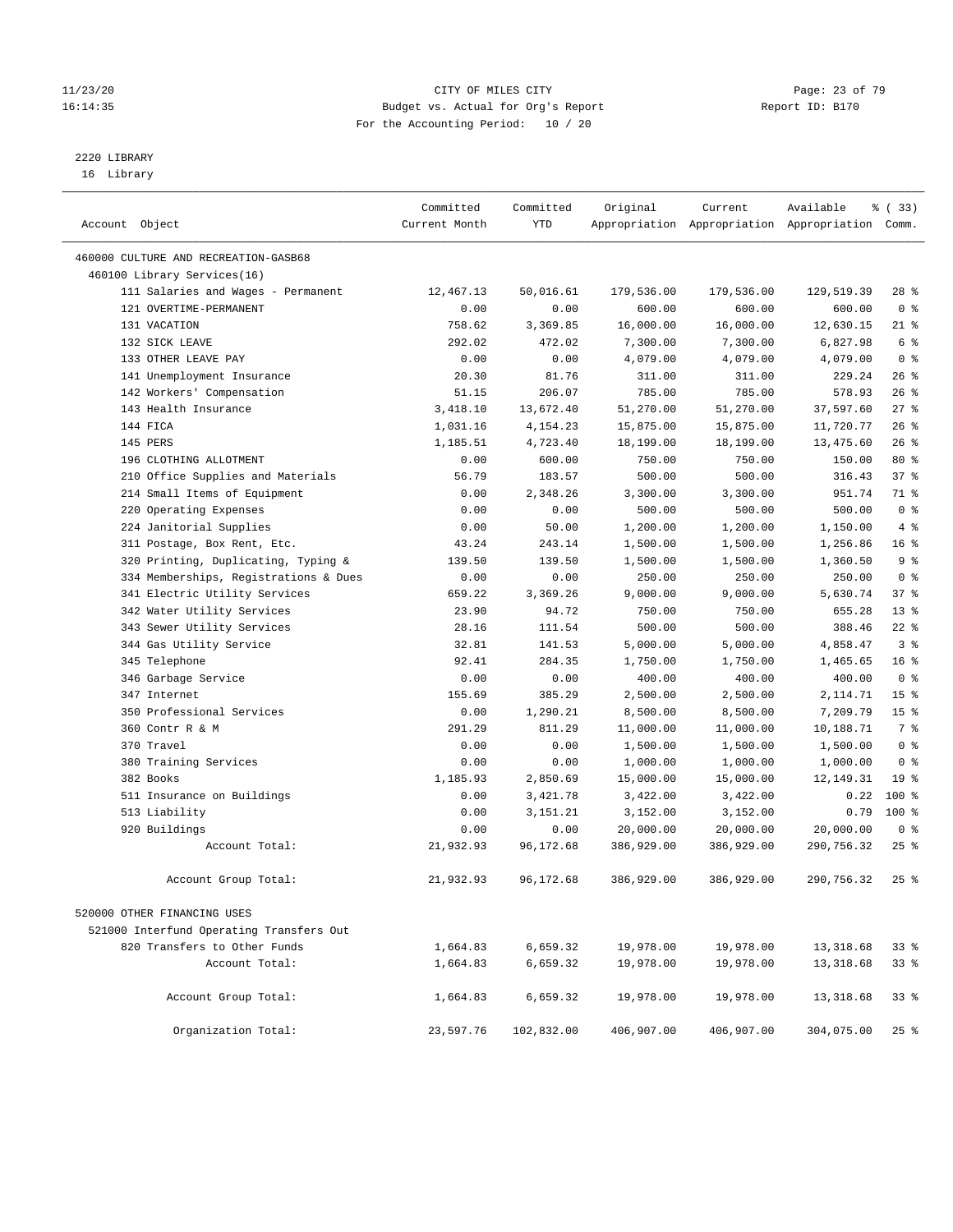#### 11/23/20 Page: 24 of 79 16:14:35 Budget vs. Actual for Org's Report Report ID: B170 For the Accounting Period: 10 / 20

# 2220 LIBRARY

16 Library

| Account Object |             | Committed<br>Current Month | Committed<br><b>YTD</b> | Original   | Current<br>Appropriation Appropriation Appropriation Comm. | Available % (33) |  |
|----------------|-------------|----------------------------|-------------------------|------------|------------------------------------------------------------|------------------|--|
|                | Fund Total: | 23,597.76                  | 102,832.00              | 406,907.00 | 406,907.00                                                 | 304,075.00 25 %  |  |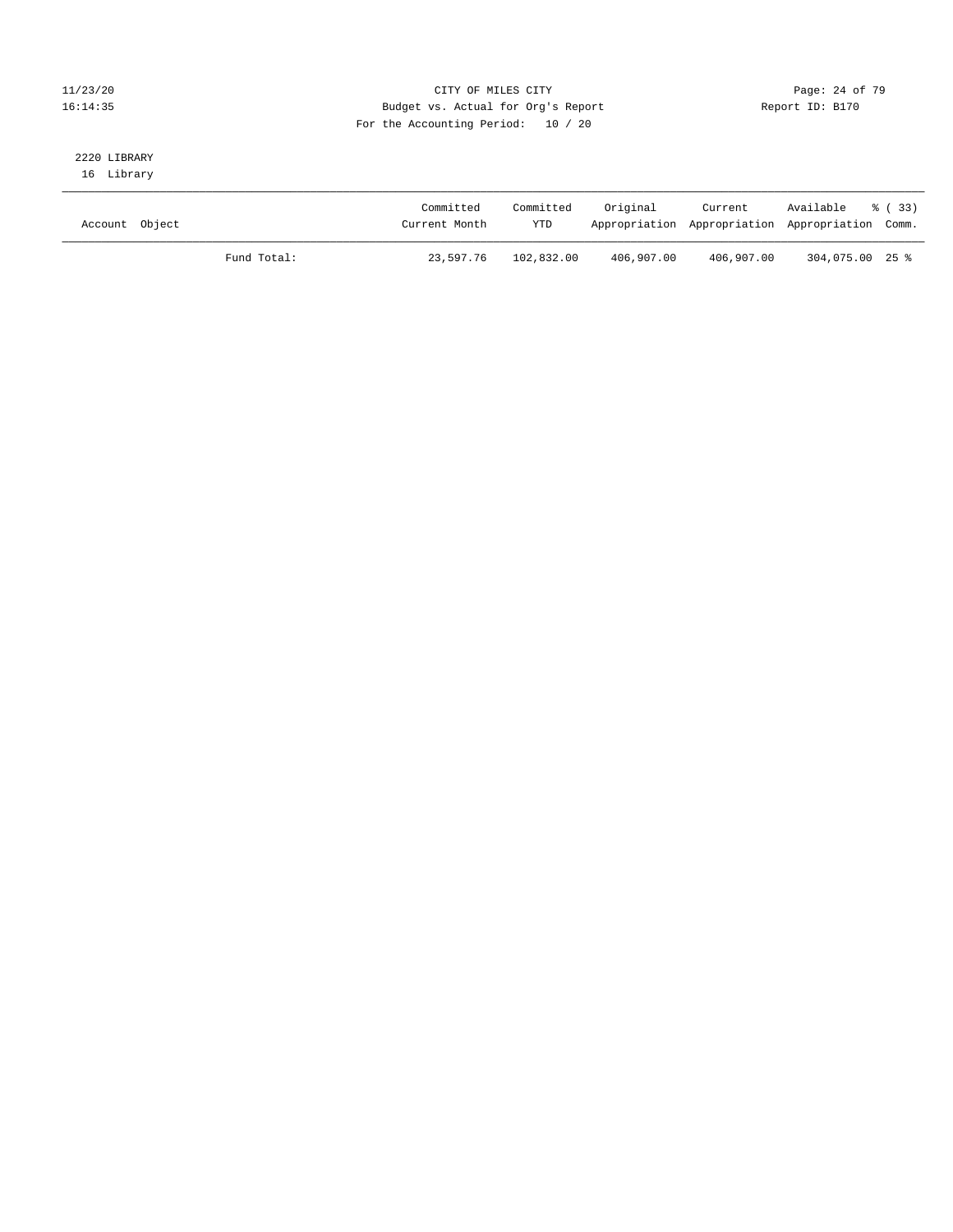#### 11/23/20 Page: 25 of 79 16:14:35 Budget vs. Actual for Org's Report Report ID: B170 For the Accounting Period: 10 / 20

# 2260 EMERGENCY DISASTER

201 Flood Prevention

| Account Object                                                          | Committed<br>Current Month | Committed<br><b>YTD</b> | Original | Current<br>Appropriation Appropriation | Available<br>Appropriation | % (33)<br>Comm. |
|-------------------------------------------------------------------------|----------------------------|-------------------------|----------|----------------------------------------|----------------------------|-----------------|
| 520000 OTHER FINANCING USES<br>521000 Interfund Operating Transfers Out |                            |                         |          |                                        |                            |                 |
| 820 Transfers to Other Funds                                            | 0.00                       | 0.00                    | 330.00   | 330.00                                 | 330.00                     | 0 <sup>8</sup>  |
| Account Total:                                                          | 0.00                       | 0.00                    | 330.00   | 330.00                                 | 330.00                     | 0 <sup>8</sup>  |
| Account Group Total:                                                    | 0.00                       | 0.00                    | 330.00   | 330.00                                 | 330.00                     | 0 <sup>8</sup>  |
| Organization Total:                                                     | 0.00                       | 0.00                    | 330.00   | 330.00                                 | 330.00                     | 0 <sup>8</sup>  |
|                                                                         |                            |                         |          |                                        |                            |                 |
| Fund Total:                                                             | 0.00                       | 0.00                    | 330.00   | 330.00                                 | 330.00                     | 0 %             |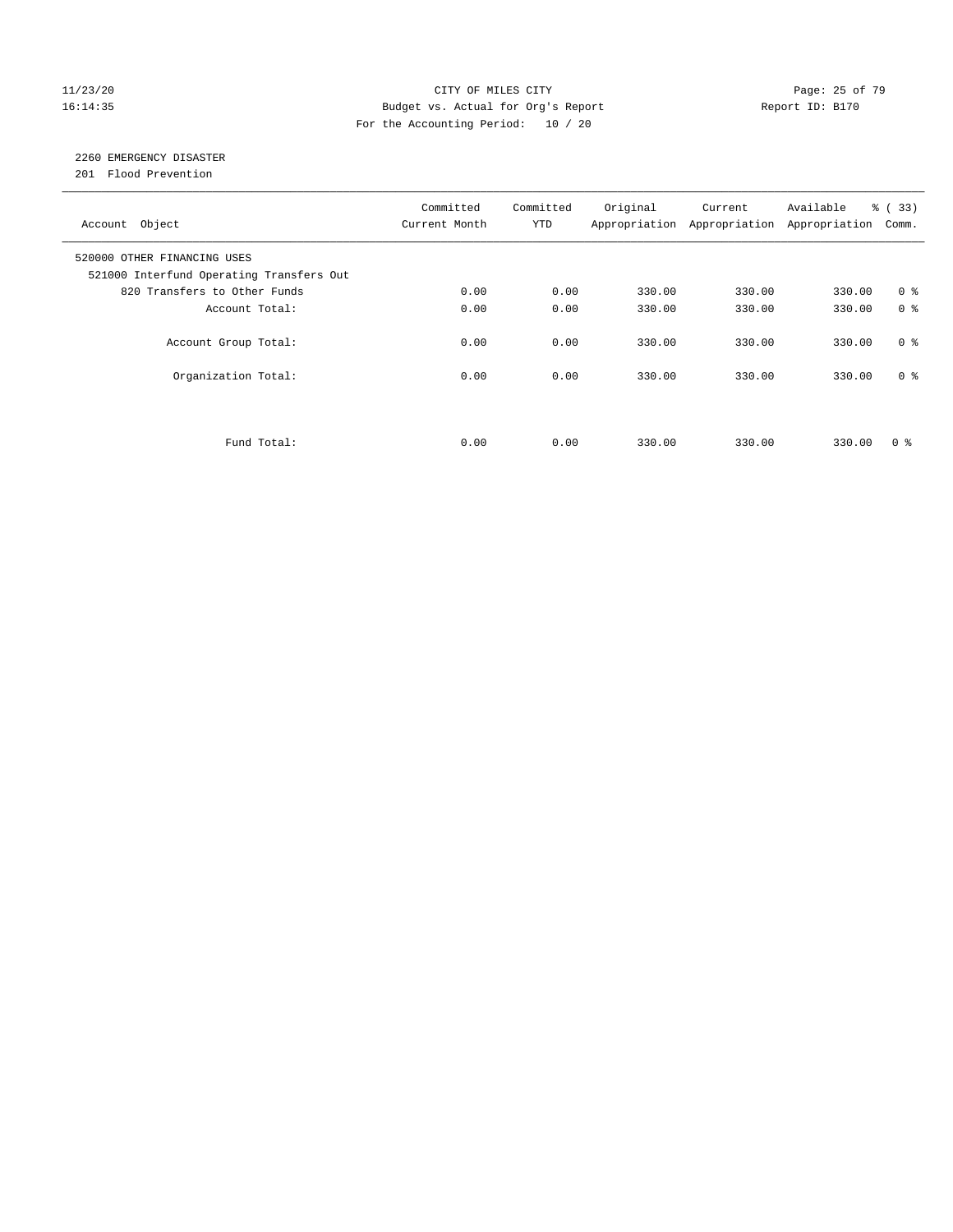#### 11/23/20 Page: 26 of 79 16:14:35 Budget vs. Actual for Org's Report Report ID: B170 For the Accounting Period: 10 / 20

#### 2270 Health 37 CITY HEALTH

| Object<br>Account                                                 | Committed<br>Current Month | Committed<br><b>YTD</b> | Original<br>Appropriation | Current<br>Appropriation | Available<br>Appropriation | % (33)<br>Comm. |
|-------------------------------------------------------------------|----------------------------|-------------------------|---------------------------|--------------------------|----------------------------|-----------------|
| 440000 PUBLIC HEALTH-GASB68<br>440140 Registration and Inspection |                            |                         |                           |                          |                            |                 |
| 350 Professional Services                                         | 0.00                       | 0.00                    | 14,500.00                 | 14,500.00                | 14,500.00                  | 0 <sup>8</sup>  |
| Account Total:                                                    | 0.00                       | 0.00                    | 14,500.00                 | 14,500.00                | 14,500.00                  | 0 <sup>8</sup>  |
| Account Group Total:                                              | 0.00                       | 0.00                    | 14,500.00                 | 14,500.00                | 14,500.00                  | 0 <sup>8</sup>  |
| Organization Total:                                               | 0.00                       | 0.00                    | 14,500.00                 | 14,500.00                | 14,500.00                  | 0 <sup>8</sup>  |
| Fund Total:                                                       | 0.00                       | 0.00                    | 14,500.00                 | 14,500.00                | 14,500.00                  | 0 <sup>8</sup>  |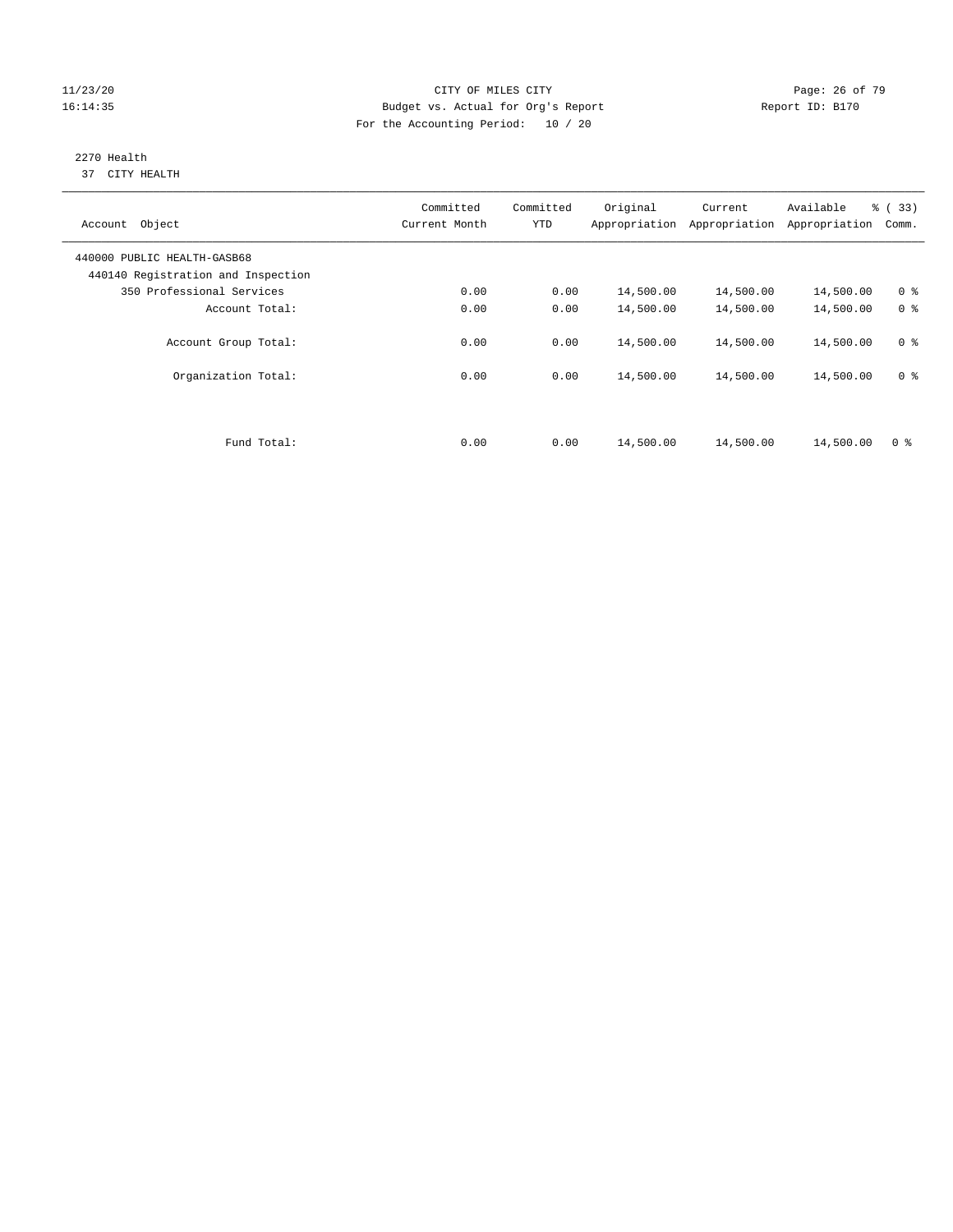#### 11/23/20 Page: 27 of 79 16:14:35 Budget vs. Actual for Org's Report Report ID: B170 For the Accounting Period: 10 / 20

#### 2310 TIFD-Downtown

11 Historic Preservation

| Account Object                                | Committed<br>Current Month | Committed<br><b>YTD</b> | Original  | Current   | Available<br>Appropriation Appropriation Appropriation Comm. | % (33)          |
|-----------------------------------------------|----------------------------|-------------------------|-----------|-----------|--------------------------------------------------------------|-----------------|
|                                               |                            |                         |           |           |                                                              |                 |
| 460000 CULTURE AND RECREATION-GASB68          |                            |                         |           |           |                                                              |                 |
| 460462 Urban Renewal District                 |                            |                         |           |           |                                                              |                 |
| 111 Salaries and Wages - Permanent            | 159.15                     | 606.55                  | 5,356.00  | 5,356.00  | 4,749.45                                                     | $11*$           |
| 131 VACATION                                  | 0.00                       | 46.86                   | 1,600.00  | 1,600.00  | 1,553.14                                                     | 3 <sup>8</sup>  |
| 132 SICK LEAVE                                | 1.95                       | 13.47                   | 400.00    | 400.00    | 386.53                                                       | 3 <sup>8</sup>  |
| 133 OTHER LEAVE PAY                           | 8.69                       | 12.99                   | 424.00    | 424.00    | 411.01                                                       | 3 <sup>8</sup>  |
| 141 Unemployment Insurance                    | 0.25                       | 1.03                    | 12.00     | 12.00     | 10.97                                                        | 9 <sup>°</sup>  |
| 142 Workers' Compensation                     | 0.64                       | 2.60                    | 29.00     | 29.00     | 26.40                                                        | 9 <sup>°</sup>  |
| 143 Health Insurance                          | 42.70                      | 171.03                  | 1,846.00  | 1,846.00  | 1,674.97                                                     | 9 <sub>8</sub>  |
| 144 FICA                                      | 12.98                      | 52.57                   | 595.00    | 595.00    | 542.43                                                       | 9%              |
| 145 PERS                                      | 14.90                      | 59.63                   | 682.00    | 682.00    | 622.37                                                       | 9 <sup>8</sup>  |
| 196 CLOTHING ALLOTMENT                        | 0.00                       | 7.50                    | 0.00      | 0.00      | $-7.50$                                                      | $***$ $%$       |
| 210 Office Supplies and Materials             | 0.00                       | 0.00                    | 200.00    | 200.00    | 200.00                                                       | 0 <sup>8</sup>  |
| 220 Operating Expenses                        | 0.00                       | 0.00                    | 500.00    | 500.00    | 500.00                                                       | 0 <sup>8</sup>  |
| 231 Gas, Oil, Diesel Fuel, Grease, etc.       | 0.00                       | 0.00                    | 200.00    | 200.00    | 200.00                                                       | 0 <sup>8</sup>  |
| 311 Postage, Box Rent, Etc.                   | 0.00                       | 0.00                    | 100.00    | 100.00    | 100.00                                                       | 0 <sup>8</sup>  |
| 320 Printing, Duplicating, Typing &           | 0.00                       | 0.00                    | 200.00    | 200.00    | 200.00                                                       | 0 <sup>8</sup>  |
| 330 Publicity, Subscriptions & Dues           | 12.96                      | 12.96                   | 100.00    | 100.00    | 87.04                                                        | 13 <sup>8</sup> |
| 331 Publication of Formal & Legal Notices     | 0.00                       | 0.00                    | 200.00    | 200.00    | 200.00                                                       | 0 <sup>8</sup>  |
| 345 Telephone                                 | 7.65                       | 23.04                   | 175.00    | 175.00    | 151.96                                                       | 13 <sup>8</sup> |
| 347 Internet                                  | 0.49                       | 1.47                    | 300.00    | 300.00    | 298.53                                                       | 0 <sup>8</sup>  |
| 350 Professional Services                     | 0.00                       | 6.10                    | 400.00    | 400.00    | 393.90                                                       | 2 <sup>8</sup>  |
| 360 Contr R & M                               | 54.03                      | 260.31                  | 2,000.00  | 2,000.00  | 1,739.69                                                     | $13*$           |
| 370 Travel                                    | 0.00                       | 0.00                    | 500.00    | 500.00    | 500.00                                                       | 0 <sup>8</sup>  |
| 380 Training Services                         | 0.00                       | 0.00                    | 200.00    | 200.00    | 200.00                                                       | 0 <sup>8</sup>  |
| 513 Liability                                 | 0.00                       | 45.04                   | 46.00     | 46.00     | 0.96                                                         | 98 %            |
| 721 Redevelopment                             | 0.00                       | 0.00                    | 25,000.00 | 25,000.00 | 25,000.00                                                    | 0 <sup>8</sup>  |
| Account Total:                                | 316.39                     | 1,323.15                | 41,065.00 | 41,065.00 | 39,741.85                                                    | 3 <sup>8</sup>  |
| 460466 Historic Preservation- Montana Main St |                            |                         |           |           |                                                              |                 |
| 730 Grants & Donations to Other               | 0.00                       | 0.00                    | 22,000.00 | 22,000.00 | 22,000.00                                                    | 0 <sup>8</sup>  |
| Account Total:                                | 0.00                       | 0.00                    | 22,000.00 | 22,000.00 | 22,000.00                                                    | 0 <sup>8</sup>  |
| Account Group Total:                          | 316.39                     | 1,323.15                | 63,065.00 | 63,065.00 | 61,741.85                                                    | 2 <sup>°</sup>  |
| Organization Total:                           | 316.39                     | 1,323.15                | 63,065.00 | 63,065.00 | 61,741.85                                                    | 2 <sup>°</sup>  |
| Fund Total:                                   | 316.39                     | 1,323.15                | 63,065.00 | 63,065.00 | 61,741.85                                                    | 2 <sup>8</sup>  |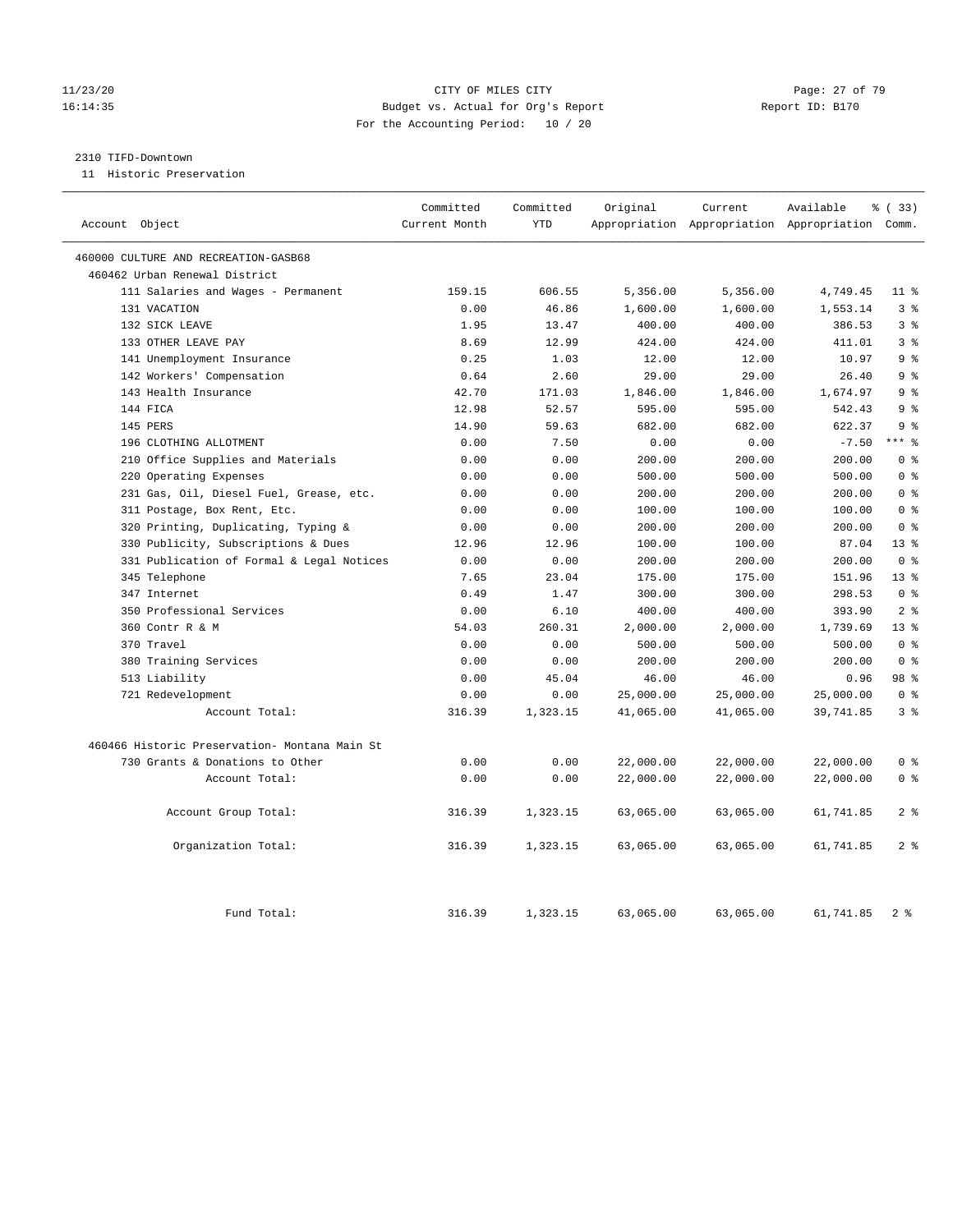#### 11/23/20 Page: 28 of 79 16:14:35 Budget vs. Actual for Org's Report Report ID: B170 For the Accounting Period: 10 / 20

#### 2372 Permissive Medical Levy 20 Permissive Medical Levy

———————————————————————————————————————————————————————————————————————————————————————————————————————————————————————————————————— Committed Committed Original Current Available % ( 33) Account Object **Current Month** YTD Appropriation Appropriation Appropriation Comm. ———————————————————————————————————————————————————————————————————————————————————————————————————————————————————————————————————— 520000 OTHER FINANCING USES 521000 Interfund Operating Transfers Out 820 Transfers to Other Funds 0.00 0.00 287,119.00 287,119.00 287,119.00 0 % Account Total:  $0.00$  0.00 287,119.00 287,119.00 287,119.00 0 % Account Group Total: 0.00 0.00 287,119.00 287,119.00 287,119.00 0 % Organization Total: 0.00 0.00 287,119.00 287,119.00 287,119.00 0 % Fund Total: 0.00 0.00 287,119.00 287,119.00 287,119.00 0 %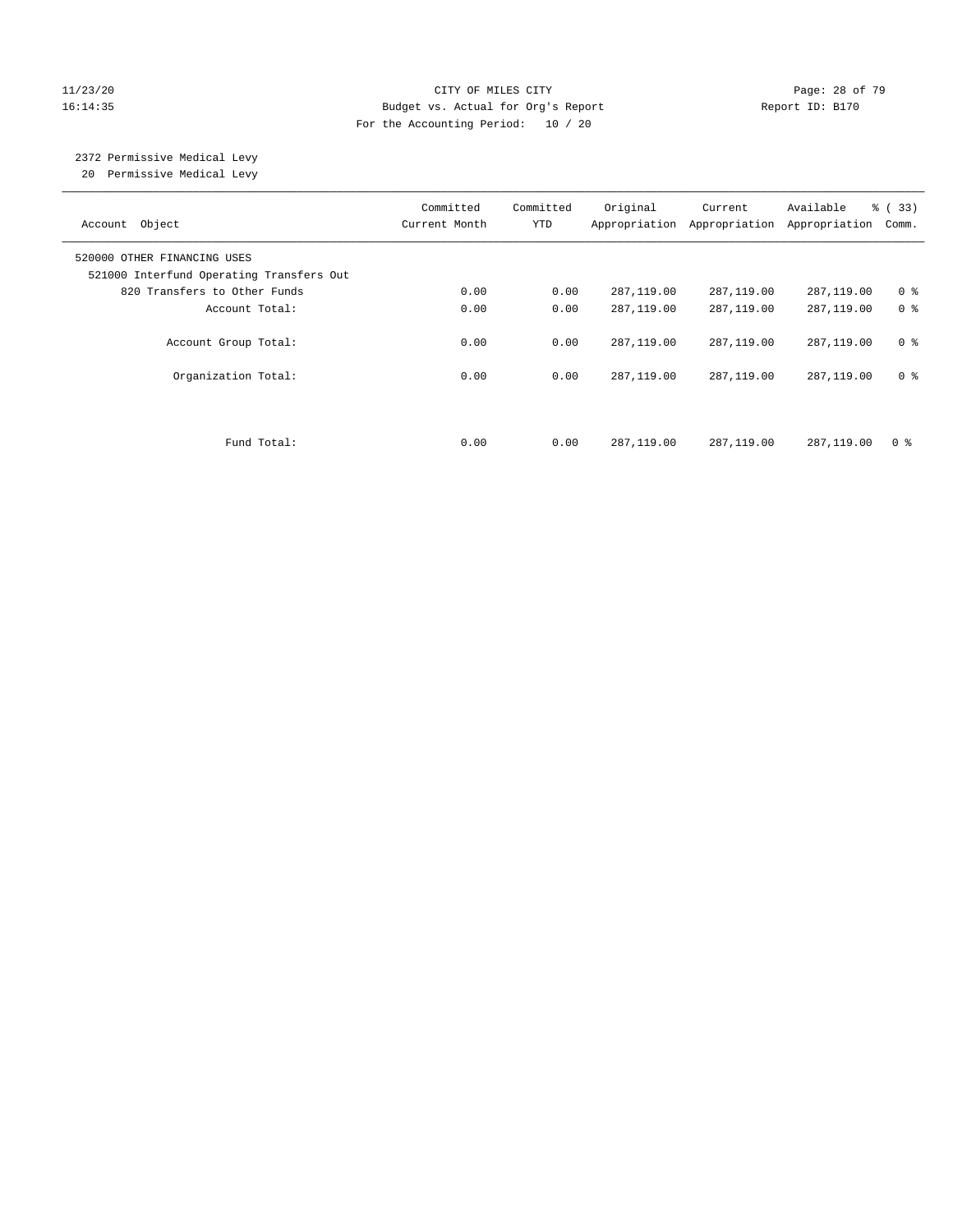#### 11/23/20 Page: 29 of 79 16:14:35 Budget vs. Actual for Org's Report Report ID: B170 For the Accounting Period: 10 / 20

#### 2390 DRUG FORFEITURE

5 Police

| Account Object                    | Committed<br>Current Month | Committed<br>YTD | Original | Current<br>Appropriation Appropriation | Available<br>Appropriation | % (33)<br>Comm. |
|-----------------------------------|----------------------------|------------------|----------|----------------------------------------|----------------------------|-----------------|
| 420000 PUBLIC SAFETY-GASB68       |                            |                  |          |                                        |                            |                 |
| 420100 Law Enforcement Services   |                            |                  |          |                                        |                            |                 |
| 210 Office Supplies and Materials | 0.00                       | 0.00             | 100.00   | 100.00                                 | 100.00                     | 0 <sub>8</sub>  |
| 220 Operating Expenses            | 0.00                       | 0.00             | 500.00   | 500.00                                 | 500.00                     | 0 <sup>8</sup>  |
| 380 Training Services             | 0.00                       | 0.00             | 1,000.00 | 1,000.00                               | 1,000.00                   | 0 <sup>8</sup>  |
| 900 Capital Outlay                | 0.00                       | 0.00             | 100.00   | 100.00                                 | 100.00                     | 0 <sup>8</sup>  |
| Account Total:                    | 0.00                       | 0.00             | 1,700.00 | 1,700.00                               | 1,700.00                   | 0 <sup>8</sup>  |
| Account Group Total:              | 0.00                       | 0.00             | 1,700.00 | 1,700.00                               | 1,700.00                   | 0 <sup>8</sup>  |
| Organization Total:               | 0.00                       | 0.00             | 1,700.00 | 1,700.00                               | 1,700.00                   | 0 <sup>8</sup>  |
|                                   |                            |                  |          |                                        |                            |                 |
| Fund Total:                       | 0.00                       | 0.00             | 1,700.00 | 1,700.00                               | 1,700.00                   | 0 %             |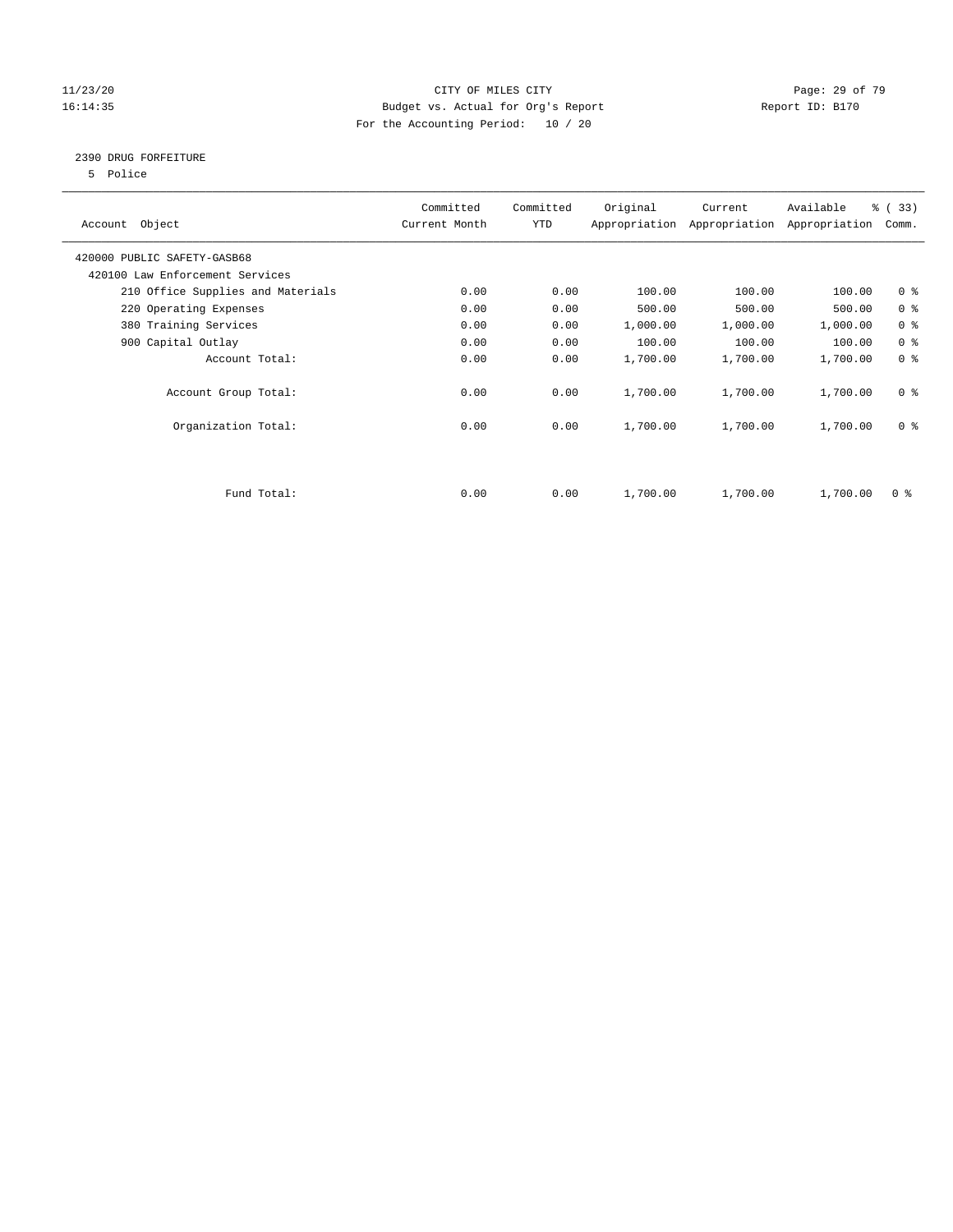#### 11/23/20 Page: 30 of 79 16:14:35 Budget vs. Actual for Org's Report Report ID: B170 For the Accounting Period: 10 / 20

### 2394 BUILDING CODE ENFORCEMENT

18 BUILDING INSPECTION

| Account Object                            | Committed<br>Current Month | Committed<br><b>YTD</b> | Original   | Current    | Available<br>Appropriation Appropriation Appropriation Comm. | 8 (33)          |
|-------------------------------------------|----------------------------|-------------------------|------------|------------|--------------------------------------------------------------|-----------------|
| 420000 PUBLIC SAFETY-GASB68               |                            |                         |            |            |                                                              |                 |
| 420531 Building Inspection                |                            |                         |            |            |                                                              |                 |
| 111 Salaries and Wages - Permanent        | 1,002.07                   | 3,892.96                | 11,648.00  | 11,648.00  | 7,755.04                                                     | $33$ $%$        |
| 121 OVERTIME-PERMANENT                    | 12.05                      | 12.05                   | 240.00     | 240.00     | 227.95                                                       | 5 <sup>°</sup>  |
| 131 VACATION                              | 96.92                      | 169.94                  | 1,000.00   | 1,000.00   | 830.06                                                       | $17*$           |
| 132 SICK LEAVE                            | 4.13                       | 229.95                  | 600.00     | 600.00     | 370.05                                                       | 38 <sup>8</sup> |
| 133 OTHER LEAVE PAY                       | 0.00                       | 0.00                    | 255.00     | 255.00     | 255.00                                                       | 0 <sup>8</sup>  |
| 141 Unemployment Insurance                | 1.68                       | 6.55                    | 21.00      | 21.00      | 14.45                                                        | $31$ %          |
| 142 Workers' Compensation                 | 9.64                       | 37.90                   | 375.00     | 375.00     | 337.10                                                       | $10*$           |
| 143 Health Insurance                      | 256.33                     | 1,025.36                | 3,076.00   | 3,076.00   | 2,050.64                                                     | 33%             |
| 144 FICA                                  | 85.01                      | 331.55                  | 1,051.00   | 1,051.00   | 719.45                                                       | 328             |
| 145 PERS                                  | 97.81                      | 377.53                  | 1,205.00   | 1,205.00   | 827.47                                                       | 318             |
| 196 CLOTHING ALLOTMENT                    | 0.00                       | 45.00                   | 45.00      | 45.00      | 0.00                                                         | 100%            |
| 210 Office Supplies and Materials         | 1.94                       | 75.95                   | 3,000.00   | 3,000.00   | 2,924.05                                                     | 3 <sup>8</sup>  |
| 214 Small Items of Equipment              | 0.00                       | 155.72                  | 4,000.00   | 4,000.00   | 3,844.28                                                     | 4%              |
| 220 Operating Expenses                    | 0.00                       | 0.00                    | 3,000.00   | 3,000.00   | 3,000.00                                                     | 0 <sup>8</sup>  |
| 311 Postage, Box Rent, Etc.               | 164.85                     | 185.95                  | 600.00     | 600.00     | 414.05                                                       | $31$ %          |
| 320 Printing, Duplicating, Typing &       | 0.00                       | 0.00                    | 500.00     | 500.00     | 500.00                                                       | 0 <sup>8</sup>  |
| 330 Publicity, Subscriptions & Dues       | 0.00                       | 0.00                    | 500.00     | 500.00     | 500.00                                                       | 0 <sup>8</sup>  |
| 331 Publication of Formal & Legal Notices | 65.00                      | 194.24                  | 1,000.00   | 1,000.00   | 805.76                                                       | 19 <sup>°</sup> |
| 334 Memberships, Registrations & Dues     | 0.00                       | 0.00                    | 400.00     | 400.00     | 400.00                                                       | 0 <sup>8</sup>  |
| 345 Telephone                             | 45.37                      | 136.20                  | 500.00     | 500.00     | 363.80                                                       | $27$ %          |
| 347 Internet                              | 0.00                       | 0.00                    | 200.00     | 200.00     | 200.00                                                       | 0 <sup>8</sup>  |
| 350 Professional Services                 | 3,650.94                   | 34,846.40               | 130,000.00 | 130,000.00 | 95,153.60                                                    | 27%             |
| 360 Contr R & M                           | 116.71                     | 2,790.25                | 15,000.00  | 15,000.00  | 12,209.75                                                    | 19 <sup>°</sup> |
| 380 Training Services                     | 0.00                       | 0.00                    | 6,000.00   | 6,000.00   | 6,000.00                                                     | 0 <sup>8</sup>  |
| 382 Books                                 | 0.00                       | 0.00                    | 6,000.00   | 6,000.00   | 6,000.00                                                     | 0 <sup>8</sup>  |
| 531 Building & Office Rental              | 200.00                     | 800.00                  | 2,000.00   | 2,000.00   | 1,200.00                                                     | 40 %            |
| 540 Special Assessments                   | 0.00                       | 0.00                    | 800.00     | 800.00     | 800.00                                                       | 0 <sup>8</sup>  |
| Account Total:                            | 5,810.45                   | 45, 313.50              | 193,016.00 | 193,016.00 | 147,702.50                                                   | $23$ %          |
| Account Group Total:                      | 5,810.45                   | 45, 313.50              | 193,016.00 | 193,016.00 | 147,702.50                                                   | $23$ %          |
| 510000 MISCELLANEOUS                      |                            |                         |            |            |                                                              |                 |
| 510330 Comprehensive Liability Insurance  |                            |                         |            |            |                                                              |                 |
| 513 Liability                             | 0.00                       | 238.00                  | 238.00     | 238.00     | 0.00                                                         | $100*$          |
| Account Total:                            | 0.00                       | 238.00                  | 238.00     | 238.00     | 0.00                                                         | $100*$          |
| Account Group Total:                      | 0.00                       | 238.00                  | 238.00     | 238.00     |                                                              | $0.00$ 100 %    |
| 520000 OTHER FINANCING USES               |                            |                         |            |            |                                                              |                 |
| 521000 Interfund Operating Transfers Out  |                            |                         |            |            |                                                              |                 |
| 820 Transfers to Other Funds              | 453.33                     | 1,813.32                | 5,440.00   | 5,440.00   | 3,626.68                                                     | 33%             |
| Account Total:                            | 453.33                     | 1,813.32                | 5,440.00   | 5,440.00   | 3,626.68                                                     | 33%             |
| Account Group Total:                      | 453.33                     | 1,813.32                | 5,440.00   | 5,440.00   | 3,626.68                                                     | 33 <sub>8</sub> |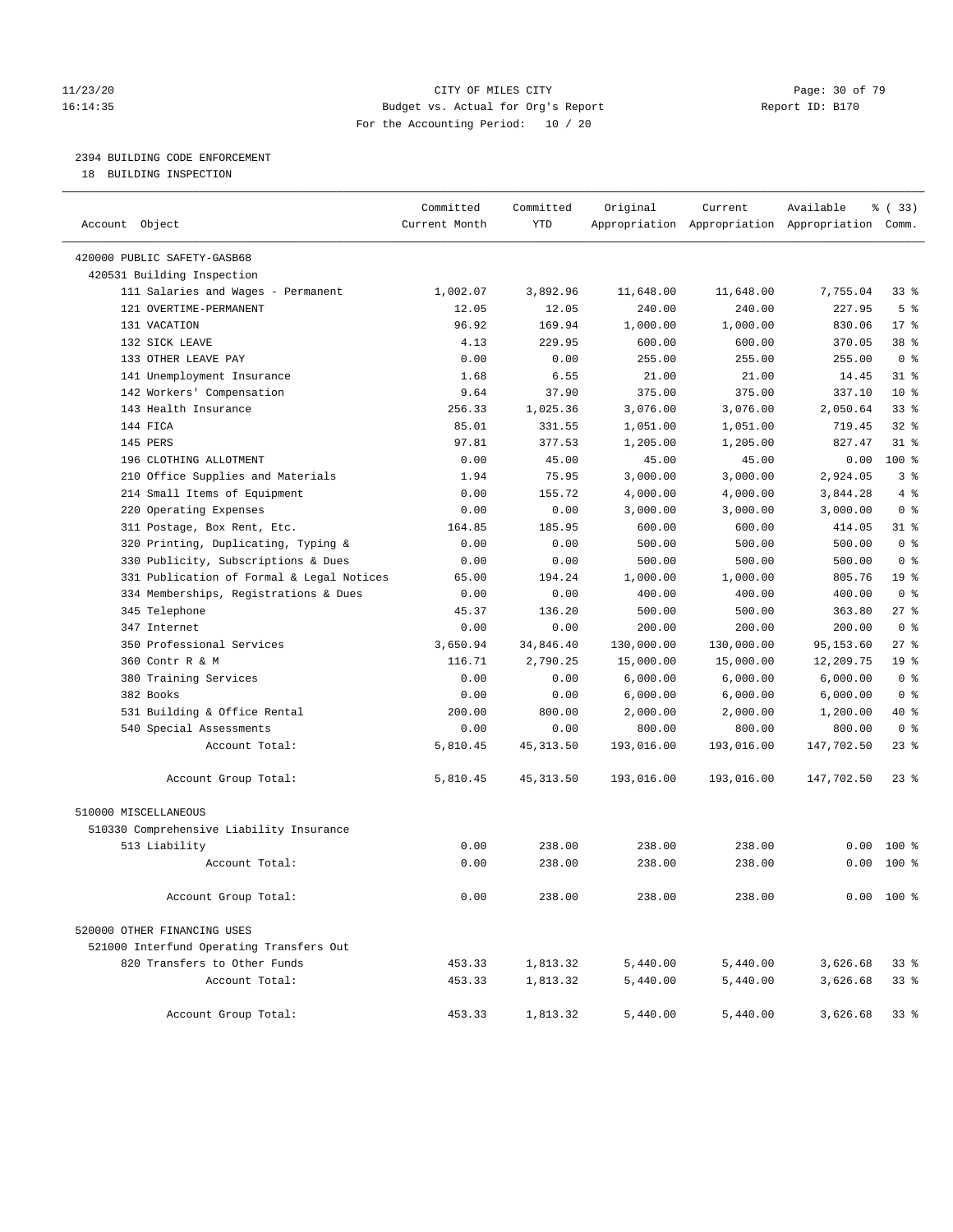#### 11/23/20 Page: 31 of 79 16:14:35 Budget vs. Actual for Org's Report Report ID: B170 For the Accounting Period: 10 / 20

#### 2394 BUILDING CODE ENFORCEMENT

18 BUILDING INSPECTION

| Account Object      | Committed<br>Current Month | Committed<br>YTD | Original   | Current<br>Appropriation Appropriation | Available<br>Appropriation Comm. | % ( 33 ) |
|---------------------|----------------------------|------------------|------------|----------------------------------------|----------------------------------|----------|
| Organization Total: | 6,263.78                   | 47,364.82        | 198,694.00 | 198,694.00                             | 151,329.18                       | $24$ %   |
| Fund Total:         | 6,263.78                   | 47,364.82        | 198,694.00 | 198,694.00                             | 151,329.18 24 %                  |          |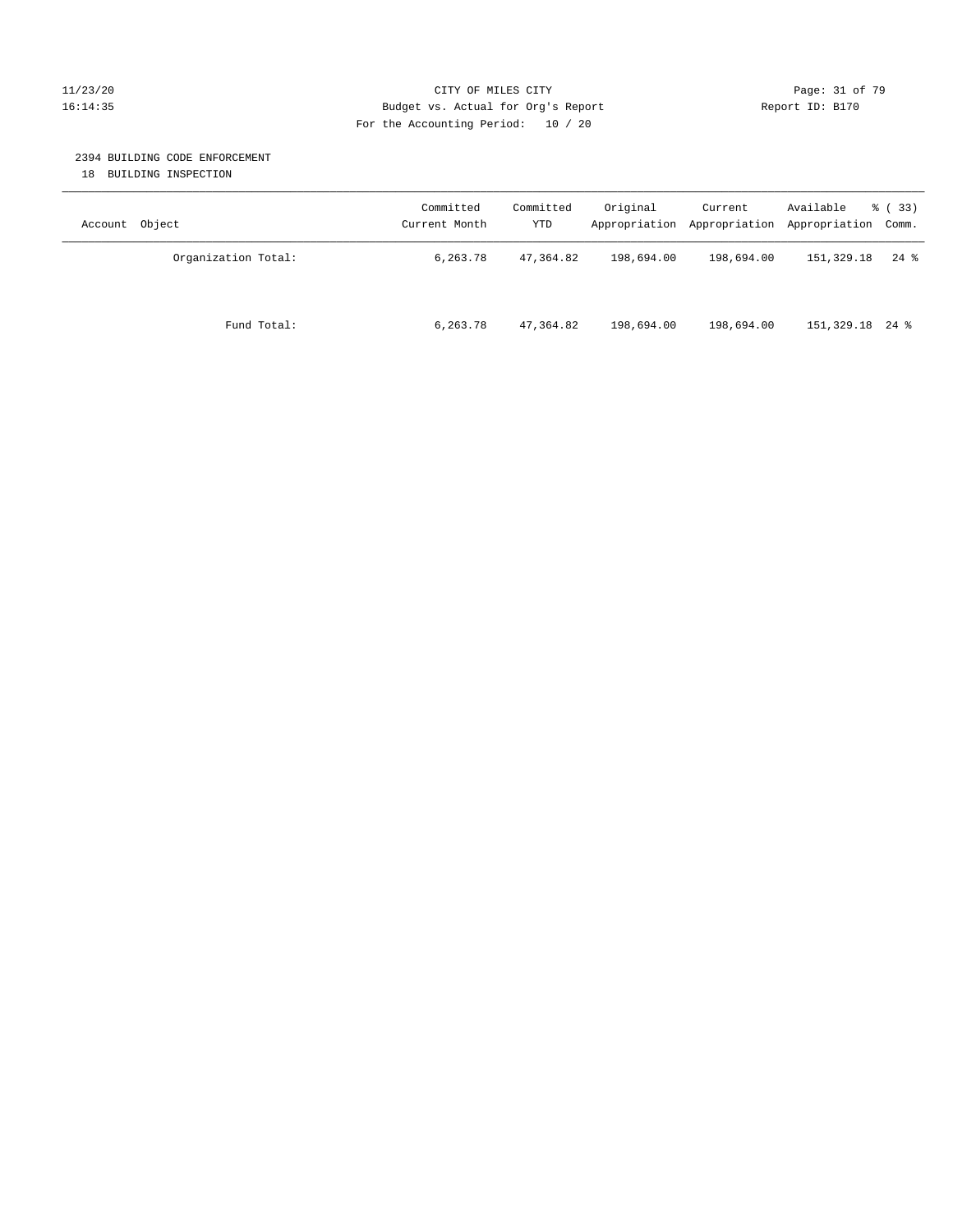#### 11/23/20 Page: 32 of 79 16:14:35 Budget vs. Actual for Org's Report Report ID: B170 For the Accounting Period: 10 / 20

#### 2400 LTG M D#165-(Gen City) 46 SID #165

| Account Object                           | Committed<br>Current Month | Committed<br><b>YTD</b> | Original   | Current<br>Appropriation Appropriation | Available<br>Appropriation | % (33)<br>Comm. |  |
|------------------------------------------|----------------------------|-------------------------|------------|----------------------------------------|----------------------------|-----------------|--|
| 430000 Public Works-GASB68               |                            |                         |            |                                        |                            |                 |  |
| 430263 STREET LIGHTING                   |                            |                         |            |                                        |                            |                 |  |
| 341 Electric Utility Services            | 3,802.84                   | 15,913.06               | 50,000.00  | 50,000.00                              | 34,086.94                  | $32$ $%$        |  |
| 533 Machinery and Equipment Rental       | 8,836.60                   | 35, 346.40              | 120,000.00 | 120,000.00                             | 84,653.60                  | 29%             |  |
| Account Total:                           | 12,639.44                  | 51,259.46               | 170,000.00 | 170,000.00                             | 118,740.54                 | $30*$           |  |
| Account Group Total:                     | 12,639.44                  | 51,259.46               | 170,000.00 | 170,000.00                             | 118,740.54                 | $30*$           |  |
| 520000 OTHER FINANCING USES              |                            |                         |            |                                        |                            |                 |  |
| 521000 Interfund Operating Transfers Out |                            |                         |            |                                        |                            |                 |  |
| 820 Transfers to Other Funds             | 0.00                       | 1,000.00                | 1,000.00   | 1,000.00                               | 0.00                       | 100 %           |  |
| Account Total:                           | 0.00                       | 1,000.00                | 1,000.00   | 1,000.00                               | 0.00                       | 100 %           |  |
| Account Group Total:                     | 0.00                       | 1,000.00                | 1,000.00   | 1,000.00                               |                            | $0.00 100$ %    |  |
| Organization Total:                      | 12,639.44                  | 52, 259.46              | 171,000.00 | 171,000.00                             | 118,740.54                 | $31*$           |  |
|                                          |                            |                         |            |                                        |                            |                 |  |
| Fund Total:                              | 12,639.44                  | 52,259.46               | 171,000.00 | 171,000.00                             | 118,740.54                 | 31 %            |  |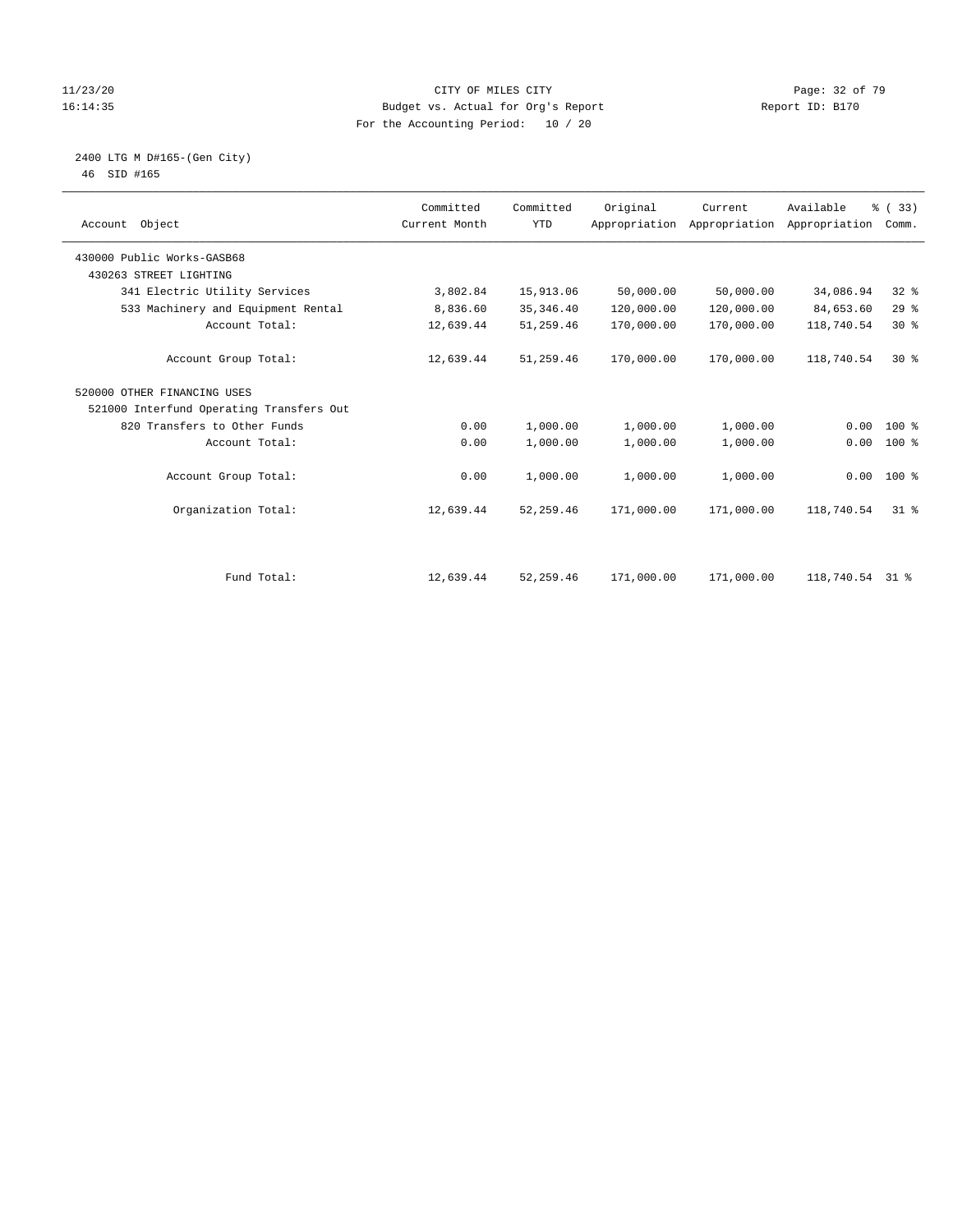#### 11/23/20 Page: 33 of 79 16:14:35 Budget vs. Actual for Org's Report Report ID: B170 For the Accounting Period: 10 / 20

# 2420 LTG M D#167-(MilesAddn Etc)

48 SID #167

| Account Object                           | Committed<br>Current Month | Committed<br><b>YTD</b> | Original  | Current<br>Appropriation Appropriation Appropriation | Available | % (33)<br>Comm. |  |
|------------------------------------------|----------------------------|-------------------------|-----------|------------------------------------------------------|-----------|-----------------|--|
| 430000 Public Works-GASB68               |                            |                         |           |                                                      |           |                 |  |
| 430263 STREET LIGHTING                   |                            |                         |           |                                                      |           |                 |  |
| 341 Electric Utility Services            | 536.67                     | 2,245.47                | 8,000.00  | 8,000.00                                             | 5,754.53  | $28$ %          |  |
| 533 Machinery and Equipment Rental       | 1,054.80                   | 4,219.20                | 16,000.00 | 16,000.00                                            | 11,780.80 | 26%             |  |
| Account Total:                           | 1,591.47                   | 6,464.67                | 24,000.00 | 24,000.00                                            | 17,535.33 | 27%             |  |
| Account Group Total:                     | 1,591.47                   | 6,464.67                | 24,000.00 | 24,000.00                                            | 17,535.33 | $27$ $%$        |  |
| 520000 OTHER FINANCING USES              |                            |                         |           |                                                      |           |                 |  |
| 521000 Interfund Operating Transfers Out |                            |                         |           |                                                      |           |                 |  |
| 820 Transfers to Other Funds             | 0.00                       | 1,000.00                | 1,000.00  | 1,000.00                                             | 0.00      | $100*$          |  |
| Account Total:                           | 0.00                       | 1,000.00                | 1,000.00  | 1,000.00                                             | 0.00      | 100 %           |  |
| Account Group Total:                     | 0.00                       | 1,000.00                | 1,000.00  | 1,000.00                                             |           | $0.00 100$ %    |  |
| Organization Total:                      | 1,591.47                   | 7,464.67                | 25,000.00 | 25,000.00                                            | 17,535.33 | $30*$           |  |
|                                          |                            |                         |           |                                                      |           |                 |  |
| Fund Total:                              | 1,591.47                   | 7,464.67                | 25,000.00 | 25,000.00                                            | 17,535.33 | $30*$           |  |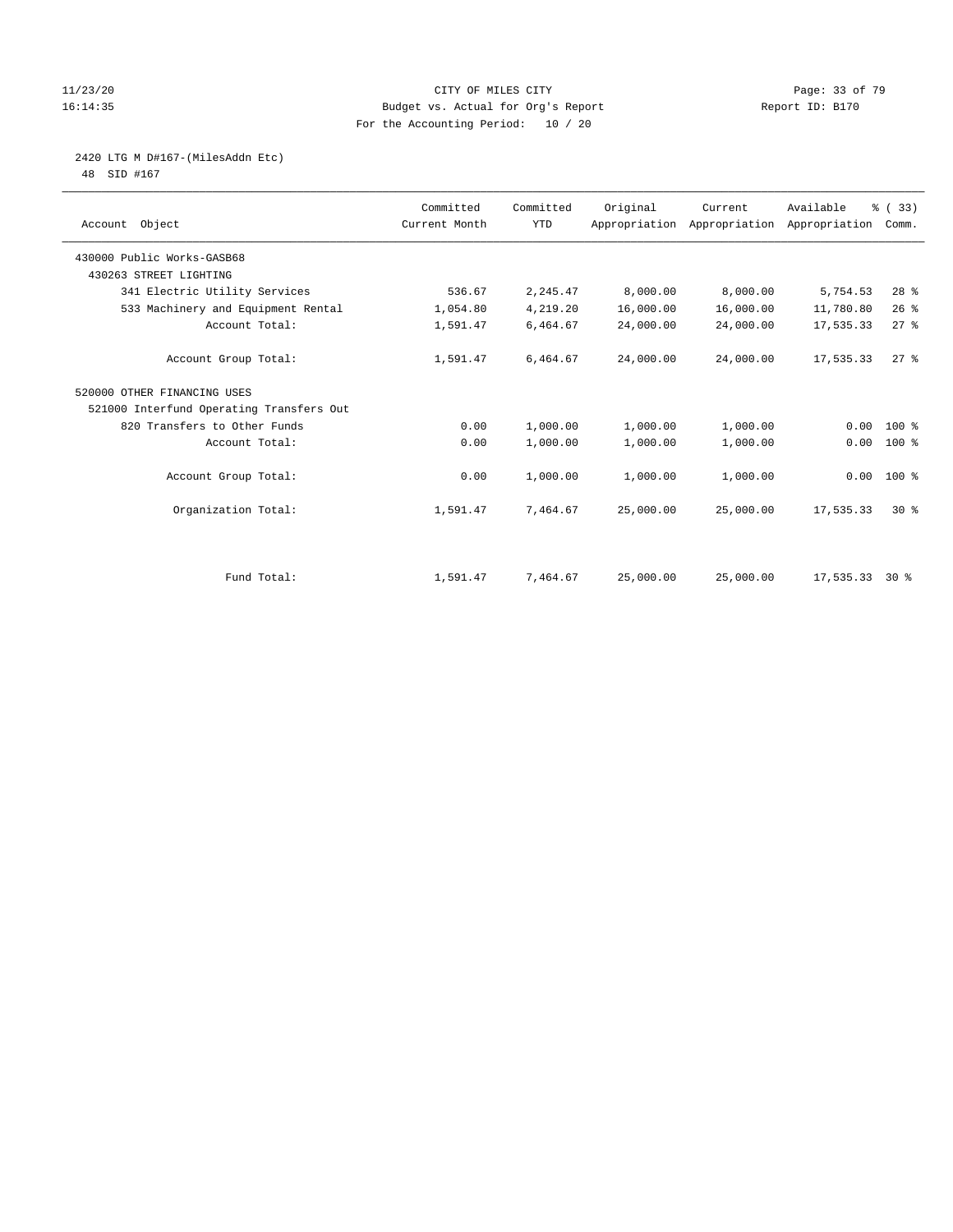#### 11/23/20 Page: 34 of 79 16:14:35 Budget vs. Actual for Org's Report Report ID: B170 For the Accounting Period: 10 / 20

 2430 LTG M D#171-(Balsam Est) 49 SID #171

| Account Object                           | Committed<br>Current Month | Committed<br><b>YTD</b> | Original | Current<br>Appropriation Appropriation Appropriation Comm. | Available     | % (33)    |
|------------------------------------------|----------------------------|-------------------------|----------|------------------------------------------------------------|---------------|-----------|
| 430000 Public Works-GASB68               |                            |                         |          |                                                            |               |           |
| 430263 STREET LIGHTING                   |                            |                         |          |                                                            |               |           |
| 230 Repair and Maintenance Supplies      | 0.00                       | 2,000.00                | 1,500.00 | 1,500.00                                                   | $-500.00$     | $133$ $%$ |
| 341 Electric Utility Services            | 157.64                     | 1,219.19                | 2,000.00 | 2,000.00                                                   | 780.81        | $61$ %    |
| 360 Contr R & M                          | 0.00                       | 595.00                  | 1,500.00 | 1,500.00                                                   | 905.00        | $40*$     |
| Account Total:                           | 157.64                     | 3,814.19                | 5,000.00 | 5,000.00                                                   | 1,185.81      | 76 %      |
| Account Group Total:                     | 157.64                     | 3,814.19                | 5,000.00 | 5,000.00                                                   | 1,185.81      | 76 %      |
| 520000 OTHER FINANCING USES              |                            |                         |          |                                                            |               |           |
| 521000 Interfund Operating Transfers Out |                            |                         |          |                                                            |               |           |
| 820 Transfers to Other Funds             | 0.00                       | 1,000.00                | 1,000.00 | 1,000.00                                                   | 0.00          | $100*$    |
| Account Total:                           | 0.00                       | 1,000.00                | 1,000.00 | 1,000.00                                                   | 0.00          | $100*$    |
| Account Group Total:                     | 0.00                       | 1,000.00                | 1,000.00 | 1,000.00                                                   | 0.00          | $100*$    |
| Organization Total:                      | 157.64                     | 4,814.19                | 6,000.00 | 6,000.00                                                   | 1,185.81      | $80*$     |
|                                          |                            |                         |          |                                                            |               |           |
| Fund Total:                              | 157.64                     | 4,814.19                | 6,000.00 | 6,000.00                                                   | 1,185.81 80 % |           |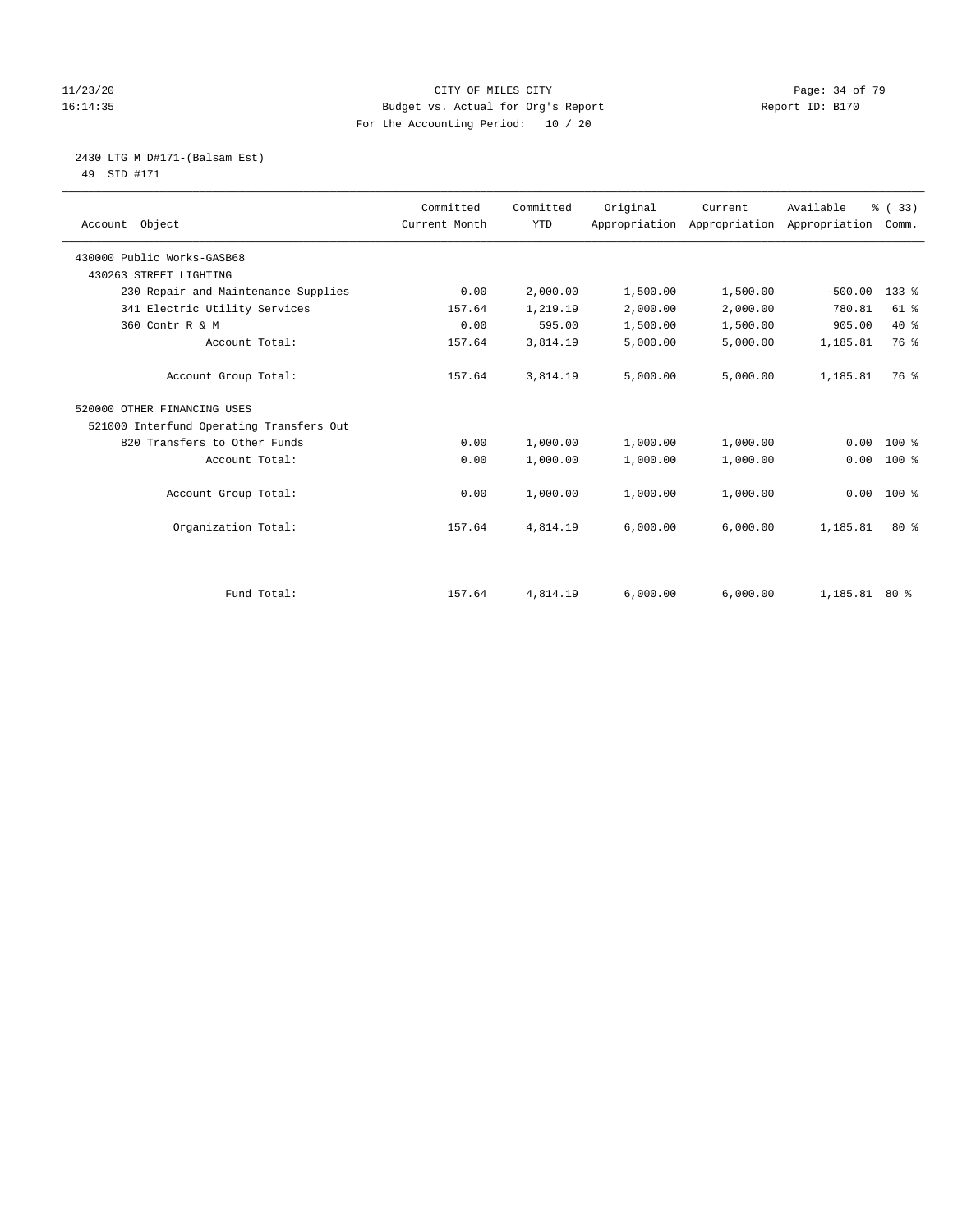#### 11/23/20 Page: 35 of 79 16:14:35 Budget vs. Actual for Org's Report Report ID: B170 For the Accounting Period: 10 / 20

 2440 LTG M D#172-(Main Str) 50 SID #172

| Account Object                           | Committed<br>Current Month | Committed<br><b>YTD</b> | Original  | Current<br>Appropriation Appropriation | Available<br>Appropriation | % (33)<br>Comm. |  |
|------------------------------------------|----------------------------|-------------------------|-----------|----------------------------------------|----------------------------|-----------------|--|
| 430000 Public Works-GASB68               |                            |                         |           |                                        |                            |                 |  |
| 430263 STREET LIGHTING                   |                            |                         |           |                                        |                            |                 |  |
|                                          |                            |                         |           |                                        |                            |                 |  |
| 230 Repair and Maintenance Supplies      | 4,425.00                   | 4,694.54                | 6,000.00  | 6,000.00                               | 1,305.46                   | 78 %            |  |
| 341 Electric Utility Services            | 1,449.22                   | 5,990.74                | 20,000.00 | 20,000.00                              | 14,009.26                  | $30*$           |  |
| 360 Contr R & M                          | 0.00                       | 463.75                  | 3,000.00  | 3,000.00                               | 2,536.25                   | 15 <sup>°</sup> |  |
| Account Total:                           | 5,874.22                   | 11,149.03               | 29,000.00 | 29,000.00                              | 17,850.97                  | 38 %            |  |
|                                          |                            |                         |           |                                        |                            |                 |  |
| Account Group Total:                     | 5,874.22                   | 11,149.03               | 29,000.00 | 29,000.00                              | 17,850.97                  | 38 %            |  |
| 520000 OTHER FINANCING USES              |                            |                         |           |                                        |                            |                 |  |
| 521000 Interfund Operating Transfers Out |                            |                         |           |                                        |                            |                 |  |
| 820 Transfers to Other Funds             | 0.00                       | 1,000.00                | 1,000.00  | 1,000.00                               | 0.00                       | $100$ %         |  |
| Account Total:                           | 0.00                       | 1,000.00                | 1,000.00  | 1,000.00                               | 0.00                       | 100 %           |  |
| Account Group Total:                     | 0.00                       | 1,000.00                | 1,000.00  | 1,000.00                               | 0.00                       | 100 %           |  |
| Organization Total:                      | 5,874.22                   | 12,149.03               | 30,000.00 | 30,000.00                              | 17,850.97                  | $40*$           |  |
|                                          |                            |                         |           |                                        |                            |                 |  |
| Fund Total:                              | 5,874.22                   | 12,149.03               | 30,000.00 | 30,000.00                              | 17,850.97                  | $40*$           |  |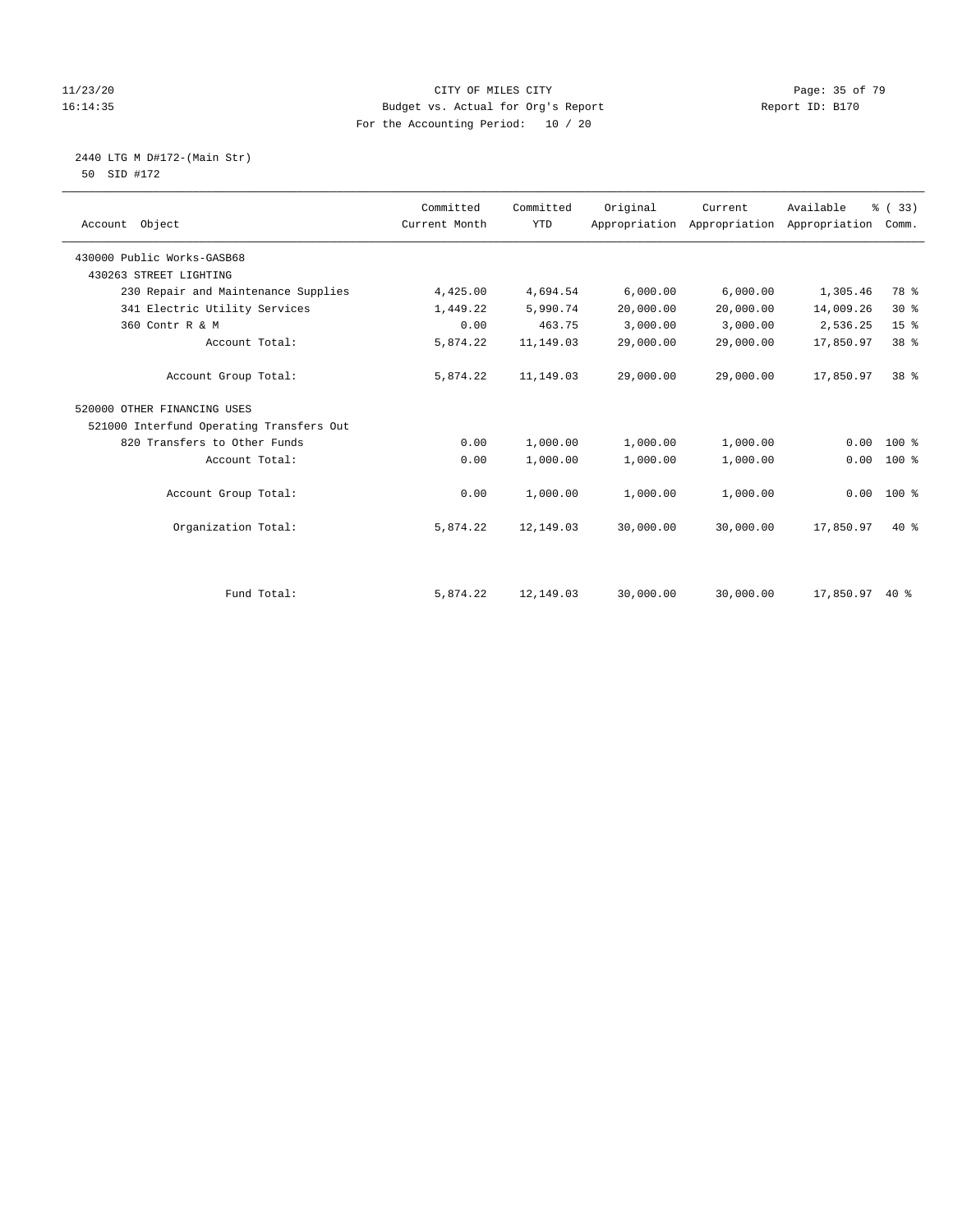#### 11/23/20 Page: 36 of 79 16:14:35 Budget vs. Actual for Org's Report Report ID: B170 For the Accounting Period: 10 / 20

#### 2450 LTG M D#195-(SG-Trico) 51 SID #195

| Account Object                           | Committed<br>Current Month | Committed<br><b>YTD</b> | Original | Current<br>Appropriation Appropriation Appropriation | Available | % (33)<br>Comm. |
|------------------------------------------|----------------------------|-------------------------|----------|------------------------------------------------------|-----------|-----------------|
| 430000 Public Works-GASB68               |                            |                         |          |                                                      |           |                 |
| 430263 STREET LIGHTING                   |                            |                         |          |                                                      |           |                 |
| 341 Electric Utility Services            | 525.00                     | 1,976.84                | 5,000.00 | 5,000.00                                             | 3,023.16  | $40*$           |
| Account Total:                           | 525.00                     | 1,976.84                | 5,000.00 | 5,000.00                                             | 3,023.16  | $40*$           |
| Account Group Total:                     | 525.00                     | 1,976.84                | 5,000.00 | 5,000.00                                             | 3,023.16  | $40*$           |
| 520000 OTHER FINANCING USES              |                            |                         |          |                                                      |           |                 |
| 521000 Interfund Operating Transfers Out |                            |                         |          |                                                      |           |                 |
| 820 Transfers to Other Funds             | 0.00                       | 1,000.00                | 1,000.00 | 1,000.00                                             | 0.00      | $100*$          |
| Account Total:                           | 0.00                       | 1,000.00                | 1,000.00 | 1,000.00                                             | 0.00      | 100 %           |
| Account Group Total:                     | 0.00                       | 1,000.00                | 1,000.00 | 1,000.00                                             | 0.00      | $100*$          |
| Organization Total:                      | 525.00                     | 2,976.84                | 6,000.00 | 6,000.00                                             | 3,023.16  | $50*$           |
|                                          |                            |                         |          |                                                      |           |                 |
| Fund Total:                              | 525.00                     | 2,976.84                | 6.000.00 | 6.000.00                                             | 3,023.16  | $50*$           |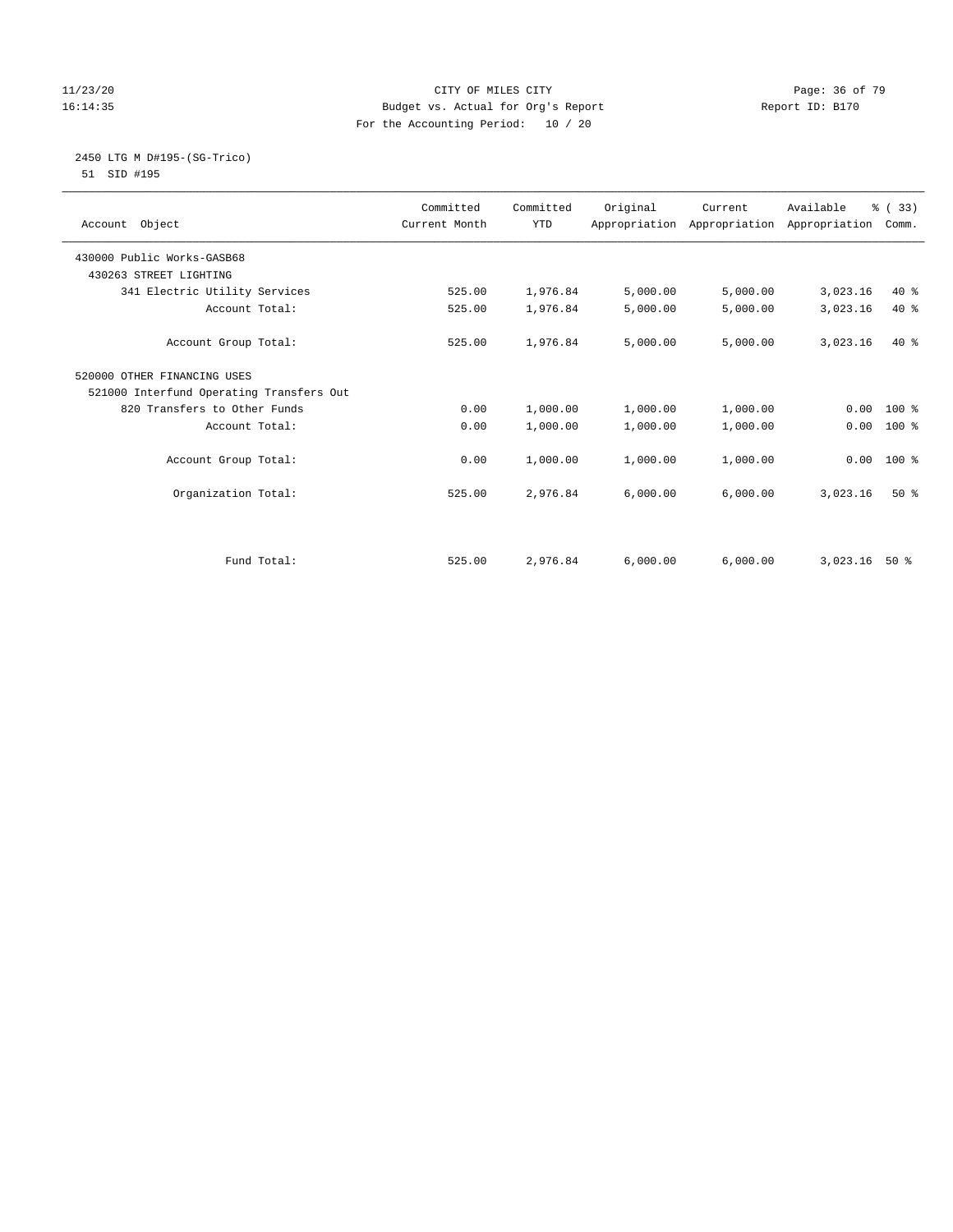## 11/23/20 Page: 37 of 79 16:14:35 Budget vs. Actual for Org's Report Report ID: B170 For the Accounting Period: 10 / 20

# 2470 LTG M D#202-(SG-MDU&NV)

72 SID #202

| Account Object                           | Committed<br>Current Month | Committed<br><b>YTD</b> | Original | Current<br>Appropriation Appropriation Appropriation | Available       | % (33)<br>Comm. |  |
|------------------------------------------|----------------------------|-------------------------|----------|------------------------------------------------------|-----------------|-----------------|--|
| 430000 Public Works-GASB68               |                            |                         |          |                                                      |                 |                 |  |
| 430263 STREET LIGHTING                   |                            |                         |          |                                                      |                 |                 |  |
| 341 Electric Utility Services            | 111.32                     | 465.80                  | 2,000.00 | 2,000.00                                             | 1,534.20        | $23$ $%$        |  |
| 533 Machinery and Equipment Rental       | 325.90                     | 1,303.60                | 5,000.00 | 5,000.00                                             | 3,696.40        | 26%             |  |
| Account Total:                           | 437.22                     | 1,769.40                | 7,000.00 | 7,000.00                                             | 5,230.60        | $25$ $%$        |  |
| Account Group Total:                     | 437.22                     | 1,769.40                | 7,000.00 | 7,000.00                                             | 5,230.60        | $25$ $%$        |  |
| 520000 OTHER FINANCING USES              |                            |                         |          |                                                      |                 |                 |  |
| 521000 Interfund Operating Transfers Out |                            |                         |          |                                                      |                 |                 |  |
| 820 Transfers to Other Funds             | 0.00                       | 1,000.00                | 1,000.00 | 1,000.00                                             | 0.00            | 100 %           |  |
| Account Total:                           | 0.00                       | 1,000.00                | 1,000.00 | 1,000.00                                             | 0.00            | $100$ %         |  |
| Account Group Total:                     | 0.00                       | 1,000.00                | 1,000.00 | 1,000.00                                             | 0.00            | 100 %           |  |
| Organization Total:                      | 437.22                     | 2,769.40                | 8,000.00 | 8,000.00                                             | 5,230.60        | 35 <sup>8</sup> |  |
|                                          |                            |                         |          |                                                      |                 |                 |  |
| Fund Total:                              | 437.22                     | 2,769.40                | 8,000.00 | 8,000.00                                             | $5,230.60$ 35 % |                 |  |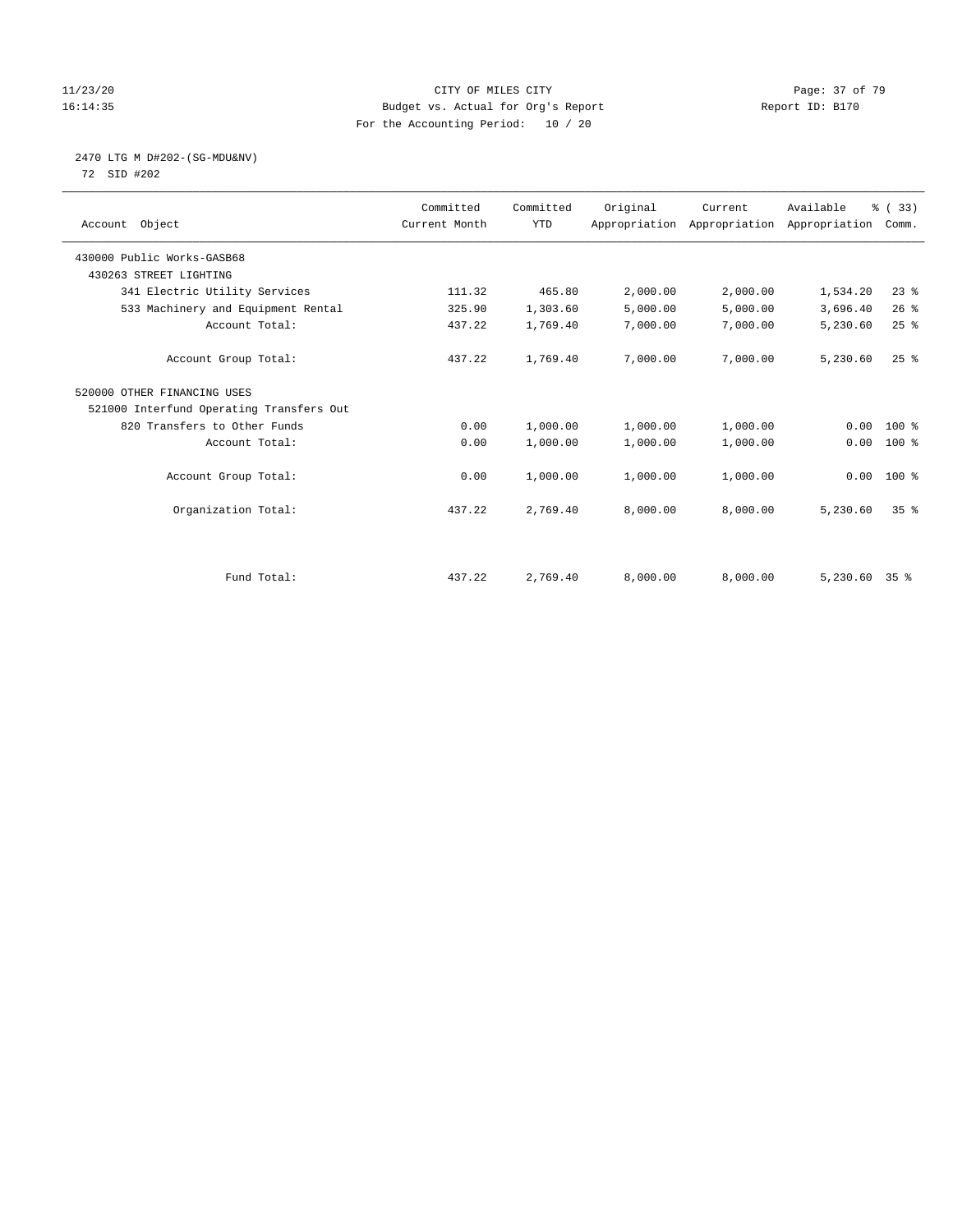## 11/23/20 Page: 38 of 79 16:14:35 Budget vs. Actual for Org's Report Report ID: B170 For the Accounting Period: 10 / 20

## 2480 LTG M M#173-(Milestown Estates)

47 SID #173(Ltg-Milestown)

| Account Object                           | Committed<br>Current Month | Committed<br><b>YTD</b> | Original | Current<br>Appropriation Appropriation Appropriation Comm. | Available | % (33)          |
|------------------------------------------|----------------------------|-------------------------|----------|------------------------------------------------------------|-----------|-----------------|
| 430000 Public Works-GASB68               |                            |                         |          |                                                            |           |                 |
| 430263 STREET LIGHTING                   |                            |                         |          |                                                            |           |                 |
| 230 Repair and Maintenance Supplies      | 1,000.00                   | 1,000.00                | 1,000.00 | 1,000.00                                                   | 0.00      | 100 %           |
| 341 Electric Utility Services            | 130.43                     | 555.17                  | 1,600.00 | 1,600.00                                                   | 1,044.83  | 35%             |
| 360 Contr R & M                          | 0.00                       | 0.00                    | 350.00   | 350.00                                                     | 350.00    | 0 <sup>8</sup>  |
| Account Total:                           | 1,130.43                   | 1,555.17                | 2,950.00 | 2,950.00                                                   | 1,394.83  | 53%             |
| Account Group Total:                     | 1,130.43                   | 1,555.17                | 2,950.00 | 2,950.00                                                   | 1,394.83  | $53$ $%$        |
| 520000 OTHER FINANCING USES              |                            |                         |          |                                                            |           |                 |
| 521000 Interfund Operating Transfers Out |                            |                         |          |                                                            |           |                 |
| 820 Transfers to Other Funds             | 0.00                       | 250.00                  | 250.00   | 250.00                                                     | 0.00      | $100*$          |
| Account Total:                           | 0.00                       | 250.00                  | 250.00   | 250.00                                                     | 0.00      | $100*$          |
| Account Group Total:                     | 0.00                       | 250.00                  | 250.00   | 250.00                                                     | 0.00      | $100*$          |
| Organization Total:                      | 1,130.43                   | 1,805.17                | 3,200.00 | 3,200.00                                                   | 1,394.83  | 56 <sup>8</sup> |
|                                          |                            |                         |          |                                                            |           |                 |
| Fund Total:                              | 1,130.43                   | 1,805.17                | 3,200.00 | 3,200.00                                                   | 1,394.83  | 56%             |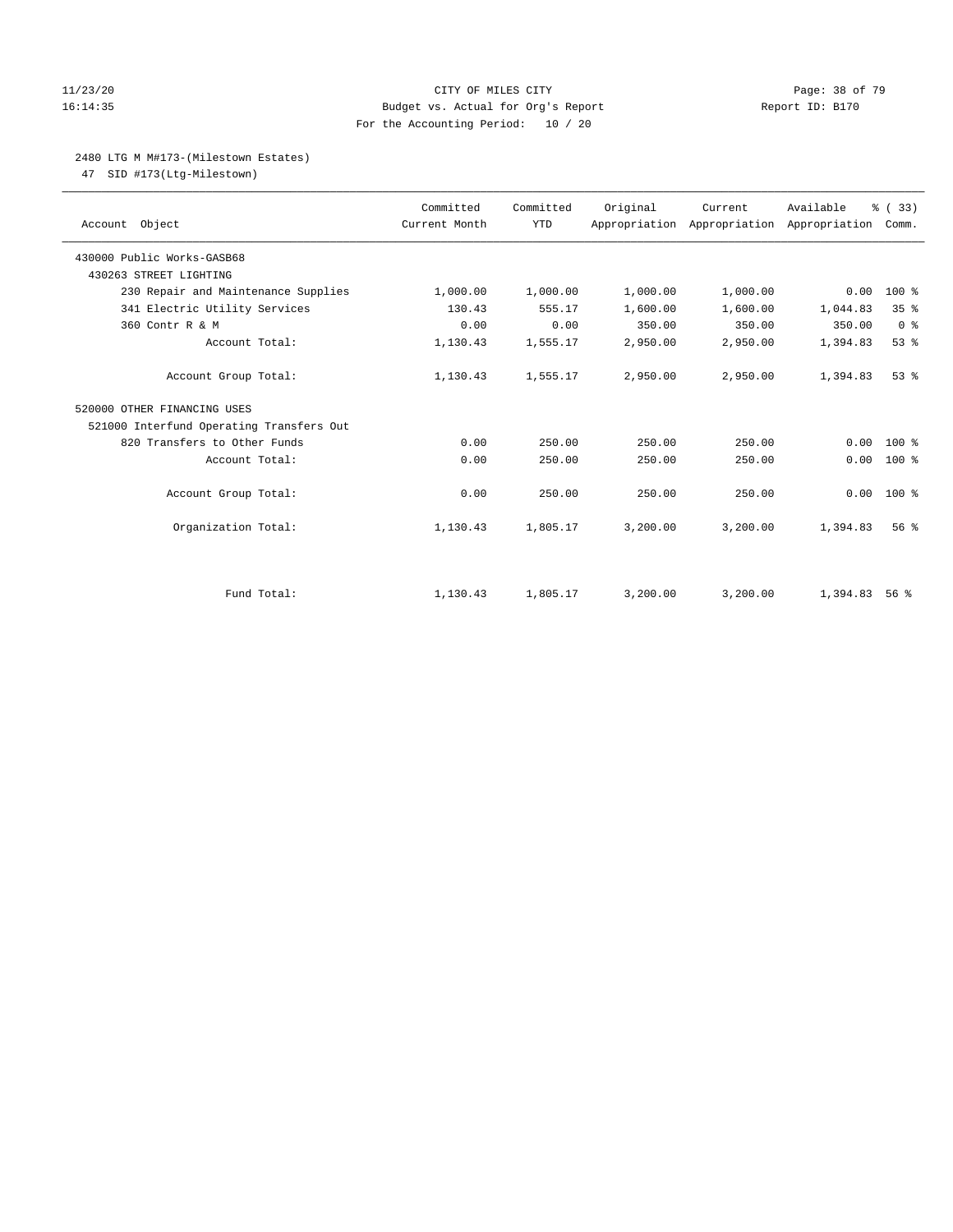## 11/23/20 Page: 39 of 79 16:14:35 Budget vs. Actual for Org's Report Report ID: B170 For the Accounting Period: 10 / 20

————————————————————————————————————————————————————————————————————————————————————————————————————————————————————————————————————

# 2510 STR MAINT DIST #204

107 Paved St. Maint. Dist.#204

|                                           | Committed     | Committed  | Original   | Current    | Available                                       | % (33)          |
|-------------------------------------------|---------------|------------|------------|------------|-------------------------------------------------|-----------------|
| Account Object                            | Current Month | <b>YTD</b> |            |            | Appropriation Appropriation Appropriation Comm. |                 |
|                                           |               |            |            |            |                                                 |                 |
| 430000 Public Works-GASB68                |               |            |            |            |                                                 |                 |
| 430220 Operations                         |               |            |            |            |                                                 |                 |
| 111 Salaries and Wages - Permanent        | 21,276.60     | 79,702.69  | 289,696.00 | 289,696.00 | 209,993.31                                      | $28$ %          |
| 121 OVERTIME-PERMANENT                    | 127.74        | 490.25     | 9,100.00   | 9,100.00   | 8,609.75                                        | 5 <sup>°</sup>  |
| 131 VACATION                              | 584.14        | 5,709.66   | 19,600.00  | 19,600.00  | 13,890.34                                       | 29%             |
| 132 SICK LEAVE                            | 473.68        | 3,307.62   | 13,000.00  | 13,000.00  | 9,692.38                                        | 25%             |
| 133 OTHER LEAVE PAY                       | 50.36         | 74.84      | 4,921.00   | 4,921.00   | 4,846.16                                        | 2 <sup>8</sup>  |
| 134 HOLIDAY PAY                           | 0.00          | 321.60     | 3,000.00   | 3,000.00   | 2,678.40                                        | $11$ %          |
| 141 Unemployment Insurance                | 33.77         | 135.89     | 509.00     | 509.00     | 373.11                                          | $27$ %          |
| 142 Workers' Compensation                 | 1,082.46      | 4,402.72   | 15,202.00  | 15,202.00  | 10,799.28                                       | 29%             |
| 143 Health Insurance                      | 5,934.83      | 23,919.29  | 76,290.00  | 76,290.00  | 52,370.71                                       | $31$ %          |
| 144 FICA                                  | 1,661.76      | 6,682.51   | 25,958.00  | 25,958.00  | 19,275.49                                       | 26%             |
| 145 PERS                                  | 1,974.35      | 7,858.60   | 29,758.00  | 29,758.00  | 21,899.40                                       | 26%             |
| 196 CLOTHING ALLOTMENT                    | 0.00          | 907.50     | 1,000.00   | 1,000.00   | 92.50                                           | 91 %            |
| 210 Office Supplies and Materials         | 1,517.59      | 1,803.95   | 3,000.00   | 3,000.00   | 1,196.05                                        | 60 %            |
| 214 Small Items of Equipment              | 0.00          | 1,701.72   | 10,000.00  | 10,000.00  | 8,298.28                                        | $17*$           |
| 220 Operating Expenses                    | 0.00          | 164.98     | 20,000.00  | 20,000.00  | 19,835.02                                       | 1 <sup>°</sup>  |
| 222 Chemicals, Lab & Med Supplies         | 0.00          | 292.96     | 1,500.00   | 1,500.00   | 1,207.04                                        | $20*$           |
| 226 Clothing and Uniforms                 | $-5.00$       | $-5.00$    | 1,200.00   | 1,200.00   | 1,205.00                                        | 0 <sup>8</sup>  |
| 230 Repair and Maintenance Supplies       | 157.60        | 1,239.34   | 10,000.00  | 10,000.00  | 8,760.66                                        | $12*$           |
| 231 Gas, Oil, Diesel Fuel, Grease, etc.   | 1,633.94      | 7,747.00   | 40,000.00  | 40,000.00  | 32,253.00                                       | 19 <sup>°</sup> |
| 242 Sign Parts and Supplies               | 264.16        | 314.93     | 8,000.00   | 8,000.00   | 7,685.07                                        | 4%              |
| 311 Postage, Box Rent, Etc.               | 0.00          | 13.12      | 100.00     | 100.00     | 86.88                                           | 13 <sup>8</sup> |
| 320 Printing, Duplicating, Typing &       | 0.00          | 0.00       | 100.00     | 100.00     | 100.00                                          | 0 <sup>8</sup>  |
| 330 Publicity, Subscriptions & Dues       | 0.00          | 0.00       | 200.00     | 200.00     | 200.00                                          | 0 <sup>8</sup>  |
| 331 Publication of Formal & Legal Notices | 0.00          | 0.00       | 600.00     | 600.00     | 600.00                                          | 0 <sup>8</sup>  |
| 334 Memberships, Registrations & Dues     | 66.53         | 240.93     | 300.00     | 300.00     | 59.07                                           | 80 %            |
| 341 Electric Utility Services             | 129.46        | 573.84     | 1,500.00   | 1,500.00   | 926.16                                          | 38 <sup>8</sup> |
| 344 Gas Utility Service                   | 8.70          | 35.97      | 700.00     | 700.00     | 664.03                                          | 5 <sup>8</sup>  |
| 345 Telephone                             | 102.29        | 306.96     | 1,000.00   | 1,000.00   | 693.04                                          | $31$ %          |
| 346 Garbage Service                       | 0.00          | 0.00       | 175.00     | 175.00     | 175.00                                          | 0 <sup>8</sup>  |
| 347 Internet                              | 0.00          | 0.00       | 200.00     | 200.00     | 200.00                                          | 0 <sup>8</sup>  |
| 350 Professional Services                 | 5,587.20      | 21,056.15  | 50,000.00  | 50,000.00  | 28,943.85                                       | $42$ %          |
| 360 Contr R & M                           | 1,076.72      | 2,054.73   | 10,000.00  | 10,000.00  | 7,945.27                                        | $21$ %          |
| 363 R&M Vehicles/Equip/Labor-PW           | 1,548.37      | 9,665.01   | 100,000.00 | 100,000.00 | 90,334.99                                       | $10*$           |
| 370 Travel                                | 0.00          | 0.00       | 1,000.00   | 1,000.00   | 1,000.00                                        | 0 <sup>8</sup>  |
| 380 Training Services                     | 0.00          | 0.00       | 1,000.00   | 1,000.00   | 1,000.00                                        | 0 <sup>8</sup>  |
| 382 Books                                 | 0.00          | 0.00       | 100.00     | 100.00     | 100.00                                          | 0 <sup>8</sup>  |
| 511 Insurance on Buildings                | 0.00          | 803.23     | 804.00     | 804.00     |                                                 | $0.77$ 100 %    |
| 512 Insurance on Vehicles & Equipment     | 0.00          | 3,371.68   | 3,372.00   | 3,372.00   |                                                 | $0.32$ 100 %    |
| 513 Liability                             | 0.00          | 16,498.46  | 16,499.00  | 16,499.00  | 0.54                                            | 100 %           |
| 531 Building & Office Rental              | 350.00        | 1,400.00   | 4,200.00   | 4,200.00   | 2,800.00                                        | 33 <sup>8</sup> |
| 532 Land Rental                           | 0.00          | 0.00       | 8,000.00   | 8,000.00   | 8,000.00                                        | 0 <sup>8</sup>  |
| Account Total:                            | 45,637.25     | 202,793.13 | 781,584.00 | 781,584.00 | 578,790.87                                      | $26$ %          |
|                                           |               |            |            |            |                                                 |                 |
| 430233 Roadway/Re-surfacing               |               |            |            |            |                                                 |                 |
| 230 Repair and Maintenance Supplies       | 0.00          | 12,354.19  | 80,000.00  | 80,000.00  | 67,645.81                                       | 15 <sup>8</sup> |
| 350 Professional Services                 | 0.00          | 0.00       | 5,000.00   | 5,000.00   | 5,000.00                                        | 0 <sup>8</sup>  |
| Account Total:                            | 0.00          | 12,354.19  | 85,000.00  | 85,000.00  | 72,645.81                                       | 15 <sup>°</sup> |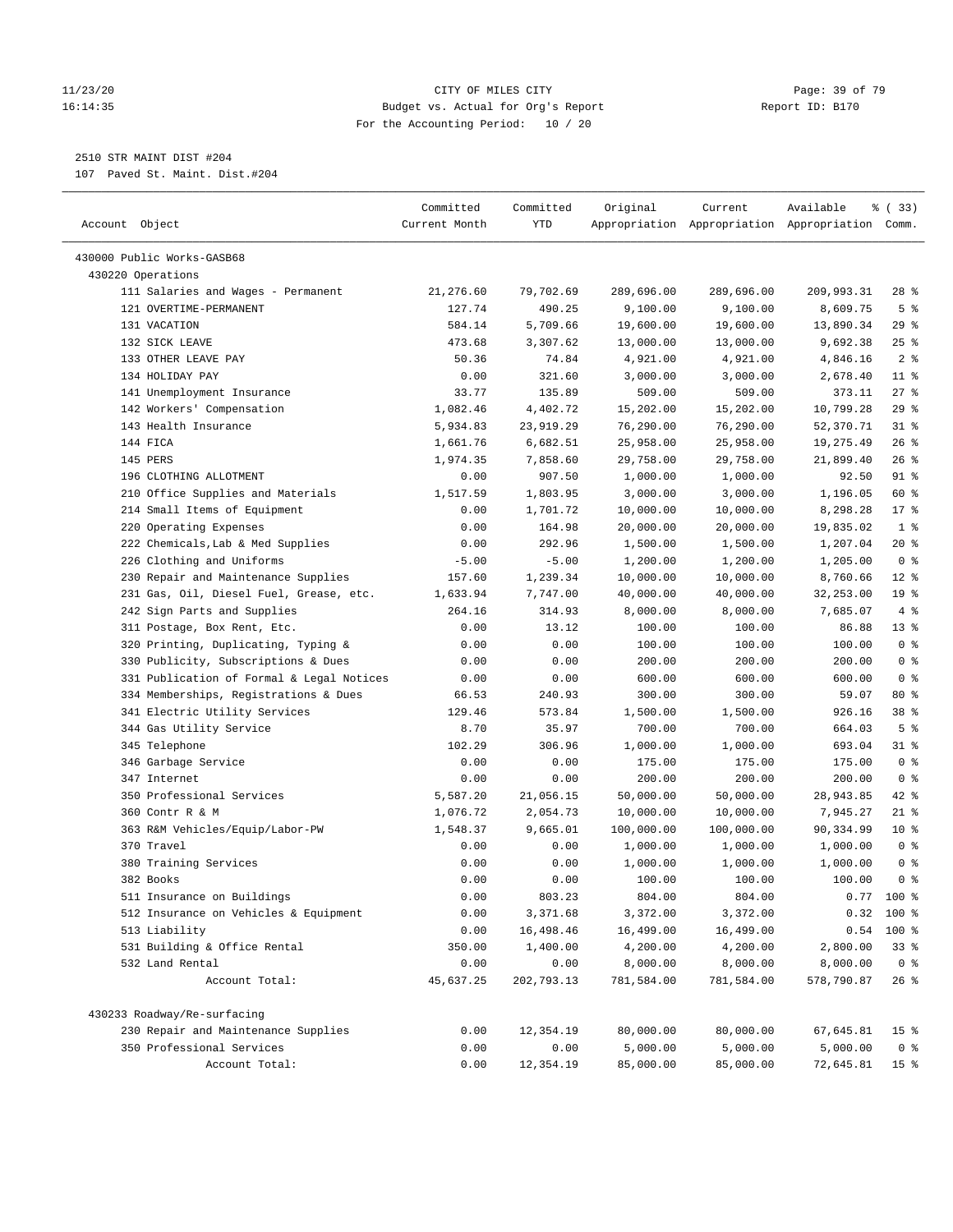## 11/23/20 Page: 40 of 79 16:14:35 Budget vs. Actual for Org's Report Report ID: B170 For the Accounting Period: 10 / 20

# 2510 STR MAINT DIST #204

107 Paved St. Maint. Dist.#204

| Account Object                           | Committed<br>Current Month | Committed<br><b>YTD</b>    | Original     | Current      | Available<br>Appropriation Appropriation Appropriation | % (33)<br>Comm. |
|------------------------------------------|----------------------------|----------------------------|--------------|--------------|--------------------------------------------------------|-----------------|
| 430234 CURB AND GUTTER                   |                            |                            |              |              |                                                        |                 |
| 350 Professional Services                | 878.76                     | 15,040.54                  | 40,000.00    | 40,000.00    | 24,959.46                                              | 38 %            |
| Account Total:                           | 878.76                     | 15,040.54                  | 40,000.00    | 40,000.00    | 24,959.46                                              | 38 %            |
| 430235 Storm Drain & Culvert Maintenance |                            |                            |              |              |                                                        |                 |
| 220 Operating Expenses                   | 972.38                     | 972.38                     | 35,000.00    | 35,000.00    | 34,027.62                                              | 3 <sup>8</sup>  |
| 230 Repair and Maintenance Supplies      | 7,215.95                   | 15,035.30                  | 0.00         | 0.00         | $-15,035.30$                                           | $***$ $%$       |
| 350 Professional Services                | 0.00                       | 9,272.97                   | 25,000.00    | 25,000.00    | 15,727.03                                              | 37%             |
| Account Total:                           | 8,188.33                   | 25,280.65                  | 60,000.00    | 60,000.00    | 34,719.35                                              | $42$ $%$        |
| 430236 Darling Addition Project          |                            |                            |              |              |                                                        |                 |
| 220 Operating Expenses                   | 162,928.94                 | 490,010.03                 | 500,000.00   | 500,000.00   | 9,989.97                                               | 98 %            |
| 230 Repair and Maintenance Supplies      | 412,997.39                 | 674,194.61                 | 600,000.00   | 600,000.00   | $-74, 194.61$                                          | 112 %           |
| 350 Professional Services                | 7,349.50                   | 73,266.14                  | 200,000.00   | 200,000.00   | 126,733.86                                             | 37.8            |
| Account Total:                           |                            | 583, 275.83 1, 237, 470.78 | 1,300,000.00 | 1,300,000.00 | 62,529.22                                              | 95%             |
| Account Group Total:                     |                            | 637,980.17 1,492,939.29    | 2,266,584.00 | 2,266,584.00 | 773,644.71                                             | 66 %            |
| 520000 OTHER FINANCING USES              |                            |                            |              |              |                                                        |                 |
| 521000 Interfund Operating Transfers Out |                            |                            |              |              |                                                        |                 |
| 820 Transfers to Other Funds             | 5,807.42                   | 23, 229.68                 | 235, 297.00  | 235, 297.00  | 212,067.32                                             | 10 <sup>8</sup> |
| Account Total:                           | 5,807.42                   | 23, 229.68                 | 235, 297.00  | 235, 297.00  | 212,067.32                                             | 10 <sup>°</sup> |
| Account Group Total:                     | 5,807.42                   | 23, 229.68                 | 235, 297.00  | 235, 297.00  | 212,067.32                                             | 10 <sup>8</sup> |
| Organization Total:                      |                            | 643, 787.59 1, 516, 168.97 | 2,501,881.00 | 2,501,881.00 | 985,712.03                                             | $61$ $%$        |
| Fund Total:                              |                            | 643, 787.59 1, 516, 168.97 | 2,501,881.00 | 2,501,881.00 | 985,712.03                                             | 61 %            |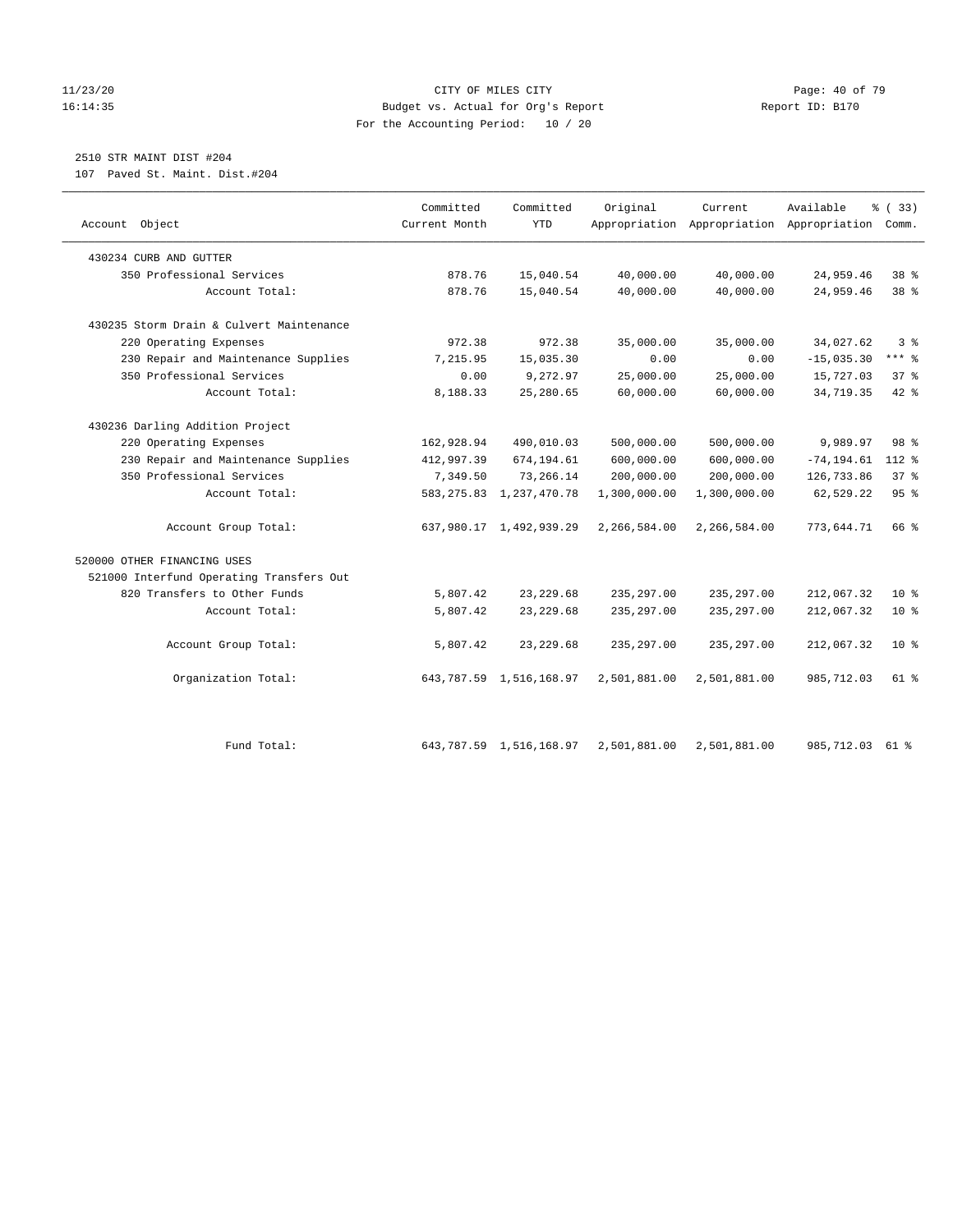## 11/23/20 Page: 41 of 79 16:14:35 Budget vs. Actual for Org's Report Report ID: B170 For the Accounting Period: 10 / 20

————————————————————————————————————————————————————————————————————————————————————————————————————————————————————————————————————

## 2520 STR MAINT DIST #205

108 Street Maintenance (North Side)

| Account Object                                                 | Committed<br>Current Month | Committed<br>YTD  | Original              | Current    | Available<br>Appropriation Appropriation Appropriation Comm. | १ (33)                    |
|----------------------------------------------------------------|----------------------------|-------------------|-----------------------|------------|--------------------------------------------------------------|---------------------------|
|                                                                |                            |                   |                       |            |                                                              |                           |
| 430000 Public Works-GASB68                                     |                            |                   |                       |            |                                                              |                           |
| 430220 Operations                                              |                            |                   |                       |            |                                                              |                           |
| 111 Salaries and Wages - Permanent                             | 6,114.55                   | 22,676.70         | 97,876.00             | 97,876.00  | 75,199.30                                                    | $23$ %                    |
| 121 OVERTIME-PERMANENT                                         | 39.84                      | 130.29            | 2,500.00              | 2,500.00   | 2,369.71                                                     | 5 <sup>8</sup><br>$27$ %  |
| 131 VACATION<br>132 SICK LEAVE                                 | 211.03                     | 1,611.16          | 6,000.00              | 6,000.00   | 4,388.84                                                     | $34$ $%$                  |
| 133 OTHER LEAVE PAY                                            | 133.05<br>12.15            | 1,274.90<br>18.12 | 3,800.00              | 3,800.00   | 2,525.10<br>1,698.88                                         | 1 <sup>°</sup>            |
|                                                                |                            |                   | 1,717.00              | 1,717.00   |                                                              | $10*$                     |
| 134 HOLIDAY PAY<br>141 Unemployment Insurance                  | 0.00<br>9.75               | 81.39<br>39.05    | 800.00                | 800.00     | 718.61<br>129.95                                             | $23$ $%$                  |
|                                                                | 277.18                     |                   | 169.00                | 169.00     |                                                              | $21$ %                    |
| 142 Workers' Compensation<br>143 Health Insurance              |                            | 1,126.53          | 5,288.00<br>25,738.00 | 5,288.00   | 4,161.47                                                     | 23%                       |
|                                                                | 1,538.24                   | 5,982.01          |                       | 25,738.00  | 19,755.99                                                    |                           |
| 144 FICA                                                       | 482.01                     | 1,928.48          | 8,977.00              | 8,977.00   | 7,048.52                                                     | $21$ %                    |
| 145 PERS                                                       | 570.97                     | 2,261.92          | 9,883.00              | 9,883.00   | 7,621.08                                                     | $23$ $%$                  |
| 196 CLOTHING ALLOTMENT                                         | 0.00                       | 255.00            | 300.00                | 300.00     | 45.00                                                        | 85%<br>$51$ %             |
| 210 Office Supplies and Materials                              | 379.40                     | 513.83            | 1,000.00              | 1,000.00   | 486.17                                                       | $22$ %                    |
| 214 Small Items of Equipment                                   | 8.01                       | 433.44            | 2,000.00              | 2,000.00   | 1,566.56                                                     | 1 <sup>°</sup>            |
| 220 Operating Expenses                                         | 0.00                       | 41.25             | 5,000.00              | 5,000.00   | 4,958.75                                                     |                           |
| 222 Chemicals, Lab & Med Supplies<br>226 Clothing and Uniforms | 0.00                       | 73.24             | 500.00                | 500.00     | 426.76                                                       | 15 <sup>°</sup><br>$-2$ % |
|                                                                | $-4.99$                    | $-4.99$           | 300.00                | 300.00     | 304.99                                                       | 6 <sup>°</sup>            |
| 230 Repair and Maintenance Supplies                            | 31.39                      | 301.83            | 5,000.00              | 5,000.00   | 4,698.17                                                     | 19 <sup>°</sup>           |
| 231 Gas, Oil, Diesel Fuel, Grease, etc.                        | 408.49                     | 1,936.77          | 10,000.00             | 10,000.00  | 8,063.23                                                     |                           |
| 242 Sign Parts and Supplies                                    | 66.04                      | 78.73             | 2,500.00              | 2,500.00   | 2,421.27                                                     | 3%                        |
| 311 Postage, Box Rent, Etc.                                    | 0.00                       | 4.78              | 60.00                 | 60.00      | 55.22                                                        | 8 %                       |
| 330 Publicity, Subscriptions & Dues                            | 0.00                       | 0.00              | 100.00                | 100.00     | 100.00                                                       | 0 <sup>8</sup>            |
| 334 Memberships, Registrations & Dues                          | 16.64                      | 60.24             | 100.00                | 100.00     | 39.76                                                        | 60 %                      |
| 341 Electric Utility Services                                  | 6.55                       | 29.61             | 150.00                | 150.00     | 120.39                                                       | 20%                       |
| 344 Gas Utility Service                                        | 2.17                       | 9.00              | 300.00                | 300.00     | 291.00                                                       | 3%                        |
| 345 Telephone                                                  | 44.41                      | 133.32            | 400.00                | 400.00     | 266.68                                                       | $33$ $%$                  |
| 350 Professional Services                                      | 121.80                     | 272.27            | 10,000.00             | 10,000.00  | 9,727.73                                                     | 3 <sup>8</sup>            |
| 360 Contr R & M                                                | 41.06                      | 336.48            | 1,500.00              | 1,500.00   | 1,163.52                                                     | $22$ %                    |
| 363 R&M Vehicles/Equip/Labor-PW                                | 387.10                     | 4,789.94          | 35,000.00             | 35,000.00  | 30,210.06                                                    | $14*$                     |
| 370 Travel                                                     | 0.00                       | 0.00              | 250.00                | 250.00     | 250.00                                                       | 0 <sup>°</sup>            |
| 380 Training Services                                          | 0.00                       | 0.00              | 200.00                | 200.00     | 200.00                                                       | 0 <sup>8</sup>            |
| 382 Books                                                      | 0.00                       | 0.00              | 100.00                | 100.00     | 100.00                                                       | 0 <sup>8</sup>            |
| 511 Insurance on Buildings                                     | 0.00                       | 200.81            | 201.00                | 201.00     | 0.19                                                         | $100*$                    |
| 512 Insurance on Vehicles & Equipment                          | 0.00                       | 842.92            | 843.00                | 843.00     | 0.08                                                         | $100*$                    |
| 513 Liability                                                  | 0.00                       | 4,321.63          | 4,322.00              | 4,322.00   | 0.37                                                         | $100*$                    |
| 531 Building & Office Rental                                   | 166.66                     | 666.64            | 2,000.00              | 2,000.00   | 1,333.36                                                     | 33 <sup>8</sup>           |
| Account Total:                                                 | 11,063.50                  | 52, 427.29        | 244,874.00            | 244,874.00 | 192,446.71                                                   | $21$ %                    |
| 430233 Roadway/Re-surfacing                                    |                            |                   |                       |            |                                                              |                           |
| 230 Repair and Maintenance Supplies                            | 0.00                       | 659.60            | 0.00                  | 0.00       | $-659.60$                                                    | $***$ $%$                 |
| 350 Professional Services                                      | 0.00                       | 2,409.77          | 50,000.00             | 50,000.00  | 47,590.23                                                    | 5 <sup>8</sup>            |
| Account Total:                                                 | 0.00                       | 3,069.37          | 50,000.00             | 50,000.00  | 46,930.63                                                    | $6\degree$                |
| 430235 Storm Drain & Culvert Maintenance                       |                            |                   |                       |            |                                                              |                           |
| 230 Repair and Maintenance Supplies                            | 226.34                     | 226.34            | 5,000.00              | 5,000.00   | 4,773.66                                                     | 5 <sup>°</sup>            |
| 350 Professional Services                                      | 0.00                       | 0.00              | 5,500.00              | 5,500.00   | 5,500.00                                                     | 0 <sup>8</sup>            |
| Account Total:                                                 | 226.34                     | 226.34            | 10,500.00             | 10,500.00  | 10,273.66                                                    | 2%                        |
|                                                                |                            |                   |                       |            |                                                              |                           |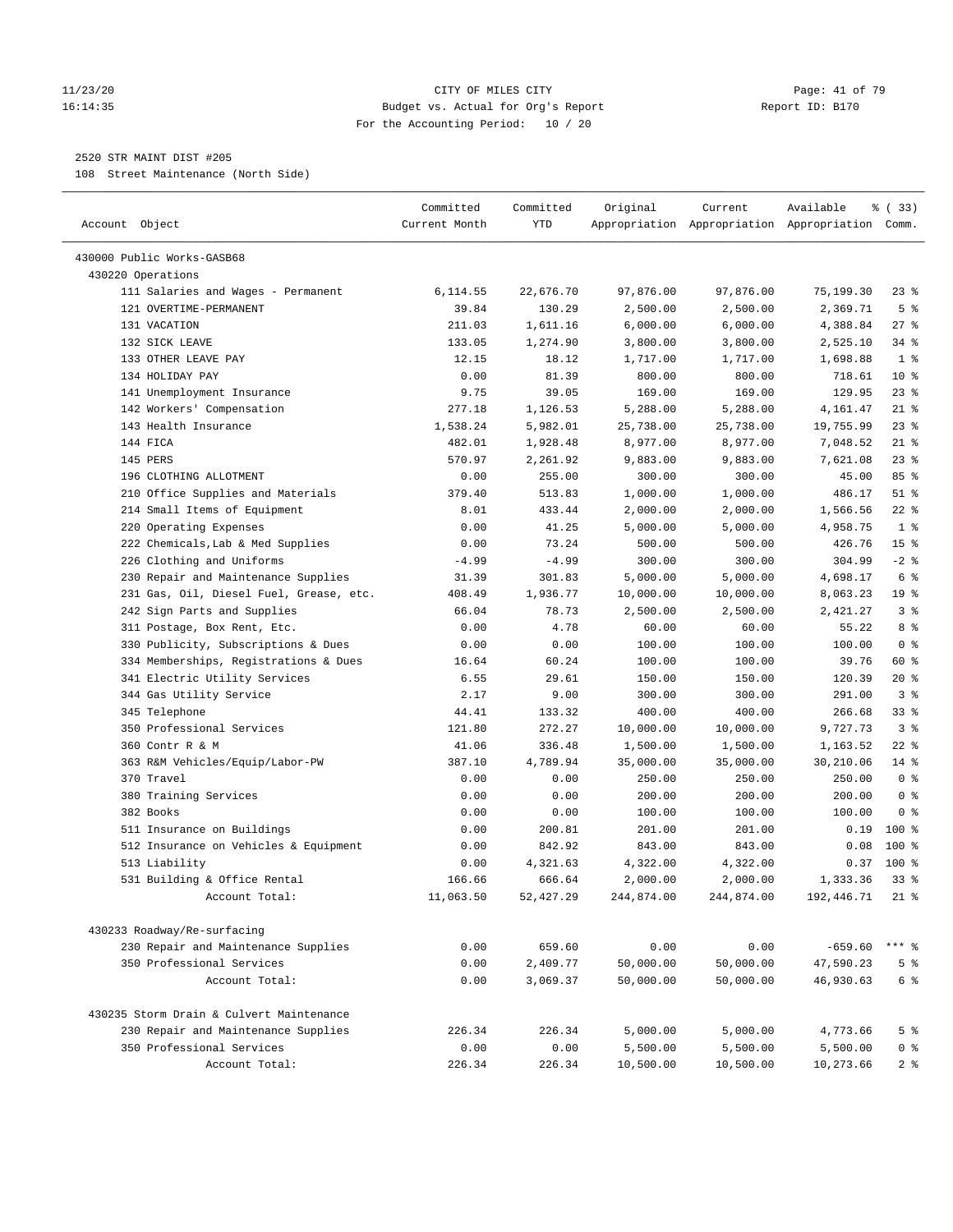## 11/23/20 Page: 42 of 79 16:14:35 Budget vs. Actual for Org's Report Report ID: B170 For the Accounting Period: 10 / 20

## 2520 STR MAINT DIST #205

108 Street Maintenance (North Side)

| Account Object                                                          | Committed<br>Current Month | Committed<br><b>YTD</b> | Original<br>Appropriation | Current<br>Appropriation | Available<br>Appropriation | % (33)<br>Comm. |
|-------------------------------------------------------------------------|----------------------------|-------------------------|---------------------------|--------------------------|----------------------------|-----------------|
| Account Group Total:                                                    | 11,289.84                  | 55,723.00               | 305, 374.00               | 305, 374.00              | 249,651.00                 | 18 %            |
| 520000 OTHER FINANCING USES<br>521000 Interfund Operating Transfers Out |                            |                         |                           |                          |                            |                 |
| 820 Transfers to Other Funds                                            | 1,725.08                   | 6,900.32                | 35,853.00                 | 35,853.00                | 28,952.68                  | 19 <sup>°</sup> |
| Account Total:                                                          | 1,725.08                   | 6,900.32                | 35,853.00                 | 35,853.00                | 28,952.68                  | 19 <sup>°</sup> |
| Account Group Total:                                                    | 1,725.08                   | 6,900.32                | 35,853.00                 | 35,853.00                | 28,952.68                  | 19 <sup>°</sup> |
| Organization Total:                                                     | 13,014.92                  | 62,623.32               | 341,227.00                | 341,227.00               | 278,603.68                 | 18 %            |
| Fund Total:                                                             | 13,014.92                  | 62,623.32               | 341,227.00                | 341,227.00               | 278,603.68 18 %            |                 |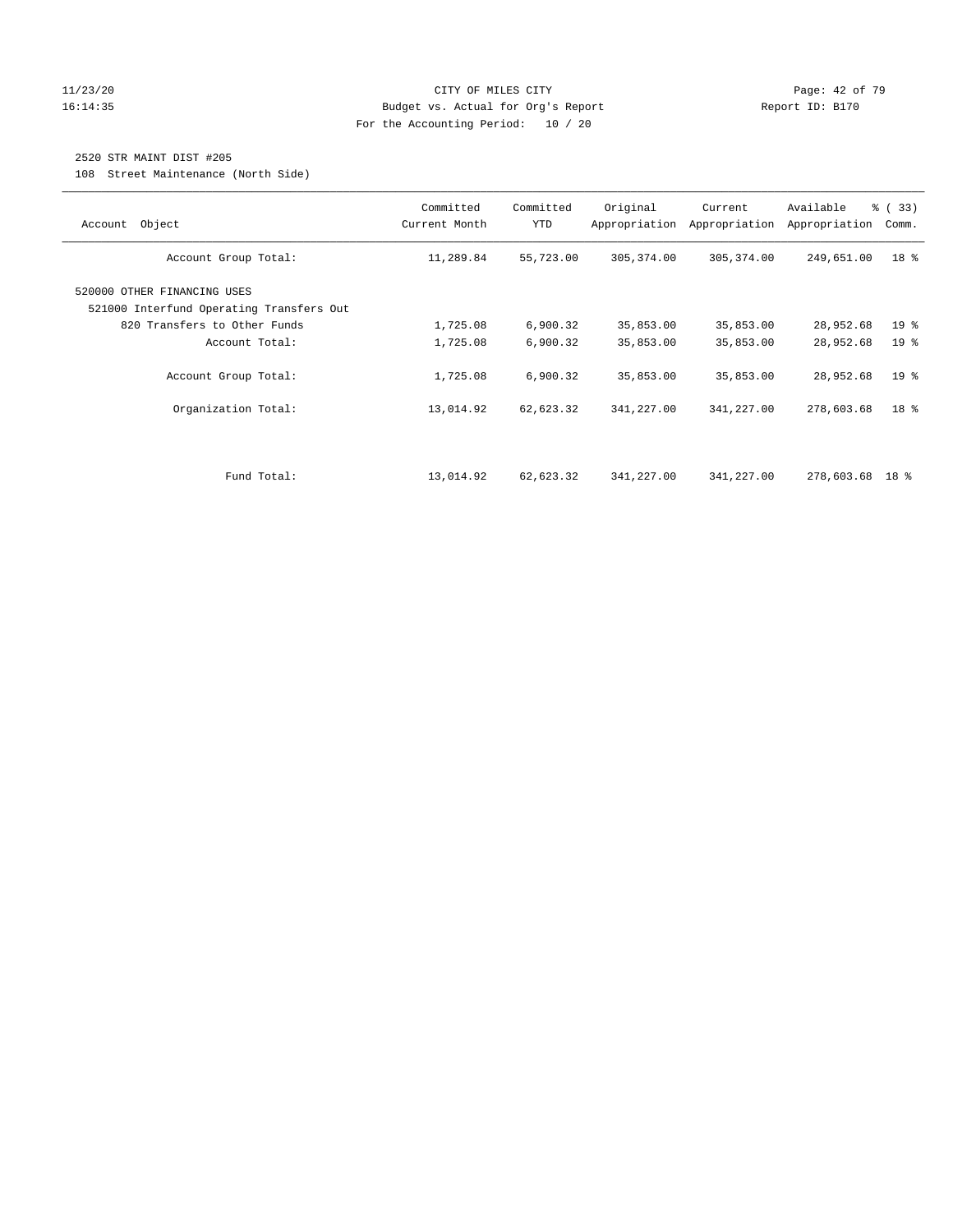## 11/23/20 **CITY OF MILES CITY CITY CITY Page: 43 of 79** 16:14:35 Budget vs. Actual for Org's Report Report ID: B170 For the Accounting Period: 10 / 20

## 2540 STR MAINT DIST#207-(MILESTOWN ESTATES)

109 Milestown Estates Maintenance Dist.

| Account Object                           | Committed<br>Current Month | Committed<br><b>YTD</b> | Original | Current  | Available<br>Appropriation Appropriation Appropriation Comm. | % (33)             |
|------------------------------------------|----------------------------|-------------------------|----------|----------|--------------------------------------------------------------|--------------------|
|                                          |                            |                         |          |          |                                                              |                    |
| 430000 Public Works-GASB68               |                            |                         |          |          |                                                              |                    |
| 430220 Operations                        |                            |                         |          |          |                                                              |                    |
| 111 Salaries and Wages - Permanent       | 284.87                     | 1,061.41                | 3,496.00 | 3,496.00 | 2,434.59                                                     | $30*$              |
| 121 OVERTIME-PERMANENT                   | 2.07                       | 6.17                    | 100.00   | 100.00   | 93.83                                                        | $6\degree$         |
| 131 VACATION                             | 10.57                      | 75.24                   | 300.00   | 300.00   | 224.76                                                       | 25%                |
| 132 SICK LEAVE                           | 6.30                       | 58.36                   | 200.00   | 200.00   | 141.64                                                       | 29%                |
| 133 OTHER LEAVE PAY                      | 0.00                       | 0.00                    | 39.00    | 39.00    | 39.00                                                        | 0 <sup>8</sup>     |
| 134 HOLIDAY PAY                          | 0.00                       | 3.96                    | 40.00    | 40.00    | 36.04                                                        | 10 <sup>8</sup>    |
| 141 Unemployment Insurance               | 0.42                       | 1.72                    | 6.00     | 6.00     | 4.28                                                         | 29%                |
| 142 Workers' Compensation                | 13.97                      | 56.71                   | 194.00   | 194.00   | 137.29                                                       | 29%                |
| 143 Health Insurance                     | 72.61                      | 281.81                  | 820.00   | 820.00   | 538.19                                                       | 34.8               |
| 144 FICA                                 | 22.46                      | 89.99                   | 319.00   | 319.00   | 229.01                                                       | $28$ %             |
| 145 PERS                                 | 26.66                      | 105.69                  | 366.00   | 366.00   | 260.31                                                       | 29%                |
| 196 CLOTHING ALLOTMENT                   | 0.00                       | 12.00                   | 20.00    | 20.00    | 8.00                                                         | 60 %               |
| 350 Professional Services                | 0.00                       | 0.00                    | 1,000.00 | 1,000.00 | 1,000.00                                                     | 0 <sup>8</sup>     |
| Account Total:                           | 439.93                     | 1,753.06                | 6,900.00 | 6,900.00 | 5,146.94                                                     | 25%                |
| Account Group Total:                     | 439.93                     | 1,753.06                | 6,900.00 | 6,900.00 | 5,146.94                                                     | $25$ $\frac{6}{5}$ |
| 510000 MISCELLANEOUS                     |                            |                         |          |          |                                                              |                    |
| 510330 Comprehensive Liability Insurance |                            |                         |          |          |                                                              |                    |
| 513 Liability                            | 0.00                       | 63.16                   | 64.00    | 64.00    | 0.84                                                         | 99.8               |
| Account Total:                           | 0.00                       | 63.16                   | 64.00    | 64.00    | 0.84                                                         | 99 <sub>8</sub>    |
| Account Group Total:                     | 0.00                       | 63.16                   | 64.00    | 64.00    | 0.84                                                         | 99 <sup>8</sup>    |
| Organization Total:                      | 439.93                     | 1,816.22                | 6,964.00 | 6,964.00 | 5,147.78                                                     | $26$ %             |
| Fund Total:                              | 439.93                     | 1,816.22                | 6,964.00 | 6,964.00 | 5, 147. 78 26 %                                              |                    |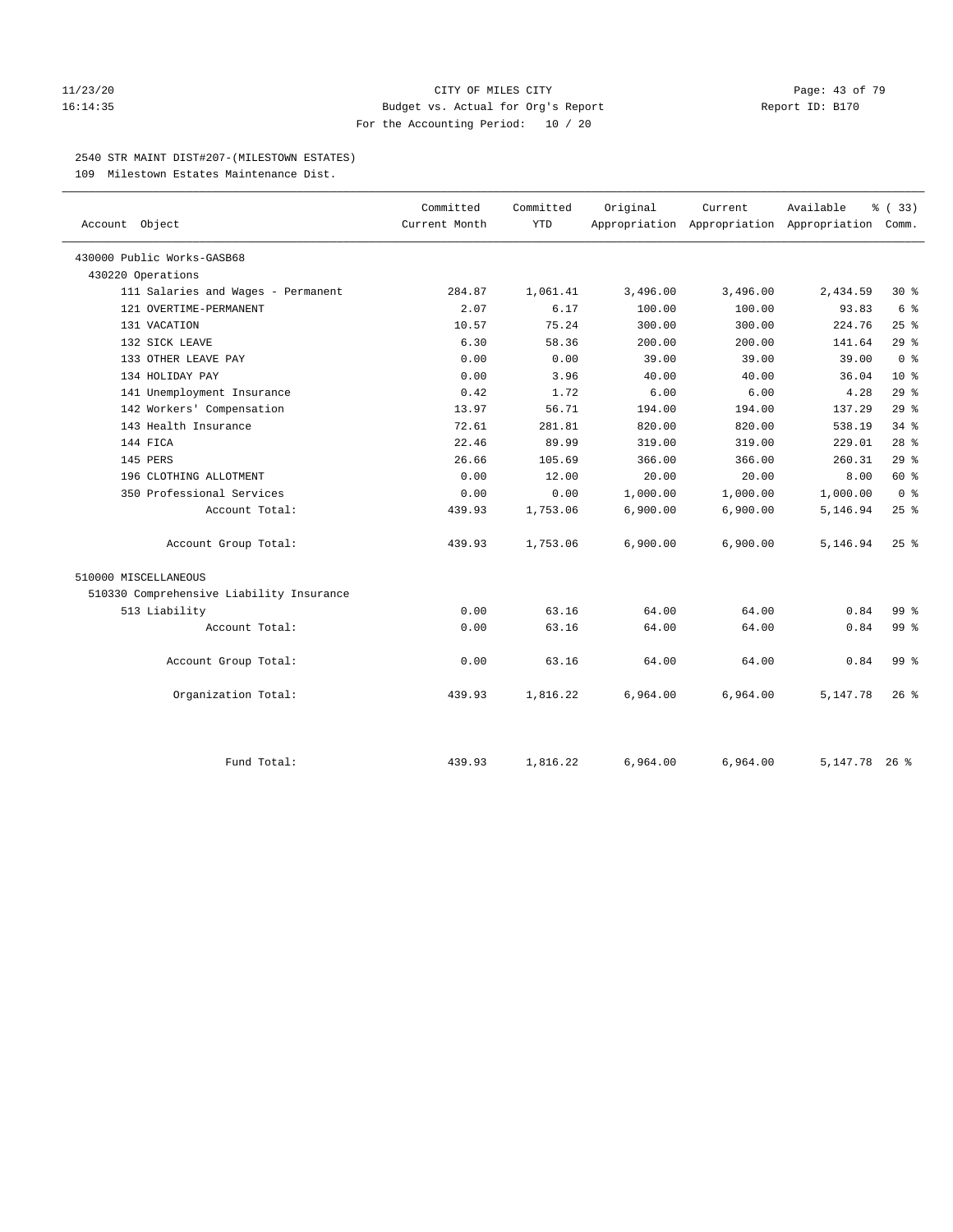## 11/23/20 Page: 44 of 79 16:14:35 Budget vs. Actual for Org's Report Report ID: B170 For the Accounting Period: 10 / 20

## 2701 Fire Grants

7 Fire

| Object<br>Account                             | Committed<br>Current Month | Committed<br><b>YTD</b> | Original<br>Appropriation | Current<br>Appropriation | Available<br>Appropriation | % (33)<br>Comm. |
|-----------------------------------------------|----------------------------|-------------------------|---------------------------|--------------------------|----------------------------|-----------------|
|                                               |                            |                         |                           |                          |                            |                 |
| 420000 PUBLIC SAFETY-GASB68                   |                            |                         |                           |                          |                            |                 |
| 420464 Fire-Turnouts/Accountability Sys Grant |                            |                         |                           |                          |                            |                 |
| 226 Clothing and Uniforms                     | 0.00                       | 0.00                    | 325,087.00                | 325,087.00               | 325,087.00                 | 0 <sup>8</sup>  |
| Account Total:                                | 0.00                       | 0.00                    | 325,087.00                | 325,087.00               | 325,087.00                 | 0 <sup>8</sup>  |
|                                               |                            |                         |                           |                          |                            |                 |
| Account Group Total:                          | 0.00                       | 0.00                    | 325,087.00                | 325,087.00               | 325,087.00                 | 0 <sup>8</sup>  |
|                                               |                            |                         |                           |                          |                            |                 |
| Organization Total:                           | 0.00                       | 0.00                    | 325,087.00                | 325,087.00               | 325,087.00                 | 0 <sup>8</sup>  |
|                                               |                            |                         |                           |                          |                            |                 |
|                                               |                            |                         |                           |                          |                            |                 |
|                                               |                            |                         |                           |                          |                            |                 |
| Fund Total:                                   | 0.00                       | 0.00                    | 325,087.00                | 325,087.00               | 325,087.00                 | 0 <sup>8</sup>  |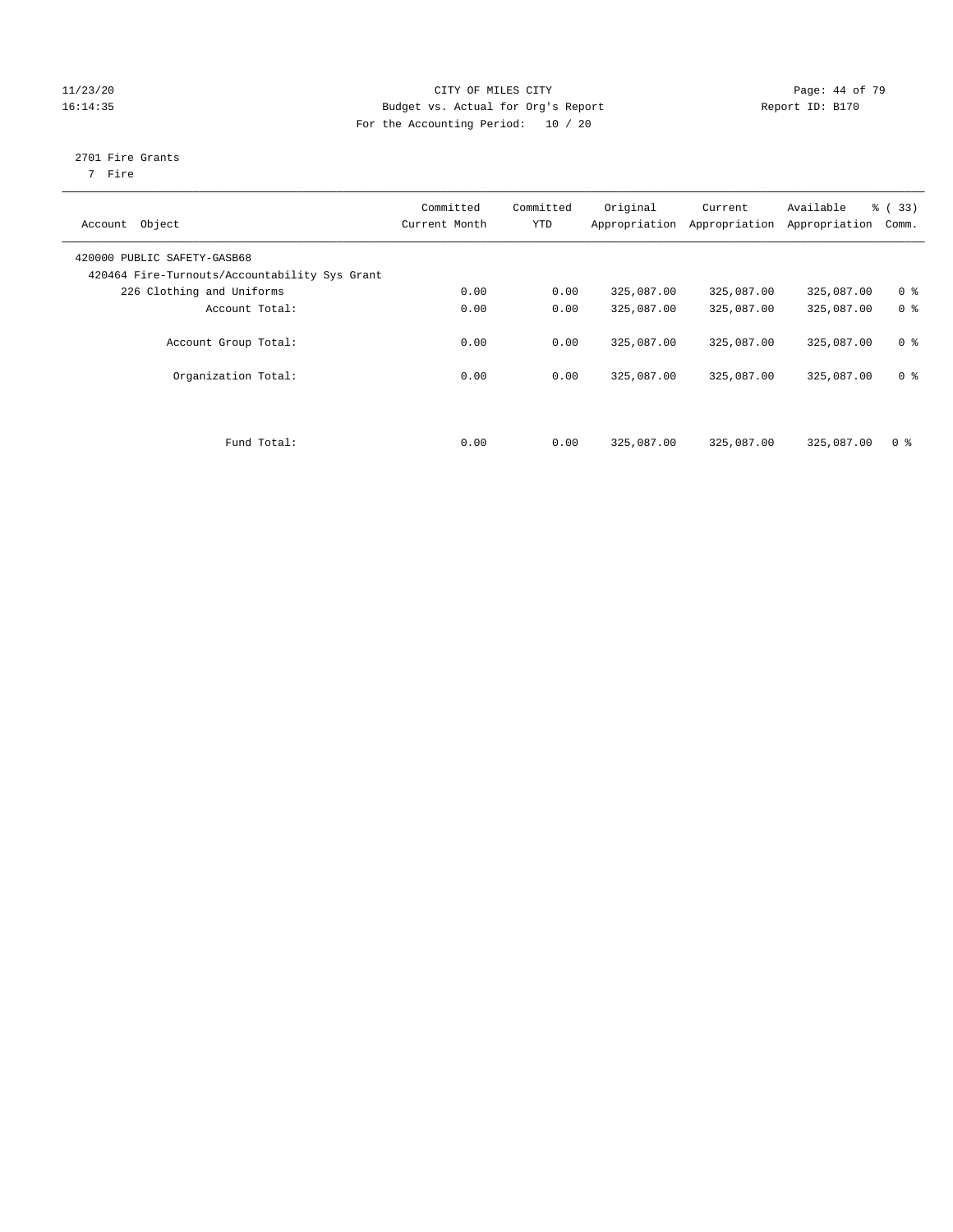## 11/23/20 Page: 45 of 79 16:14:35 Budget vs. Actual for Org's Report Report ID: B170 For the Accounting Period: 10 / 20

## 2820 GAS TAX 34 Gas Tax

| Account Object                           | Committed<br>Current Month | Committed<br><b>YTD</b> | Original   | Current<br>Appropriation Appropriation Appropriation | Available  | % (33)<br>Comm. |
|------------------------------------------|----------------------------|-------------------------|------------|------------------------------------------------------|------------|-----------------|
| 520000 OTHER FINANCING USES              |                            |                         |            |                                                      |            |                 |
| 521000 Interfund Operating Transfers Out |                            |                         |            |                                                      |            |                 |
| 820 Transfers to Other Funds             | 204.33                     | 817.32                  | 2,452.00   | 2,452.00                                             | 1,634.68   | 33 <sup>8</sup> |
| Account Total:                           | 204.33                     | 817.32                  | 2,452.00   | 2,452.00                                             | 1,634.68   | 33 <sup>8</sup> |
| 521204 TRANSFER:<br>SID 204              |                            |                         |            |                                                      |            |                 |
| 820 Transfers to Other Funds             | 0.00                       | 0.00                    | 83,878.00  | 83,878.00                                            | 83,878.00  | 0 <sup>8</sup>  |
| Account Total:                           | 0.00                       | 0.00                    | 83,878.00  | 83,878.00                                            | 83,878.00  | 0 <sup>8</sup>  |
| 521205 TRANSFER:<br>SID 205              |                            |                         |            |                                                      |            |                 |
| 820 Transfers to Other Funds             | 0.00                       | 0.00                    | 83,878.00  | 83,878.00                                            | 83,878.00  | 0 <sup>8</sup>  |
| Account Total:                           | 0.00                       | 0.00                    | 83,878.00  | 83,878.00                                            | 83,878.00  | 0 <sup>8</sup>  |
| Account Group Total:                     | 204.33                     | 817.32                  | 170,208.00 | 170,208.00                                           | 169,390.68 | 0 <sup>8</sup>  |
| Organization Total:                      | 204.33                     | 817.32                  | 170,208.00 | 170,208.00                                           | 169,390.68 | 0 <sup>8</sup>  |
|                                          |                            |                         |            |                                                      |            |                 |
| Fund Total:                              | 204.33                     | 817.32                  | 170,208.00 | 170,208.00                                           | 169,390.68 | 0 <sup>8</sup>  |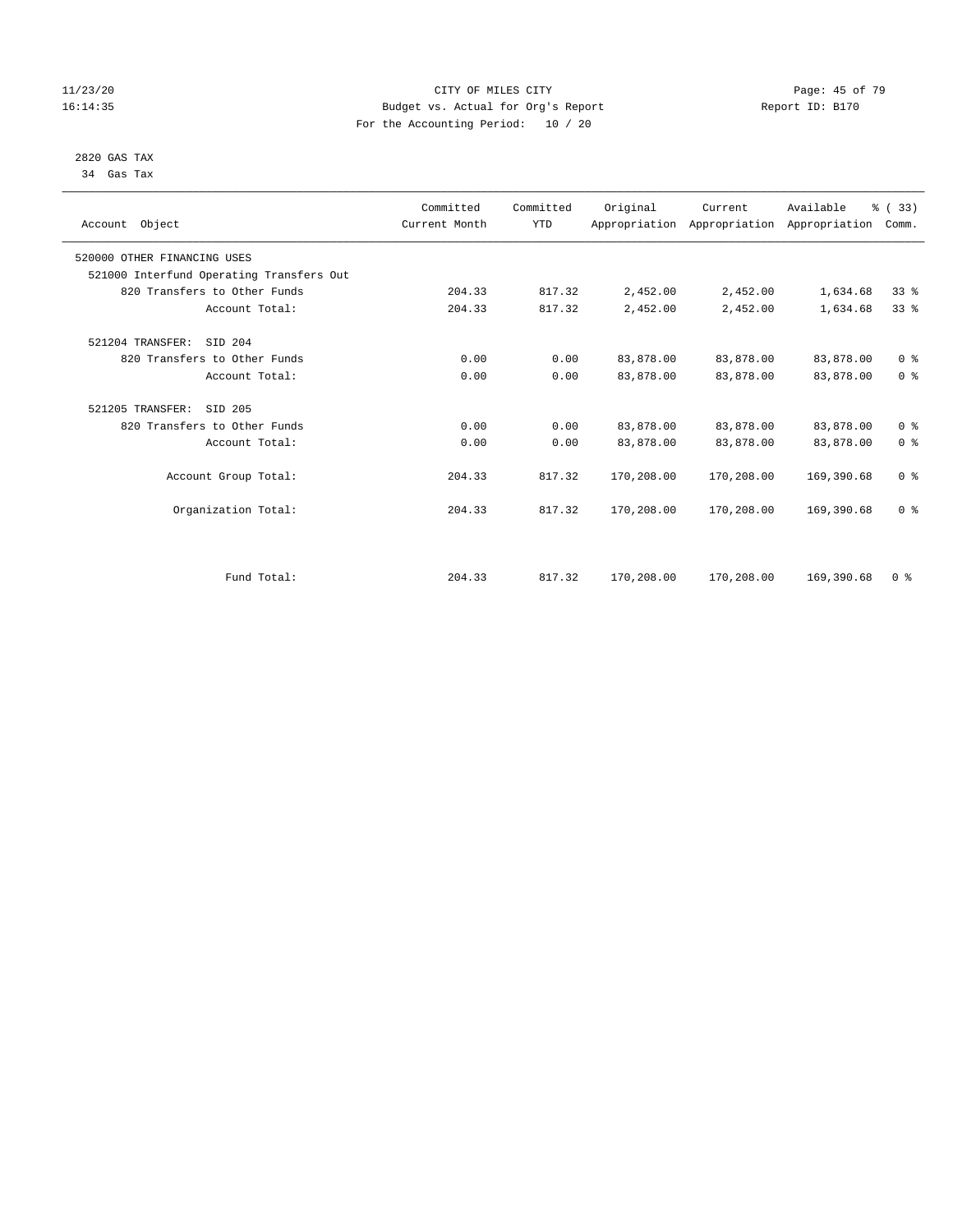## 11/23/20 Page: 46 of 79 16:14:35 Budget vs. Actual for Org's Report Report ID: B170 For the Accounting Period: 10 / 20

## 2821 HB473- Fuel Tax 95 HB473

| Object<br>Account                                         | Committed<br>Current Month | Committed<br><b>YTD</b> | Original<br>Appropriation | Current<br>Appropriation | Available<br>Appropriation | % (33)<br>Comm. |
|-----------------------------------------------------------|----------------------------|-------------------------|---------------------------|--------------------------|----------------------------|-----------------|
| 430000 Public Works-GASB68<br>430233 Roadway/Re-surfacing |                            |                         |                           |                          |                            |                 |
| 935 HB473 Tax Match Program                               | 0.00                       | 0.00                    | 105,000.00                | 105,000.00               | 105,000.00                 | 0 <sup>8</sup>  |
| Account Total:                                            | 0.00                       | 0.00                    | 105,000.00                | 105,000.00               | 105,000.00                 | 0 <sup>8</sup>  |
| Account Group Total:                                      | 0.00                       | 0.00                    | 105,000.00                | 105,000.00               | 105,000.00                 | 0 <sup>8</sup>  |
| Organization Total:                                       | 0.00                       | 0.00                    | 105,000.00                | 105,000.00               | 105,000.00                 | 0 <sup>8</sup>  |
|                                                           |                            |                         |                           |                          |                            |                 |
| Fund Total:                                               | 0.00                       | 0.00                    | 105,000.00                | 105,000.00               | 105,000.00                 | 0 <sup>8</sup>  |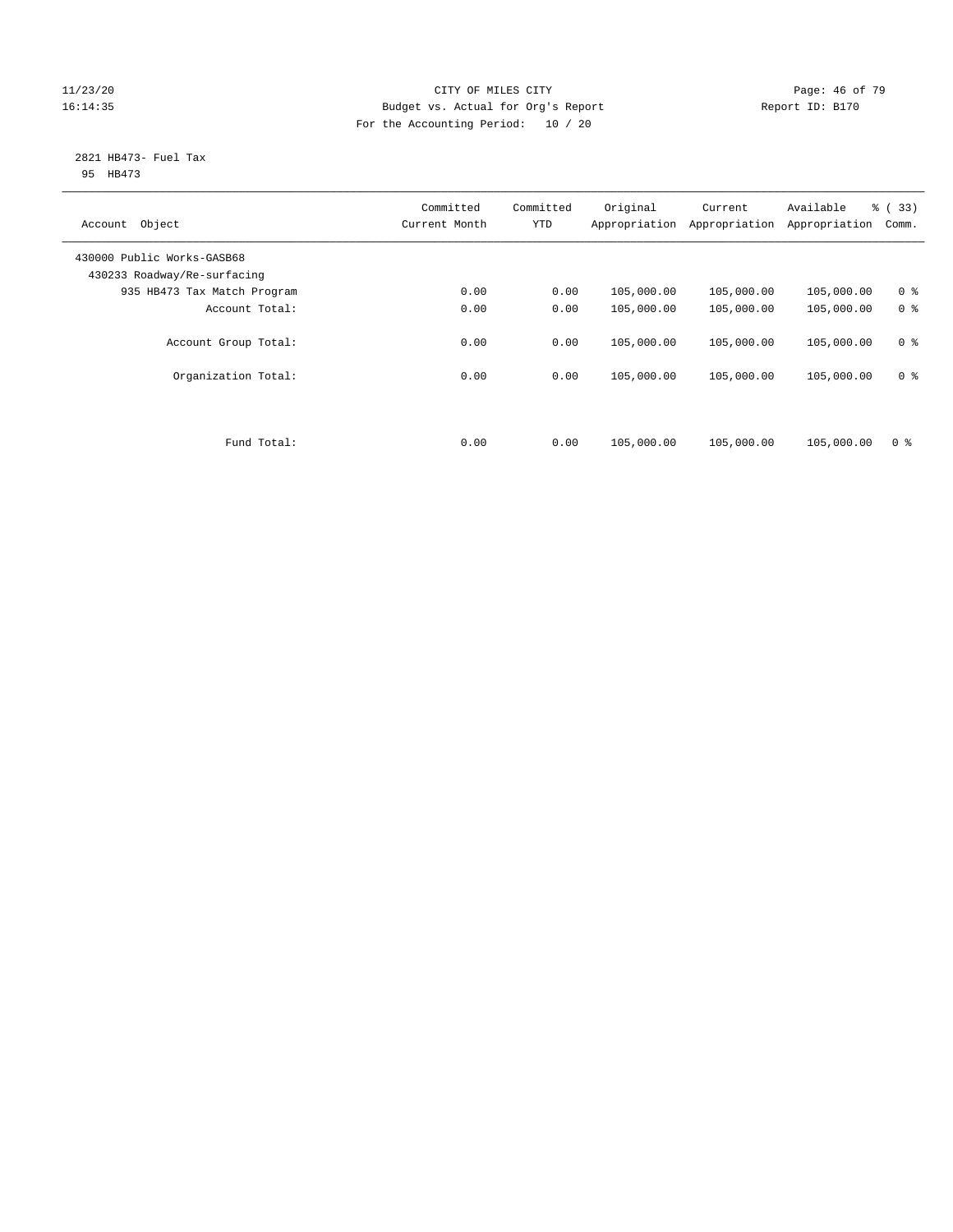## 11/23/20 Page: 47 of 79 16:14:35 Budget vs. Actual for Org's Report Report ID: B170 For the Accounting Period: 10 / 20

## 2850 Southeastern Montana Dispatch-911

105 Enhanced 911

| Account Object                             | Committed<br>Current Month | Committed<br><b>YTD</b> | Original   | Current    | Available<br>Appropriation Appropriation Appropriation Comm. | % (33)                             |
|--------------------------------------------|----------------------------|-------------------------|------------|------------|--------------------------------------------------------------|------------------------------------|
| 420000 PUBLIC SAFETY-GASB68                |                            |                         |            |            |                                                              |                                    |
| 420140 Crime Control and Investigation(05) |                            |                         |            |            |                                                              |                                    |
| 210 Office Supplies and Materials          | 0.00                       | 0.00                    | 1,500.00   | 1,500.00   | 1,500.00                                                     | 0 <sup>8</sup>                     |
| 214 Small Items of Equipment               | 1,017.98                   | 1,017.98                | 2,000.00   | 2,000.00   | 982.02                                                       | $51$ %                             |
| 220 Operating Expenses                     | 0.00                       | 0.00                    | 2,000.00   | 2,000.00   | 2,000.00                                                     | $0 \text{ }$ $\text{ }$ $\text{ }$ |
| 311 Postage, Box Rent, Etc.                | 0.00                       | 0.00                    | 150.00     | 150.00     | 150.00                                                       | 0 <sup>°</sup>                     |
| 320 Printing, Duplicating, Typing &        | 0.00                       | 0.00                    | 100.00     | 100.00     | 100.00                                                       | 0 <sup>8</sup>                     |
| 334 Memberships, Registrations & Dues      | 0.00                       | 0.00                    | 100.00     | 100.00     | 100.00                                                       | 0 <sup>8</sup>                     |
| 341 Electric Utility Services              | 100.02                     | 200.38                  | 650.00     | 650.00     | 449.62                                                       | 31.8                               |
| 345 Telephone                              | 366.32                     | 6,889.67                | 30,000.00  | 30,000.00  | 23, 110.33                                                   | $23$ $%$                           |
| 350 Professional Services                  | 9,124.04                   | 20,436.65               | 70,000.00  | 70,000.00  | 49,563.35                                                    | 29%                                |
| 370 Travel                                 | 0.00                       | 0.00                    | 3,000.00   | 3,000.00   | 3,000.00                                                     | 0 <sup>8</sup>                     |
| 380 Training Services                      | 0.00                       | 1,200.00                | 1,500.00   | 1,500.00   | 300.00                                                       | 80 %                               |
| 512 Insurance on Vehicles & Equipment      | 0.00                       | 280.00                  | 280.00     | 280.00     | 0.00                                                         | 100%                               |
| 940 Machinery & Equipment                  | 0.00                       | 0.00                    | 30,000.00  | 30,000.00  | 30,000.00                                                    | 0 <sup>8</sup>                     |
| 941 911 Eq & Software (2/01)               | 101,379.60                 | 101,379.60              | 30,000.00  | 30,000.00  | $-71, 379.60$                                                | 338 %                              |
| Account Total:                             | 111,987.96                 | 131,404.28              | 171,280.00 | 171,280.00 | 39,875.72                                                    | $77$ $\frac{6}{9}$                 |
| Account Group Total:                       | 111,987.96                 | 131,404.28              | 171,280.00 | 171,280.00 | 39,875.72                                                    | 77.8                               |
| 520000 OTHER FINANCING USES                |                            |                         |            |            |                                                              |                                    |
| 521000 Interfund Operating Transfers Out   |                            |                         |            |            |                                                              |                                    |
| 820 Transfers to Other Funds               | 0.00                       | 14,923.25               | 59,693.00  | 59,693.00  | 44,769.75                                                    | $25$ %                             |
| Account Total:                             | 0.00                       | 14,923.25               | 59,693.00  | 59,693.00  | 44,769.75                                                    | 25%                                |
| Account Group Total:                       | 0.00                       | 14,923.25               | 59,693.00  | 59,693.00  | 44,769.75                                                    | 25%                                |
| Organization Total:                        | 111,987.96                 | 146,327.53              | 230,973.00 | 230,973.00 | 84,645.47                                                    | $63$ $%$                           |
|                                            |                            |                         |            |            |                                                              |                                    |
| Fund Total:                                | 111,987.96                 | 146, 327.53             | 230,973.00 | 230,973.00 | 84,645.47                                                    | 63 %                               |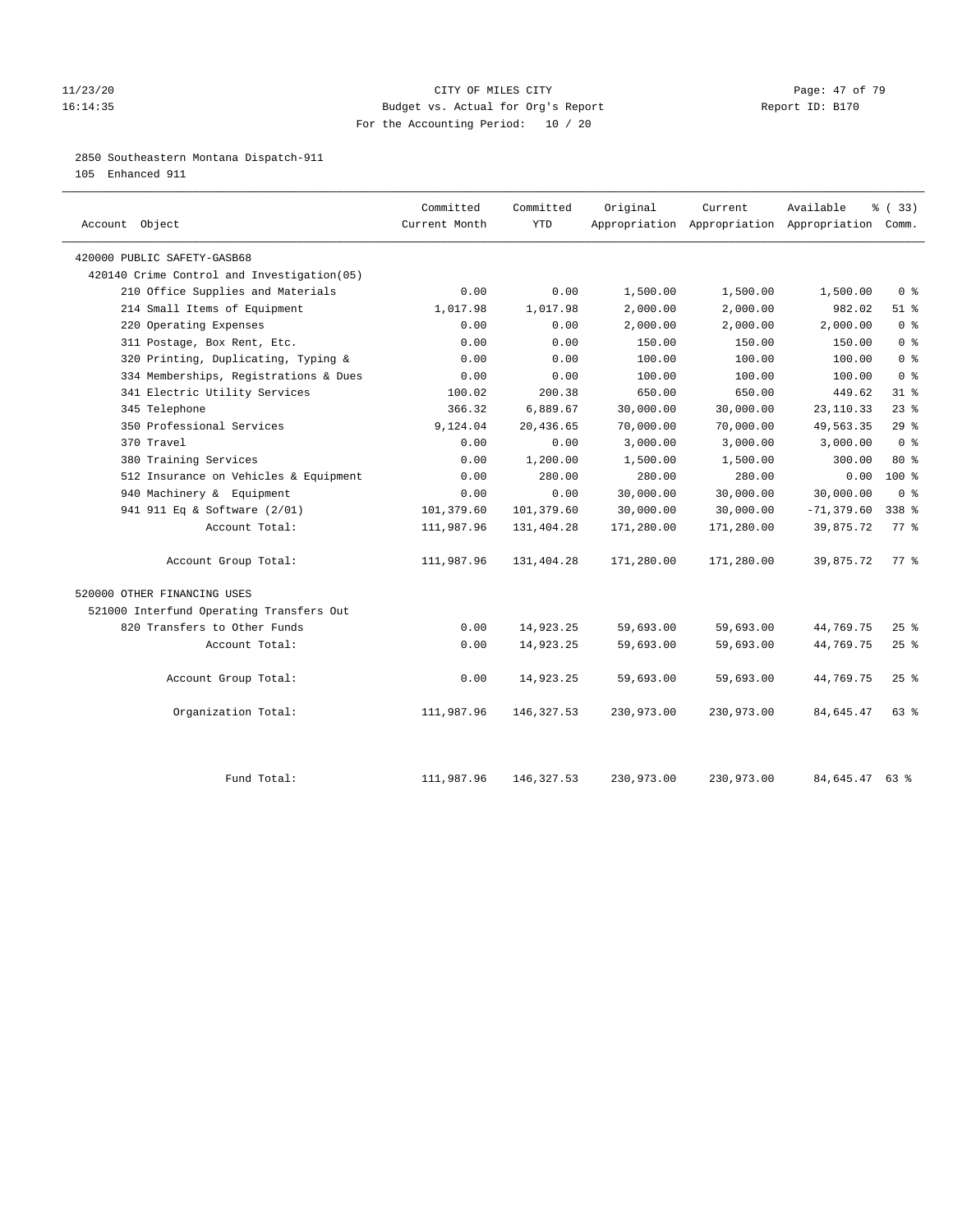## 11/23/20 Page: 48 of 79 16:14:35 Budget vs. Actual for Org's Report Report ID: B170 For the Accounting Period: 10 / 20

## 2880 LIBRARY GRANTS

39 Partners Program

| Account Object                                                      | Committed<br>Current Month | Committed<br><b>YTD</b> | Original<br>Appropriation | Current<br>Appropriation | Available<br>Appropriation | % (33)<br>Comm. |
|---------------------------------------------------------------------|----------------------------|-------------------------|---------------------------|--------------------------|----------------------------|-----------------|
| 460000 CULTURE AND RECREATION-GASB68<br>460100 Library Services(16) |                            |                         |                           |                          |                            |                 |
| 311 Postage, Box Rent, Etc.                                         | 265.50                     | 1,000.56                | 4,900.00                  | 4,900.00                 | 3,899.44                   | $20*$           |
| 382 Books                                                           | 0.00                       | 0.00                    | 100.00                    | 100.00                   | 100.00                     | 0 <sup>8</sup>  |
| Account Total:                                                      | 265.50                     | 1,000.56                | 5,000.00                  | 5,000.00                 | 3,999.44                   | $20*$           |
| Account Group Total:                                                | 265.50                     | 1,000.56                | 5,000.00                  | 5,000.00                 | 3,999.44                   | $20*$           |
| Organization Total:                                                 | 265.50                     | 1,000.56                | 5.000.00                  | 5,000.00                 | 3,999.44                   | $20*$           |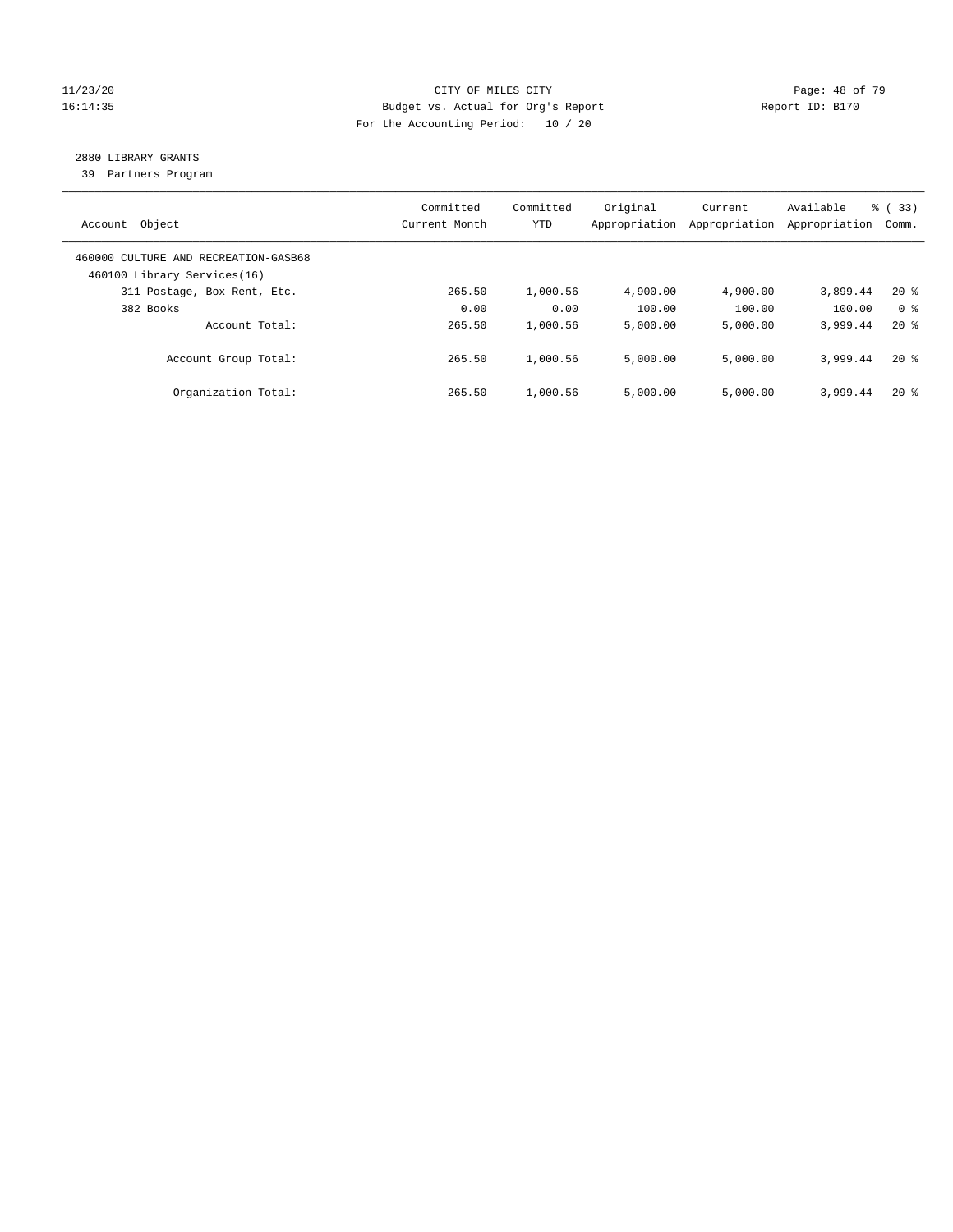## 11/23/20 Page: 49 of 79 16:14:35 Budget vs. Actual for Org's Report Report ID: B170 For the Accounting Period: 10 / 20

## 2880 LIBRARY GRANTS

41 Sagebrush Fed/Coal Sev Tax

| Object<br>Account                    | Committed<br>Current Month | Committed<br><b>YTD</b> | Original<br>Appropriation | Current<br>Appropriation | Available<br>Appropriation | % (33)<br>Comm. |
|--------------------------------------|----------------------------|-------------------------|---------------------------|--------------------------|----------------------------|-----------------|
| 460000 CULTURE AND RECREATION-GASB68 |                            |                         |                           |                          |                            |                 |
| 460100 Library Services(16)          |                            |                         |                           |                          |                            |                 |
| 210 Office Supplies and Materials    | 0.00                       | 0.00                    | 1,056.00                  | 1,056.00                 | 1,056.00                   | 0 <sub>8</sub>  |
| 214 Small Items of Equipment         | 0.00                       | 0.00                    | 2,500.00                  | 2,500.00                 | 2,500.00                   | 0 <sup>8</sup>  |
| 350 Professional Services            | 0.00                       | 0.00                    | 8,900.00                  | 8,900.00                 | 8,900.00                   | 0 <sup>8</sup>  |
| 370 Travel                           | 0.00                       | 0.00                    | 5,600.00                  | 5,600.00                 | 5,600.00                   | 0 <sup>8</sup>  |
| 380 Training Services                | 0.00                       | 0.00                    | 2,700.00                  | 2,700.00                 | 2,700.00                   | 0 <sup>8</sup>  |
| Account Total:                       | 0.00                       | 0.00                    | 20,756.00                 | 20,756.00                | 20,756.00                  | 0 <sup>8</sup>  |
| Account Group Total:                 | 0.00                       | 0.00                    | 20,756.00                 | 20,756.00                | 20,756.00                  | 0 <sup>8</sup>  |
| Organization Total:                  | 0.00                       | 0.00                    | 20,756.00                 | 20,756.00                | 20,756.00                  | 0 %             |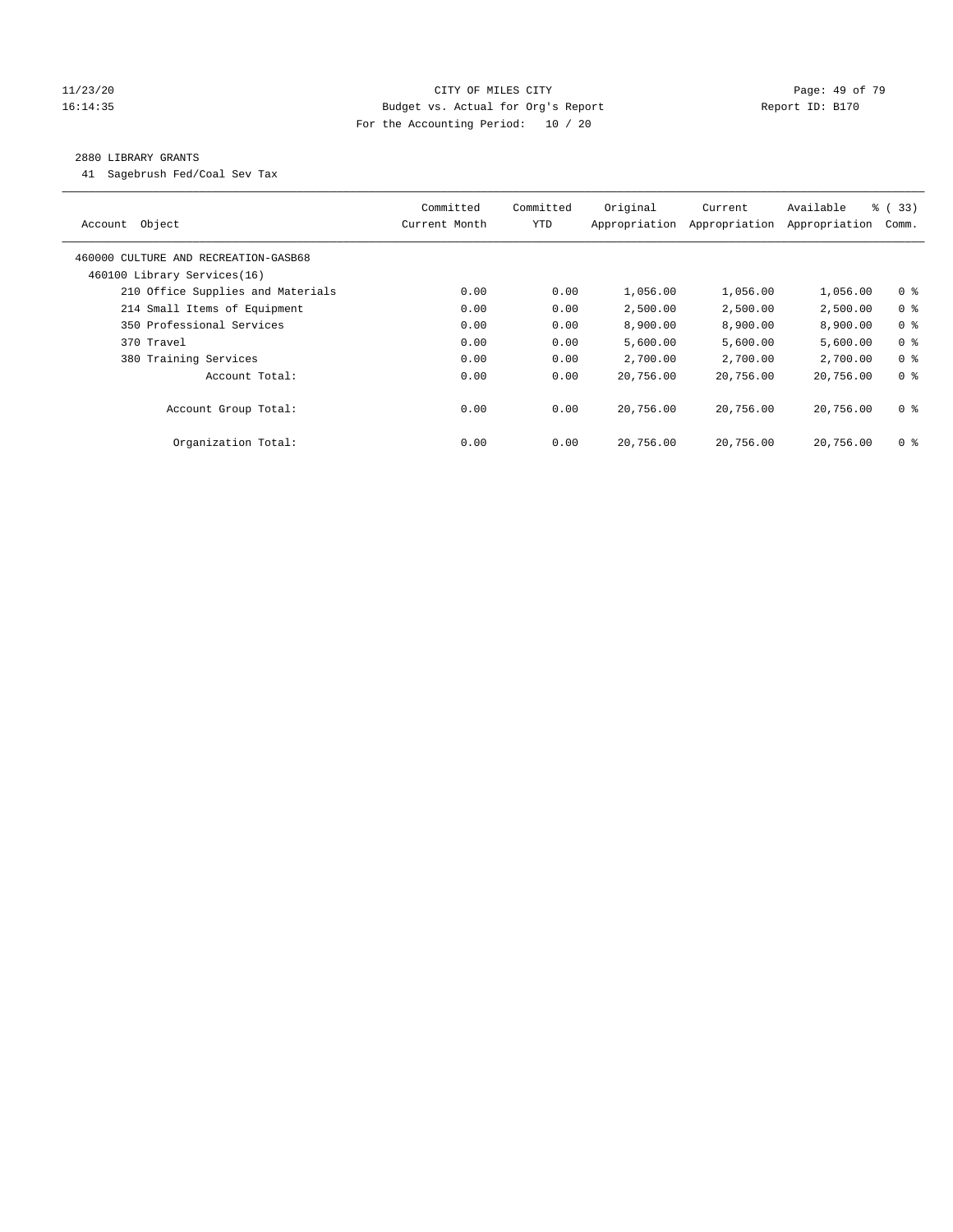## 11/23/20 Page: 50 of 79 16:14:35 Budget vs. Actual for Org's Report Report ID: B170 For the Accounting Period: 10 / 20

## 2880 LIBRARY GRANTS

43 State Aid Per Capita-Tech Serv

| Object<br>Account                                                   | Committed<br>Current Month | Committed<br><b>YTD</b> | Original<br>Appropriation | Current<br>Appropriation | Available<br>Appropriation | % (33)<br>Comm. |
|---------------------------------------------------------------------|----------------------------|-------------------------|---------------------------|--------------------------|----------------------------|-----------------|
| 460000 CULTURE AND RECREATION-GASB68<br>460100 Library Services(16) |                            |                         |                           |                          |                            |                 |
| 210 Office Supplies and Materials                                   | 0.00                       | 0.00                    | 1,000.00                  | 1,000.00                 | 1,000.00                   | 0 %             |
| 214 Small Items of Equipment                                        | 0.00                       | 1,598.00                | 5,399.00                  | 5,399.00                 | 3,801.00                   | $30*$           |
| 350 Professional Services                                           | 2,004.89                   | 2,004.89                | 15,284.00                 | 15,284.00                | 13,279.11                  | $13*$           |
| 370 Travel                                                          | 0.00                       | 0.00                    | 5,000.00                  | 5,000.00                 | 5,000.00                   | 0 <sup>8</sup>  |
| Account Total:                                                      | 2,004.89                   | 3,602.89                | 26,683.00                 | 26,683.00                | 23,080.11                  | $14*$           |
| Account Group Total:                                                | 2,004.89                   | 3,602.89                | 26,683.00                 | 26,683.00                | 23,080.11                  | $14*$           |
| Organization Total:                                                 | 2,004.89                   | 3,602.89                | 26,683.00                 | 26,683.00                | 23,080.11                  | 14 %            |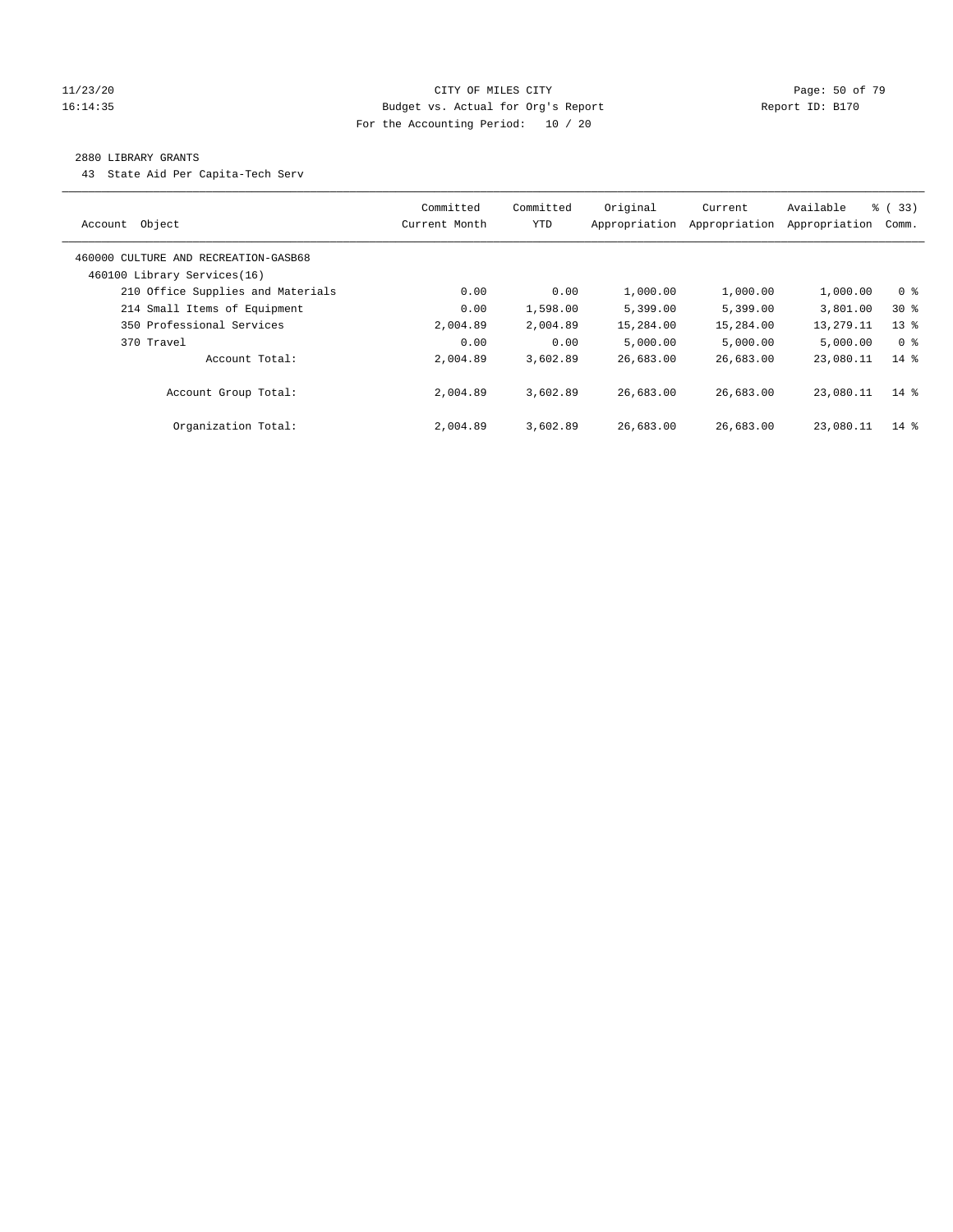## 11/23/20 Page: 51 of 79 16:14:35 Budget vs. Actual for Org's Report Report ID: B170 For the Accounting Period: 10 / 20

## 2880 LIBRARY GRANTS

111 One Time Endowments-Library

| Object<br>Account                                                   | Committed<br>Current Month | Committed<br>YTD | Original<br>Appropriation | Current<br>Appropriation | Available<br>Appropriation | % (33)<br>Comm. |
|---------------------------------------------------------------------|----------------------------|------------------|---------------------------|--------------------------|----------------------------|-----------------|
| 460000 CULTURE AND RECREATION-GASB68<br>460100 Library Services(16) |                            |                  |                           |                          |                            |                 |
| 214 Small Items of Equipment                                        | 0.00                       | 0.00             | 1,785.00                  | 1,785.00                 | 1,785.00                   | 0 <sup>8</sup>  |
| Account Total:                                                      | 0.00                       | 0.00             | 1,785.00                  | 1,785.00                 | 1,785.00                   | 0 <sup>8</sup>  |
| Account Group Total:                                                | 0.00                       | 0.00             | 1,785.00                  | 1,785.00                 | 1,785.00                   | 0 %             |
| Organization Total:                                                 | 0.00                       | 0.00             | 1,785.00                  | 1,785.00                 | 1,785.00                   | 0 %             |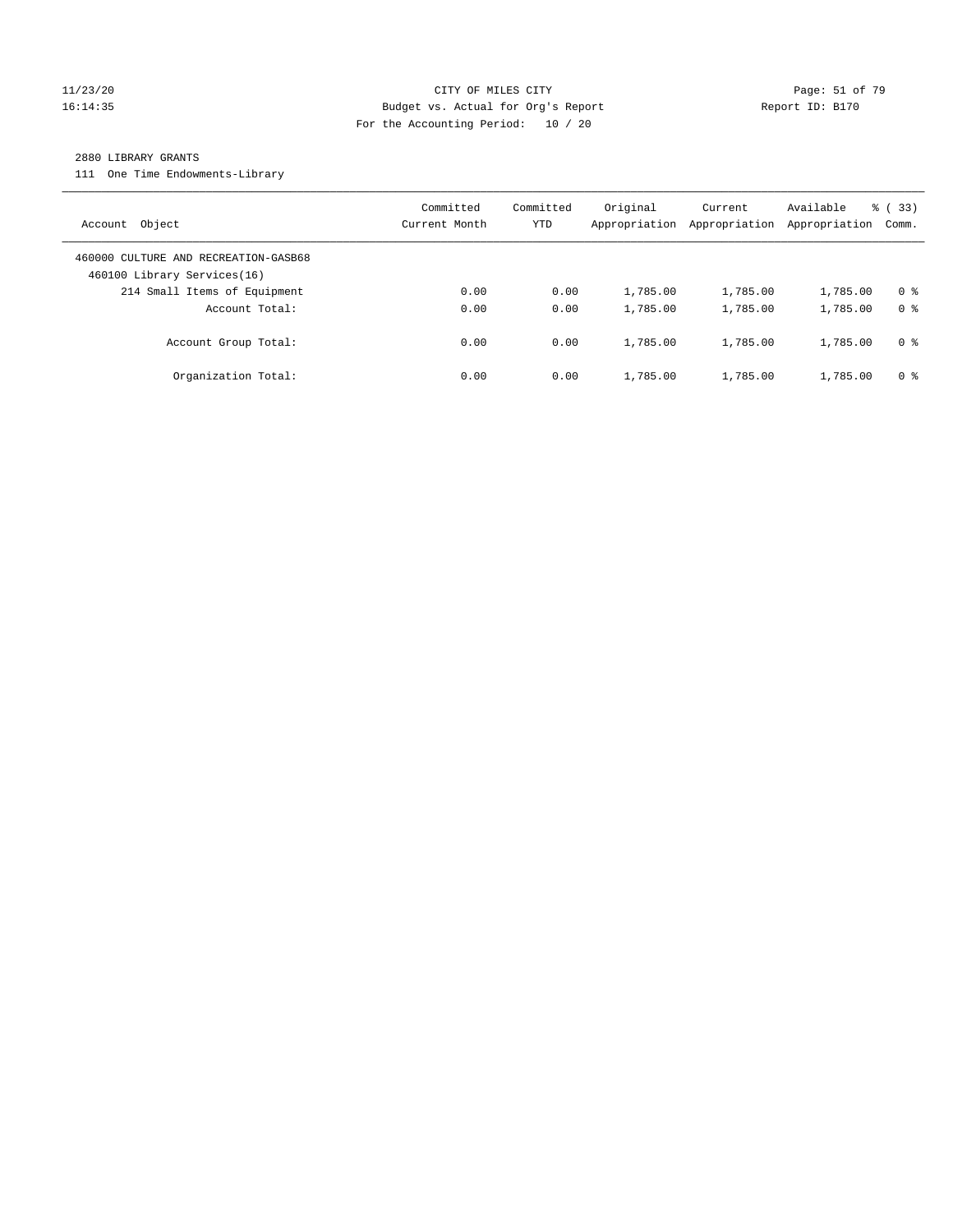## 11/23/20 Page: 52 of 79 16:14:35 Budget vs. Actual for Org's Report Report ID: B170 For the Accounting Period: 10 / 20

## 2880 LIBRARY GRANTS

112 Library Board of Trustees-Library

| Object<br>Account                                                   | Committed<br>Current Month | Committed<br><b>YTD</b> | Original<br>Appropriation | Current<br>Appropriation | Available<br>Appropriation | % (33)<br>Comm. |
|---------------------------------------------------------------------|----------------------------|-------------------------|---------------------------|--------------------------|----------------------------|-----------------|
| 460000 CULTURE AND RECREATION-GASB68<br>460100 Library Services(16) |                            |                         |                           |                          |                            |                 |
| 350 Professional Services                                           | 0.00                       | 0.00                    | 10,000.00                 | 10,000.00                | 10,000.00                  | 0 <sup>8</sup>  |
| 360 Contr R & M                                                     | 0.00                       | 0.00                    | 40,000.00                 | 40,000.00                | 40,000.00                  | 0 <sup>8</sup>  |
| 382 Books                                                           | 0.00                       | 0.00                    | 10,000.00                 | 10,000.00                | 10,000.00                  | 0 <sup>8</sup>  |
| Account Total:                                                      | 0.00                       | 0.00                    | 60,000.00                 | 60,000.00                | 60,000.00                  | 0 <sup>8</sup>  |
| Account Group Total:                                                | 0.00                       | 0.00                    | 60,000.00                 | 60,000.00                | 60,000.00                  | 0 <sub>8</sub>  |
| Organization Total:                                                 | 0.00                       | 0.00                    | 60,000.00                 | 60,000.00                | 60,000.00                  | 0 <sup>8</sup>  |
|                                                                     |                            |                         |                           |                          |                            |                 |
| Fund Total:                                                         | 2,270.39                   | 4,603.45                | 114,224.00                | 114,224.00               | 109,620.55                 | $4\degree$      |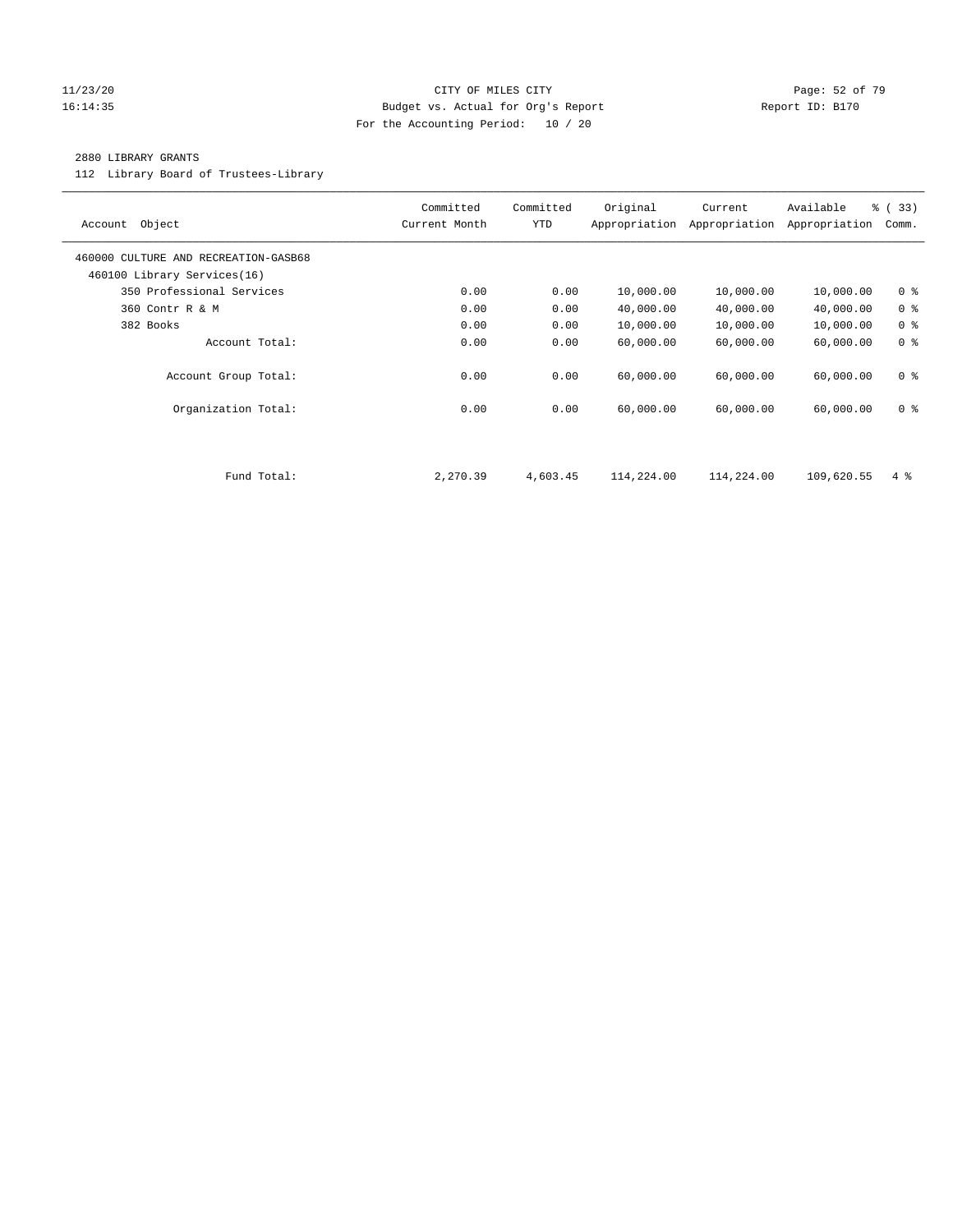## 11/23/20 Page: 53 of 79 16:14:35 Budget vs. Actual for Org's Report Report ID: B170 For the Accounting Period: 10 / 20

2935 Historic Preservation

11 Historic Preservation

| Account Object                              | Committed<br>Current Month | Committed<br><b>YTD</b> | Original  | Current   | Available<br>Appropriation Appropriation Appropriation Comm. | % ( 33 )        |
|---------------------------------------------|----------------------------|-------------------------|-----------|-----------|--------------------------------------------------------------|-----------------|
| 460000 CULTURE AND RECREATION-GASB68        |                            |                         |           |           |                                                              |                 |
| 460461 Historic Preservation-Administration |                            |                         |           |           |                                                              |                 |
| 111 Salaries and Wages - Permanent          | 159.15                     | 606.58                  | 7,236.00  | 7,236.00  | 6,629.42                                                     | 8 %             |
| 131 VACATION                                | 0.00                       | 46.87                   | 60.00     | 60.00     | 13.13                                                        | 78 %            |
| 132 SICK LEAVE                              | 1.94                       | 13.45                   | 60.00     | 60.00     | 46.55                                                        | $22$ %          |
| 133 OTHER LEAVE PAY                         | 8.68                       | 12.97                   | 424.00    | 424.00    | 411.03                                                       | 3 <sup>8</sup>  |
| 141 Unemployment Insurance                  | 0.25                       | 1.03                    | 12.00     | 12.00     | 10.97                                                        | 9 <sup>°</sup>  |
| 142 Workers' Compensation                   | 0.64                       | 2.60                    | 29.00     | 29.00     | 26.40                                                        | 9 <sub>8</sub>  |
| 143 Health Insurance                        | 42.70                      | 171.04                  | 1,846.00  | 1,846.00  | 1,674.96                                                     | 9 <sup>8</sup>  |
| 144 FICA                                    | 12.98                      | 52.57                   | 595.00    | 595.00    | 542.43                                                       | 9 %             |
| 145 PERS                                    | 14.89                      | 59.62                   | 682.00    | 682.00    | 622.38                                                       | 9 <sup>8</sup>  |
| 196 CLOTHING ALLOTMENT                      | 0.00                       | 7.50                    | 0.00      | 0.00      | $-7.50$                                                      | $***$ $_{8}$    |
| 210 Office Supplies and Materials           | 0.00                       | 0.00                    | 500.00    | 500.00    | 500.00                                                       | 0 <sup>8</sup>  |
| 220 Operating Expenses                      | 0.00                       | 0.00                    | 500.00    | 500.00    | 500.00                                                       | 0 <sup>8</sup>  |
| 231 Gas, Oil, Diesel Fuel, Grease, etc.     | 0.00                       | 0.00                    | 200.00    | 200.00    | 200.00                                                       | 0 <sup>8</sup>  |
| 311 Postage, Box Rent, Etc.                 | 0.00                       | 0.00                    | 100.00    | 100.00    | 100.00                                                       | 0 <sup>8</sup>  |
| 320 Printing, Duplicating, Typing &         | 0.00                       | 0.00                    | 500.00    | 500.00    | 500.00                                                       | 0 <sup>8</sup>  |
| 330 Publicity, Subscriptions & Dues         | 0.00                       | 0.00                    | 100.00    | 100.00    | 100.00                                                       | 0 <sup>8</sup>  |
| 331 Publication of Formal & Legal Notices   | 0.00                       | 7.00                    | 100.00    | 100.00    | 93.00                                                        | 7 <sup>°</sup>  |
| 334 Memberships, Registrations & Dues       | 12.96                      | 12.96                   | 100.00    | 100.00    | 87.04                                                        | 13 <sup>8</sup> |
| 345 Telephone                               | 0.00                       | 0.00                    | 50.00     | 50.00     | 50.00                                                        | 0 <sup>8</sup>  |
| 347 Internet                                | 0.03                       | 0.09                    | 50.00     | 50.00     | 49.91                                                        | 0 <sup>8</sup>  |
| 350 Professional Services                   | 0.00                       | 6.10                    | 1,000.00  | 1,000.00  | 993.90                                                       | 1 <sup>8</sup>  |
| 370 Travel                                  | 0.00                       | 0.00                    | 300.00    | 300.00    | 300.00                                                       | 0 <sup>8</sup>  |
| 380 Training Services                       | 0.00                       | 0.00                    | 300.00    | 300.00    | 300.00                                                       | 0 <sup>8</sup>  |
| 513 Liability                               | 0.00                       | 45.04                   | 46.00     | 46.00     | 0.96                                                         | 98 %            |
| Account Total:                              | 254.22                     | 1,045.42                | 14,790.00 | 14,790.00 | 13,744.58                                                    | 7 <sup>°</sup>  |
| Account Group Total:                        | 254.22                     | 1,045.42                | 14,790.00 | 14,790.00 | 13,744.58                                                    | 7 <sup>°</sup>  |
| 520000 OTHER FINANCING USES                 |                            |                         |           |           |                                                              |                 |
| 521000 Interfund Operating Transfers Out    |                            |                         |           |           |                                                              |                 |
| 820 Transfers to Other Funds                | 0.00                       | 0.00                    | 2,000.00  | 2,000.00  | 2,000.00                                                     | 0 <sup>8</sup>  |
| Account Total:                              | 0.00                       | 0.00                    | 2,000.00  | 2,000.00  | 2,000.00                                                     | 0 <sup>8</sup>  |
| Account Group Total:                        | 0.00                       | 0.00                    | 2,000.00  | 2,000.00  | 2,000.00                                                     | 0 <sup>8</sup>  |
| Organization Total:                         | 254.22                     | 1,045.42                | 16,790.00 | 16,790.00 | 15,744.58                                                    | 6 %             |
| Fund Total:                                 | 254.22                     | 1,045.42                | 16,790.00 | 16,790.00 | 15,744.58                                                    | 6 %             |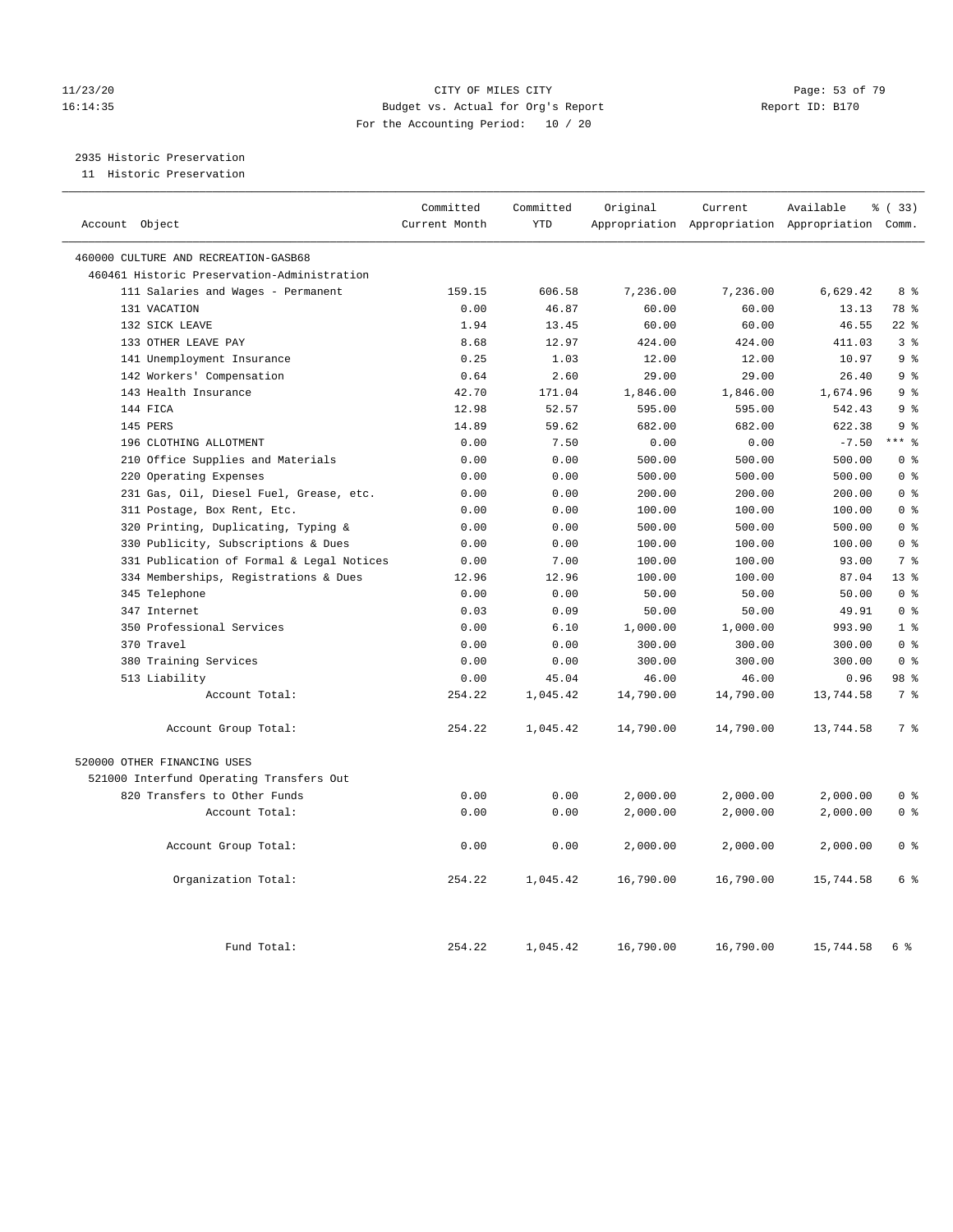## 11/23/20 Page: 54 of 79 16:14:35 Budget vs. Actual for Org's Report Report ID: B170 For the Accounting Period: 10 / 20

————————————————————————————————————————————————————————————————————————————————————————————————————————————————————————————————————

## 2985 RETIRED SENIOR VOLUNTEER PROG (RSVP)

15 Retired Senior Volunteer Program

|                                            | Committed     | Committed | Original  | Current   | Available                                       | 8 (33)              |
|--------------------------------------------|---------------|-----------|-----------|-----------|-------------------------------------------------|---------------------|
| Account Object                             | Current Month | YTD       |           |           | Appropriation Appropriation Appropriation Comm. |                     |
| 450000 Social and Economic Services-GASB68 |               |           |           |           |                                                 |                     |
| 450330 RSVP Non-Federal                    |               |           |           |           |                                                 |                     |
| 111 Salaries and Wages - Permanent         | 134.81        | 725.63    | 3,000.00  | 3,000.00  | 2,274.37                                        | 24 %                |
| 131 VACATION                               | 57.96         | 76.79     | 0.00      | 0.00      | $-76.79$                                        | $***$ $_{8}$        |
| 132 SICK LEAVE                             | 15.20         | 38.21     | 0.00      | 0.00      | $-38.21$                                        | *** 응               |
| 133 OTHER LEAVE PAY                        | 4.83          | 9.66      | 0.00      | 0.00      | $-9.66$                                         | *** 응               |
| 141 Unemployment Insurance                 | 0.31          | 1.26      | 44.00     | 44.00     | 42.74                                           | 3%                  |
| 142 Workers' Compensation                  | 0.81          | 3.22      | 38.00     | 38.00     | 34.78                                           | 8%                  |
| 143 Health Insurance                       | 0.00          | 0.00      | 500.00    | 500.00    | 500.00                                          | 0 <sup>8</sup>      |
| 144 FICA                                   | 16.28         | 65.04     | 230.00    | 230.00    | 164.96                                          | 28 %                |
| 145 PERS                                   | 18.66         | 74.58     | 207.00    | 207.00    | 132.42                                          | 36%                 |
| 210 Office Supplies and Materials          | 33.00         | 33.00     | 1,500.00  | 1,500.00  | 1,467.00                                        | 2 <sup>8</sup>      |
| 220 Operating Expenses                     | 588.93        | 758.42    | 6,965.00  | 6,965.00  | 6,206.58                                        | $11$ %              |
| 311 Postage, Box Rent, Etc.                | 0.00          | 241.18    | 900.00    | 900.00    | 658.82                                          | $27$ %              |
| 330 Publicity, Subscriptions & Dues        | 0.00          | 159.60    | 160.00    | 160.00    | 0.40                                            | $100*$              |
| 334 Memberships, Registrations & Dues      | 0.00          | 0.00      | 178.00    | 178.00    | 178.00                                          | 0 <sup>8</sup>      |
| 345 Telephone                              | 119.59        | 477.94    | 1,440.00  | 1,440.00  | 962.06                                          | $33$ $%$            |
| 370 Travel                                 | 0.00          | 0.00      | 265.00    | 265.00    | 265.00                                          | 0 <sup>8</sup>      |
| 379 Other Travel                           | 40.00         | 79.17     | 1,600.00  | 1,600.00  | 1,520.83                                        | 5 <sup>°</sup>      |
| 512 Insurance on Vehicles & Equipment      | 0.00          | 0.00      | 600.00    | 600.00    | 600.00                                          | 0 <sup>8</sup>      |
| 513 Liability                              | 0.00          | 11.20     | 609.00    | 609.00    | 597.80                                          | 2 <sup>8</sup>      |
| Account Total:                             | 1,030.38      | 2,754.90  | 18,236.00 | 18,236.00 | 15,481.10                                       | 15 <sup>°</sup>     |
|                                            |               |           |           |           |                                                 |                     |
| 450340 RSVP FEDERAL GRANT- FALLON/CUSTER   |               |           |           |           |                                                 |                     |
| 111 Salaries and Wages - Permanent         | 3,108.75      | 14,974.86 | 54,853.00 | 54,853.00 | 39,878.14                                       | 27 %                |
| 131 VACATION                               | 1,101.13      | 1,530.49  | 0.00      | 0.00      | $-1,530.49$                                     | $***$ $%$           |
| 132 SICK LEAVE                             | 286.64        | 724.04    | 0.00      | 0.00      | $-724.04$                                       | $***$ $-$           |
| 133 OTHER LEAVE PAY                        | 91.76         | 183.52    | 0.00      | 0.00      | $-183.52$                                       | $***$ $\frac{6}{6}$ |
| 141 Unemployment Insurance                 | 6.90          | 26.14     | 278.00    | 278.00    | 251.86                                          | 9 <sup>°</sup>      |
| 142 Workers' Compensation                  | 21.53         | 81.13     | 683.00    | 683.00    | 601.87                                          | $12*$               |
| 143 Health Insurance                       | 854.35        | 3,417.40  | 9,400.00  | 9,400.00  | 5,982.60                                        | 36%                 |
| 144 FICA                                   | 351.00        | 1,331.34  | 4,197.00  | 4,197.00  | 2,865.66                                        | $32$ $%$            |
| 145 PERS                                   | 354.06        | 1,349.22  | 3,785.00  | 3,785.00  | 2,435.78                                        | 36%                 |
| 210 Office Supplies and Materials          | 0.00          | 101.77    | 1,438.00  | 1,438.00  | 1,336.23                                        | 7 %                 |
| 220 Operating Expenses                     | 99.99         | 289.30    | 450.00    | 450.00    | 160.70                                          | 64 %                |
| 311 Postage, Box Rent, Etc.                | 63.76         | 63.76     | 0.00      | 0.00      | $-63.76$                                        | $***$ $%$           |
| 334 Memberships, Registrations & Dues      | 0.00          | 75.00     | 247.00    | 247.00    | 172.00                                          | $30*$               |
| 370 Travel                                 | 0.00          | 153.25    | 6,071.00  | 6,071.00  | 5,917.75                                        | 3 <sup>°</sup>      |
| 530 Rent                                   | 0.00          | 3,017.50  | 5,010.00  | 5,010.00  | 1,992.50                                        | 60 %                |
| Account Total:                             | 6,339.87      | 27,318.72 | 86,412.00 | 86,412.00 | 59,093.28                                       | $32$ %              |
|                                            |               |           |           |           |                                                 |                     |
| 450351 RSVP-Excess                         |               |           |           |           |                                                 |                     |
| 111 Salaries and Wages - Permanent         | 0.00          | 755.43    | 2,040.00  | 2,040.00  | 1,284.57                                        | 37%                 |
| 141 Unemployment Insurance                 | 0.00          | 1.15      | 9.00      | 9.00      | 7.85                                            | $13*$               |
| 142 Workers' Compensation                  | 0.00          | 2.89      | 25.00     | 25.00     | 22.11                                           | $12*$               |
| 144 FICA                                   | 0.00          | 58.52     | 156.00    | 156.00    | 97.48                                           | 38 %                |
| 145 PERS                                   | 0.00          | 67.09     | 140.00    | 140.00    | 72.91                                           | 48 %                |
| 220 Operating Expenses                     | 0.00          | 1,079.49  | 2,000.00  | 2,000.00  | 920.51                                          | $54$ %              |
| Account Total:                             | 0.00          | 1,964.57  | 4,370.00  | 4,370.00  | 2,405.43                                        | 45 %                |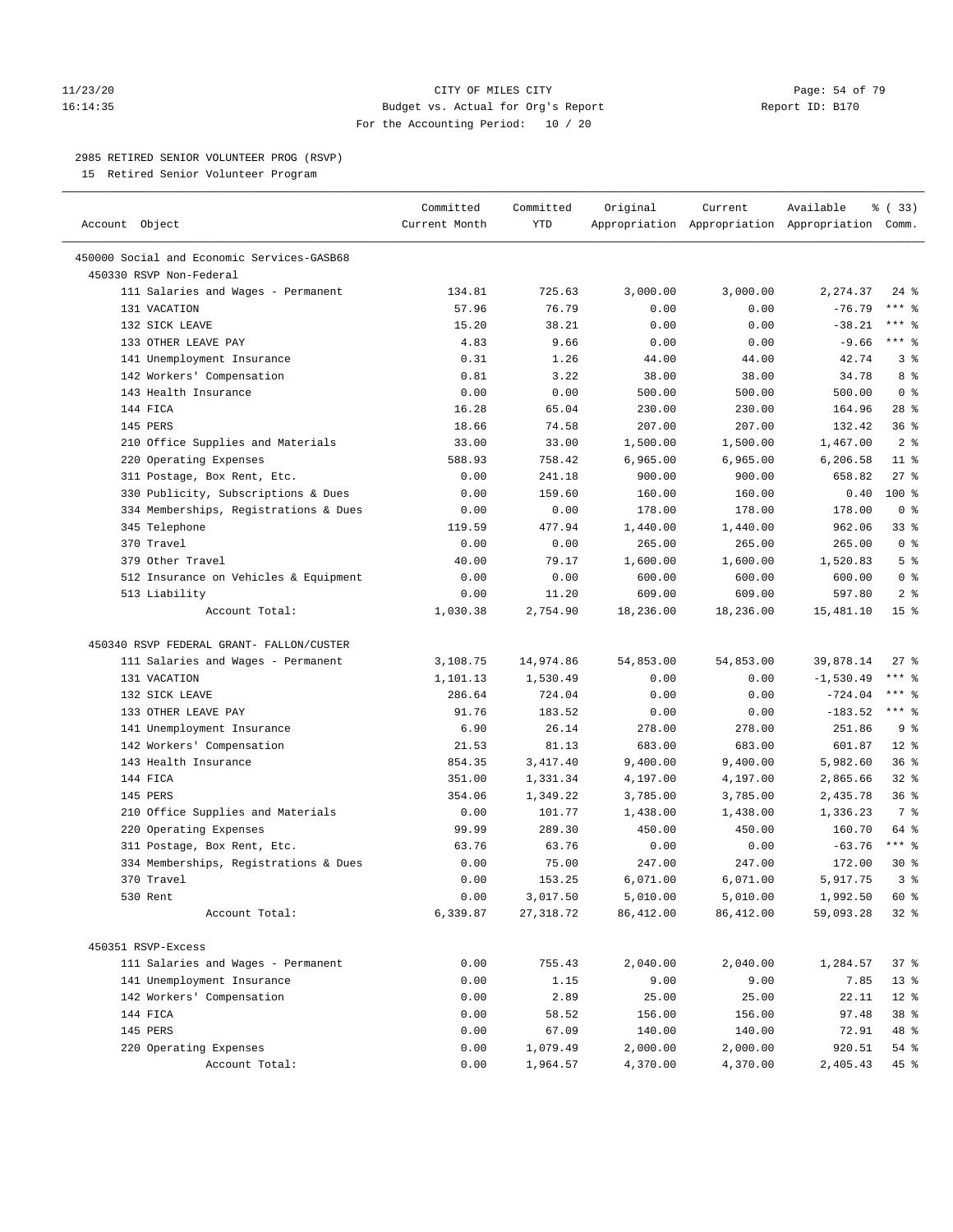## 11/23/20 Page: 55 of 79 16:14:35 Budget vs. Actual for Org's Report Report ID: B170 For the Accounting Period: 10 / 20

#### 2985 RETIRED SENIOR VOLUNTEER PROG (RSVP)

15 Retired Senior Volunteer Program

| Object<br>Account    | Committed<br>Current Month | Committed<br><b>YTD</b> | Original<br>Appropriation | Current<br>Appropriation | Available<br>Appropriation | % (33)<br>Comm. |
|----------------------|----------------------------|-------------------------|---------------------------|--------------------------|----------------------------|-----------------|
| Account Group Total: | 7,370.25                   | 32,038.19               | 109,018.00                | 109,018.00               | 76,979.81                  | $29$ %          |
| Organization Total:  | 7,370.25                   | 32,038.19               | 109,018.00                | 109,018.00               | 76,979.81                  | $29$ %          |
| Fund Total:          | 7,370.25                   | 32,038.19               | 109,018.00                | 109,018.00               | 76,979.81 29 %             |                 |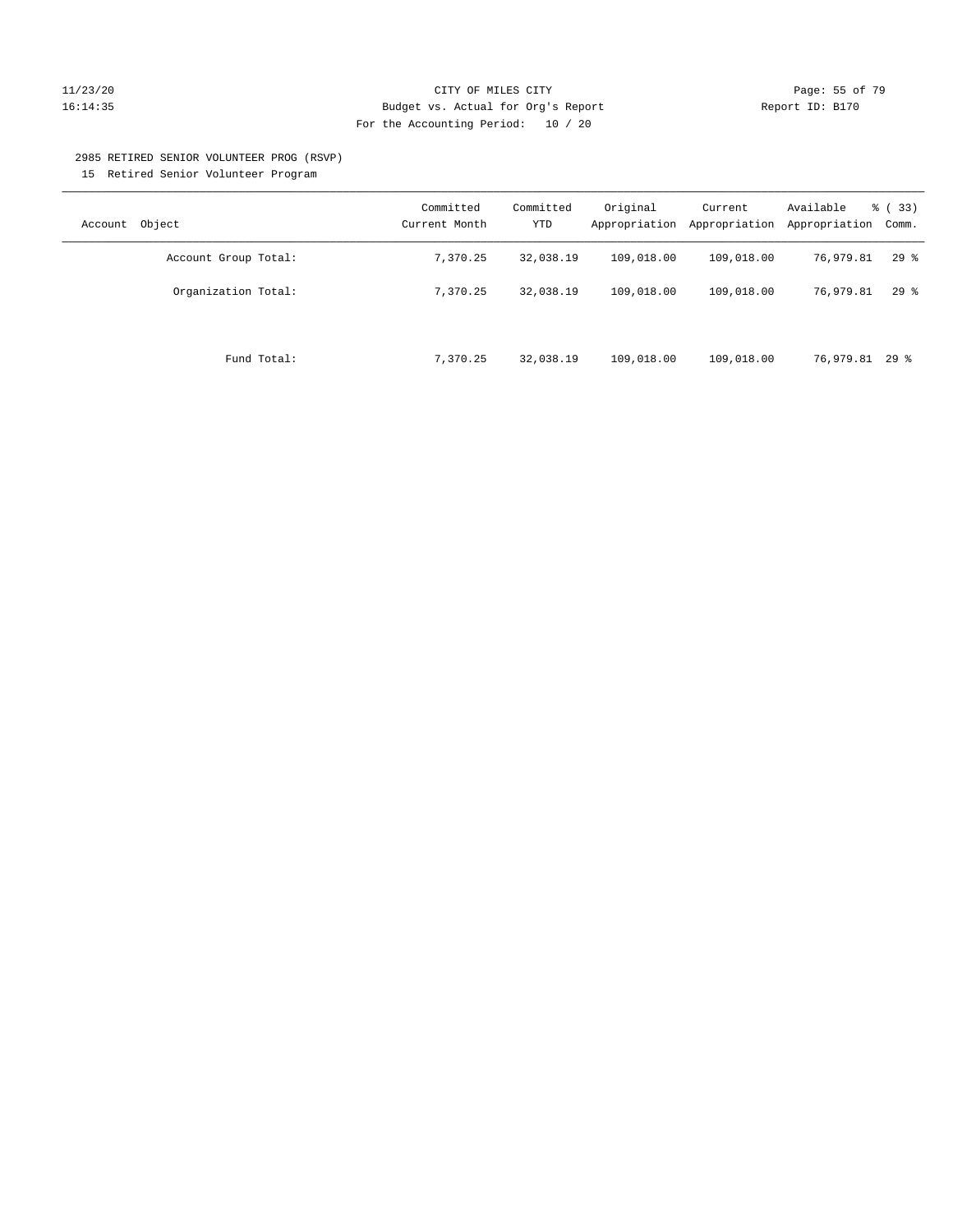## 11/23/20 Page: 56 of 79 16:14:35 Budget vs. Actual for Org's Report Report ID: B170 For the Accounting Period: 10 / 20

## 3301 Judgement Settlement/Southgate

36 Planning & Community Services

| Object<br>Account            | Committed<br>Current Month | Committed<br><b>YTD</b> | Original<br>Appropriation | Current<br>Appropriation | Available<br>Appropriation | % (33)<br>Comm. |
|------------------------------|----------------------------|-------------------------|---------------------------|--------------------------|----------------------------|-----------------|
| 510000 MISCELLANEOUS         |                            |                         |                           |                          |                            |                 |
| 510200 Judgements and Losses |                            |                         |                           |                          |                            |                 |
| 801 Southgate Lawsuit        | 0.00                       | 0.00                    | 201,700.00                | 201,700.00               | 201,700.00                 | 0 <sup>8</sup>  |
| Account Total:               | 0.00                       | 0.00                    | 201,700.00                | 201,700.00               | 201,700.00                 | 0 <sup>8</sup>  |
| Account Group Total:         | 0.00                       | 0.00                    | 201,700.00                | 201,700.00               | 201,700.00                 | 0 <sup>8</sup>  |
| Organization Total:          | 0.00                       | 0.00                    | 201,700.00                | 201,700.00               | 201,700.00                 | 0 <sup>8</sup>  |
| Fund Total:                  | 0.00                       | 0.00                    | 201,700.00                | 201,700.00               | 201,700.00                 | 0 %             |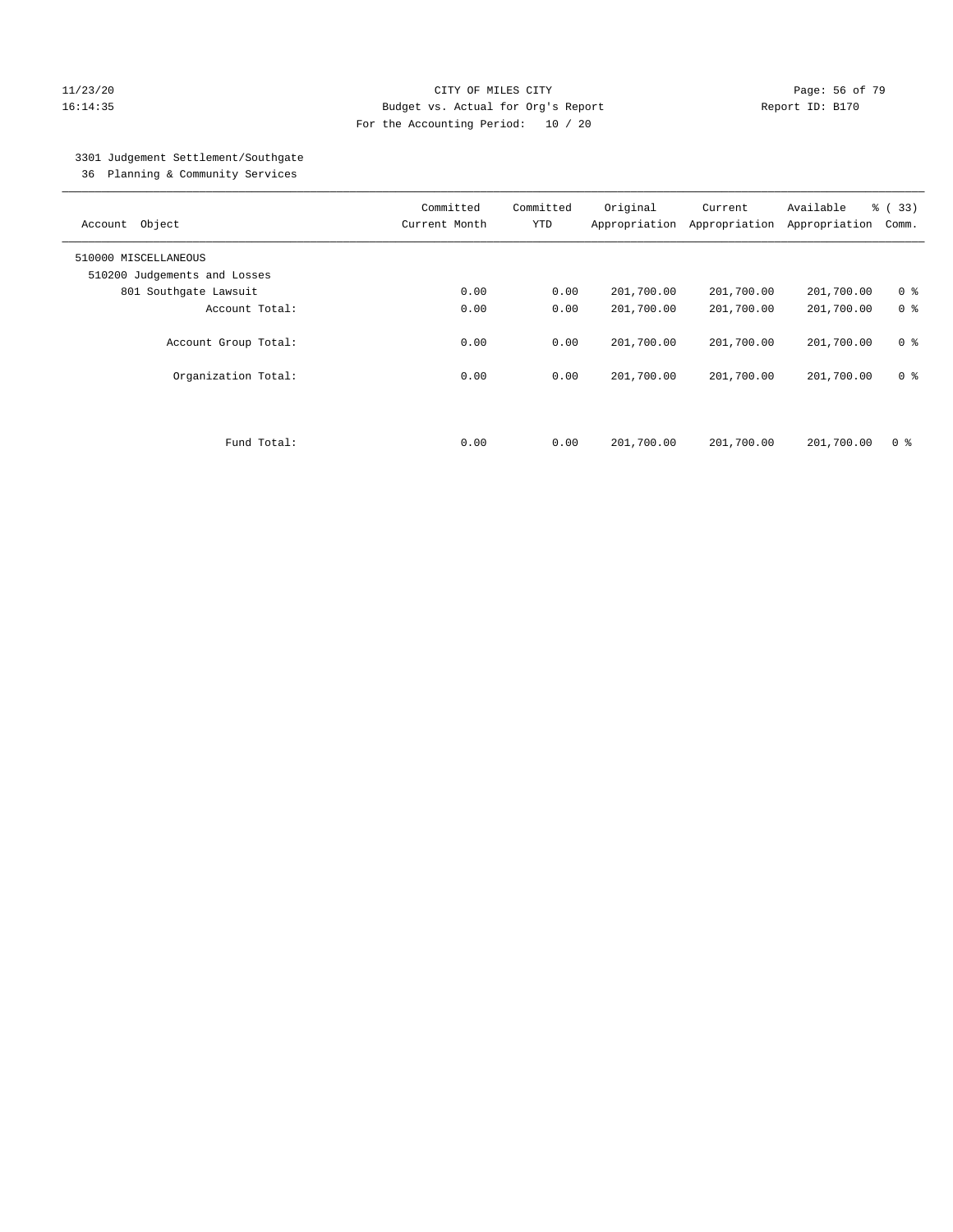## 11/23/20 Page: 57 of 79 16:14:35 Budget vs. Actual for Org's Report Report ID: B170 For the Accounting Period: 10 / 20

## 3670 SID 211 110 SID # 211

| Account Object                     | Committed<br>Current Month | Committed<br><b>YTD</b> | Original | Current<br>Appropriation Appropriation | Available<br>Appropriation | % (33)<br>Comm. |
|------------------------------------|----------------------------|-------------------------|----------|----------------------------------------|----------------------------|-----------------|
| 490000 DEBT SERVICE                |                            |                         |          |                                        |                            |                 |
| 490500 Other Debt Service Payments |                            |                         |          |                                        |                            |                 |
| 643 Principal- SID 211             | 0.00                       | 1,922.17                | 3,854.00 | 3,854.00                               | 1,931.83                   | 50%             |
| 644 Interest- SID 211              | 0.00                       | 213.22                  | 728.00   | 728.00                                 | 514.78                     | 29%             |
| Account Total:                     | 0.00                       | 2,135.39                | 4,582.00 | 4,582.00                               | 2,446.61                   | 47.8            |
| Account Group Total:               | 0.00                       | 2,135.39                | 4,582.00 | 4,582.00                               | 2,446.61                   | 47.8            |
| Organization Total:                | 0.00                       | 2,135.39                | 4,582.00 | 4,582.00                               | 2,446.61                   | 47 %            |
|                                    |                            |                         |          |                                        |                            |                 |
| Fund Total:                        | 0.00                       | 2,135.39                | 4,582.00 | 4,582.00                               | 2,446.61                   | $47$ %          |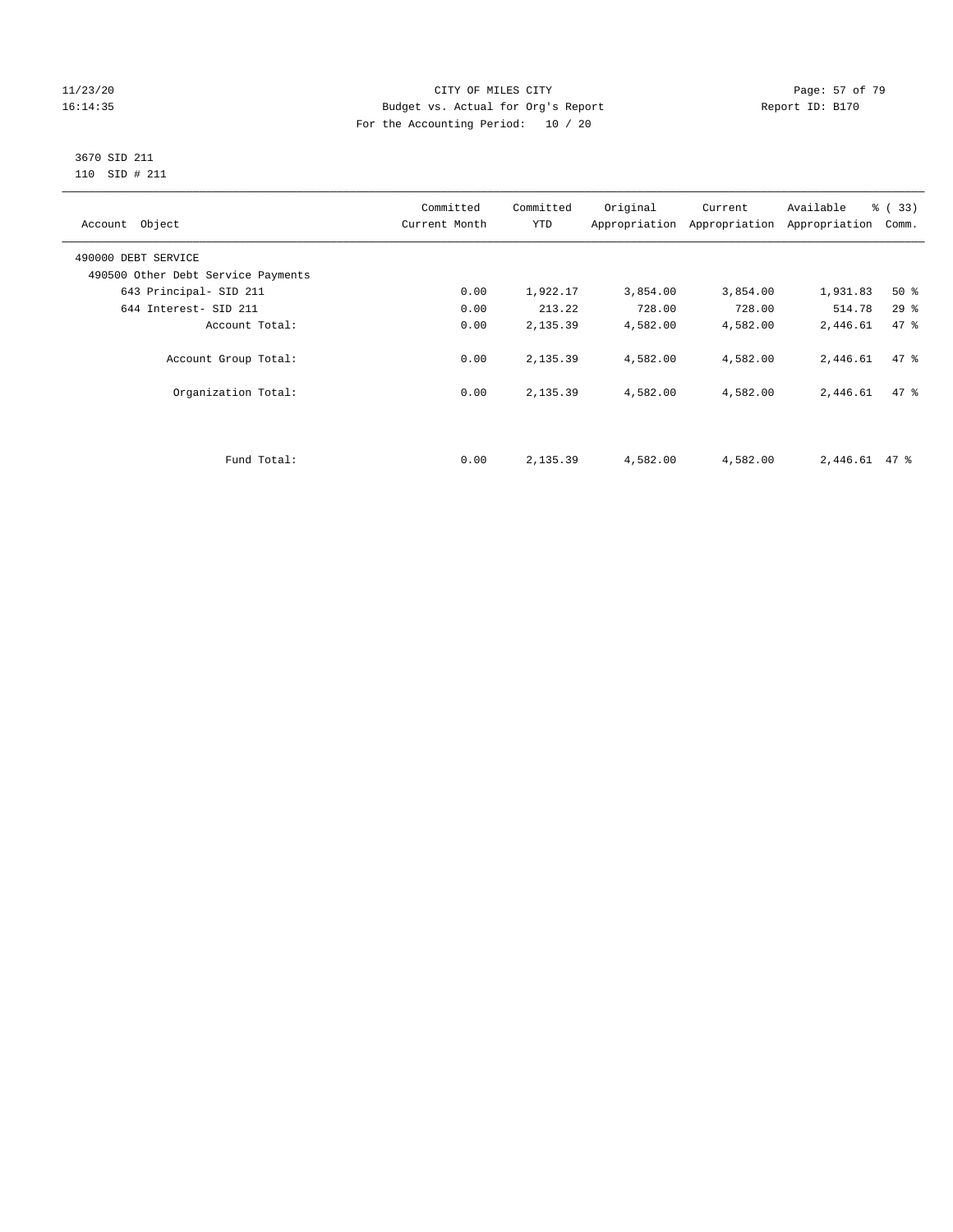## 11/23/20 Page: 58 of 79 16:14:35 Budget vs. Actual for Org's Report Report ID: B170 For the Accounting Period: 10 / 20

## 4050 Ambulance Capital Improvement Fund

10 Ambulance

| Account Object                                                             | Committed<br>Current Month | Committed<br><b>YTD</b> | Original  | Current<br>Appropriation Appropriation | Available<br>Appropriation | % (33)<br>Comm. |
|----------------------------------------------------------------------------|----------------------------|-------------------------|-----------|----------------------------------------|----------------------------|-----------------|
| 420000 PUBLIC SAFETY-GASB68<br>420730 Emergency Medical Services-Ambulance |                            |                         |           |                                        |                            |                 |
| 940 Machinery & Equipment                                                  | 0.00                       | 0.00                    | 13,779.00 | 13,779.00                              | 13,779.00                  | 0 <sup>8</sup>  |
| Account Total:                                                             | 0.00                       | 0.00                    | 13,779.00 | 13,779.00                              | 13,779.00                  | 0 <sup>8</sup>  |
| Account Group Total:                                                       | 0.00                       | 0.00                    | 13,779.00 | 13,779.00                              | 13,779.00                  | 0 <sup>8</sup>  |
| Organization Total:                                                        | 0.00                       | 0.00                    | 13,779.00 | 13,779.00                              | 13,779.00                  | 0 <sup>8</sup>  |
|                                                                            |                            |                         |           |                                        |                            |                 |
| Fund Total:                                                                | 0.00                       | 0.00                    | 13,779.00 | 13,779.00                              | 13,779.00                  | 0 %             |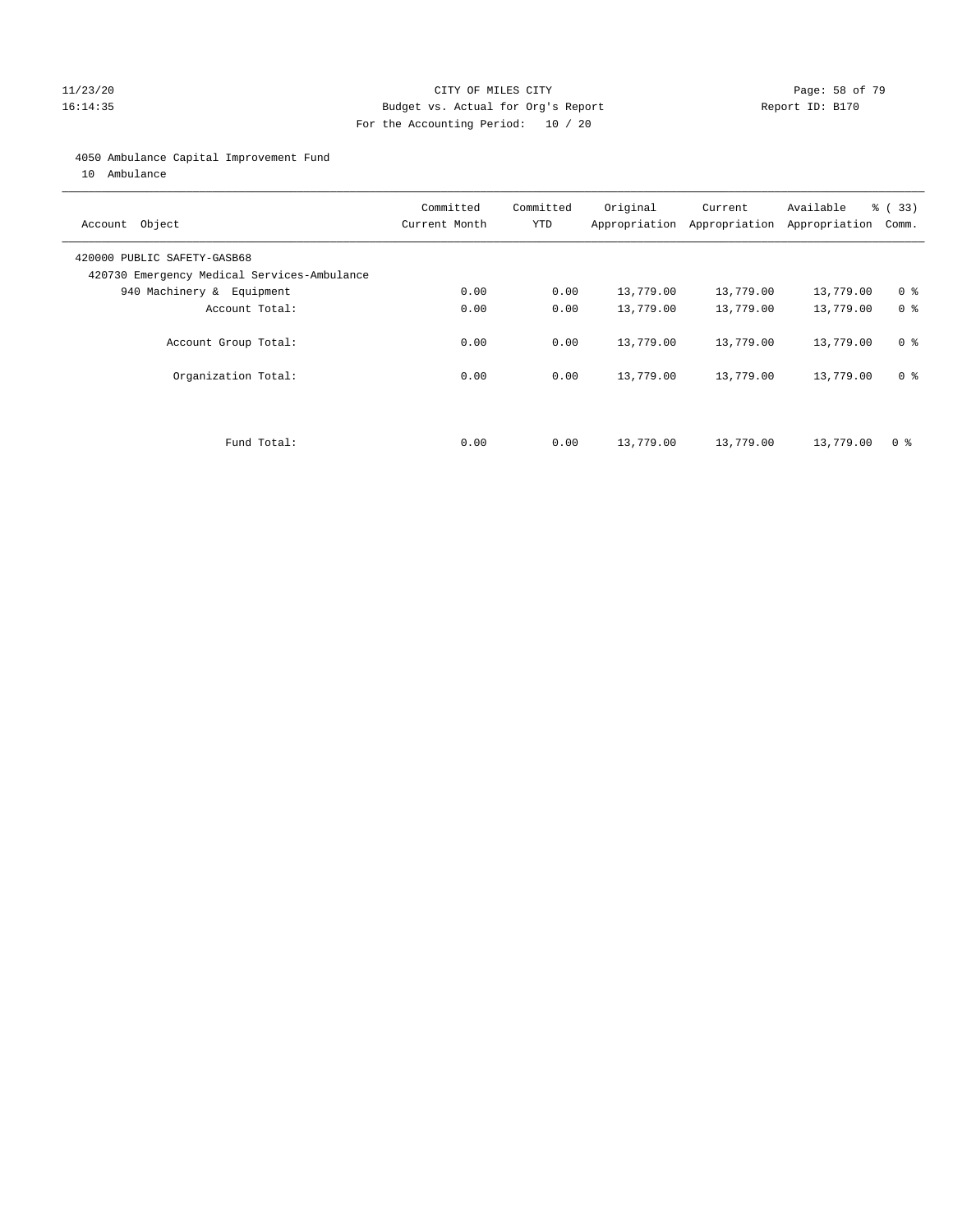## 11/23/20 Page: 59 of 79 16:14:35 Budget vs. Actual for Org's Report Report ID: B170 For the Accounting Period: 10 / 20

## 4060 CAPITAL IMPROV-PUBLIC WORKS

911 Public Works Operations

| Object<br>Account           | Committed<br>Current Month | Committed<br><b>YTD</b> | Original<br>Appropriation | Current<br>Appropriation | Available<br>Appropriation | % (33)<br>Comm. |
|-----------------------------|----------------------------|-------------------------|---------------------------|--------------------------|----------------------------|-----------------|
| 430000 Public Works-GASB68  |                            |                         |                           |                          |                            |                 |
| 430233 Roadway/Re-surfacing |                            |                         |                           |                          |                            |                 |
| 940 Machinery & Equipment   | 22,000.00                  | 22,000.00               | 275,000.00                | 275,000.00               | 253,000.00                 | 8 %             |
| Account Total:              | 22,000.00                  | 22,000.00               | 275,000.00                | 275,000.00               | 253,000.00                 | 8 %             |
|                             |                            |                         |                           |                          |                            |                 |
| Account Group Total:        | 22,000.00                  | 22,000.00               | 275,000.00                | 275,000.00               | 253,000.00                 | 8 %             |
|                             |                            |                         |                           |                          |                            |                 |
| Organization Total:         | 22,000.00                  | 22,000.00               | 275,000.00                | 275,000.00               | 253,000.00                 | 8 %             |
|                             |                            |                         |                           |                          |                            |                 |
|                             |                            |                         |                           |                          |                            |                 |
|                             |                            |                         |                           |                          |                            |                 |
| Fund Total:                 | 22,000.00                  | 22,000.00               | 275,000.00                | 275,000.00               | 253,000.00                 | 8 %             |
|                             |                            |                         |                           |                          |                            |                 |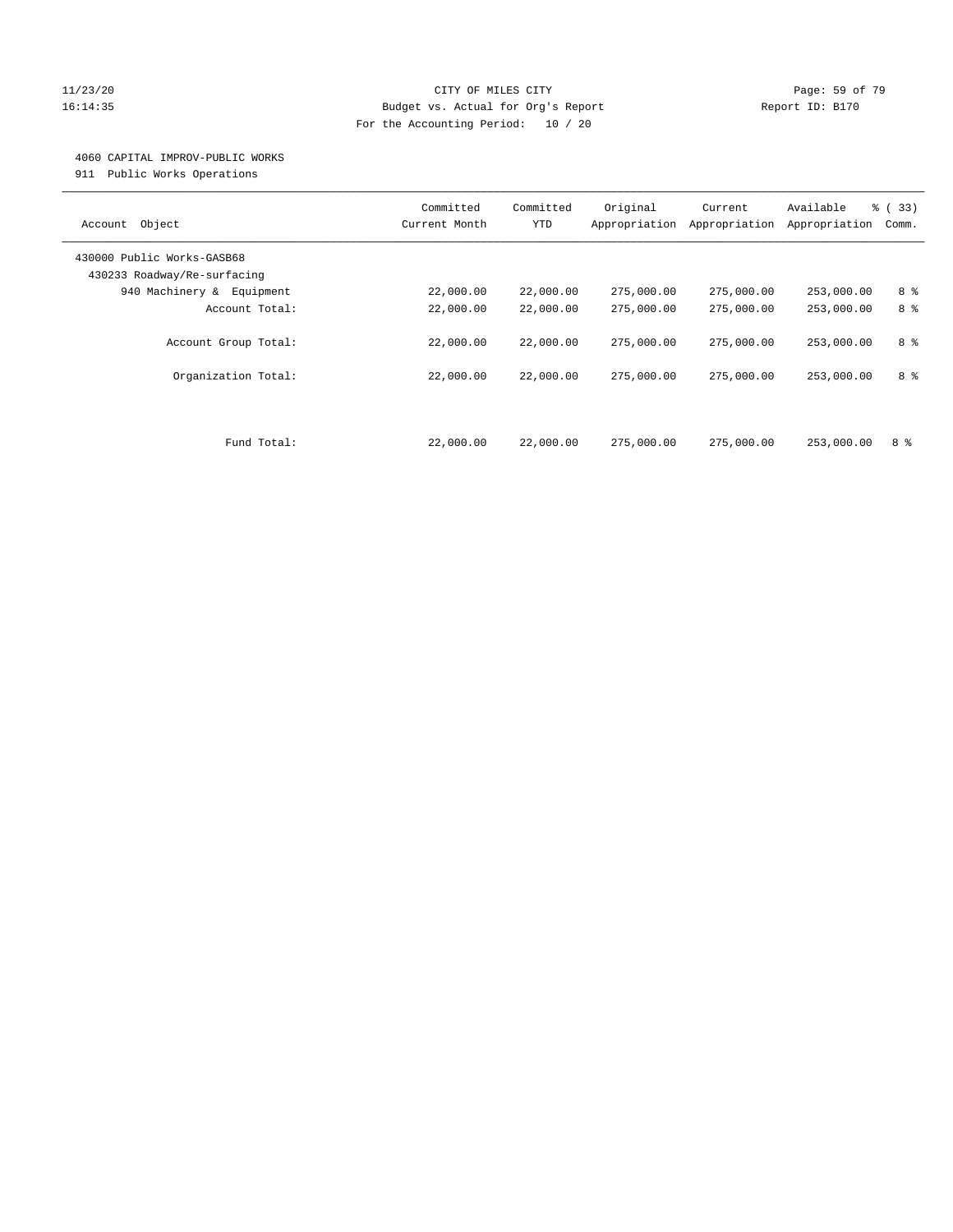## 11/23/20 Page: 60 of 79 16:14:35 Budget vs. Actual for Org's Report Report ID: B170 For the Accounting Period: 10 / 20

————————————————————————————————————————————————————————————————————————————————————————————————————————————————————————————————————

## 5210 WATER UTILITY

22 Water Plant

|                                               | Committed     | Committed  | Original   | Current    | Available                                       | % (33)          |  |
|-----------------------------------------------|---------------|------------|------------|------------|-------------------------------------------------|-----------------|--|
| Account Object                                | Current Month | YTD        |            |            | Appropriation Appropriation Appropriation Comm. |                 |  |
| 430000 Public Works-GASB68                    |               |            |            |            |                                                 |                 |  |
| 430530 Water Source of Supply and Pumping(22) |               |            |            |            |                                                 |                 |  |
| 111 Salaries and Wages - Permanent            | 21, 231.73    | 85,486.20  | 254,576.00 | 254,576.00 | 169,089.80                                      | $34$ $%$        |  |
| 121 OVERTIME-PERMANENT                        | 158.21        | 2,470.23   | 10,300.00  | 10,300.00  | 7,829.77                                        | $24$ %          |  |
| 131 VACATION                                  | 992.75        | 6,738.82   | 19,500.00  | 19,500.00  | 12,761.18                                       | 35 <sup>8</sup> |  |
| 132 SICK LEAVE                                | 177.86        | 687.73     | 5,500.00   | 5,500.00   | 4,812.27                                        | $13*$           |  |
| 133 OTHER LEAVE PAY                           | 259.01        | 1,187.57   | 3,162.00   | 3,162.00   | 1,974.43                                        | 38 <sup>8</sup> |  |
| 134 HOLIDAY PAY                               | 601.13        | 1,697.06   | 5,400.00   | 5,400.00   | 3,702.94                                        | $31$ %          |  |
| 141 Unemployment Insurance                    | 35.16         | 148.89     | 448.00     | 448.00     | 299.11                                          | 338             |  |
| 142 Workers' Compensation                     | 1,300.42      | 5,526.58   | 15,134.00  | 15,134.00  | 9,607.42                                        | 37%             |  |
| 143 Health Insurance                          | 4,785.91      | 19,143.68  | 59,268.00  | 59,268.00  | 40,124.32                                       | $32$ $%$        |  |
| 144 FICA                                      | 1,699.94      | 7,218.29   | 22,831.00  | 22,831.00  | 15,612.71                                       | $32$ $%$        |  |
| 145 PERS                                      | 2,053.91      | 8,438.16   | 26,173.00  | 26,173.00  | 17,734.84                                       | $32$ $%$        |  |
| 196 CLOTHING ALLOTMENT                        | 0.00          | 885.00     | 950.00     | 950.00     | 65.00                                           | $93$ $%$        |  |
| 210 Office Supplies and Materials             | 0.00          | 3.78       | 250.00     | 250.00     | 246.22                                          | 2 <sup>8</sup>  |  |
| 214 Small Items of Equipment                  | 0.00          | 2,092.75   | 12,000.00  | 12,000.00  | 9,907.25                                        | $17*$           |  |
| 220 Operating Expenses                        | 341.69        | 843.54     | 2,500.00   | 2,500.00   | 1,656.46                                        | $34$ $%$        |  |
| 222 Chemicals, Lab & Med Supplies             | 0.00          | 0.00       | 250.00     | 250.00     | 250.00                                          | 0 <sup>8</sup>  |  |
| 226 Clothing and Uniforms                     | 51.82         | 89.32      | 600.00     | 600.00     | 510.68                                          | 15 <sup>8</sup> |  |
| 230 Repair and Maintenance Supplies           | 57.87         | 2,949.61   | 10,000.00  | 10,000.00  | 7,050.39                                        | 29%             |  |
| 231 Gas, Oil, Diesel Fuel, Grease, etc.       | 78.80         | 302.62     | 2,000.00   | 2,000.00   | 1,697.38                                        | 15 <sup>8</sup> |  |
| 241 Consumable Tools                          | 0.00          | 0.00       | 200.00     | 200.00     | 200.00                                          | 0 <sup>8</sup>  |  |
| 311 Postage, Box Rent, Etc.                   | 0.00          | 2.05       | 50.00      | 50.00      | 47.95                                           | 4%              |  |
| 330 Publicity, Subscriptions & Dues           | 0.00          | 0.00       | 750.00     | 750.00     | 750.00                                          | 0 <sup>8</sup>  |  |
| 334 Memberships, Registrations & Dues         | 0.00          | 0.00       | 200.00     | 200.00     | 200.00                                          | 0 <sup>8</sup>  |  |
| 341 Electric Utility Services                 | 5,604.62      | 28,306.55  | 73,000.00  | 73,000.00  | 44,693.45                                       | 39 %            |  |
| 344 Gas Utility Service                       | 50.59         | 188.00     | 10,000.00  | 10,000.00  | 9,812.00                                        | 2 <sup>8</sup>  |  |
| 345 Telephone                                 | 52.65         | 158.04     | 1,000.00   | 1,000.00   | 841.96                                          | 16 <sup>°</sup> |  |
| 346 Garbage Service                           | 0.00          | 71.12      | 750.00     | 750.00     | 678.88                                          | 9%              |  |
| 347 Internet                                  | 22.82         | 68.46      | 1,000.00   | 1,000.00   | 931.54                                          | 7 %             |  |
| 350 Professional Services                     | 0.00          | 549.00     | 1,000.00   | 1,000.00   | 451.00                                          | 55 %            |  |
| 352 Wtr/Swr Lab Testing                       | 0.00          | 0.00       | 1,000.00   | 1,000.00   | 1,000.00                                        | 0 <sup>8</sup>  |  |
| 357 Architectual, Engineering Serv Etc.       | 0.00          | 0.00       | 8,000.00   | 8,000.00   | 8,000.00                                        | 0 <sup>8</sup>  |  |
| 360 Contr R & M                               | 771.14        | 9,162.17   | 148,000.00 | 148,000.00 | 138,837.83                                      | 6 %             |  |
| 363 R&M Vehicles/Equip/Labor-PW               | 84.30         | 839.56     | 2,500.00   | 2,500.00   | 1,660.44                                        | $34$ $%$        |  |
| 369 Other Repair and Maintenance              | 0.00          | 0.00       | 2,000.00   | 2,000.00   | 2,000.00                                        | 0 <sup>8</sup>  |  |
| 370 Travel                                    | 0.00          | 0.00       | 1,000.00   | 1,000.00   | 1,000.00                                        | 0 <sup>8</sup>  |  |
| 380 Training Services                         | 0.00          | 0.00       | 1,500.00   | 1,500.00   | 1,500.00                                        | 0 <sup>8</sup>  |  |
| 382 Books                                     | 0.00          | 0.00       | 200.00     | 200.00     | 200.00                                          | 0 <sup>8</sup>  |  |
| 400 BUILDING MATERIALS                        | 0.00          | 0.00       | 500.00     | 500.00     | 500.00                                          | 0 <sup>8</sup>  |  |
| 511 Insurance on Buildings                    | 0.00          | 10,503.38  | 10,882.00  | 10,882.00  | 378.62                                          | 97%             |  |
| 512 Insurance on Vehicles & Equipment         | 0.00          | 176.66     | 177.00     | 177.00     | 0.34                                            | 100 %           |  |
| 940 Machinery & Equipment                     | 0.00          | 0.00       | 80,000.00  | 80,000.00  | 80,000.00                                       | 0 <sup>8</sup>  |  |
| Account Total:                                | 40, 412.33    | 195,934.82 | 794,551.00 | 794,551.00 | 598,616.18                                      | $25$ %          |  |
| Account Group Total:                          | 40, 412.33    | 195,934.82 | 794,551.00 | 794,551.00 | 598,616.18                                      | 25%             |  |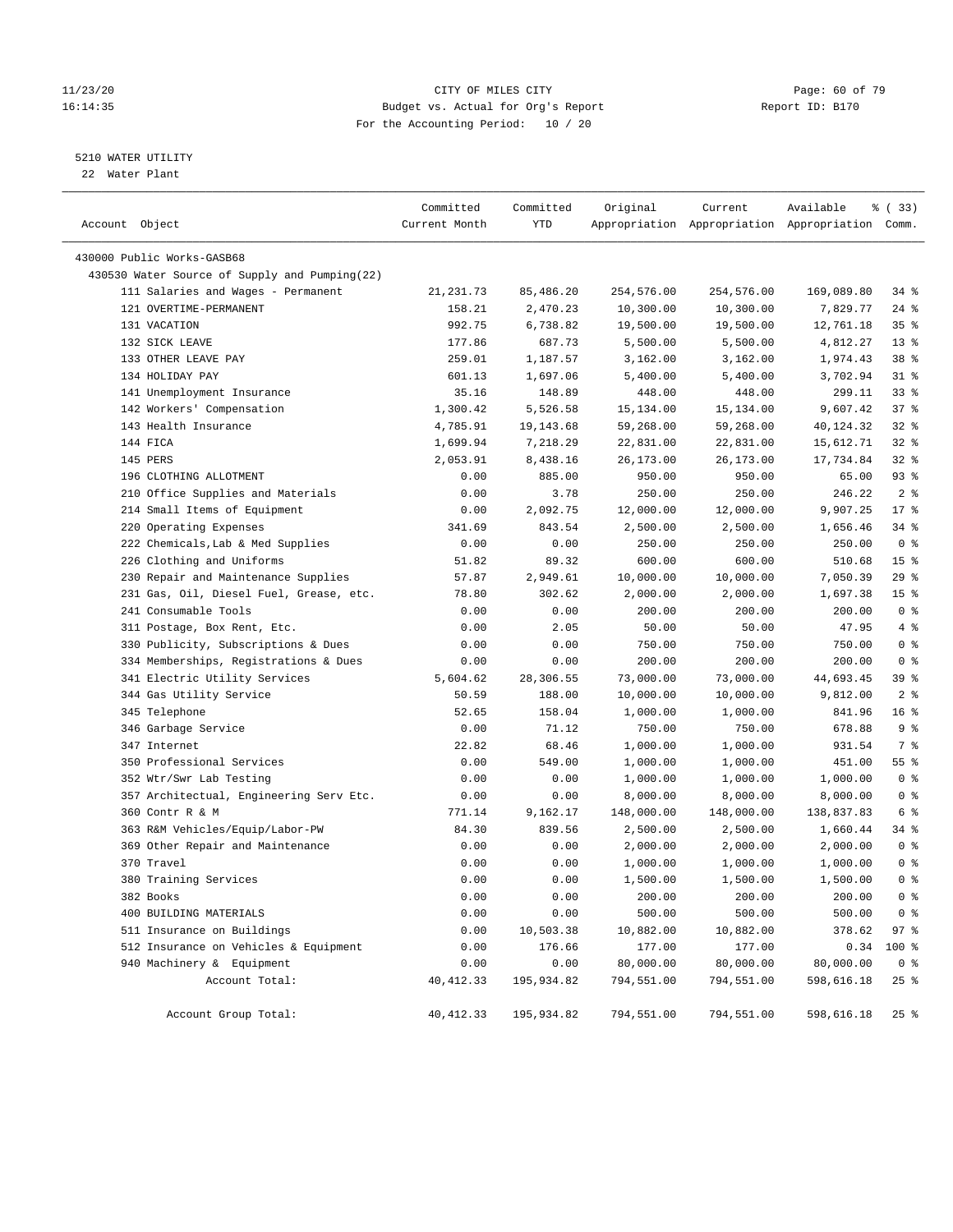## 11/23/20 Page: 61 of 79 16:14:35 Budget vs. Actual for Org's Report Report ID: B170 For the Accounting Period: 10 / 20

## 5210 WATER UTILITY 22 Water Plant

| Account Object |                     | Committed<br>Current Month | Committed<br>YTD | Original   | Current    | Available<br>Appropriation Appropriation Appropriation Comm. | 8 ( 33 ) |
|----------------|---------------------|----------------------------|------------------|------------|------------|--------------------------------------------------------------|----------|
|                | Organization Total: | 40,412.33                  | 195,934.82       | 794,551.00 | 794,551.00 | 598,616.18 25%                                               |          |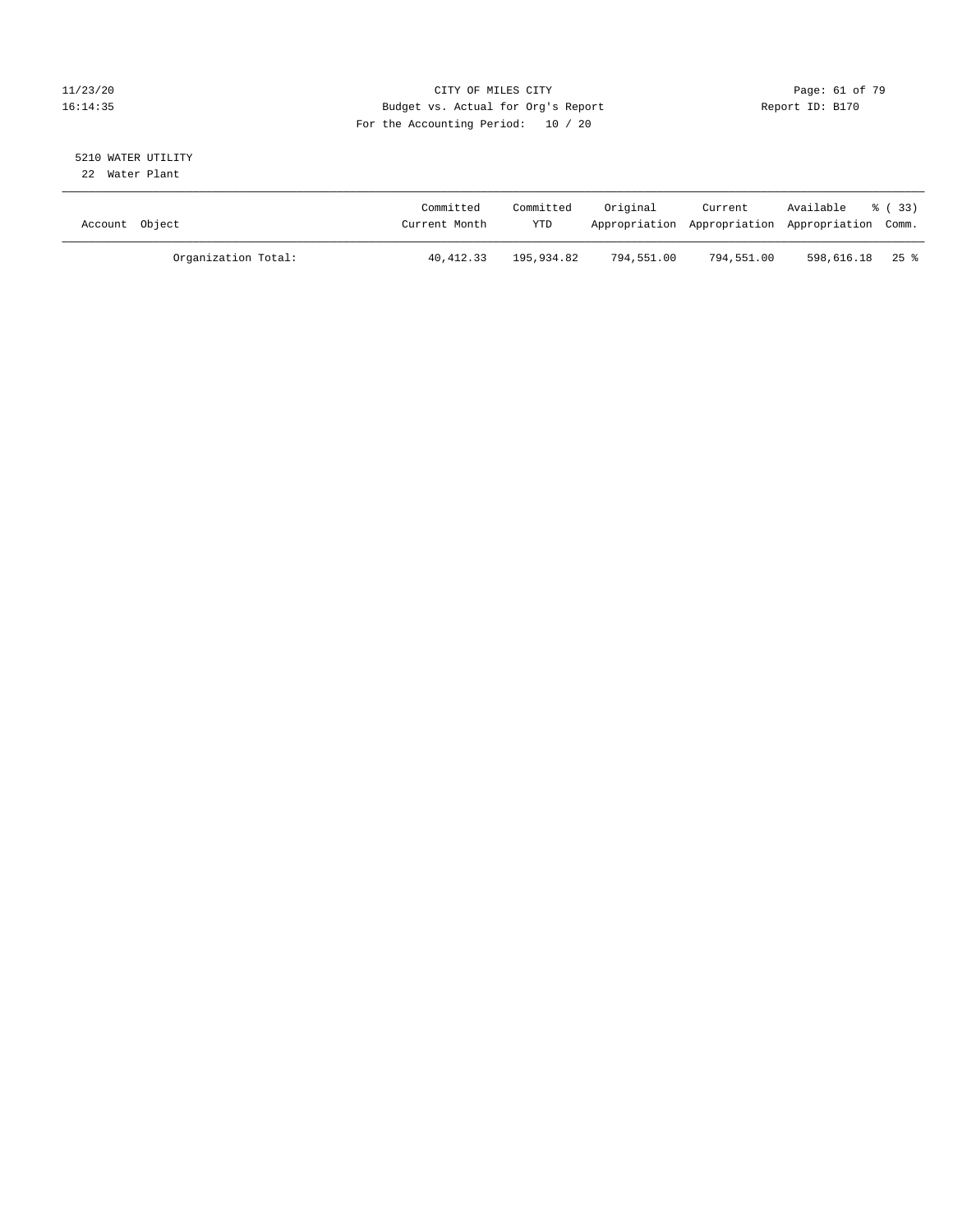## 11/23/20 **Page: 62 of 79** CITY OF MILES CITY **CITY** CITY **Page: 62 of 79** 16:14:35 Budget vs. Actual for Org's Report Report ID: B170 For the Accounting Period: 10 / 20

————————————————————————————————————————————————————————————————————————————————————————————————————————————————————————————————————

## 5210 WATER UTILITY

23 Water Lines

|                                           | Committed     | Committed  | Original     | Current      | Available                                       | % (33)          |
|-------------------------------------------|---------------|------------|--------------|--------------|-------------------------------------------------|-----------------|
| Account Object                            | Current Month | YTD        |              |              | Appropriation Appropriation Appropriation Comm. |                 |
|                                           |               |            |              |              |                                                 |                 |
| 430000 Public Works-GASB68                |               |            |              |              |                                                 |                 |
| 430550 Transmission and Distribution(23)  |               |            |              |              |                                                 |                 |
| 111 Salaries and Wages - Permanent        | 13,083.22     | 51,460.68  | 157,740.00   | 157,740.00   | 106,279.32                                      | 33%             |
| 121 OVERTIME-PERMANENT                    | 245.55        | 634.54     | 10,200.00    | 10,200.00    | 9,565.46                                        | 6 %             |
| 131 VACATION                              | 489.14        | 3,383.16   | 7,600.00     | 7,600.00     | 4,216.84                                        | 45 %            |
| 132 SICK LEAVE                            | 642.85        | 1,592.74   | 5,000.00     | 5,000.00     | 3,407.26                                        | $32$ $%$        |
| 133 OTHER LEAVE PAY                       | 31.25         | 254.95     | 1,432.00     | 1,432.00     | 1,177.05                                        | 18 %            |
| 134 HOLIDAY PAY                           | 0.00          | 0.00       | 2,100.00     | 2,100.00     | 2,100.00                                        | 0 <sup>8</sup>  |
| 141 Unemployment Insurance                | 21.76         | 86.84      | 276.00       | 276.00       | 189.16                                          | $31$ %          |
| 142 Workers' Compensation                 | 750.38        | 3,004.39   | 8,154.00     | 8,154.00     | 5,149.61                                        | 37%             |
| 143 Health Insurance                      | 3,212.82      | 12,851.35  | 36,709.00    | 36,709.00    | 23,857.65                                       | 35 <sup>8</sup> |
| 144 FICA                                  | 1,065.98      | 4,257.96   | 14,081.00    | 14,081.00    | 9,823.04                                        | $30*$           |
| 145 PERS                                  | 1,270.93      | 5,027.45   | 16,143.00    | 16,143.00    | 11, 115.55                                      | $31$ %          |
| 196 CLOTHING ALLOTMENT                    | 0.00          | 564.00     | 800.00       | 800.00       | 236.00                                          | 71 %            |
| 210 Office Supplies and Materials         | 0.00          | 27.99      | 750.00       | 750.00       | 722.01                                          | 4%              |
| 214 Small Items of Equipment              | 939.41        | 8,718.73   | 78,000.00    | 78,000.00    | 69,281.27                                       | $11$ %          |
| 220 Operating Expenses                    | 1,192.23      | 3,347.40   | 35,000.00    | 35,000.00    | 31,652.60                                       | $10*$           |
| 222 Chemicals, Lab & Med Supplies         | 0.00          | 0.00       | 200.00       | 200.00       | 200.00                                          | 0 <sup>8</sup>  |
| 226 Clothing and Uniforms                 | 0.00          | 44.99      | 700.00       | 700.00       | 655.01                                          | 6 <sup>°</sup>  |
| 230 Repair and Maintenance Supplies       | 0.00          | 11,411.04  | 65,000.00    | 65,000.00    | 53,588.96                                       | 18 %            |
| 231 Gas, Oil, Diesel Fuel, Grease, etc.   | 612.67        | 2,273.29   | 15,000.00    | 15,000.00    | 12,726.71                                       | 15 <sup>°</sup> |
| 233 Water/Sewer Main Replacement and      | 0.00          | 0.00       | 10,000.00    | 10,000.00    | 10,000.00                                       | 0 <sup>8</sup>  |
| 234 Hydrant/Manhole Replacement, Valves   | 1,833.43      | 1,833.43   | 20,000.00    | 20,000.00    | 18,166.57                                       | 9%              |
| 235 Curb Stop Replacement                 | 2,264.93      | 10,491.65  | 18,000.00    | 18,000.00    | 7,508.35                                        | 58 %            |
| 241 Consumable Tools                      | 0.00          | 239.98     | 1,000.00     | 1,000.00     | 760.02                                          | $24$ %          |
| 311 Postage, Box Rent, Etc.               | 0.00          | 0.00       | 100.00       | 100.00       | 100.00                                          | 0 <sup>8</sup>  |
| 320 Printing, Duplicating, Typing &       | 73.30         | 73.30      | 100.00       | 100.00       | 26.70                                           | 73 %            |
| 330 Publicity, Subscriptions & Dues       | 0.00          | 0.00       | 1,000.00     | 1,000.00     | 1,000.00                                        | 0 <sup>°</sup>  |
| 331 Publication of Formal & Legal Notices | 0.00          | 0.00       | 150.00       | 150.00       | 150.00                                          | 0 <sup>8</sup>  |
| 334 Memberships, Registrations & Dues     | 0.00          | 0.00       | 500.00       | 500.00       | 500.00                                          | 0 <sup>8</sup>  |
| 341 Electric Utility Services             | 16.39         | 74.03      | 1,200.00     | 1,200.00     | 1,125.97                                        | 6 %             |
| 344 Gas Utility Service                   | 5.44          | 22.49      | 500.00       | 500.00       | 477.51                                          | 4%              |
| 345 Telephone                             | 116.05        | 364.44     | 700.00       | 700.00       | 335.56                                          | $52$ $%$        |
| 347 Internet                              | 11.83         | 35.49      | 200.00       | 200.00       | 164.51                                          | 18 %            |
| 350 Professional Services                 | 0.00          | 23, 118.94 | 40,000.00    | 40,000.00    | 16,881.06                                       | 58 %            |
| 357 Architectual, Engineering Serv Etc.   | 0.00          | 3,940.50   | 15,000.00    | 15,000.00    | 11,059.50                                       | $26$ %          |
| 360 Contr R & M                           | 116.71        | 7,890.93   | 85,000.00    | 85,000.00    | 77,109.07                                       | 9 <sub>8</sub>  |
| 363 R&M Vehicles/Equip/Labor-PW           | 539.54        | 4,789.41   | 45,000.00    | 45,000.00    | 40,210.59                                       | $11$ %          |
| 369 Other Repair and Maintenance          | 0.00          | 0.00       | 1,000.00     | 1,000.00     | 1,000.00                                        | 0 <sup>8</sup>  |
| 370 Travel                                | 0.00          | 0.00       | 1,200.00     | 1,200.00     | 1,200.00                                        | 0 <sup>8</sup>  |
| 380 Training Services                     | 0.00          | 0.00       | 500.00       | 500.00       | 500.00                                          | 0 <sup>8</sup>  |
| 382 Books                                 | 67.88         | 67.88      | 150.00       | 150.00       | 82.12                                           | 45 %            |
| 400 BUILDING MATERIALS                    | 0.00          | 292.61     | 750.00       | 750.00       | 457.39                                          | 39 %            |
| 511 Insurance on Buildings                | 0.00          | 4,217.21   | 4,218.00     | 4,218.00     | 0.79                                            | 100 %           |
| 512 Insurance on Vehicles & Equipment     | 0.00          | 646.60     | 647.00       | 647.00       | 0.40                                            | 100 %           |
| 532 Land Rental                           | 0.00          | 258.95     | 1,500.00     | 1,500.00     | 1,241.05                                        | $17 - 8$        |
| 940 Machinery & Equipment                 | 271, 237.44   | 703,696.23 | 1,805,603.00 | 1,805,603.00 | 1,101,906.77                                    | 39%             |
| Account Total:                            | 299,841.13    | 870,995.57 | 2,508,903.00 | 2,508,903.00 | 1,637,907.43                                    | 35 <sup>8</sup> |
|                                           |               |            |              |              |                                                 |                 |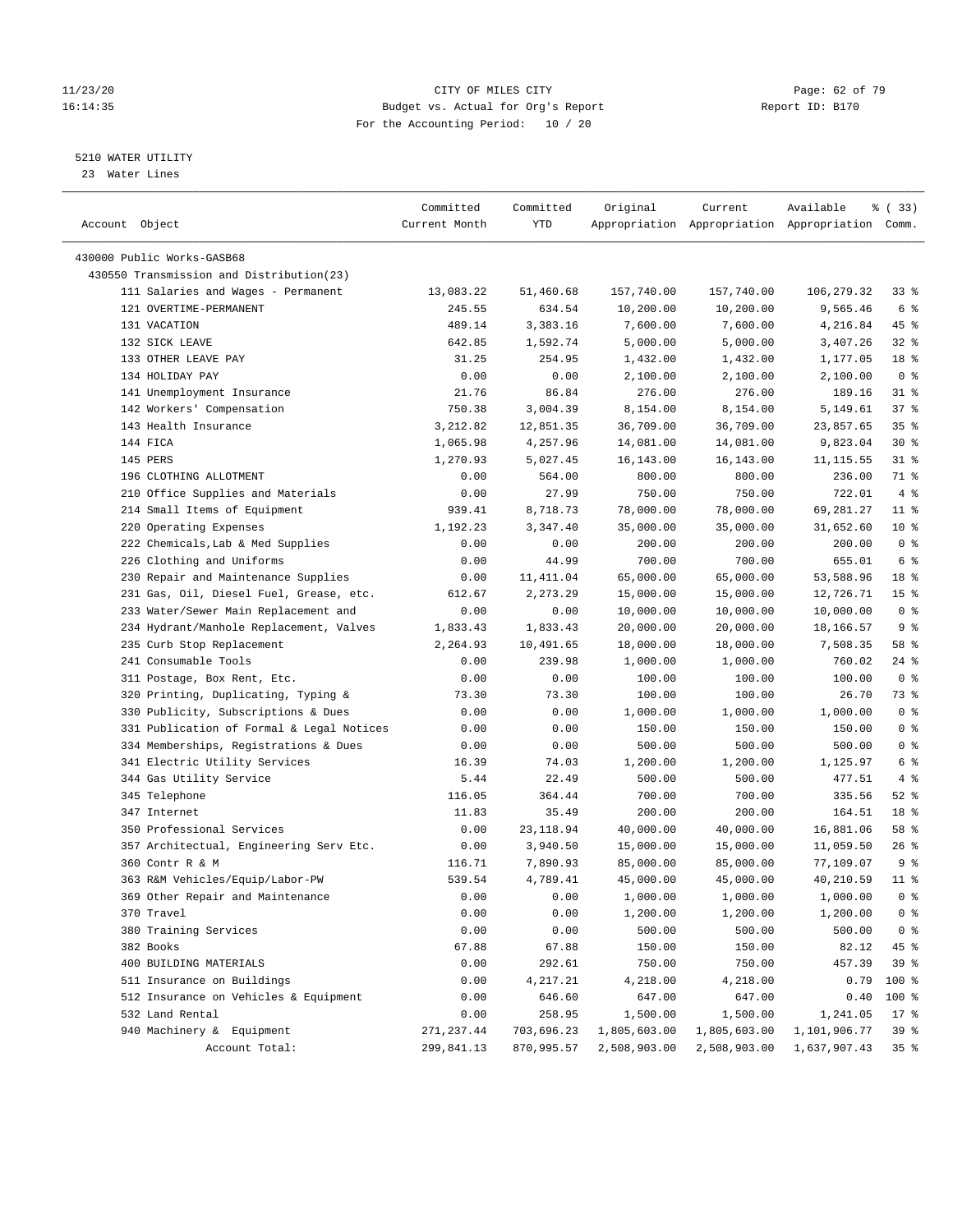## 11/23/20 Page: 63 of 79 16:14:35 Budget vs. Actual for Org's Report Report ID: B170 For the Accounting Period: 10 / 20

## 5210 WATER UTILITY

23 Water Lines

| Account Object                             | Committed<br>Current Month | Committed<br><b>YTD</b> | Original     | Current<br>Appropriation Appropriation Appropriation | Available    | % (33)<br>Comm. |
|--------------------------------------------|----------------------------|-------------------------|--------------|------------------------------------------------------|--------------|-----------------|
| Account Group Total:                       | 299,841.13                 | 870,995.57              | 2,508,903.00 | 2,508,903.00                                         | 1,637,907.43 | 35 <sup>8</sup> |
| 490000 DEBT SERVICE                        |                            |                         |              |                                                      |              |                 |
| 490200 Revenue Bonds                       |                            |                         |              |                                                      |              |                 |
| 611 Principal-NE Wtr Line Phase II         | 0.00                       | 0.00                    | 17,000.00    | 17,000.00                                            | 17,000.00    | 0 <sup>8</sup>  |
| 615 Principal-Northeast Water Ln \$2.2     | 0.00                       | 0.00                    | 69,000.00    | 69,000.00                                            | 69,000.00    | 0 <sup>8</sup>  |
| 616 Principal-Carbon Hill Water Tank \$2.2 | 0.00                       | 0.00                    | 68,000.00    | 68,000.00                                            | 68,000.00    | 0 <sup>8</sup>  |
| 617 Principal - NE Wtr Line \$500k         | 0.00                       | 0.00                    | 16,000.00    | 16,000.00                                            | 16,000.00    | 0 <sup>8</sup>  |
| 618 Principal-Carbon Hill \$500k           | 0.00                       | 0.00                    | 16,000.00    | 16,000.00                                            | 16,000.00    | 0 <sup>8</sup>  |
| 622 Interest-NE Wtr Line Phase II          | 0.00                       | 0.00                    | 1,182.00     | 1,182.00                                             | 1,182.00     | 0 <sup>8</sup>  |
| 631 Interest - NE Wtr Line \$500k          | 0.00                       | 0.00                    | 9,570.00     | 9,570.00                                             | 9,570.00     | 0 <sup>8</sup>  |
| 632 Interest - Carbon Hill Wtr Tank \$500k | 0.00                       | 0.00                    | 9,570.00     | 9,570.00                                             | 9,570.00     | 0 <sup>8</sup>  |
| 634 Interest-Northeast Wtr Ln \$2.2        | 0.00                       | 0.00                    | 46,680.00    | 46,680.00                                            | 46,680.00    | 0 <sup>8</sup>  |
| 638 Interest-Carbon Hill Tank \$2.2        | 0.00                       | 0.00                    | 45,420.00    | 45,420.00                                            | 45,420.00    | 0 <sup>8</sup>  |
| Account Total:                             | 0.00                       | 0.00                    | 298,422.00   | 298,422.00                                           | 298,422.00   | 0 <sup>8</sup>  |
| Account Group Total:                       | 0.00                       | 0.00                    | 298,422.00   | 298,422.00                                           | 298,422.00   | 0 <sup>8</sup>  |
| 520000 OTHER FINANCING USES                |                            |                         |              |                                                      |              |                 |
| 521000 Interfund Operating Transfers Out   |                            |                         |              |                                                      |              |                 |
| 820 Transfers to Other Funds               | 1,000.00                   | 4,000.00                | 12,000.00    | 12,000.00                                            | 8,000.00     | $33*$           |
| Account Total:                             | 1,000.00                   | 4,000.00                | 12,000.00    | 12,000.00                                            | 8,000.00     | 33%             |
| Account Group Total:                       | 1,000.00                   | 4,000.00                | 12,000.00    | 12,000.00                                            | 8,000.00     | 33 <sup>8</sup> |
| Organization Total:                        | 300,841.13                 | 874,995.57              | 2,819,325.00 | 2,819,325.00                                         | 1,944,329.43 | $31$ %          |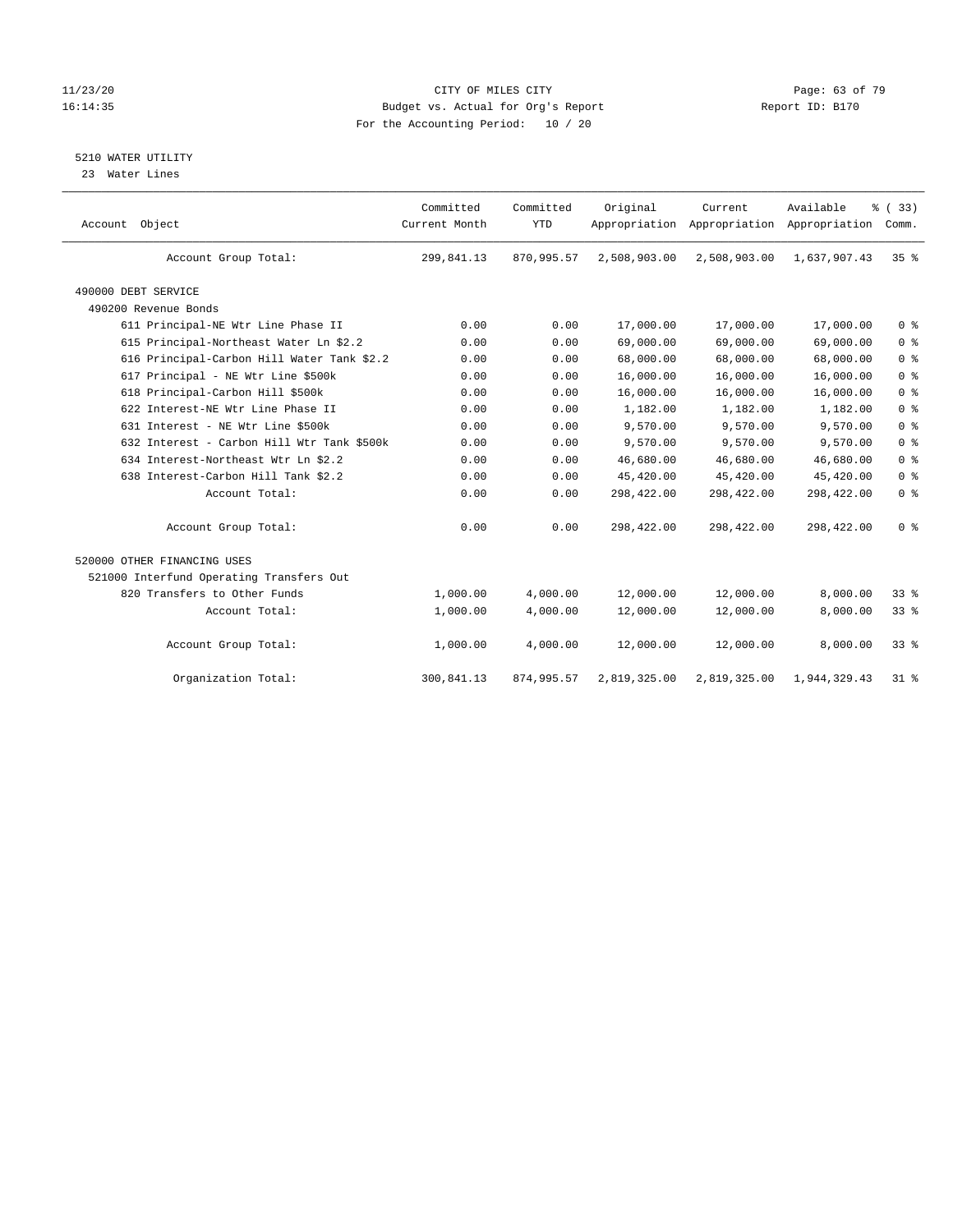## 11/23/20 Page: 64 of 79 16:14:35 Budget vs. Actual for Org's Report Report ID: B170 For the Accounting Period: 10 / 20

————————————————————————————————————————————————————————————————————————————————————————————————————————————————————————————————————

## 5210 WATER UTILITY

25 Water Administration

|                                           | Committed     | Committed | Original   | Current    | Available                                       | % (33)             |
|-------------------------------------------|---------------|-----------|------------|------------|-------------------------------------------------|--------------------|
| Account Object                            | Current Month | YTD       |            |            | Appropriation Appropriation Appropriation Comm. |                    |
| 430000 Public Works-GASB68                |               |           |            |            |                                                 |                    |
| 430510 Water Administration(25)           |               |           |            |            |                                                 |                    |
| 111 Salaries and Wages - Permanent        | 2,296.43      | 8,713.55  | 24,740.00  | 24,740.00  | 16,026.45                                       | $35$ $\frac{6}{3}$ |
| 121 OVERTIME-PERMANENT                    | 0.00          | 0.00      | 120.00     | 120.00     | 120.00                                          | 0 <sup>8</sup>     |
| 131 VACATION                              | 8.11          | 398.68    | 1,700.00   | 1,700.00   | 1,301.32                                        | $23$ %             |
| 132 SICK LEAVE                            | 106.21        | 368.92    | 1,100.00   | 1,100.00   | 731.08                                          | $34$ $%$           |
| 133 OTHER LEAVE PAY                       | 1.56          | 1.73      | 105.00     | 105.00     | 103.27                                          | 2 <sup>8</sup>     |
| 141 Unemployment Insurance                | 3.62          | 14.37     | 42.00      | 42.00      | 27.63                                           | $34$ $%$           |
| 142 Workers' Compensation                 | 27.39         | 108.99    | 456.00     | 456.00     | 347.01                                          | $24$ %             |
| 143 Health Insurance                      | 470.14        | 1,880.51  | 5,640.00   | 5,640.00   | 3,759.49                                        | $33$ $%$           |
| 144 FICA                                  | 184.56        | 734.64    | 2,124.00   | 2,124.00   | 1,389.36                                        | 35%                |
| 145 PERS                                  | 211.55        | 831.60    | 2,435.00   | 2,435.00   | 1,603.40                                        | $34$ $%$           |
| 196 CLOTHING ALLOTMENT                    | 0.00          | 120.00    | 125.00     | 125.00     | 5.00                                            | 96%                |
| 210 Office Supplies and Materials         | 67.93         | 615.17    | 3,200.00   | 3,200.00   | 2,584.83                                        | 19 <sup>°</sup>    |
| 214 Small Items of Equipment              | 0.00          | 199.99    | 2,500.00   | 2,500.00   | 2,300.01                                        | 8 %                |
| 220 Operating Expenses                    | 156.95        | 1,309.56  | 3,000.00   | 3,000.00   | 1,690.44                                        | 44 %               |
| 230 Repair and Maintenance Supplies       | 0.00          | 0.00      | 1,000.00   | 1,000.00   | 1,000.00                                        | 0 <sup>8</sup>     |
| 311 Postage, Box Rent, Etc.               | 631.92        | 2,636.19  | 7,600.00   | 7,600.00   | 4,963.81                                        | 35 <sup>8</sup>    |
| 320 Printing, Duplicating, Typing &       | 37.27         | 1,071.55  | 1,100.00   | 1,100.00   | 28.45                                           | 97%                |
| 330 Publicity, Subscriptions & Dues       | 133.40        | 590.73    | 1,300.00   | 1,300.00   | 709.27                                          | 45 %               |
| 345 Telephone                             | 27.70         | 83.19     | 600.00     | 600.00     | 516.81                                          | $14$ %             |
| 347 Internet                              | 1.04          | 3.12      | 250.00     | 250.00     | 246.88                                          | 1 <sup>8</sup>     |
| 350 Professional Services                 | 0.00          | 95.16     | 6,000.00   | 6,000.00   | 5,904.84                                        | 2 <sub>8</sub>     |
| 360 Contr R & M                           | 101.44        | 7,416.74  | 8,700.00   | 8,700.00   | 1,283.26                                        | 85%                |
| 370 Travel                                | 0.00          | 0.00      | 250.00     | 250.00     | 250.00                                          | 0 <sup>8</sup>     |
| 380 Training Services                     | 0.00          | 0.00      | 250.00     | 250.00     | 250.00                                          | 0 <sup>8</sup>     |
| 382 Books                                 | 0.00          | 0.00      | 125.00     | 125.00     | 125.00                                          | 0 <sup>8</sup>     |
| 513 Liability                             | 0.00          | 20,120.07 | 0.00       | 0.00       | $-20, 120.07$                                   | $***$ $-$          |
| 531 Building & Office Rental              | 500.00        | 2,000.00  | 8,366.00   | 8,366.00   | 6,366.00                                        | $24$ %             |
| 555 Bank Service Charges                  | 16.67         | 68.52     | 450.00     | 450.00     | 381.48                                          | 15 <sup>°</sup>    |
| 810 Losses (Bad debt expense - Enterprise | 0.00          | 0.00      | 500.00     | 500.00     | 500.00                                          | 0 <sup>8</sup>     |
| 920 Buildings                             | 0.00          | 0.00      | 2,000.00   | 2,000.00   | 2,000.00                                        | 0 <sup>8</sup>     |
| Account Total:                            | 4,983.89      | 49,382.98 | 85,778.00  | 85,778.00  | 36,395.02                                       | 58 %               |
|                                           |               |           |            |            |                                                 |                    |
| Account Group Total:                      | 4,983.89      | 49,382.98 | 85,778.00  | 85,778.00  | 36, 395.02                                      | 58 %               |
| 510000 MISCELLANEOUS                      |               |           |            |            |                                                 |                    |
| 510330 Comprehensive Liability Insurance  |               |           |            |            |                                                 |                    |
| 513 Liability                             | 0.00          | 0.00      | 12,419.00  | 12,419.00  | 12,419.00                                       | ∩ ജ                |
| Account Total:                            | 0.00          | 0.00      | 12,419.00  | 12,419.00  | 12,419.00                                       | 0 <sup>8</sup>     |
| Account Group Total:                      | 0.00          | 0.00      | 12,419.00  | 12,419.00  | 12,419.00                                       | 0 <sup>8</sup>     |
| 520000 OTHER FINANCING USES               |               |           |            |            |                                                 |                    |
| 521000 Interfund Operating Transfers Out  |               |           |            |            |                                                 |                    |
| 820 Transfers to Other Funds              | 4,994.75      | 19,979.00 | 659,937.00 | 659,937.00 | 639,958.00                                      | 3%                 |
| Account Total:                            | 4,994.75      | 19,979.00 | 659,937.00 | 659,937.00 | 639,958.00                                      | 3%                 |
| Account Group Total:                      | 4,994.75      | 19,979.00 | 659,937.00 | 659,937.00 | 639,958.00                                      | 3 <sup>°</sup>     |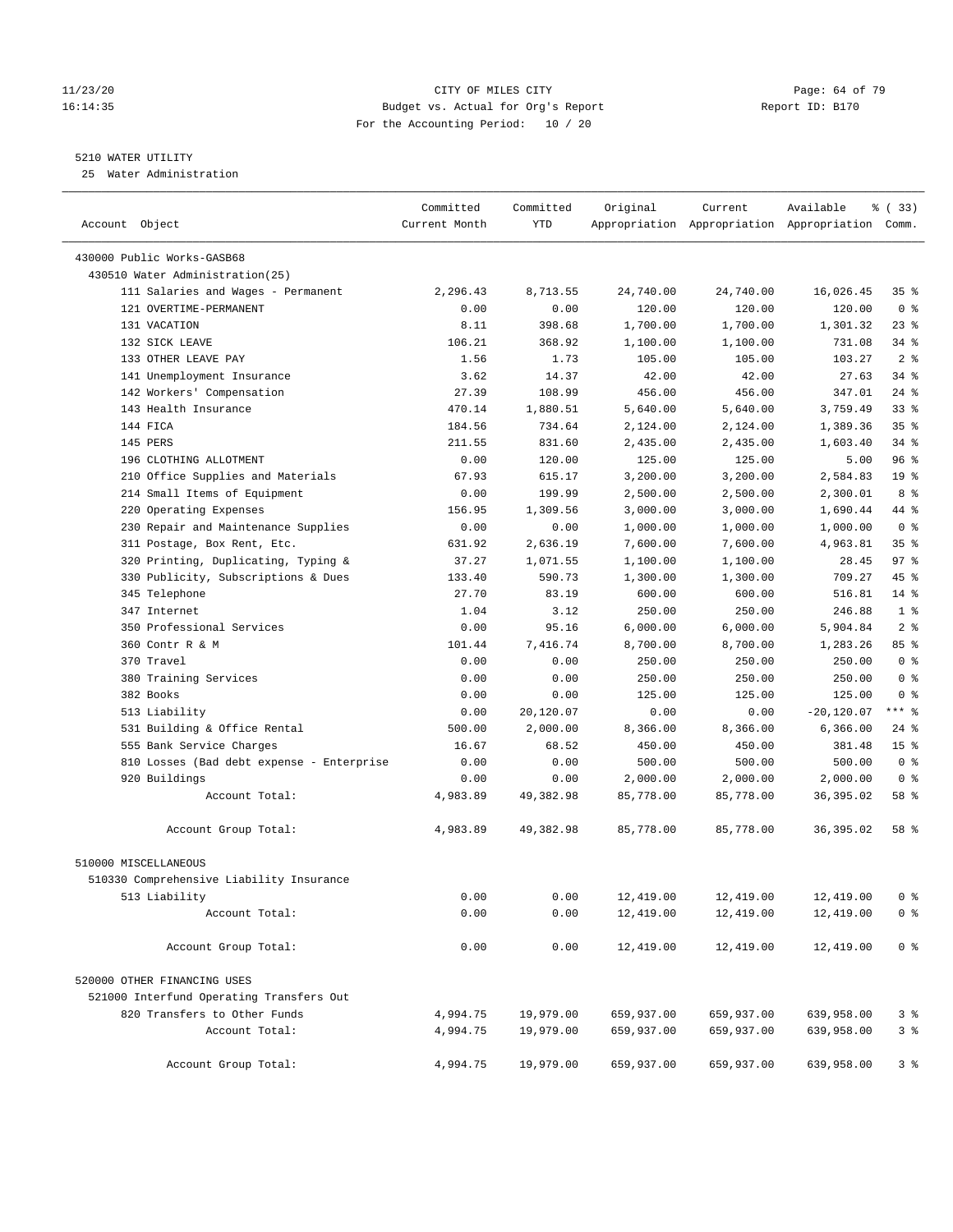## 11/23/20 Page: 65 of 79 16:14:35 Budget vs. Actual for Org's Report Report ID: B170 For the Accounting Period: 10 / 20

## 5210 WATER UTILITY

25 Water Administration

| Account Object      | Committed<br>Current Month | Committed<br>YTD | Original   | Current<br>Appropriation Appropriation Appropriation Comm. | Available  | - 8 ( 33) |
|---------------------|----------------------------|------------------|------------|------------------------------------------------------------|------------|-----------|
| Organization Total: | 9,978.64                   | 69,361.98        | 758,134.00 | 758,134.00                                                 | 688,772.02 | 9 ક       |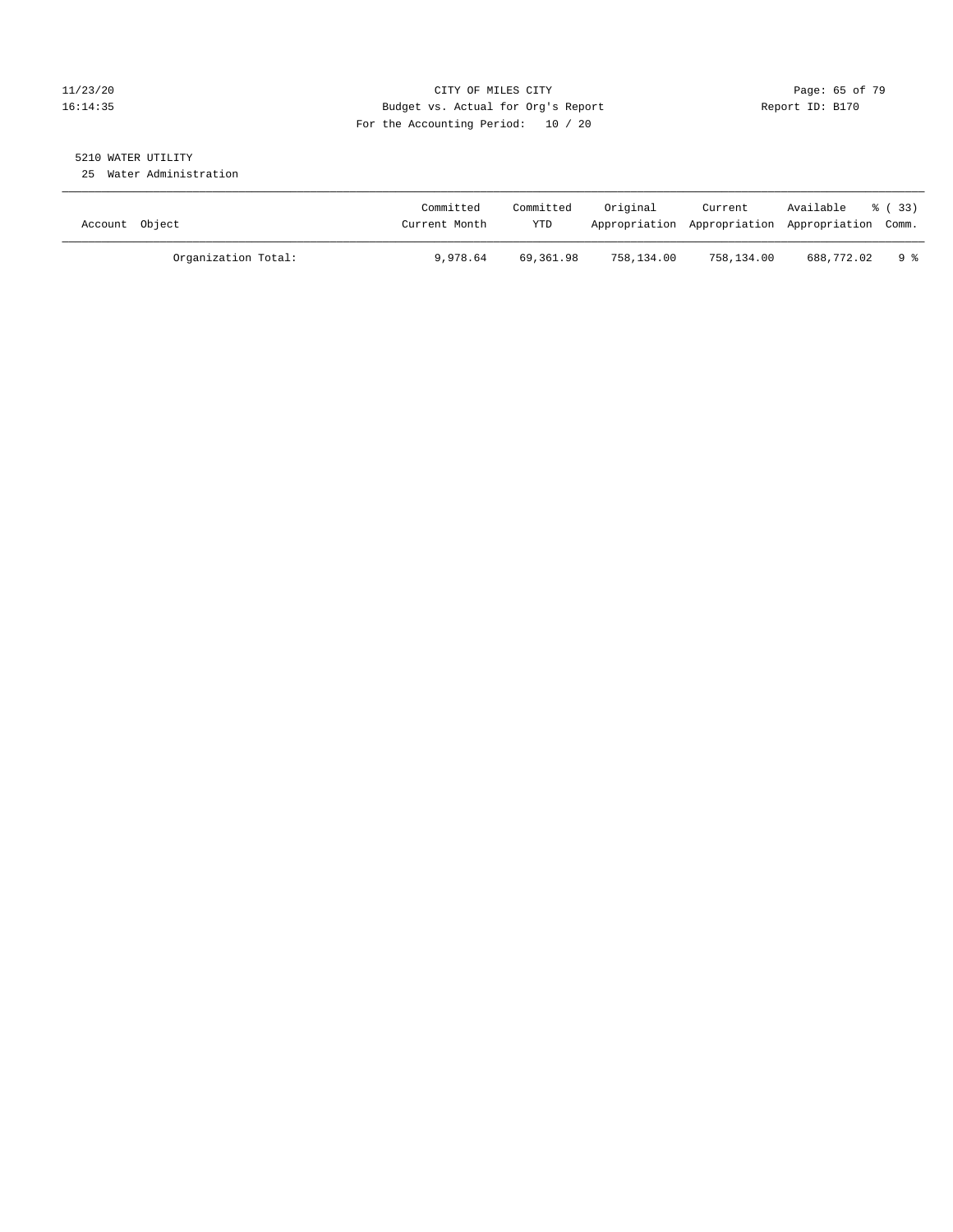## 11/23/20 **CITY OF MILES CITY CITY CITY Page: 66 of 79** 16:14:35 Budget vs. Actual for Org's Report Report ID: B170 For the Accounting Period: 10 / 20

## 5210 WATER UTILITY

80 Water Purification

| Account Object                          | Committed<br>Current Month | Committed<br><b>YTD</b> | Original   | Current    | Available<br>Appropriation Appropriation Appropriation Comm. | 8 (33)          |
|-----------------------------------------|----------------------------|-------------------------|------------|------------|--------------------------------------------------------------|-----------------|
| 430000 Public Works-GASB68              |                            |                         |            |            |                                                              |                 |
| 430540 Water Purification and Treatment |                            |                         |            |            |                                                              |                 |
| 210 Office Supplies and Materials       | 0.00                       | 3.78                    | 400.00     | 400.00     | 396.22                                                       | 1 <sup>°</sup>  |
| 214 Small Items of Equipment            | 0.00                       | 743.25                  | 3,000.00   | 3,000.00   | 2,256.75                                                     | 25%             |
| 220 Operating Expenses                  | 339.38                     | 763.20                  | 3,000.00   | 3,000.00   | 2,236.80                                                     | 25%             |
| 222 Chemicals, Lab & Med Supplies       | 50.00                      | 18,968.74               | 60,000.00  | 60,000.00  | 41,031.26                                                    | $32$ $%$        |
| 226 Clothing and Uniforms               | 43.18                      | 80.68                   | 500.00     | 500.00     | 419.32                                                       | 16 <sup>°</sup> |
| 230 Repair and Maintenance Supplies     | 57.47                      | 1,914.66                | 15,000.00  | 15,000.00  | 13,085.34                                                    | $13*$           |
| 231 Gas, Oil, Diesel Fuel, Grease, etc. | 78.80                      | 302.62                  | 2,000.00   | 2,000.00   | 1,697.38                                                     | 15 <sup>°</sup> |
| 311 Postage, Box Rent, Etc.             | 2.20                       | 8.95                    | 100.00     | 100.00     | 91.05                                                        | 9 <sup>°</sup>  |
| 320 Printing, Duplicating, Typing &     | 0.00                       | 0.00                    | 100.00     | 100.00     | 100.00                                                       | 0 <sup>8</sup>  |
| 330 Publicity, Subscriptions & Dues     | 0.00                       | 0.00                    | 750.00     | 750.00     | 750.00                                                       | 0 <sup>8</sup>  |
| 334 Memberships, Registrations & Dues   | 0.00                       | 0.00                    | 300.00     | 300.00     | 300.00                                                       | 0 <sup>8</sup>  |
| 352 Wtr/Swr Lab Testing                 | 140.00                     | 1,941.08                | 10,000.00  | 10,000.00  | 8,058.92                                                     | 19 <sup>°</sup> |
| 357 Architectual, Engineering Serv Etc. | 0.00                       | 0.00                    | 8,000.00   | 8,000.00   | 8,000.00                                                     | 0 <sup>8</sup>  |
| 360 Contr R & M                         | 751.64                     | 2,257.65                | 4,000.00   | 4,000.00   | 1,742.35                                                     | 56 %            |
| 369 Other Repair and Maintenance        | 0.00                       | 0.00                    | 1,500.00   | 1,500.00   | 1,500.00                                                     | 0 <sup>8</sup>  |
| 370 Travel                              | 0.00                       | 0.00                    | 1,500.00   | 1,500.00   | 1,500.00                                                     | 0 <sup>8</sup>  |
| 380 Training Services                   | 0.00                       | 0.00                    | 1,500.00   | 1,500.00   | 1,500.00                                                     | 0 <sup>8</sup>  |
| 382 Books                               | 0.00                       | 0.00                    | 200.00     | 200.00     | 200.00                                                       | 0 <sup>8</sup>  |
| 533 Machinery and Equipment Rental      | 0.00                       | 0.00                    | 500.00     | 500.00     | 500.00                                                       | 0 <sup>8</sup>  |
| 940 Machinery & Equipment               | 0.00                       | 0.00                    | 5,000.00   | 5,000.00   | 5,000.00                                                     | 0 <sup>8</sup>  |
| Account Total:                          | 1,462.67                   | 26,984.61               | 117,350.00 | 117,350.00 | 90,365.39                                                    | $23$ %          |
| Account Group Total:                    | 1,462.67                   | 26,984.61               | 117,350.00 | 117,350.00 | 90,365.39                                                    | $23$ $%$        |
| Organization Total:                     | 1,462.67                   | 26,984.61               | 117,350.00 | 117,350.00 | 90, 365, 39                                                  | $23$ $%$        |

Fund Total: 352,694.77 1,167,276.98 4,489,360.00 4,489,360.00 3,322,083.02 26 %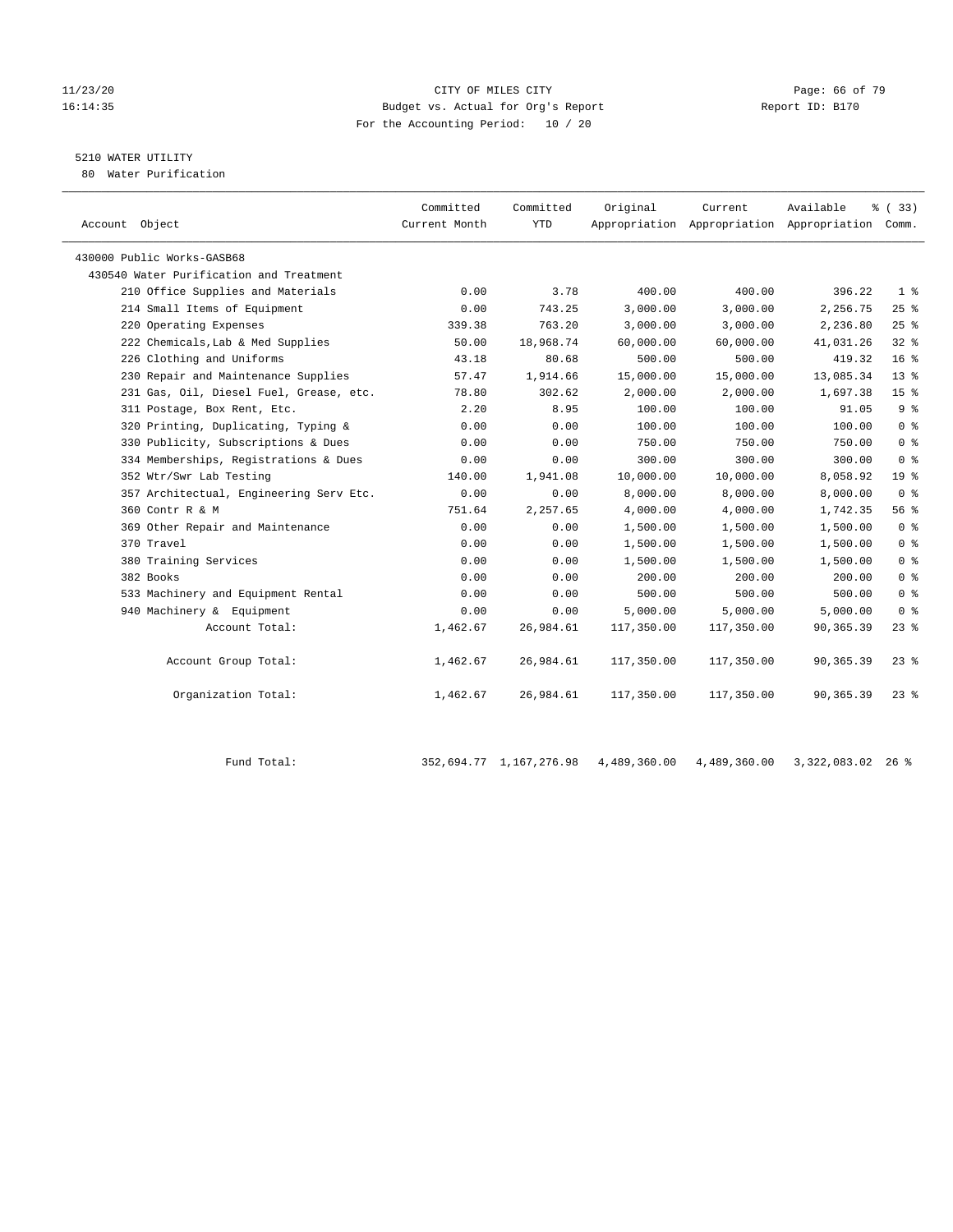## 11/23/20 Page: 67 of 79 16:14:35 Budget vs. Actual for Org's Report Report ID: B170 For the Accounting Period: 10 / 20

## 5310 SEWER UTILITY

29 Sewer Administration

| Account Object                            | Committed<br>Current Month | Committed<br><b>YTD</b> | Original         | Current          | Available<br>Appropriation Appropriation Appropriation Comm. | 8 (33)                           |
|-------------------------------------------|----------------------------|-------------------------|------------------|------------------|--------------------------------------------------------------|----------------------------------|
| 430000 Public Works-GASB68                |                            |                         |                  |                  |                                                              |                                  |
| 430610 Sewer Administration(29)           |                            |                         |                  |                  |                                                              |                                  |
| 111 Salaries and Wages - Permanent        | 2,296.45                   | 8,712.69                | 24,764.00        | 24,764.00        | 16,051.31                                                    | 35%                              |
| 121 OVERTIME-PERMANENT                    | 0.00                       | 0.00                    | 120.00           | 120.00           | 120.00                                                       | 0 <sup>8</sup>                   |
| 131 VACATION                              | 8.12                       | 398.69                  | 1,700.00         | 1,700.00         | 1,301.31                                                     | 23%                              |
| 132 SICK LEAVE                            | 105.86                     | 368.05                  | 1,100.00         | 1,100.00         | 731.95                                                       | 338                              |
| 133 OTHER LEAVE PAY                       | 1.39                       | 1.56                    | 106.00           | 106.00           | 104.44                                                       | 1 <sup>8</sup>                   |
| 141 Unemployment Insurance                | 3.62                       | 14.41                   | 42.00            | 42.00            | 27.59                                                        | 34%                              |
| 142 Workers' Compensation                 | 27.37                      | 109.00                  | 456.00           | 456.00           | 347.00                                                       | $24$ %                           |
| 143 Health Insurance                      | 470.00                     | 1,880.08                | 5,640.00         | 5,640.00         | 3,759.92                                                     | 33%                              |
| 144 FICA                                  | 184.50                     | 734.58                  | 2,126.00         | 2,126.00         | 1,391.42                                                     | 35%                              |
| 145 PERS                                  | 211.54                     | 831.54                  | 2,437.00         | 2,437.00         | 1,605.46                                                     | 34%                              |
| 196 CLOTHING ALLOTMENT                    | 0.00                       | 120.00                  | 125.00           | 125.00           | 5.00                                                         | 96%                              |
| 210 Office Supplies and Materials         | 67.92                      | 615.15                  | 3,200.00         | 3,200.00         | 2,584.85                                                     | 19 <sup>8</sup>                  |
| 214 Small Items of Equipment              | 0.00                       | 199.99                  | 2,500.00         | 2,500.00         | 2,300.01                                                     | 8 %                              |
| 220 Operating Expenses                    | 156.94                     | 1,219.70                | 3,000.00         | 3,000.00         | 1,780.30                                                     | 41.8                             |
| 230 Repair and Maintenance Supplies       | 0.00                       | 0.00                    | 1,000.00         | 1,000.00         | 1,000.00                                                     | 0 <sup>8</sup>                   |
| 311 Postage, Box Rent, Etc.               | 631.92                     | 2,636.15                | 7,500.00         | 7,500.00         | 4,863.85                                                     | 35 <sup>8</sup>                  |
| 320 Printing, Duplicating, Typing &       | 37.27                      | 1,071.54                | 1,100.00         | 1,100.00         | 28.46                                                        | 97 <sup>8</sup>                  |
| 330 Publicity, Subscriptions & Dues       | 133.40                     | 590.73                  | 1,300.00         | 1,300.00         | 709.27                                                       | 45%                              |
| 345 Telephone                             | 27.69                      | 83.16                   | 600.00           | 600.00           | 516.84                                                       | $14*$                            |
| 347 Internet                              | 1.04                       | 3.12                    | 250.00           | 250.00           | 246.88                                                       | 1 <sup>°</sup>                   |
| 350 Professional Services                 | 0.00                       | 95.16                   | 6,000.00         | 6,000.00         | 5,904.84                                                     | 2 <sup>°</sup>                   |
| 360 Contr R & M                           | 101.44                     | 7,416.74                | 8,700.00         | 8,700.00         | 1,283.26                                                     | 85 %                             |
| 370 Travel                                | 0.00                       | 0.00                    | 250.00           | 250.00           | 250.00                                                       | 0 <sup>8</sup><br>0 <sup>8</sup> |
| 380 Training Services<br>382 Books        | 0.00<br>0.00               | 0.00<br>0.00            | 250.00<br>125.00 | 250.00<br>125.00 | 250.00<br>125.00                                             | 0 <sup>8</sup>                   |
| 531 Building & Office Rental              | 500.00                     | 2,000.00                | 8,366.00         | 8,366.00         | 6,366.00                                                     | 24%                              |
| 555 Bank Service Charges                  | 16.67                      | 68.51                   | 450.00           | 450.00           | 381.49                                                       | 15 <sup>8</sup>                  |
| 810 Losses (Bad debt expense - Enterprise | 0.00                       | 0.00                    | 500.00           | 500.00           | 500.00                                                       | 0 <sup>8</sup>                   |
| 920 Buildings                             | 0.00                       | 0.00                    | 2,000.00         | 2,000.00         | 2,000.00                                                     | 0 <sup>8</sup>                   |
| Account Total:                            | 4,983.14                   | 29,170.55               | 85,707.00        | 85,707.00        | 56, 536.45                                                   | 34%                              |
|                                           |                            |                         |                  |                  |                                                              |                                  |
| Account Group Total:                      | 4,983.14                   | 29,170.55               | 85,707.00        | 85,707.00        | 56,536.45                                                    | $34$ $%$                         |
| 490000 DEBT SERVICE                       |                            |                         |                  |                  |                                                              |                                  |
| 490200 Revenue Bonds                      |                            |                         |                  |                  |                                                              |                                  |
| 608 Prpl-Wastewater Project Phase I       | 0.00                       | 0.00                    | 71,000.00        | 71,000.00        | 71,000.00                                                    | 0 <sup>8</sup>                   |
| 619 Principal-WWTP Phase II               | 0.00                       | 0.00                    | 268,000.00       | 268,000.00       | 268,000.00                                                   | 0 <sup>8</sup>                   |
| 626 Interest-Wastewater Project Phase I   | 0.00                       | 0.00                    | 29,805.00        | 29,805.00        | 29,805.00                                                    | 0 <sup>8</sup>                   |
| 639 Interest-WWTP Phase II                | 0.00                       | 0.00                    | 133,513.00       | 133,513.00       | 133,513.00                                                   | 0 <sup>8</sup>                   |
| Account Total:                            | 0.00                       | 0.00                    | 502,318.00       | 502,318.00       | 502,318.00                                                   | 0 <sup>8</sup>                   |
| Account Group Total:                      | 0.00                       | 0.00                    | 502,318.00       | 502,318.00       | 502,318.00                                                   | 0 <sup>8</sup>                   |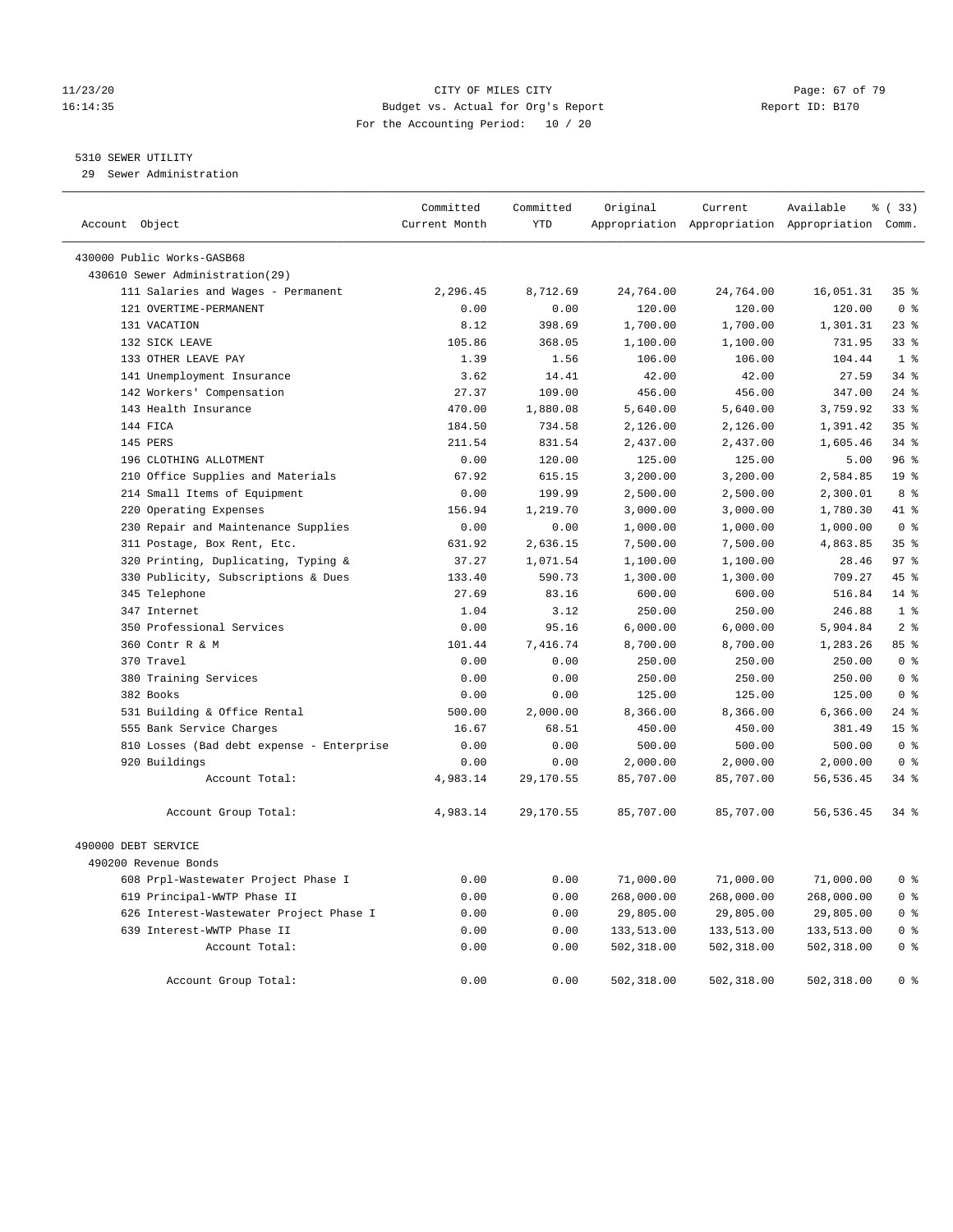## 11/23/20 Page: 68 of 79 16:14:35 Budget vs. Actual for Org's Report Report ID: B170 For the Accounting Period: 10 / 20

## 5310 SEWER UTILITY

29 Sewer Administration

| Object<br>Account                        | Committed<br>Current Month | Committed<br><b>YTD</b> | Original   | Current<br>Appropriation Appropriation | Available<br>Appropriation | % (33)<br>Comm. |
|------------------------------------------|----------------------------|-------------------------|------------|----------------------------------------|----------------------------|-----------------|
| 510000 MISCELLANEOUS                     |                            |                         |            |                                        |                            |                 |
| 510330 Comprehensive Liability Insurance |                            |                         |            |                                        |                            |                 |
| 513 Liability                            | 0.00                       | 12,772.74               | 12,773.00  | 12,773.00                              | 0.26                       | $100$ %         |
| Account Total:                           | 0.00                       | 12,772.74               | 12,773.00  | 12,773.00                              | 0.26                       | $100$ %         |
| Account Group Total:                     | 0.00                       | 12,772.74               | 12,773.00  | 12,773.00                              | 0.26                       | $100$ %         |
| 520000 OTHER FINANCING USES              |                            |                         |            |                                        |                            |                 |
| 521000 Interfund Operating Transfers Out |                            |                         |            |                                        |                            |                 |
| 820 Transfers to Other Funds             | 3,486.75                   | 13,947.00               | 41,841.00  | 41,841.00                              | 27,894.00                  | 338             |
| Account Total:                           | 3,486.75                   | 13,947.00               | 41,841.00  | 41,841.00                              | 27,894.00                  | 33 <sup>8</sup> |
| Account Group Total:                     | 3,486.75                   | 13,947.00               | 41,841.00  | 41,841.00                              | 27,894.00                  | 338             |
| Organization Total:                      | 8,469.89                   | 55,890.29               | 642,639.00 | 642,639.00                             | 586,748.71                 | 9 <sup>8</sup>  |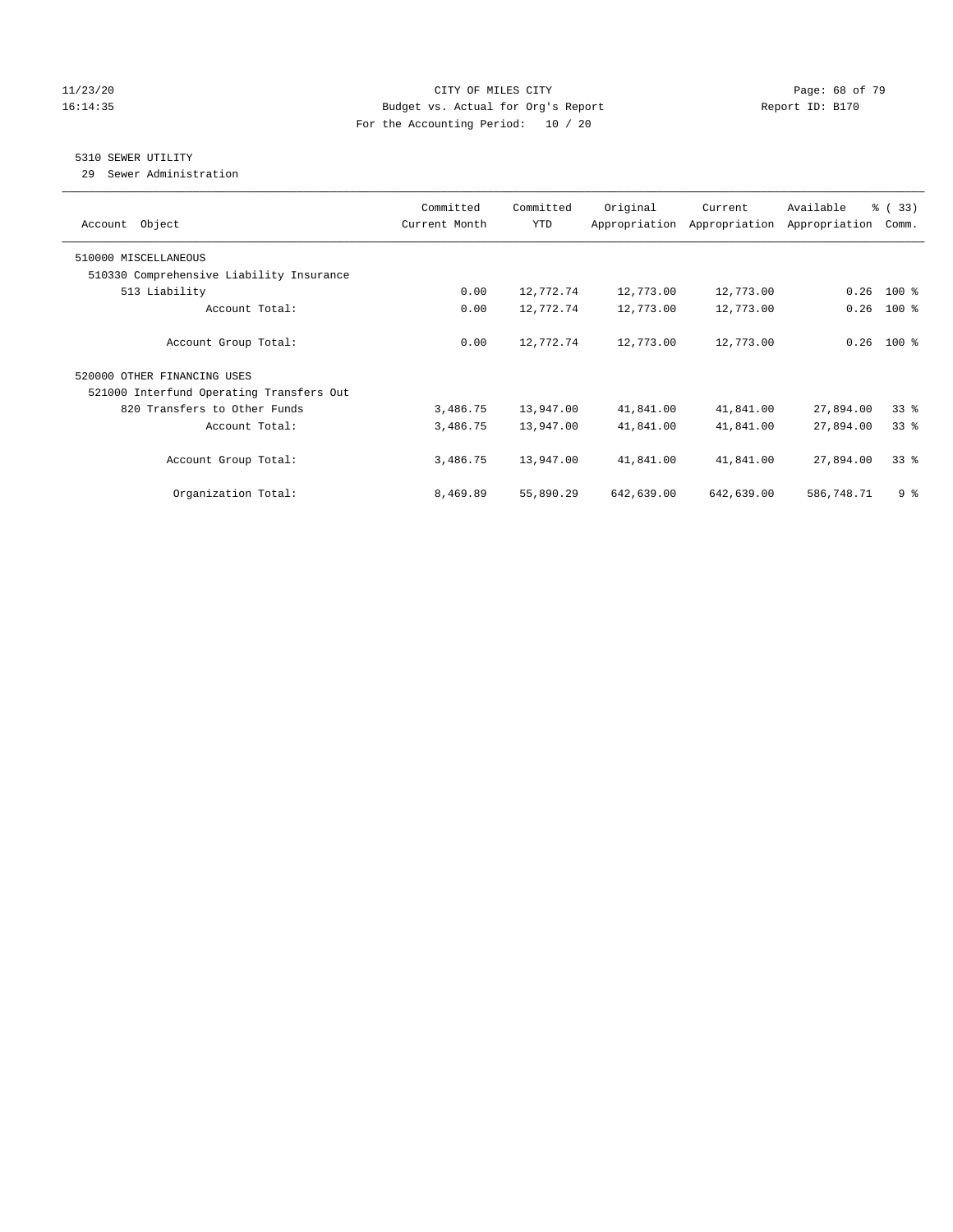## 11/23/20 Page: 69 of 79 16:14:35 Budget vs. Actual for Org's Report Report ID: B170 For the Accounting Period: 10 / 20

————————————————————————————————————————————————————————————————————————————————————————————————————————————————————————————————————

## 5310 SEWER UTILITY

31 Sewer Lines

|                                              | Committed     | Committed  | Original   | Current    | Available                                       | % (33)          |
|----------------------------------------------|---------------|------------|------------|------------|-------------------------------------------------|-----------------|
| Account Object                               | Current Month | YTD        |            |            | Appropriation Appropriation Appropriation Comm. |                 |
|                                              |               |            |            |            |                                                 |                 |
| 430000 Public Works-GASB68                   |               |            |            |            |                                                 |                 |
| 430630 Sewer Collection and Transmission(31) |               |            |            |            |                                                 |                 |
| 111 Salaries and Wages - Permanent           | 12,768.29     | 50,285.60  | 145,580.00 | 145,580.00 | 95,294.40                                       | 35%             |
| 121 OVERTIME-PERMANENT                       | 244.97        | 633.97     | 10,200.00  | 10,200.00  | 9,566.03                                        | 6 %             |
| 131 VACATION                                 | 485.12        | 3,329.42   | 7,300.00   | 7,300.00   | 3,970.58                                        | 46 %            |
| 132 SICK LEAVE                               | 642.85        | 1,580.49   | 4,800.00   | 4,800.00   | 3,219.51                                        | 33%             |
| 133 OTHER LEAVE PAY                          | 31.25         | 219.80     | 1,236.00   | 1,236.00   | 1,016.20                                        | 18 %            |
| 134 HOLIDAY PAY                              | 0.00          | 0.00       | 2,100.00   | 2,100.00   | 2,100.00                                        | 0 <sup>8</sup>  |
| 141 Unemployment Insurance                   | 21.28         | 84.99      | 257.00     | 257.00     | 172.01                                          | 33%             |
| 142 Workers' Compensation                    | 748.93        | 2,998.60   | 7,486.00   | 7,486.00   | 4,487.40                                        | 40 %            |
| 143 Health Insurance                         | 3,161.61      | 12,645.73  | 30,967.00  | 30,967.00  | 18,321.27                                       | 41 %            |
| 144 FICA                                     | 1,044.05      | 4,169.60   | 13,098.00  | 13,098.00  | 8,928.40                                        | 32%             |
| 145 PERS                                     | 1,242.91      | 4,915.52   | 15,016.00  | 15,016.00  | 10,100.48                                       | 33%             |
| 196 CLOTHING ALLOTMENT                       | 0.00          | 555.00     | 600.00     | 600.00     | 45.00                                           | 93 %            |
| 210 Office Supplies and Materials            | 0.00          | 27.98      | 400.00     | 400.00     | 372.02                                          | 7 %             |
| 214 Small Items of Equipment                 | 128.00        | 607.17     | 25,000.00  | 25,000.00  | 24,392.83                                       | 2 <sub>8</sub>  |
| 220 Operating Expenses                       | 2,658.26      | 4,393.60   | 15,000.00  | 15,000.00  | 10,606.40                                       | 29%             |
| 222 Chemicals, Lab & Med Supplies            | 0.00          | 0.00       | 1,000.00   | 1,000.00   | 1,000.00                                        | 0 <sup>8</sup>  |
| 226 Clothing and Uniforms                    | 0.00          | 45.00      | 750.00     | 750.00     | 705.00                                          | 6 %             |
| 230 Repair and Maintenance Supplies          | 170.22        | 2,395.29   | 10,000.00  | 10,000.00  | 7,604.71                                        | $24$ %          |
| 231 Gas, Oil, Diesel Fuel, Grease, etc.      | 612.68        | 2,273.29   | 15,000.00  | 15,000.00  | 12,726.71                                       | 15 <sup>°</sup> |
| 233 Water/Sewer Main Replacement and         | 378.70        | 378.70     | 5,000.00   | 5,000.00   | 4,621.30                                        | 8%              |
| 234 Hydrant/Manhole Replacement, Valves      | 0.00          | 0.00       | 15,000.00  | 15,000.00  | 15,000.00                                       | 0 <sup>8</sup>  |
| 241 Consumable Tools                         | 0.00          | 239.98     | 1,000.00   | 1,000.00   | 760.02                                          | $24$ %          |
| 311 Postage, Box Rent, Etc.                  | 0.00          | 0.00       | 100.00     | 100.00     | 100.00                                          | 0 <sup>8</sup>  |
| 320 Printing, Duplicating, Typing &          | 0.00          | 0.00       | 100.00     | 100.00     | 100.00                                          | 0 <sup>8</sup>  |
| 330 Publicity, Subscriptions & Dues          | 0.00          | 0.00       | 300.00     | 300.00     | 300.00                                          | 0 <sup>8</sup>  |
| 331 Publication of Formal & Legal Notices    | 0.00          | 0.00       | 250.00     | 250.00     | 250.00                                          | 0 <sup>°</sup>  |
| 334 Memberships, Registrations & Dues        | 0.00          | 0.00       | 750.00     | 750.00     | 750.00                                          | 0 <sup>°</sup>  |
| 341 Electric Utility Services                | 16.39         | 74.03      | 1,000.00   | 1,000.00   | 925.97                                          | 7 %             |
| 344 Gas Utility Service                      | 5.44          | 22.49      | 500.00     | 500.00     | 477.51                                          | 4%              |
| 345 Telephone                                | 116.07        | 364.49     | 750.00     | 750.00     | 385.51                                          | 49 %            |
| 347 Internet                                 | 11.83         | 35.49      | 170.00     | 170.00     | 134.51                                          | $21$ %          |
| 350 Professional Services                    | 0.00          | 20,442.82  | 30,000.00  | 30,000.00  | 9,557.18                                        | 68 %            |
| 357 Architectual, Engineering Serv Etc.      | 0.00          | 0.00       | 40,000.00  | 40,000.00  | 40,000.00                                       | 0 <sup>8</sup>  |
| 360 Contr R & M                              | 116.71        | 695.93     | 5,000.00   | 5,000.00   | 4,304.07                                        | $14$ %          |
| 363 R&M Vehicles/Equip/Labor-PW              | 539.55        | 4,762.40   | 40,000.00  | 40,000.00  | 35,237.60                                       | $12*$           |
| 369 Other Repair and Maintenance             | 0.00          | 0.00       | 1,000.00   | 1,000.00   | 1,000.00                                        | 0 <sup>8</sup>  |
| 370 Travel                                   | 0.00          | 0.00       | 1,200.00   | 1,200.00   | 1,200.00                                        | 0 <sup>8</sup>  |
| 380 Training Services                        | 0.00          | 0.00       | 750.00     | 750.00     | 750.00                                          | 0 <sup>8</sup>  |
| 382 Books                                    | 0.00          | 0.00       | 150.00     | 150.00     | 150.00                                          | 0 <sup>8</sup>  |
| 400 BUILDING MATERIALS                       | 0.00          | 19.98      | 750.00     | 750.00     | 730.02                                          | 3 <sup>°</sup>  |
| 512 Insurance on Vehicles & Equipment        | 0.00          | 2,180.13   | 2,181.00   | 2,181.00   | 0.87                                            | 100 %           |
| 532 Land Rental                              | 0.00          | 892.33     | 1,200.00   | 1,200.00   | 307.67                                          | 74 %            |
| 940 Machinery & Equipment                    | 71,495.84     | 266,940.64 | 375,750.00 | 375,750.00 | 108,809.36                                      | 71 %            |
| Account Total:                               | 96,640.95     | 388,210.46 | 828,691.00 | 828,691.00 | 440,480.54                                      | 47 %            |
|                                              |               |            |            |            |                                                 |                 |
| Account Group Total:                         | 96,640.95     | 388,210.46 | 828,691.00 | 828,691.00 | 440,480.54                                      | 47 %            |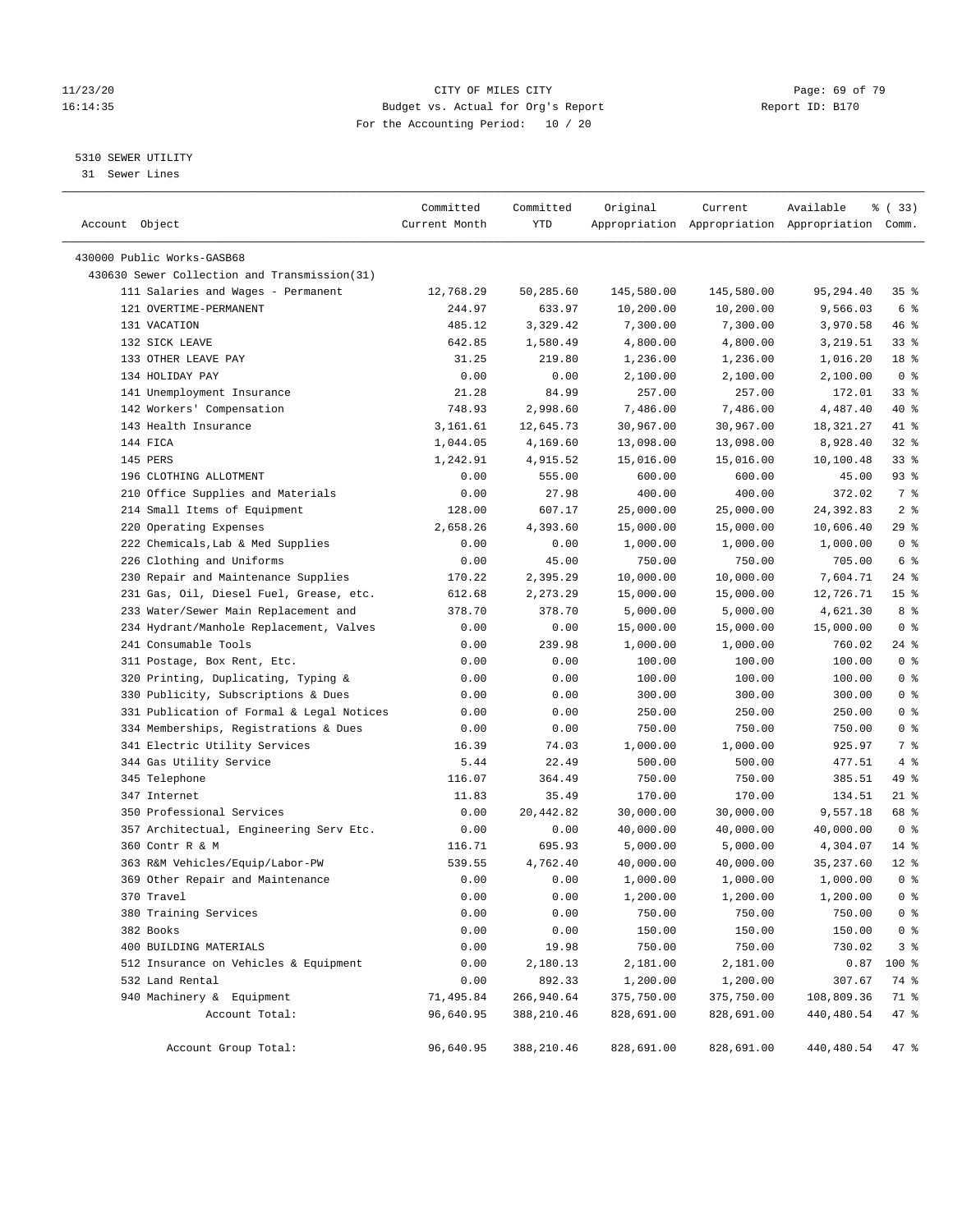## 11/23/20 Page: 70 of 79 16:14:35 Budget vs. Actual for Org's Report Report ID: B170 For the Accounting Period: 10 / 20

# 5310 SEWER UTILITY

31 Sewer Lines

| Object<br>Account                                                       | Committed<br>Current Month | Committed<br>YTD | Original<br>Appropriation | Current<br>Appropriation | Available<br>Appropriation | $\frac{6}{6}$ (33)<br>Comm. |
|-------------------------------------------------------------------------|----------------------------|------------------|---------------------------|--------------------------|----------------------------|-----------------------------|
| 520000 OTHER FINANCING USES<br>521000 Interfund Operating Transfers Out |                            |                  |                           |                          |                            |                             |
| 820 Transfers to Other Funds                                            | 1,000.00                   | 4,000.00         | 12,000.00                 | 12,000.00                | 8.000.00                   | 338                         |
| Account Total:                                                          | 1,000.00                   | 4,000.00         | 12,000.00                 | 12,000.00                | 8,000.00                   | 338                         |
| Account Group Total:                                                    | 1,000.00                   | 4,000.00         | 12,000.00                 | 12,000.00                | 8,000.00                   | 338                         |
| Organization Total:                                                     | 97,640.95                  | 392, 210.46      | 840,691.00                | 840,691.00               | 448,480.54                 | 47.8                        |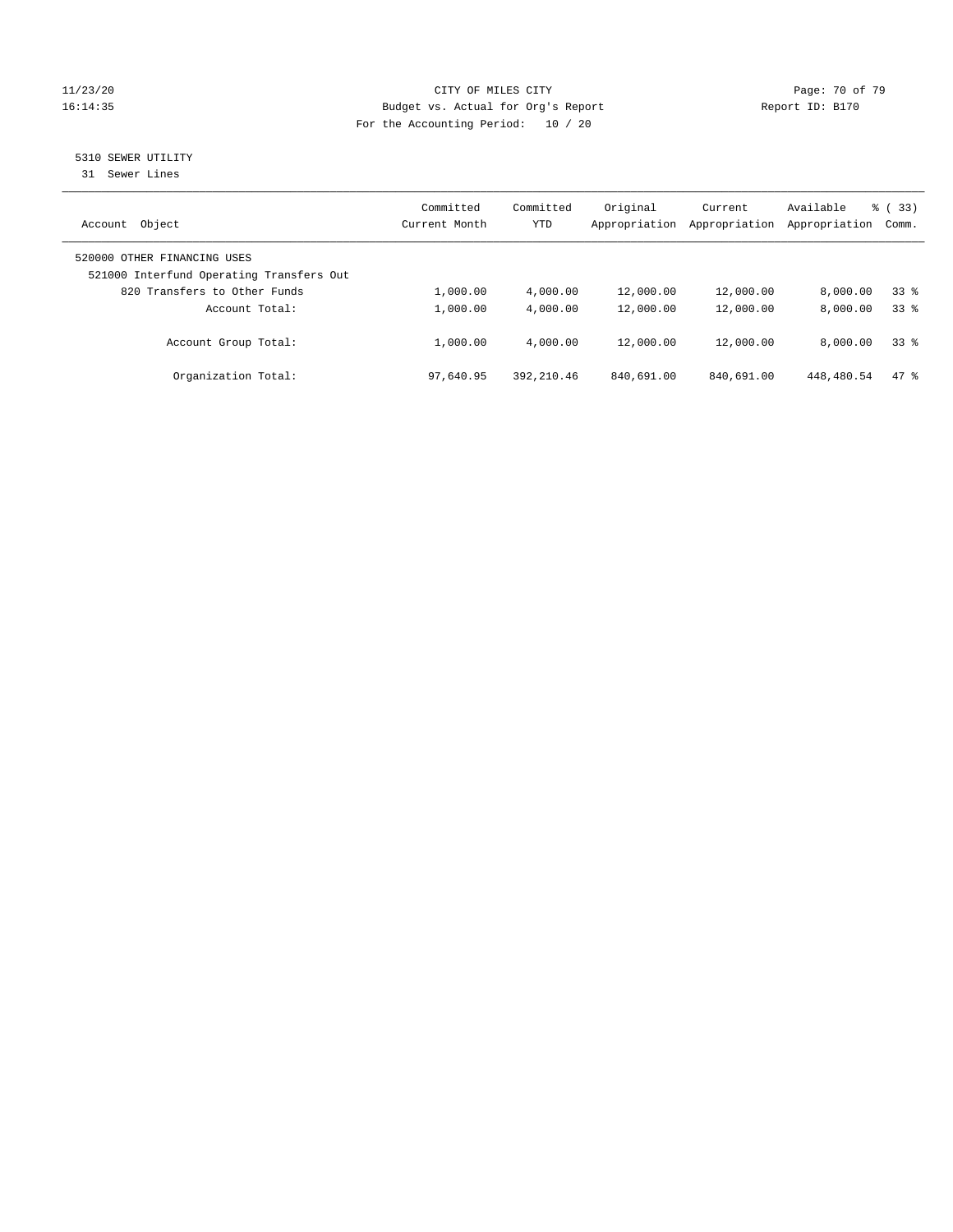## 11/23/20 Page: 71 of 79 16:14:35 Budget vs. Actual for Org's Report Report ID: B170 For the Accounting Period: 10 / 20

5310 SEWER UTILITY

32 Sewer Lifts

| Account Object                          | Committed<br>Current Month | Committed<br><b>YTD</b> | Original   | Current    | Available<br>Appropriation Appropriation Appropriation Comm. | 8 (33)          |
|-----------------------------------------|----------------------------|-------------------------|------------|------------|--------------------------------------------------------------|-----------------|
| 430000 Public Works-GASB68              |                            |                         |            |            |                                                              |                 |
| 430690 Sewer Lift Stations (32)         |                            |                         |            |            |                                                              |                 |
| 111 Salaries and Wages - Permanent      | 5,756.28                   | 23, 145.66              | 65,548.00  | 65,548.00  | 42, 402.34                                                   | 35%             |
| 121 OVERTIME-PERMANENT                  | 42.33                      | 657.62                  | 2,700.00   | 2,700.00   | 2,042.38                                                     | $24$ %          |
| 131 VACATION                            | 264.73                     | 1,813.01                | 5,300.00   | 5,300.00   | 3,486.99                                                     | $34$ $%$        |
| 132 SICK LEAVE                          | 47.43                      | 184.03                  | 1,500.00   | 1,500.00   | 1,315.97                                                     | $12*$           |
| 133 OTHER LEAVE PAY                     | 69.07                      | 328.00                  | 795.00     | 795.00     | 467.00                                                       | 41 %            |
| 134 HOLIDAY PAY                         | 160.39                     | 452.65                  | 1,400.00   | 1,400.00   | 947.35                                                       | 32%             |
| 141 Unemployment Insurance              | 9.46                       | 40.14                   | 116.00     | 116.00     | 75.86                                                        | 35%             |
| 142 Workers' Compensation               | 347.18                     | 1,470.40                | 4,009.00   | 4,009.00   | 2,538.60                                                     | 37%             |
| 143 Health Insurance                    | 1,290.45                   | 5,161.63                | 15,484.00  | 15,484.00  | 10,322.37                                                    | $33$ $%$        |
| 144 FICA                                | 459.75                     | 1,950.58                | 5,909.00   | 5,909.00   | 3,958.42                                                     | 33%             |
| 145 PERS                                | 556.12                     | 2,299.60                | 6,774.00   | 6,774.00   | 4,474.40                                                     | 34.8            |
| 196 CLOTHING ALLOTMENT                  | 0.00                       | 238.50                  | 600.00     | 600.00     | 361.50                                                       | $40*$           |
| 210 Office Supplies and Materials       | 0.00                       | 2.92                    | 400.00     | 400.00     | 397.08                                                       | 1 <sup>8</sup>  |
| 214 Small Items of Equipment            | 0.00                       | 13,283.10               | 20,000.00  | 20,000.00  | 6,716.90                                                     | 66 %            |
| 220 Operating Expenses                  | 41.31                      | 532.50                  | 2,000.00   | 2,000.00   | 1,467.50                                                     | $27$ %          |
| 222 Chemicals, Lab & Med Supplies       | 0.00                       | 0.00                    | 1,000.00   | 1,000.00   | 1,000.00                                                     | 0 <sup>8</sup>  |
| 226 Clothing and Uniforms               | 43.17                      | 84.05                   | 500.00     | 500.00     | 415.95                                                       | $17*$           |
| 230 Repair and Maintenance Supplies     | 184.45                     | 3,918.46                | 26,000.00  | 26,000.00  | 22,081.54                                                    | 15 <sup>°</sup> |
| 231 Gas, Oil, Diesel Fuel, Grease, etc. | 78.80                      | 358.63                  | 2,000.00   | 2,000.00   | 1,641.37                                                     | 18 %            |
| 241 Consumable Tools                    | 0.00                       | 39.99                   | 100.00     | 100.00     | 60.01                                                        | $40*$           |
| 341 Electric Utility Services           | 1,700.73                   | 7,040.20                | 25,000.00  | 25,000.00  | 17,959.80                                                    | $28$ %          |
| 344 Gas Utility Service                 | 57.40                      | 254.80                  | 2,000.00   | 2,000.00   | 1,745.20                                                     | 13 <sup>8</sup> |
| 352 Wtr/Swr Lab Testing                 | 0.00                       | 0.00                    | 250.00     | 250.00     | 250.00                                                       | 0 <sup>8</sup>  |
| 360 Contr R & M                         | 0.00                       | 2,317.00                | 2,000.00   | 2,000.00   | $-317.00$                                                    | $116$ %         |
| 369 Other Repair and Maintenance        | 0.00                       | 0.00                    | 1,000.00   | 1,000.00   | 1,000.00                                                     | 0 <sup>8</sup>  |
| 370 Travel                              | 0.00                       | 0.00                    | 600.00     | 600.00     | 600.00                                                       | 0 <sup>8</sup>  |
| 380 Training Services                   | 0.00                       | 0.00                    | 600.00     | 600.00     | 600.00                                                       | 0 <sup>8</sup>  |
| 400 BUILDING MATERIALS                  | 0.00                       | 0.00                    | 200.00     | 200.00     | 200.00                                                       | 0 <sup>8</sup>  |
| 511 Insurance on Buildings              | 0.00                       | 2,031.86                | 2,032.00   | 2,032.00   | 0.14                                                         | $100*$          |
| 533 Machinery and Equipment Rental      | 0.00                       | 0.00                    | 200.00     | 200.00     | 200.00                                                       | 0 <sup>8</sup>  |
| Account Total:                          | 11,109.05                  | 67,605.33               | 196,017.00 | 196,017.00 | 128, 411.67                                                  | 34.8            |
| Account Group Total:                    | 11,109.05                  | 67,605.33               | 196,017.00 | 196,017.00 | 128, 411.67                                                  | $34$ $%$        |
| Organization Total:                     | 11,109.05                  | 67,605.33               | 196,017.00 | 196,017.00 | 128, 411.67                                                  | $34$ $%$        |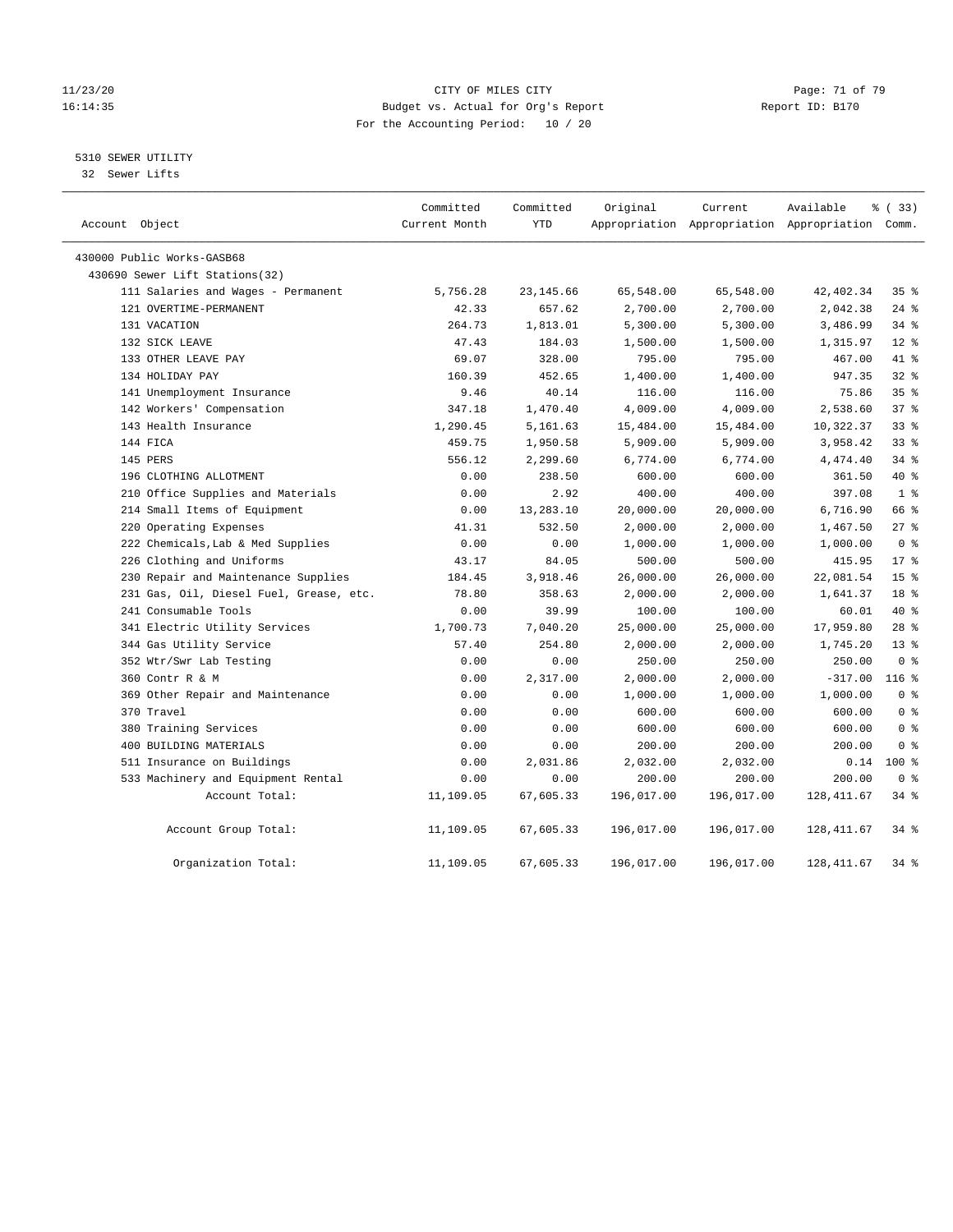## 11/23/20 Page: 72 of 79 16:14:35 Budget vs. Actual for Org's Report Report ID: B170 For the Accounting Period: 10 / 20

————————————————————————————————————————————————————————————————————————————————————————————————————————————————————————————————————

## 5310 SEWER UTILITY

33 Sewer Plant

|                                         | Committed     | Committed  | Original   | Current    | Available                                       | % (33)                             |
|-----------------------------------------|---------------|------------|------------|------------|-------------------------------------------------|------------------------------------|
| Account Object                          | Current Month | YTD        |            |            | Appropriation Appropriation Appropriation Comm. |                                    |
|                                         |               |            |            |            |                                                 |                                    |
| 430000 Public Works-GASB68              |               |            |            |            |                                                 |                                    |
| 430640 Sewer Treatment and Disposal(33) |               |            |            |            |                                                 |                                    |
| 111 Salaries and Wages - Permanent      | 9,059.83      | 36,292.24  | 111,832.00 | 111,832.00 | 75,539.76                                       | 328                                |
| 121 OVERTIME-PERMANENT                  | 63.14         | 986.63     | 4,100.00   | 4,100.00   | 3,113.37                                        | 24 %                               |
| 131 VACATION                            | 397.10        | 2,791.23   | 8,400.00   | 8,400.00   | 5,608.77                                        | 33%                                |
| 132 SICK LEAVE                          | 71.14         | 279.91     | 2,600.00   | 2,600.00   | 2,320.09                                        | $11$ %                             |
| 133 OTHER LEAVE PAY                     | 103.60        | 544.50     | 1,912.00   | 1,912.00   | 1,367.50                                        | $28$ %                             |
| 134 HOLIDAY PAY                         | 240.37        | 678.75     | 2,100.00   | 2,100.00   | 1,421.25                                        | $32$ $%$                           |
| 141 Unemployment Insurance              | 14.91         | 62.87      | 196.00     | 196.00     | 133.13                                          | $32$ $%$                           |
| 142 Workers' Compensation               | 522.36        | 2,211.99   | 6,136.00   | 6,136.00   | 3,924.01                                        | 36%                                |
| 143 Health Insurance                    | 1,999.86      | 7,999.45   | 25,840.00  | 25,840.00  | 17,840.55                                       | $31$ %                             |
| 144 FICA                                | 718.44        | 3,042.16   | 10,017.00  | 10,017.00  | 6,974.84                                        | $30*$                              |
| 145 PERS                                | 871.32        | 3,598.20   | 11,484.00  | 11,484.00  | 7,885.80                                        | $31$ %                             |
| 196 CLOTHING ALLOTMENT                  | 0.00          | 369.00     | 500.00     | 500.00     | 131.00                                          | 74 %                               |
| 210 Office Supplies and Materials       | 0.00          | 0.00       | 250.00     | 250.00     | 250.00                                          | 0 <sup>8</sup>                     |
| 214 Small Items of Equipment            | 0.00          | 3,615.15   | 15,000.00  | 15,000.00  | 11,384.85                                       | $24$ %                             |
| 220 Operating Expenses                  | 96.25         | 668.81     | 15,000.00  | 15,000.00  | 14,331.19                                       | 4%                                 |
| 222 Chemicals, Lab & Med Supplies       | 37.58         | 1,354.71   | 25,000.00  | 25,000.00  | 23,645.29                                       | 5 <sup>°</sup>                     |
| 226 Clothing and Uniforms               | 51.82         | 92.70      | 600.00     | 600.00     | 507.30                                          | 15 <sup>8</sup>                    |
| 230 Repair and Maintenance Supplies     | 2,642.00      | 5,210.69   | 15,000.00  | 15,000.00  | 9,789.31                                        | 35%                                |
| 231 Gas, Oil, Diesel Fuel, Grease, etc. | 98.50         | 974.07     | 5,000.00   | 5,000.00   | 4,025.93                                        | 19 <sup>°</sup>                    |
| 241 Consumable Tools                    | 0.00          | 0.00       | 200.00     | 200.00     | 200.00                                          | 0 <sup>8</sup>                     |
| 311 Postage, Box Rent, Etc.             | 0.00          | 4.25       | 100.00     | 100.00     | 95.75                                           | 4%                                 |
| 320 Printing, Duplicating, Typing &     | 0.00          | 0.00       | 100.00     | 100.00     | 100.00                                          | 0 <sup>8</sup>                     |
| 330 Publicity, Subscriptions & Dues     | 0.00          | 0.00       | 100.00     | 100.00     | 100.00                                          | 0 <sup>8</sup>                     |
| 334 Memberships, Registrations & Dues   | 0.00          | 0.00       | 400.00     | 400.00     | 400.00                                          | 0 <sup>8</sup>                     |
| 341 Electric Utility Services           | 7,577.36      | 28,971.91  | 130,000.00 | 130,000.00 | 101,028.09                                      | 22 %                               |
| 342 Water Utility Services              | 40.71         | 120.59     | 1,500.00   | 1,500.00   | 1,379.41                                        | 8 %                                |
| 343 Sewer Utility Services              | 0.00          | 40.71      | 750.00     | 750.00     | 709.29                                          | 5 <sup>8</sup>                     |
| 345 Telephone                           | 39.69         | 119.16     | 800.00     | 800.00     | 680.84                                          | 15 <sup>8</sup>                    |
| 346 Garbage Service                     | 756.00        | 803.42     | 2,000.00   | 2,000.00   | 1,196.58                                        | 40 %                               |
| 347 Internet                            | 44.95         | 134.85     | 650.00     | 650.00     | 515.15                                          | $21$ %                             |
| 350 Professional Services               | 0.00          | 295.24     | 5,000.00   | 5,000.00   | 4,704.76                                        | 6 <sup>°</sup>                     |
| 352 Wtr/Swr Lab Testing                 | 0.00          | 1,444.59   | 8,000.00   | 8,000.00   | 6,555.41                                        | 18 %                               |
| 357 Architectual, Engineering Serv Etc. | 0.00          | 0.00       | 5,000.00   | 5,000.00   | 5,000.00                                        | 0 <sup>8</sup>                     |
| 360 Contr R & M                         | 15.00         | 4,093.22   | 5,000.00   | 5,000.00   | 906.78                                          | 82%                                |
| 363 R&M Vehicles/Equip/Labor-PW         | 64.34         | 1,096.98   | 7,500.00   | 7,500.00   | 6,403.02                                        | 15 <sup>°</sup>                    |
| 370 Travel                              | 0.00          | 0.00       | 1,000.00   | 1,000.00   | 1,000.00                                        | 0 <sup>8</sup>                     |
| 380 Training Services                   | 0.00          | 0.00       | 1,000.00   | 1,000.00   | 1,000.00                                        | $0 \text{ }$ $\text{ }$ $\text{ }$ |
| 382 Books                               | 0.00          | 0.00       | 200.00     | 200.00     | 200.00                                          | $0$ %                              |
| 400 BUILDING MATERIALS                  | 0.00          | 0.00       | 500.00     | 500.00     | 500.00                                          | $0$ %                              |
| 511 Insurance on Buildings              | 0.00          | 12,460.08  | 12,461.00  | 12,461.00  | 0.92                                            | 100 %                              |
| 512 Insurance on Vehicles & Equipment   | 0.00          | 148.65     | 149.00     | 149.00     | 0.35                                            | 100 %                              |
| 533 Machinery and Equipment Rental      | 0.00          | 0.00       | 1,000.00   | 1,000.00   | 1,000.00                                        | 0 <sup>8</sup>                     |
| 940 Machinery & Equipment               | 0.00          | 0.00       | 150,000.00 | 150,000.00 | 150,000.00                                      | 0 <sub>8</sub>                     |
| Account Total:                          | 25,526.27     | 120,506.71 | 594,377.00 | 594,377.00 | 473,870.29                                      | $20*$                              |
|                                         |               |            |            |            |                                                 |                                    |
| Account Group Total:                    | 25,526.27     | 120,506.71 | 594,377.00 | 594,377.00 | 473,870.29                                      | $20*$                              |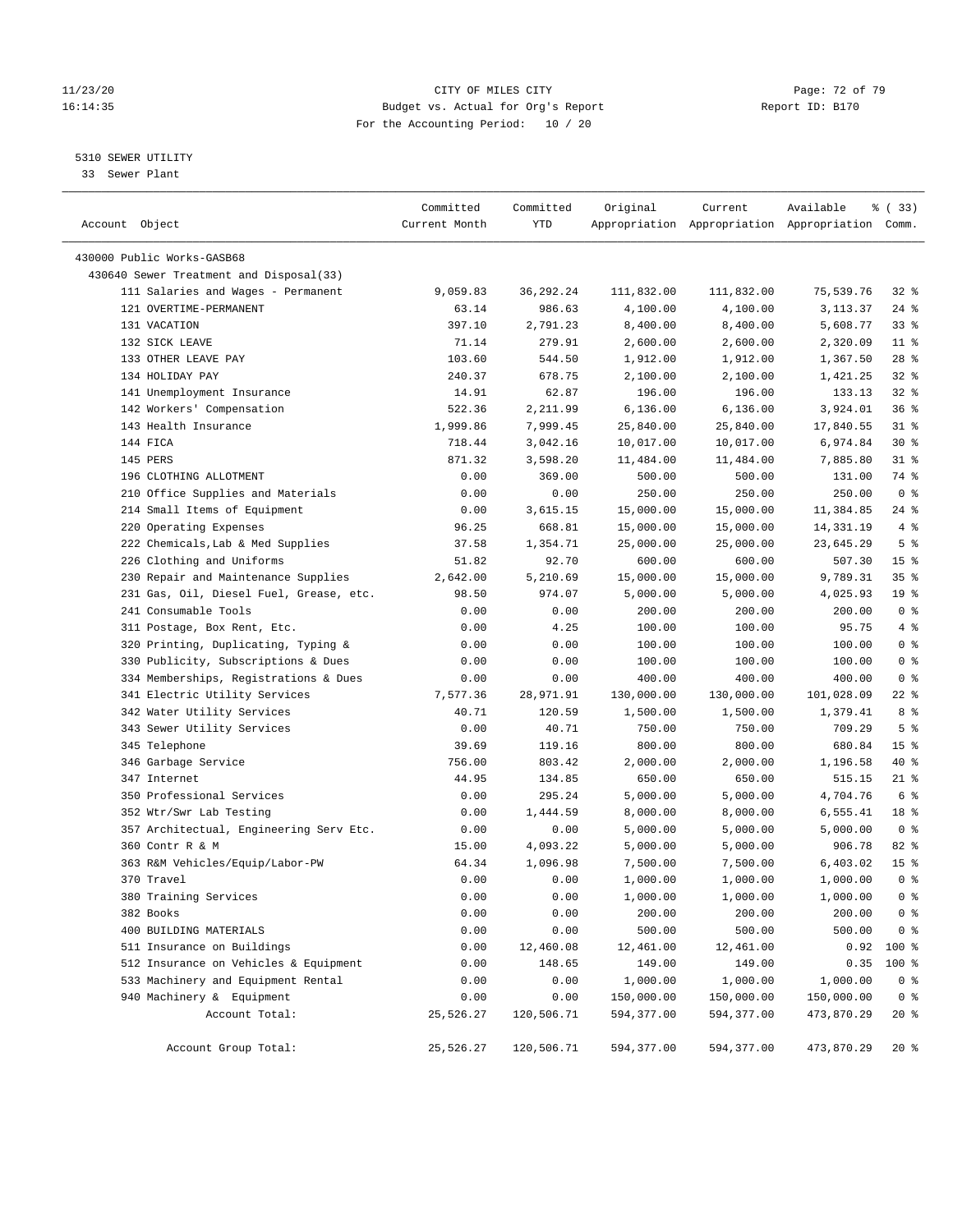### 11/23/20 Page: 73 of 79 16:14:35 Budget vs. Actual for Org's Report Report ID: B170 For the Accounting Period: 10 / 20

# 5310 SEWER UTILITY

33 Sewer Plant

| Account Object      | Committed<br>Current Month | Committed<br>YTD | Original     | Current      | Available<br>Appropriation Appropriation Appropriation Comm. | % ( 33 ) |
|---------------------|----------------------------|------------------|--------------|--------------|--------------------------------------------------------------|----------|
| Organization Total: | 25,526.27                  | 120,506.71       | 594,377.00   | 594,377.00   | 473,870.29                                                   | $20*$    |
| Fund Total:         | 142,746.16                 | 636,212.79       | 2,273,724.00 | 2,273,724.00 | 1,637,511.21 28 %                                            |          |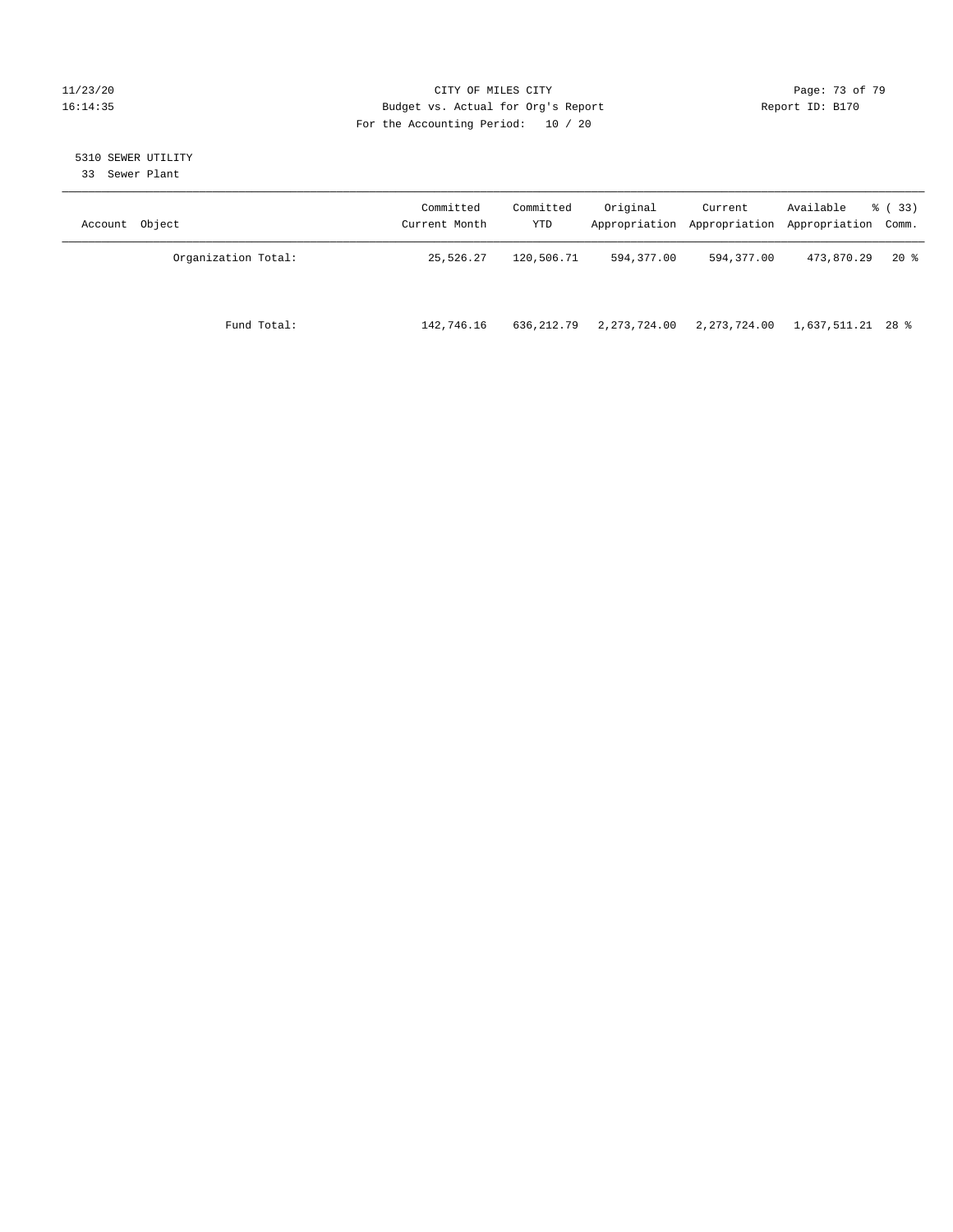### 11/23/20 Page: 74 of 79 16:14:35 Budget vs. Actual for Org's Report Report ID: B170 For the Accounting Period: 10 / 20

————————————————————————————————————————————————————————————————————————————————————————————————————————————————————————————————————

# 5510 AMBULANCE FUND

10 Ambulance

|                                                                            | Committed     | Committed             | Original               | Current        | Available                                       | १ (33)               |
|----------------------------------------------------------------------------|---------------|-----------------------|------------------------|----------------|-------------------------------------------------|----------------------|
| Account Object                                                             | Current Month | YTD                   |                        |                | Appropriation Appropriation Appropriation Comm. |                      |
|                                                                            |               |                       |                        |                |                                                 |                      |
| 420000 PUBLIC SAFETY-GASB68<br>420730 Emergency Medical Services-Ambulance |               |                       |                        |                |                                                 |                      |
|                                                                            | 22,090.72     |                       | 290,796.00             |                |                                                 |                      |
| 111 Salaries and Wages - Permanent                                         |               | 93,145.57<br>6,361.65 |                        | 290,796.00     | 197,650.43<br>13,638.35                         | $32$ $%$<br>$32$ $%$ |
| 112 SALARIES AND WAGES - PART PAID<br>121 OVERTIME-PERMANENT               | 1,504.00      |                       | 20,000.00              | 20,000.00      |                                                 | $20*$                |
|                                                                            | 3,510.41      | 12,751.14             | 65,000.00              | 65,000.00      | 52,248.86                                       |                      |
| 124 Amb OT Trips                                                           | 1,597.52      | 15,533.71             | 22,500.00              | 22,500.00      | 6,966.29                                        | 69 %<br>37%          |
| 131 VACATION                                                               | 1,929.43      | 8,393.76              | 22,500.00<br>12,700.00 | 22,500.00      | 14,106.24                                       | 45 %                 |
| 132 SICK LEAVE<br>133 OTHER LEAVE PAY                                      | 2,680.59      | 5,769.09<br>933.48    | 8,540.00               | 12,700.00      | 6,930.91                                        | $11$ %               |
| 134 HOLIDAY PAY                                                            | 0.00          |                       |                        | 8,540.00       | 7,606.52                                        |                      |
|                                                                            | 933.71        | 2,215.34              | 12,000.00              | 12,000.00      | 9,784.66                                        | 18 %                 |
| 141 Unemployment Insurance                                                 | 51.33         | 205.24                | 616.00                 | 616.00         | 410.76                                          | 33%                  |
| 142 Workers' Compensation                                                  | 2,010.02      | 8,214.67              | 19,725.00              | 19,725.00      | 11,510.33                                       | 42 %                 |
| 143 Health Insurance                                                       | 4,795.59      | 19,457.87             | 55,987.00              | 55,987.00      | 36,529.13                                       | 35%                  |
| 144 FICA                                                                   | 605.80        | 2,406.55              | 5,949.00               | 5,949.00       | 3,542.45                                        | 40 %                 |
| 147 Firemen's Pension                                                      | 4,195.66      | 16,320.17             | 44,987.00              | 44,987.00      | 28,666.83                                       | 36%                  |
| 149 Firemen's 457B Match                                                   | 285.64        | 1,169.61              | 1,970.00               | 1,970.00       | 800.39                                          | 59 %                 |
| 210 Office Supplies and Materials                                          | 23.93         | 270.58                | 4,500.00               | 4,500.00       | 4,229.42                                        | 6 <sup>°</sup>       |
| 211 Clothing Allotment                                                     | 0.00          | 772.20                | 0.00                   | 0.00           | $-772.20$                                       | $***$ 8              |
| 214 Small Items of Equipment                                               | 199.37        | 1,541.62              | 4,000.00               | 4,000.00       | 2,458.38                                        | 39 %                 |
| 220 Operating Expenses                                                     | 3,214.66      | 4,414.80              | 71,312.00              | 71,312.00      | 66,897.20                                       | 6 %                  |
| 222 Chemicals, Lab & Med Supplies                                          | 3,932.19      | 14,495.49             | 35,000.00              | 35,000.00      | 20,504.51                                       | 41 %                 |
| 230 Repair and Maintenance Supplies                                        | 0.00          | 192.74                | 3,000.00               | 3,000.00       | 2,807.26                                        | 6 <sup>°</sup>       |
| 231 Gas, Oil, Diesel Fuel, Grease, etc.                                    | 424.90        | 2,289.10              | 16,000.00              | 16,000.00      | 13,710.90                                       | $14$ %               |
| 241 Consumable Tools                                                       | 314.23        | 1,159.43              | 3,000.00               | 3,000.00       | 1,840.57                                        | 39%                  |
| 300 PURCHASED SERVICES                                                     | 0.00          | 0.00                  | 2,000.00               | 2,000.00       | 2,000.00                                        | 0 <sup>8</sup>       |
| 311 Postage, Box Rent, Etc.                                                | 0.00          | 1.00                  | 100.00                 | 100.00         | 99.00                                           | 1 <sup>8</sup>       |
| 320 Printing, Duplicating, Typing &                                        | 0.00          | 0.00                  | 350.00                 | 350.00         | 350.00                                          | 0 <sup>8</sup>       |
| 341 Electric Utility Services                                              | 202.64        | 1,114.75              | 2,700.00               | 2,700.00       | 1,585.25                                        | 41 %                 |
| 342 Water Utility Services                                                 | 23.01         | 84.22                 | 400.00                 | 400.00         | 315.78                                          | $21$ %               |
| 343 Sewer Utility Services                                                 | 27.57         | 100.88                | 400.00                 | 400.00         | 299.12                                          | $25$ %               |
| 344 Gas Utility Service                                                    | 12.02         | 49.54                 | 1,200.00               | 1,200.00       | 1,150.46                                        | 4%                   |
| 345 Telephone                                                              | 132.74        | 445.61                | 1,750.00               | 1,750.00       | 1,304.39                                        | $25$ %               |
| 346 Garbage Service                                                        | 0.00          | 276.10                | 1,000.00               | 1,000.00       | 723.90                                          | $28$ %               |
| 347 Internet                                                               | 24.96         | 74.88                 | 550.00                 | 550.00         | 475.12                                          | $14*$                |
| 350 Professional Services                                                  | 14,568.27     | 29,892.34             | 50,000.00              | 50,000.00      | 20,107.66                                       | 60 %                 |
| 360 Contr R & M                                                            | 0.00          | 2,642.34              | 5,000.00               | 5,000.00       | 2,357.66                                        | 53%                  |
| 364 R&M Vehicles - Fire/Amb                                                | 108.09        | 8,793.11              | 15,000.00              | 15,000.00      | 6,206.89                                        | 59 %                 |
| 370 Travel                                                                 | 0.00          | 0.00                  | 2,500.00               | 2,500.00       | 2,500.00                                        | 0 <sup>8</sup>       |
| 380 Training Services                                                      | 0.00          | 2,037.49              | 5,000.00               | 5,000.00       | 2,962.51                                        | 41 %                 |
| 382 Books                                                                  | 0.00          | 402.46                | 2,000.00               | 2,000.00       | 1,597.54                                        | $20*$                |
| 400 BUILDING MATERIALS                                                     | 0.00          | 84.22                 | 3,000.00               | 3,000.00       | 2,915.78                                        | 3 <sup>8</sup>       |
| 511 Insurance on Buildings                                                 | 0.00          | 777.63                | 778.00                 | 778.00         |                                                 | $0.37$ 100 %         |
| 512 Insurance on Vehicles & Equipment                                      | 0.00          | 2,602.72              | 2,603.00               | 2,603.00       | 0.28                                            | 100 %                |
| 810 Losses (Bad debt expense - Enterprise                                  | $-96.82$      | 2,798.19              | 125,000.00             | 125,000.00     | 122, 201.81                                     | 2 <sup>8</sup>       |
| 811 Contractual Allowances (Ambl)                                          | 32, 225.43    | 140,944.19            | 464,000.00             | 464,000.00     | 323,055.81                                      | $30*$                |
| 940 Machinery & Equipment                                                  | 0.00          | 0.00                  | 10,000.00              | 10,000.00      | 10,000.00                                       | 0 <sup>8</sup>       |
| Account Total:                                                             | 101,527.61    | 411, 135.48           | 1, 415, 413.00         | 1, 415, 413.00 | 1,004,277.52                                    | 29%                  |
| Account Group Total:                                                       | 101,527.61    | 411,135.48            | 1,415,413.00           | 1,415,413.00   | 1,004,277.52                                    | 29%                  |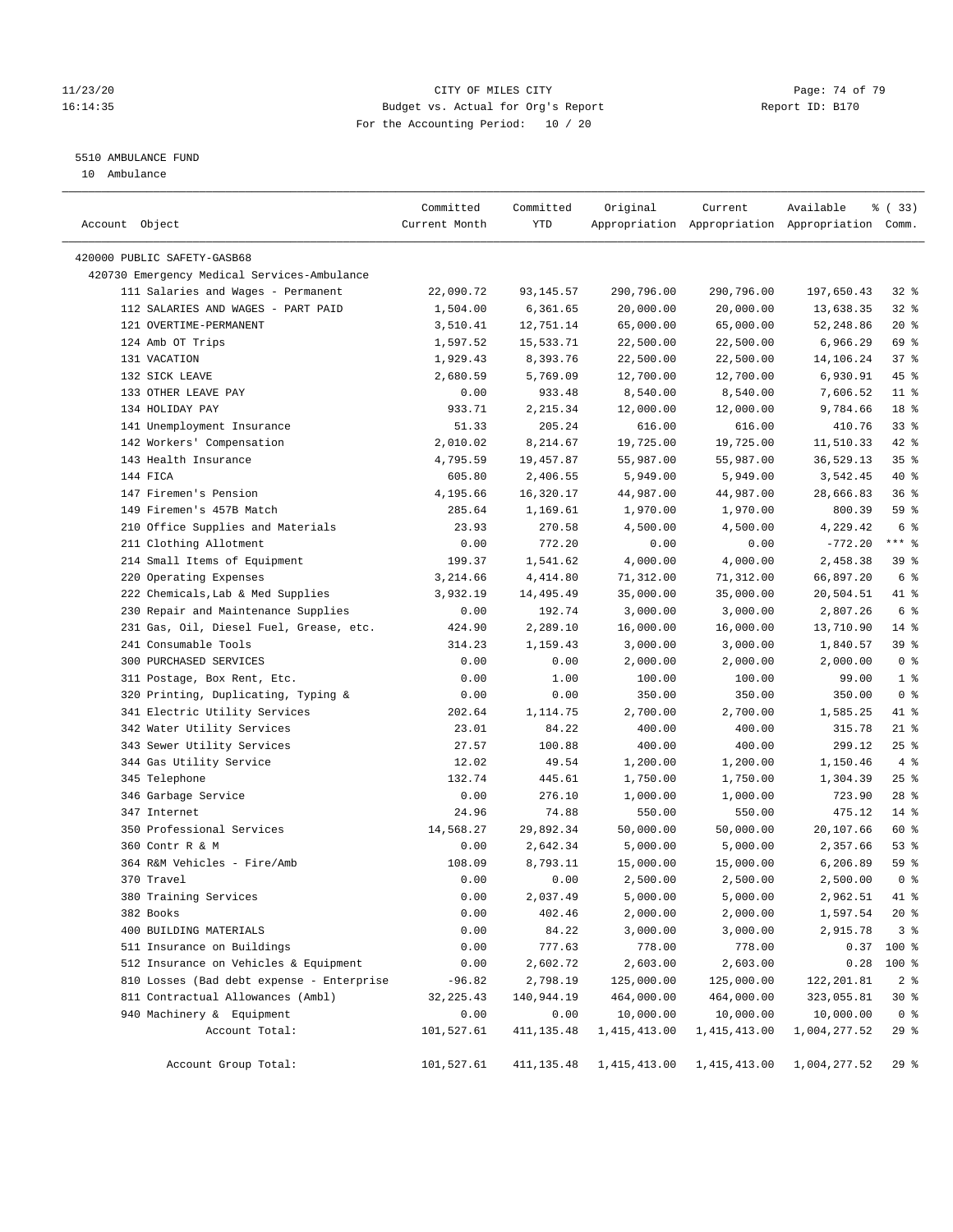### 11/23/20 Page: 75 of 79 16:14:35 Budget vs. Actual for Org's Report Report ID: B170 For the Accounting Period: 10 / 20

# 5510 AMBULANCE FUND

10 Ambulance

| Account Object                           | Committed<br>Current Month | Committed<br><b>YTD</b> | Original     | Current      | Available<br>Appropriation Appropriation Appropriation | % (33)<br>Comm. |  |
|------------------------------------------|----------------------------|-------------------------|--------------|--------------|--------------------------------------------------------|-----------------|--|
| 510000 MISCELLANEOUS                     |                            |                         |              |              |                                                        |                 |  |
| 510330 Comprehensive Liability Insurance |                            |                         |              |              |                                                        |                 |  |
| 513 Liability                            | 0.00                       | 6,310.86                | 6,311.00     | 6,311.00     |                                                        | $0.14$ 100 %    |  |
| Account Total:                           | 0.00                       | 6,310.86                | 6,311.00     | 6,311.00     | 0.14                                                   | $100*$          |  |
| Account Group Total:                     | 0.00                       | 6,310.86                | 6,311.00     | 6,311.00     |                                                        | $0.14$ 100 %    |  |
| 520000 OTHER FINANCING USES              |                            |                         |              |              |                                                        |                 |  |
| 521000 Interfund Operating Transfers Out |                            |                         |              |              |                                                        |                 |  |
| 820 Transfers to Other Funds             | 3,263.17                   | 13,052.68               | 49,158.00    | 49,158.00    | 36,105.32                                              | 27%             |  |
| Account Total:                           | 3,263.17                   | 13,052.68               | 49,158.00    | 49,158.00    | 36, 105. 32                                            | $27$ $%$        |  |
| Account Group Total:                     | 3, 263.17                  | 13,052.68               | 49,158.00    | 49,158.00    | 36,105.32                                              | 27%             |  |
| Organization Total:                      | 104,790.78                 | 430,499.02              | 1,470,882.00 | 1,470,882.00 | 1,040,382.98                                           | $29$ $%$        |  |
|                                          |                            |                         |              |              |                                                        |                 |  |
| Fund Total:                              | 104,790.78                 | 430,499.02              | 1,470,882.00 | 1,470,882.00 | 1,040,382.98                                           | 298             |  |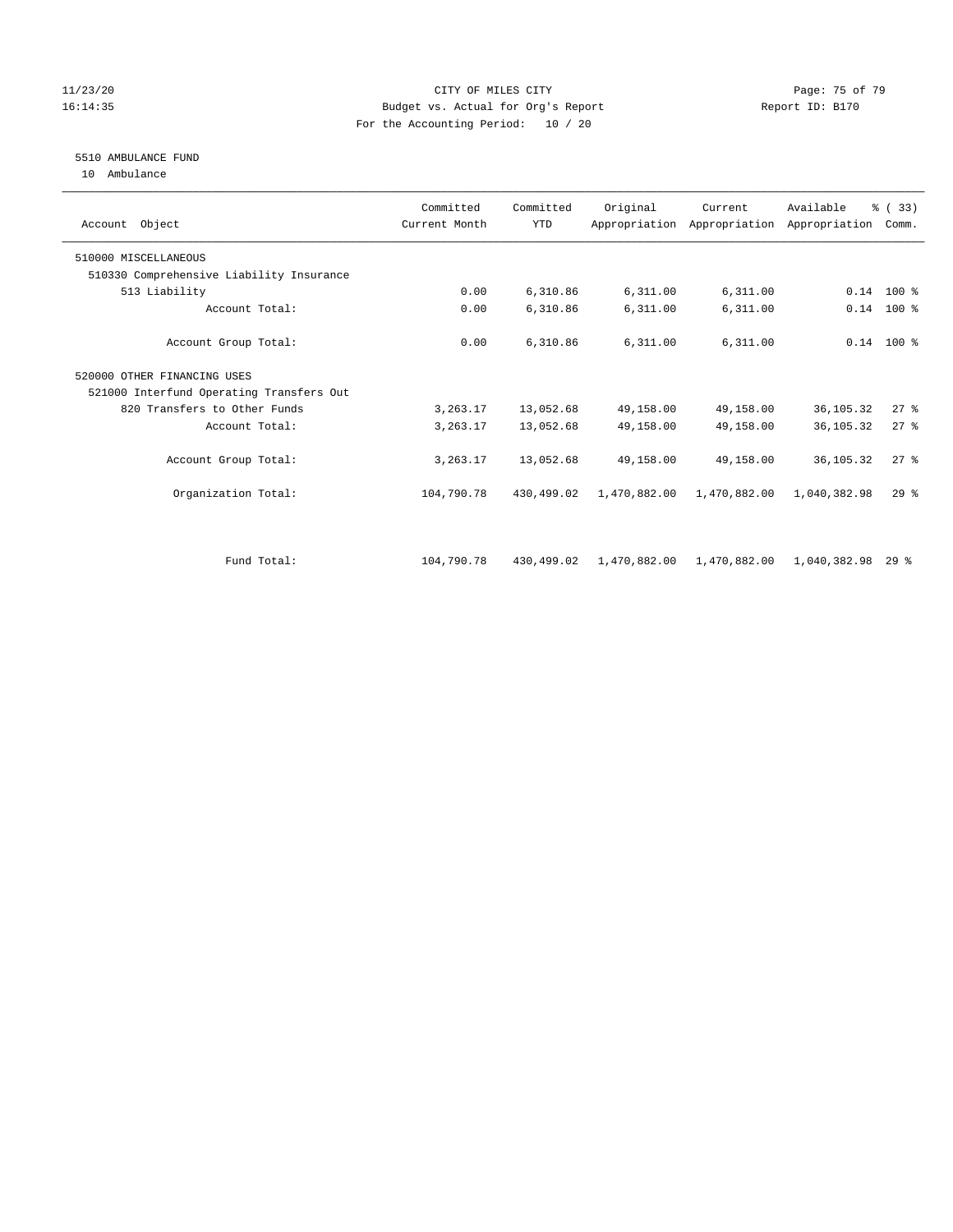### 11/23/20 Page: 76 of 79 16:14:35 Budget vs. Actual for Org's Report Report ID: B170 For the Accounting Period: 10 / 20

## 5610 AIRPORT OPERATING

87 Airport

| Account Object                             | Committed<br>Current Month | Committed<br><b>YTD</b> | Original   | Current    | Available<br>Appropriation Appropriation Appropriation Comm. | % (33)                  |
|--------------------------------------------|----------------------------|-------------------------|------------|------------|--------------------------------------------------------------|-------------------------|
|                                            |                            |                         |            |            |                                                              |                         |
| 430000 Public Works-GASB68                 |                            |                         |            |            |                                                              |                         |
| 430300 Airport(87)                         |                            |                         |            |            |                                                              |                         |
| 111 Salaries and Wages - Permanent         | 7,361.76                   | 30,201.12               | 100,356.00 | 100,356.00 | 70,154.88                                                    | $30*$                   |
| 121 OVERTIME-PERMANENT                     | 107.10                     | 1,311.98                | 2,800.00   | 2,800.00   | 1,488.02                                                     | 47 %                    |
| 131 VACATION                               | 0.00                       | 1,264.25                | 2,100.00   | 2,100.00   | 835.75                                                       | 60 %                    |
| 132 SICK LEAVE                             | 52.42                      | 350.12                  | 1,800.00   | 1,800.00   | 1,449.88                                                     | 19 <sup>°</sup>         |
| 133 OTHER LEAVE PAY                        | 340.76                     | 1,808.64                | 3,207.00   | 3,207.00   | 1,398.36                                                     | 56 %                    |
| 134 HOLIDAY PAY                            | 0.00                       | 0.00                    | 1,600.00   | 1,600.00   | 1,600.00                                                     | 0 <sup>8</sup>          |
| 141 Unemployment Insurance                 | 11.80                      | 52.93                   | 168.00     | 168.00     | 115.07                                                       | 32%                     |
| 142 Workers' Compensation                  | 406.16                     | 1,805.92                | 5,577.00   | 5,577.00   | 3,771.08                                                     | 32%                     |
| 143 Health Insurance                       | 1,709.05                   | 6,836.20                | 20,508.00  | 20,508.00  | 13,671.80                                                    | 338                     |
| 144 FICA                                   | 601.45                     | 2,698.16                | 8,558.00   | 8,558.00   | 5,859.84                                                     | 328                     |
| 145 PERS                                   | 689.49                     | 2,847.97                | 9,810.00   | 9,810.00   | 6,962.03                                                     | 29%                     |
| 196 CLOTHING ALLOTMENT                     | 0.00                       | 333.75                  | 375.00     | 375.00     | 41.25                                                        | 89 %                    |
| 210 Office Supplies and Materials          | 113.45                     | 390.38                  | 650.00     | 650.00     | 259.62                                                       | 60 %                    |
| 214 Small Items of Equipment               | 0.00                       | 0.00                    | 250.00     | 250.00     | 250.00                                                       | 0 <sup>8</sup>          |
| 220 Operating Expenses                     | 104.00                     | 1,164.46                | 4,000.00   | 4,000.00   | 2,835.54                                                     | 29%                     |
| 230 Repair and Maintenance Supplies        | 1,578.54                   | 9,070.62                | 10,000.00  | 10,000.00  | 929.38                                                       | 91 <sup>°</sup>         |
| 231 Gas, Oil, Diesel Fuel, Grease, etc.    | 140.38                     | 599.67                  | 3,000.00   | 3,000.00   | 2,400.33                                                     | $20*$                   |
| 237 Aviation Fuel                          | 9,115.86                   | 120,062.84              | 300,000.00 | 300,000.00 | 179,937.16                                                   | 40 %                    |
| 239 Tires, Tubes Etc.                      | 0.00                       | 155.00                  | 2,500.00   | 2,500.00   | 2,345.00                                                     | 6 <sup>8</sup>          |
| 250 Supplies for Resale                    | 0.00                       | 145.13                  | 2,000.00   | 2,000.00   | 1,854.87                                                     | 7 <sup>°</sup>          |
| 311 Postage, Box Rent, Etc.                | 56.20                      | 117.15                  | 200.00     | 200.00     | 82.85                                                        | 59 %                    |
| 319 Other Communication and Transportation | 132.45                     | 397.35                  | 1,300.00   | 1,300.00   | 902.65                                                       | 318                     |
| 320 Printing, Duplicating, Typing &        | 0.00                       | 40.00                   | 0.00       | 0.00       | $-40.00$                                                     | $***$ $_{8}$            |
| 330 Publicity, Subscriptions & Dues        | 0.00                       | 112.83                  | 1,200.00   | 1,200.00   | 1,087.17                                                     | 9 <sup>°</sup>          |
| 334 Memberships, Registrations & Dues      | 0.00                       | 0.00                    | 800.00     | 800.00     | 800.00                                                       | 0 <sup>8</sup>          |
| 341 Electric Utility Services              | 1,067.29                   | 4,385.04                | 11,000.00  | 11,000.00  | 6,614.96                                                     | 40 %                    |
| 344 Gas Utility Service                    | 113.82                     | 368.68                  | 5,000.00   | 5,000.00   | 4,631.32                                                     | 7 <sup>°</sup>          |
| 345 Telephone                              | 167.02                     | 606.51                  | 3,000.00   | 3,000.00   | 2,393.49                                                     | $20*$                   |
| 347 Internet                               | 10.00                      | 29.80                   | 400.00     | 400.00     | 370.20                                                       | 7 <sup>°</sup>          |
| 350 Professional Services                  | 0.00                       | 0.00                    | 1,000.00   | 1,000.00   | 1,000.00                                                     | $0 \text{ }$ $\text{ }$ |
| 360 Contr R & M                            | 0.00                       | 0.00                    | 3,000.00   | 3,000.00   | 3,000.00                                                     | 0 <sup>8</sup>          |
| 363 R&M Vehicles/Equip/Labor-PW            | 0.00                       | 1,377.04                | 6,000.00   | 6,000.00   | 4,622.96                                                     | 23%                     |
| 367 Plumbing, Heating, Electrical          | 0.00                       | 0.00                    | 1,000.00   | 1,000.00   | 1,000.00                                                     | 0 <sup>8</sup>          |
| 380 Training Services                      | 0.00                       | 0.00                    | 250.00     | 250.00     | 250.00                                                       | 0 <sup>8</sup>          |
| 511 Insurance on Buildings                 | 0.00                       | 3,931.08                | 3,932.00   | 3,932.00   | 0.92                                                         | $100*$                  |
|                                            |                            |                         |            |            |                                                              | $100*$                  |
| 512 Insurance on Vehicles & Equipment      | 0.00<br>0.00               | 2,097.26<br>0.00        | 2,098.00   | 2,098.00   | 0.74                                                         | 0 <sup>8</sup>          |
| 513 Liability                              |                            |                         | 4,800.00   | 4,800.00   | 4,800.00                                                     |                         |
| 939 AIP-3-30-055-018-2019                  | 0.00                       | 5,500.00                | 216,900.00 | 216,900.00 | 211,400.00                                                   | 3%                      |
| 944 017-2018 Environment                   | 31,600.00                  | 49,400.00               | 0.00       | 0.00       | $-49, 400.00$                                                | $***$ $_{8}$            |
| Account Total:                             | 55,479.00                  | 249,461.88              | 741,139.00 | 741,139.00 | 491,677.12                                                   | 34%                     |
| Account Group Total:                       | 55,479.00                  | 249,461.88              | 741,139.00 | 741,139.00 | 491,677.12                                                   | 34%                     |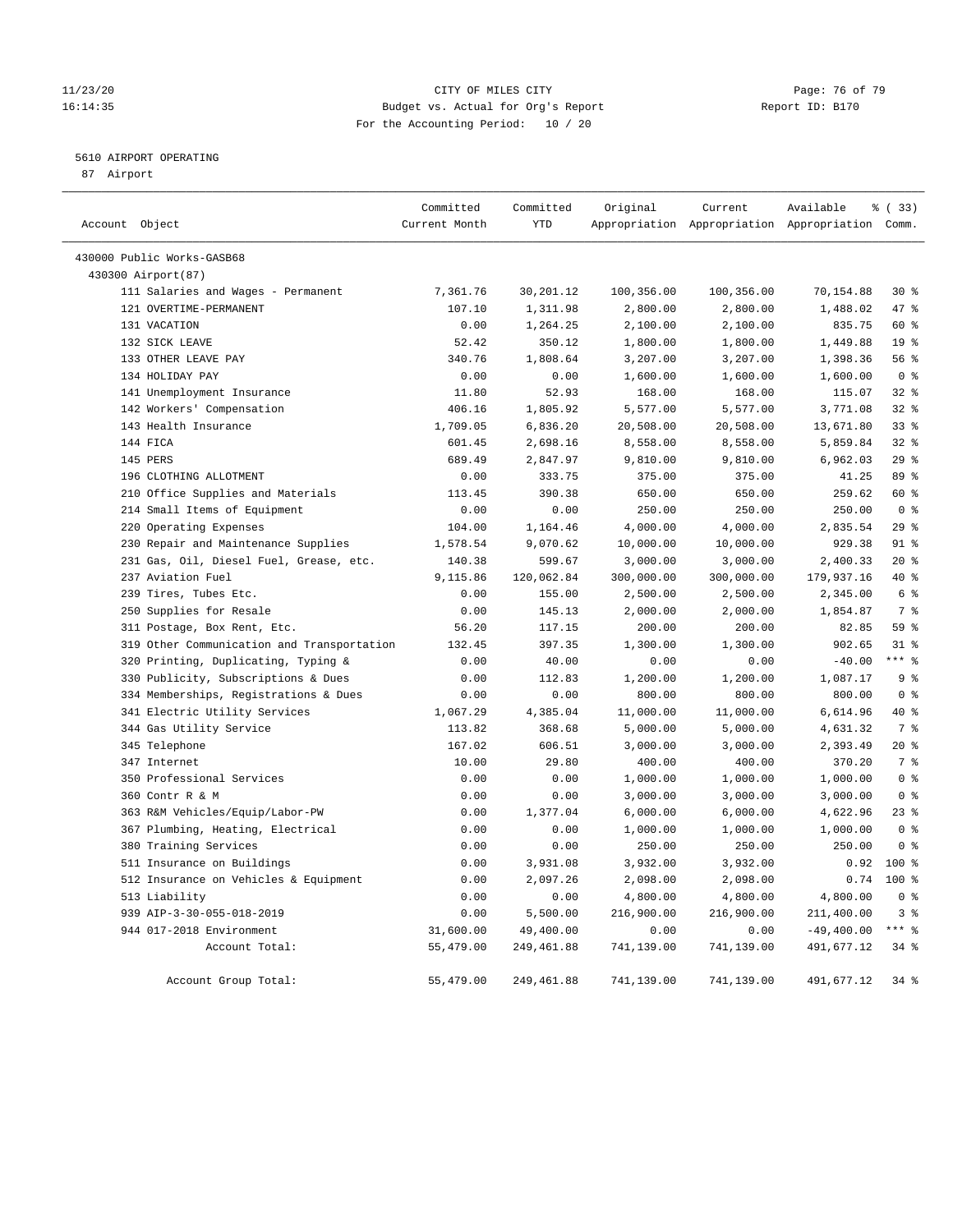### 11/23/20 Page: 77 of 79 16:14:35 Budget vs. Actual for Org's Report Report ID: B170 For the Accounting Period: 10 / 20

# 5610 AIRPORT OPERATING

87 Airport

| Account Object                           | Committed<br>Current Month | Committed<br>YTD | Original   | Current    | Available<br>Appropriation Appropriation Appropriation | % (33)<br>Comm. |
|------------------------------------------|----------------------------|------------------|------------|------------|--------------------------------------------------------|-----------------|
| 490000 DEBT SERVICE                      |                            |                  |            |            |                                                        |                 |
| 490500 Other Debt Service Payments       |                            |                  |            |            |                                                        |                 |
| 635 Principle- Hanger 8 Door Loan        | 0.00                       | 0.00             | 1,500.00   | 1,500.00   | 1,500.00                                               | 0 <sup>8</sup>  |
| 636 Interest-Hanger 8 Door Loan          | 0.00                       | 0.00             | 357.00     | 357.00     | 357.00                                                 | 0 <sup>8</sup>  |
| 648 MT Aero Principle 06-2015            | 0.00                       | 0.00             | 16,953.00  | 16,953.00  | 16,953.00                                              | 0 <sup>8</sup>  |
| 649 MT Aero Interest06-2015              | 0.00                       | 0.00             | 1,378.00   | 1,378.00   | 1,378.00                                               | 0 <sup>8</sup>  |
| Account Total:                           | 0.00                       | 0.00             | 20,188.00  | 20,188.00  | 20,188.00                                              | 0 <sup>8</sup>  |
| Account Group Total:                     | 0.00                       | 0.00             | 20,188.00  | 20,188.00  | 20,188.00                                              | 0 <sup>8</sup>  |
| 520000 OTHER FINANCING USES              |                            |                  |            |            |                                                        |                 |
| 521000 Interfund Operating Transfers Out |                            |                  |            |            |                                                        |                 |
| 820 Transfers to Other Funds             | 1,662.42                   | 6,649.68         | 19,949.00  | 19,949.00  | 13,299.32                                              | 33%             |
| Account Total:                           | 1,662.42                   | 6,649.68         | 19,949.00  | 19,949.00  | 13,299.32                                              | 33%             |
| Account Group Total:                     | 1,662.42                   | 6,649.68         | 19,949.00  | 19,949.00  | 13,299.32                                              | 338             |
| Organization Total:                      | 57, 141.42                 | 256, 111.56      | 781,276.00 | 781,276.00 | 525,164.44                                             | 338             |
|                                          |                            |                  |            |            |                                                        |                 |
| Fund Total:                              | 57, 141.42                 | 256, 111.56      | 781,276.00 | 781,276.00 | 525, 164. 44 33 %                                      |                 |